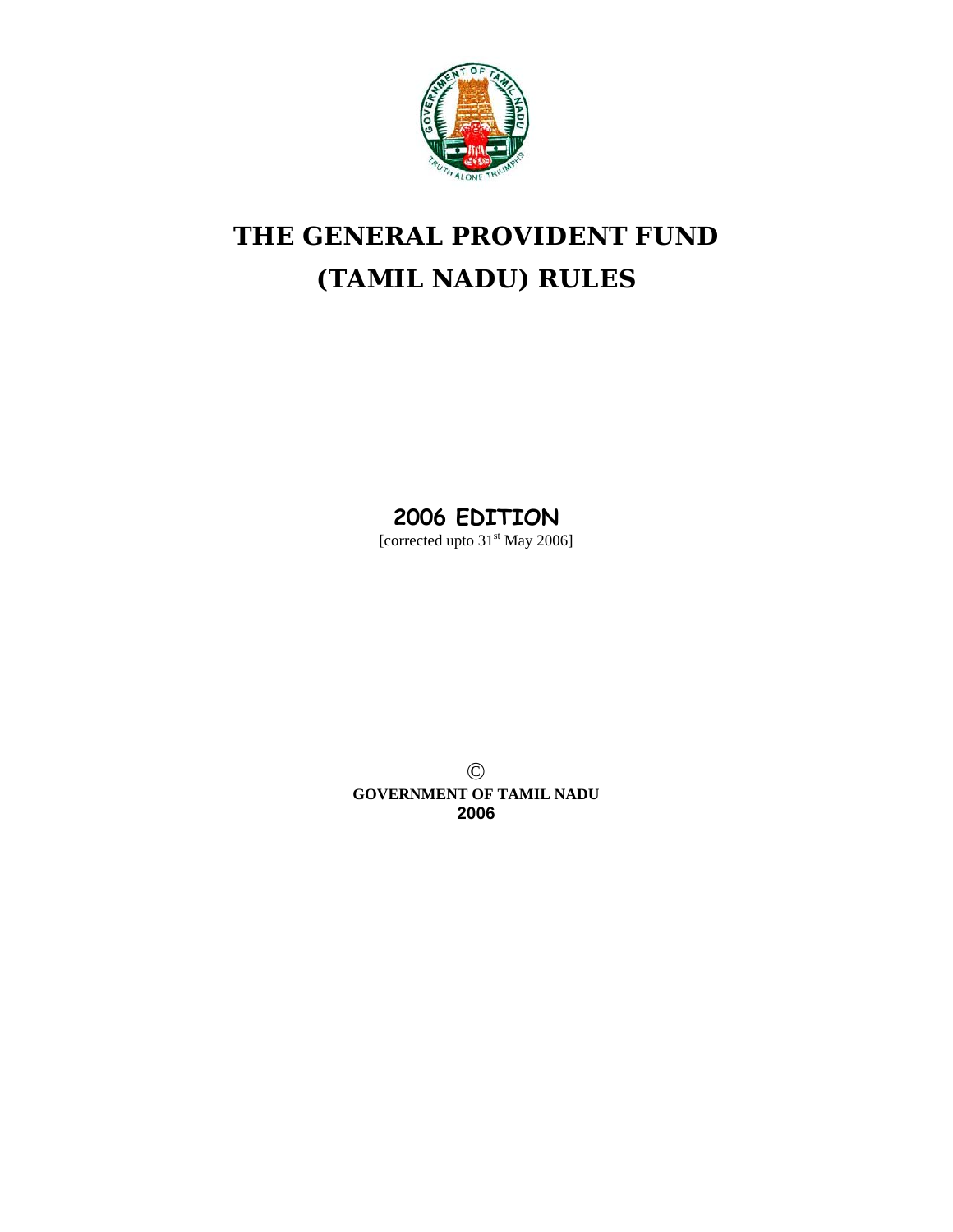# **CONTENTS**

| Rule<br><b>Number</b> |                                                                                                                                                                                             |                      | Page<br><b>Number</b> |
|-----------------------|---------------------------------------------------------------------------------------------------------------------------------------------------------------------------------------------|----------------------|-----------------------|
| 1                     | Short title and commencement                                                                                                                                                                | ٠.                   | 1                     |
| $\overline{2}$        | Definitions                                                                                                                                                                                 |                      | 1                     |
| 3                     | <b>Constitution of Fund</b>                                                                                                                                                                 |                      | 3                     |
| 4                     | Conditions of eligibility                                                                                                                                                                   |                      | 4                     |
| 5A                    | Procedure in the case of an employee<br>of a Local Body who is a subscriber to<br>the Provident Fund is transferred to<br>pensionable<br>service<br>under<br>Government                     |                      | 6                     |
| 5B                    | Procedure in the case of a subscriber<br>to the Contributory Provident Fund<br>(Tamil Nadu) is brought under these<br>rules on his transfer to pension able<br>service under the Government | $\ddot{\phantom{a}}$ | 7                     |
| 6                     | Discontinuance of Subscription                                                                                                                                                              |                      | 7                     |
| $\overline{7}$        | Nominations                                                                                                                                                                                 |                      | 8                     |
| 8                     | Subscriber's Account                                                                                                                                                                        |                      | 14                    |
| 9 and 10              | Conditions & rates of subscriptions                                                                                                                                                         |                      | 14                    |
| 11                    | Retention while on transfer to foreign<br>service                                                                                                                                           |                      | 18                    |
| 12                    | Realization of subscription                                                                                                                                                                 |                      | 18                    |
| 13                    | Interest                                                                                                                                                                                    |                      | 19                    |
| 14                    | Advances from the fund                                                                                                                                                                      |                      | 25                    |
| 15                    | Recovery of advances and wrongful<br>use of advance                                                                                                                                         |                      | 28                    |

**i**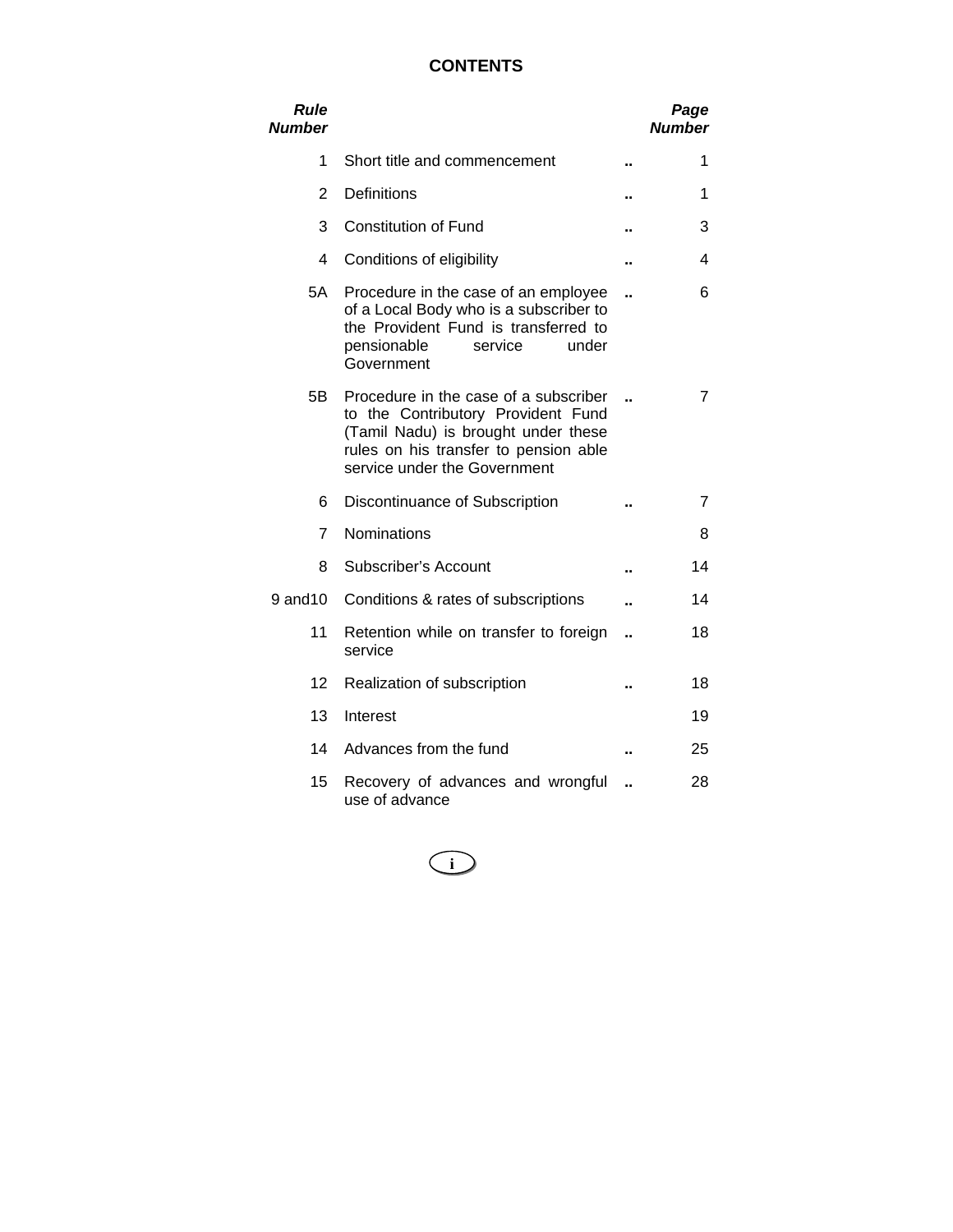| <i><b>Rule</b></i><br>Number |                                                                                                     |                      | Page<br>Number |
|------------------------------|-----------------------------------------------------------------------------------------------------|----------------------|----------------|
| 15A                          | Withdrawal from the fund                                                                            |                      | 32             |
| 15B                          | Conditions for withdrawal                                                                           |                      | 37             |
| 15C                          | Conversion<br>οf<br>advance<br>into<br>a<br>withdrawal                                              |                      | 40             |
| 15D                          | Withdrawal-from the fund for the<br>purchase of motor car                                           |                      | 42             |
| 15E                          | Condition for withdrawal from the fund<br>for the repairing / overhauling the<br>motor cars         |                      | 43             |
| 16 - 26                      | Payment towards Insurance Policies<br>and Family Pension Rules                                      |                      | 44             |
| 27                           | Recovery of moneys drawn, withheld<br>or withdrawn from the fund for<br>improper use                |                      | 58             |
| 28                           | Final withdrawal of accumulations in<br>the fund when a subscriber quits a<br>service               |                      | 60             |
| 29                           | Procedure when the subscriber has<br>proceeded on leave preparatory to<br>retirement, etc.          |                      | 64             |
| 30                           | Procedure on death of a subscriber                                                                  |                      | 65             |
| 31                           | Manner of payment of amount                                                                         |                      | 69             |
| 32                           | Procedure<br>transfer<br>on<br>Ωf<br>the<br>subscription in one Provident Fund to<br>another        | $\ddot{\phantom{a}}$ | 71             |
| 33                           | Rules of procedure to account for<br>under General Provident Fund and<br>apply for final withdrawal |                      | 74             |
| 34                           | Change in Number                                                                                    |                      | 75             |

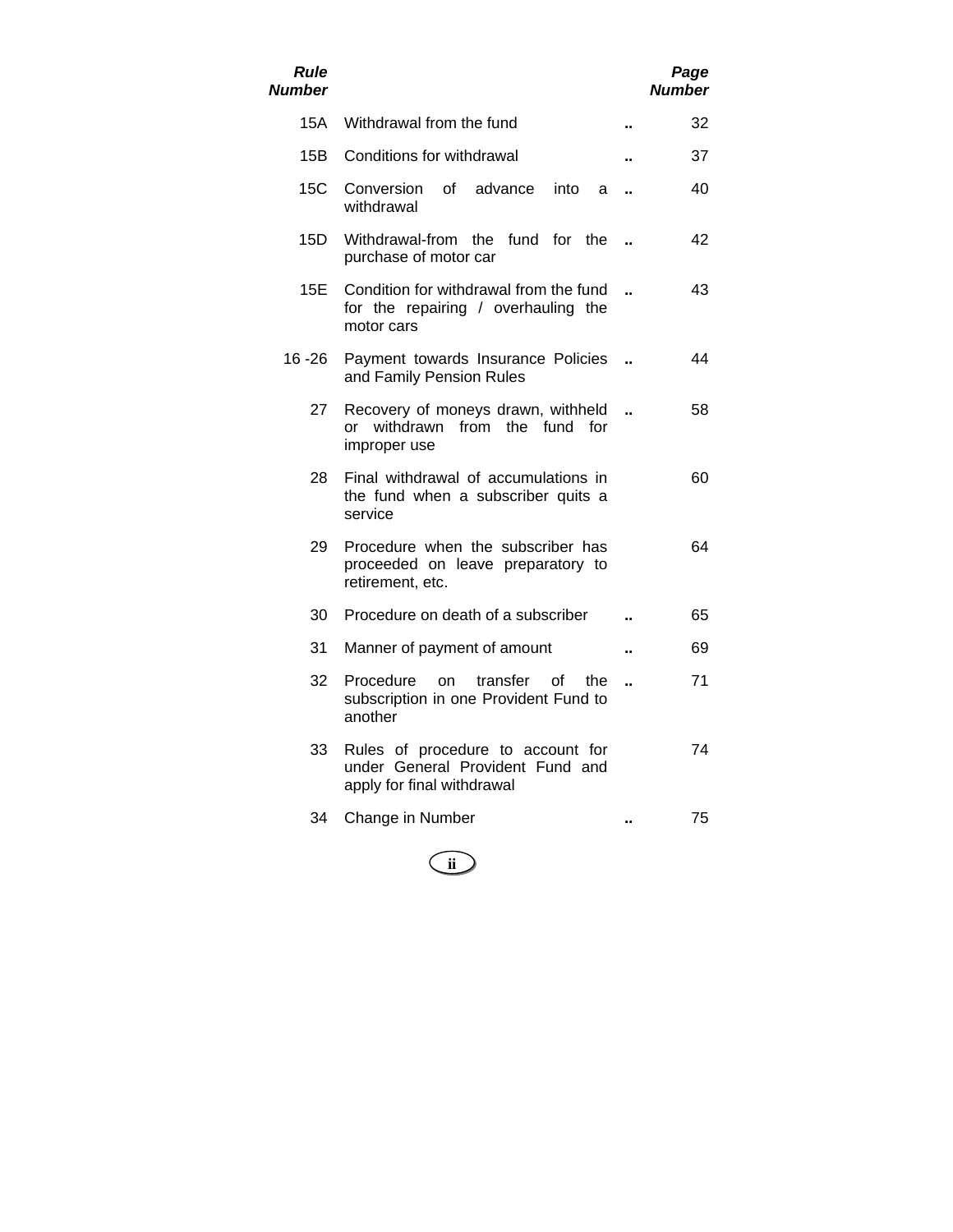| Rule<br>Number |                                                                                                                                         |                      | Page<br>Number |
|----------------|-----------------------------------------------------------------------------------------------------------------------------------------|----------------------|----------------|
| 35             | General Provident Fund Account slip<br>from the A.G.                                                                                    |                      | 75             |
| 36             | Relaxation of the provisions of the<br>rules in individual case                                                                         |                      | 76             |
|                | <b>First Schedule.-</b>                                                                                                                 |                      |                |
|                | Instructions to the subscribers                                                                                                         |                      | 77             |
|                | Form of G.P.F. nomination                                                                                                               |                      | 79             |
|                | Second Schedule.-                                                                                                                       |                      |                |
|                | Forms of Assignment                                                                                                                     |                      | 80             |
|                | Third to Fifth Schedule.—                                                                                                               |                      |                |
|                | Forms of reassignment by the<br>Tamil<br>οf<br>Nadu<br>and<br>Governor<br>Authorities<br>competent<br>to<br>grant<br>temporary advances | $\ddot{\phantom{a}}$ | 84-95          |
|                | Sixth Schedule.-                                                                                                                        |                      |                |
|                | List of course to be treated as<br>technical in nature                                                                                  |                      | 96             |
|                | Appendices.-                                                                                                                            |                      |                |
| A              | Provident Funds Act XIX 1925                                                                                                            |                      | 99             |
| В              | Extracts from the rules regulating the<br>G.P.R. as corrected up to the end of<br><b>July 1929</b>                                      |                      | 106            |
| С              | Deleted                                                                                                                                 | ٠.                   |                |
| D              | L.I.C. Policy and Premium                                                                                                               |                      | 109            |
| Е              | Payment Procedure on death of a<br>subscriber Rule 30                                                                                   |                      | 110            |

**iii**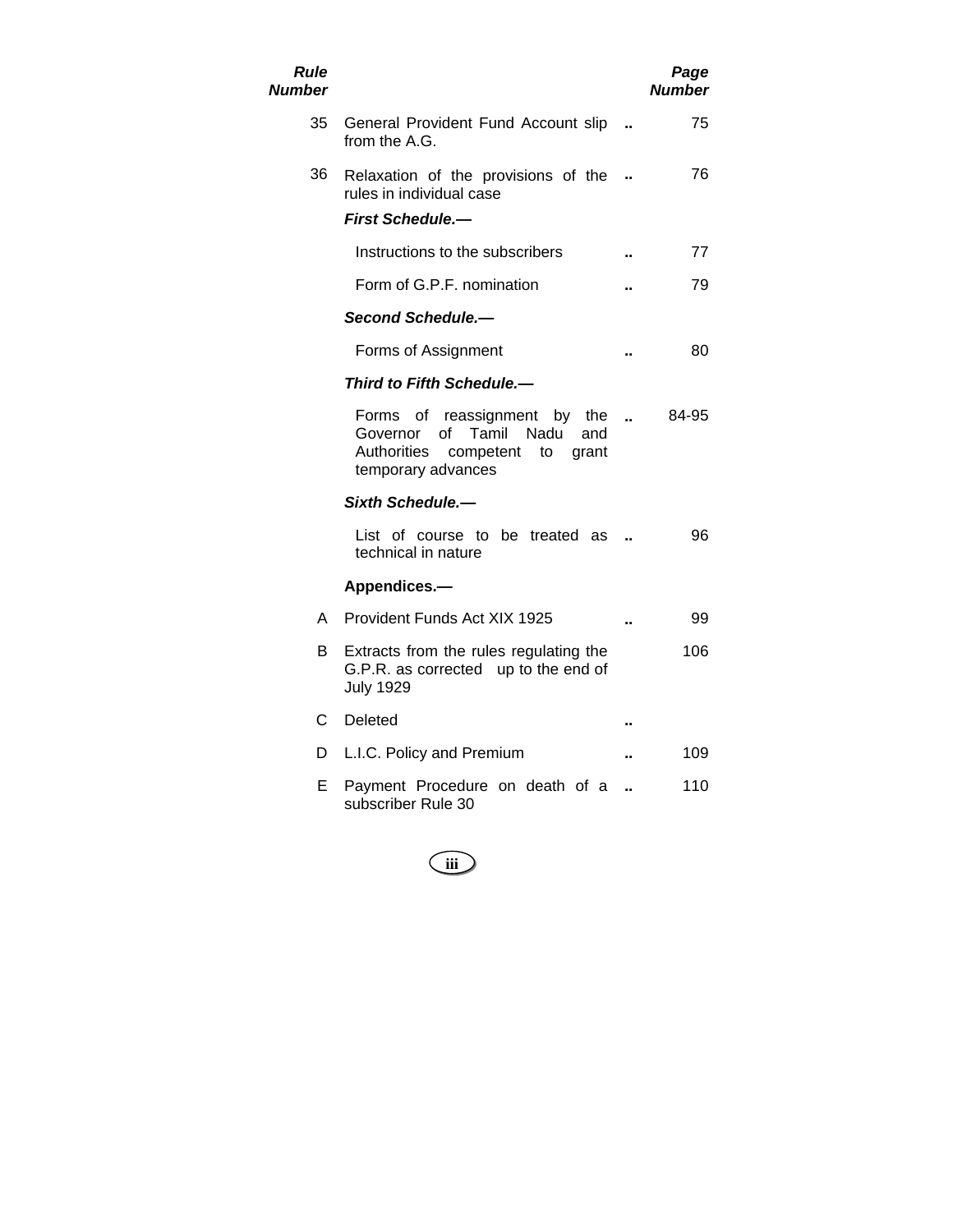| <b>Rule</b><br><b>Number</b> |                                                                                                                                                                                                                                                         |               | Page<br><b>Number</b> |
|------------------------------|---------------------------------------------------------------------------------------------------------------------------------------------------------------------------------------------------------------------------------------------------------|---------------|-----------------------|
| $F = G$                      | Form of indemnity Bond                                                                                                                                                                                                                                  |               | 111-115               |
| н                            | Application for final closure of General<br><b>Provident Fund Account</b>                                                                                                                                                                               |               | 116                   |
| J                            | Instruction, expeditious action on the<br>admission,<br>sanction to Advances,<br>of<br>preparation<br>funds<br>schedule,<br>application<br>for<br>final withdrawal,<br>of<br>adjustment<br>Government<br>contribution in the contributory Fund,<br>etc. |               | 121                   |
| Κ                            | Report to the Accountant-General,<br>Madras-regarding<br>subscriber's<br>death/retirement/voluntary retirement<br>and resignation, etc.                                                                                                                 |               | 128                   |
| L                            | <b>Revival of Nomination Form</b>                                                                                                                                                                                                                       |               | 129                   |
| $M$ —N                       | Application for admission to the<br>G.P.F.                                                                                                                                                                                                              | $\sim$ $\sim$ | 130-134               |
|                              | Annexure.—                                                                                                                                                                                                                                              |               |                       |
| 1                            | Application for final closure of G.P.F.<br>Account                                                                                                                                                                                                      |               | 135                   |
| 2                            | Covering letter for sending<br>final<br>withdrawal application                                                                                                                                                                                          |               | 141                   |
| 3                            | Rate of subscription payable by each<br>subscriber                                                                                                                                                                                                      |               | 143                   |

**iv**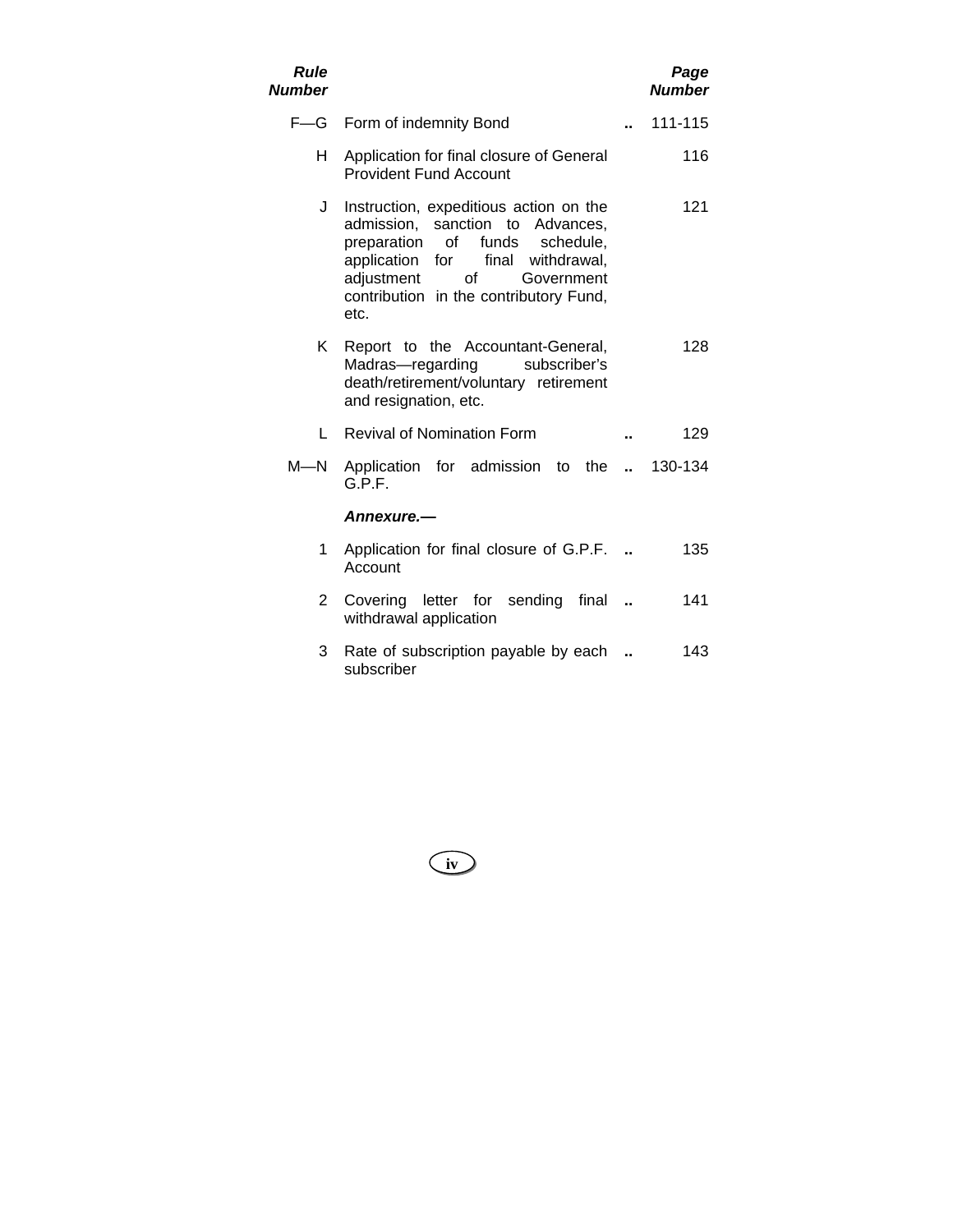# **THE GENERAL PROVIDENT FUND (TAMIL NADU) RULES**

#### *(As corrected upto 31st May 2006.)*

*In exercise of the powers conferred by Rule 41, Rule 42, and clause (d) of Rule 44 of the Civil Services (Classification, Control and Appeal) Rules, and of the powers in respect of personnel serving under the control of the Government of Tamil Nadu who have been excluded from the scope of the said rules and in supersession, subject to any express saving provisions contained in the rules made herewith, of the existing rules regulating the General Provident Fund in their application to persons subject in the rule-making powers or control of the Government of Tamil Nadu the Local Government are hereby pleased to make the following rules, the same having received the previous sanction of the Secretary of State in Council in pursuance of clause (i) of sub-rule (1) of Rule 9 and of the Governor-General in Council under Rule 11 of the said Civil-Services (Classification, Control and Appeal) Rules, namely:—* 

# **RULES**

**1***. Short title, commencement and definitions.— (a)* These rules may be called the General Provident Fund (Tamil Nadu) Rules

*(b)* They shall come into force on the 1st April 1935.

**2.** *In these rules unless there is anything repugnant in the subject or context.—(a)* '**Accounts Officer**' means the Accountant-General, Tamil Nadu.

*(b)* Except where otherwise expressly provided, '**emoluments**' means pay, leave salary or subsistance grant as defined in the Fundamental Rules, and includes dearness pay and dearness allowance and any remuneration of the nature of pay received in respect of foreign service.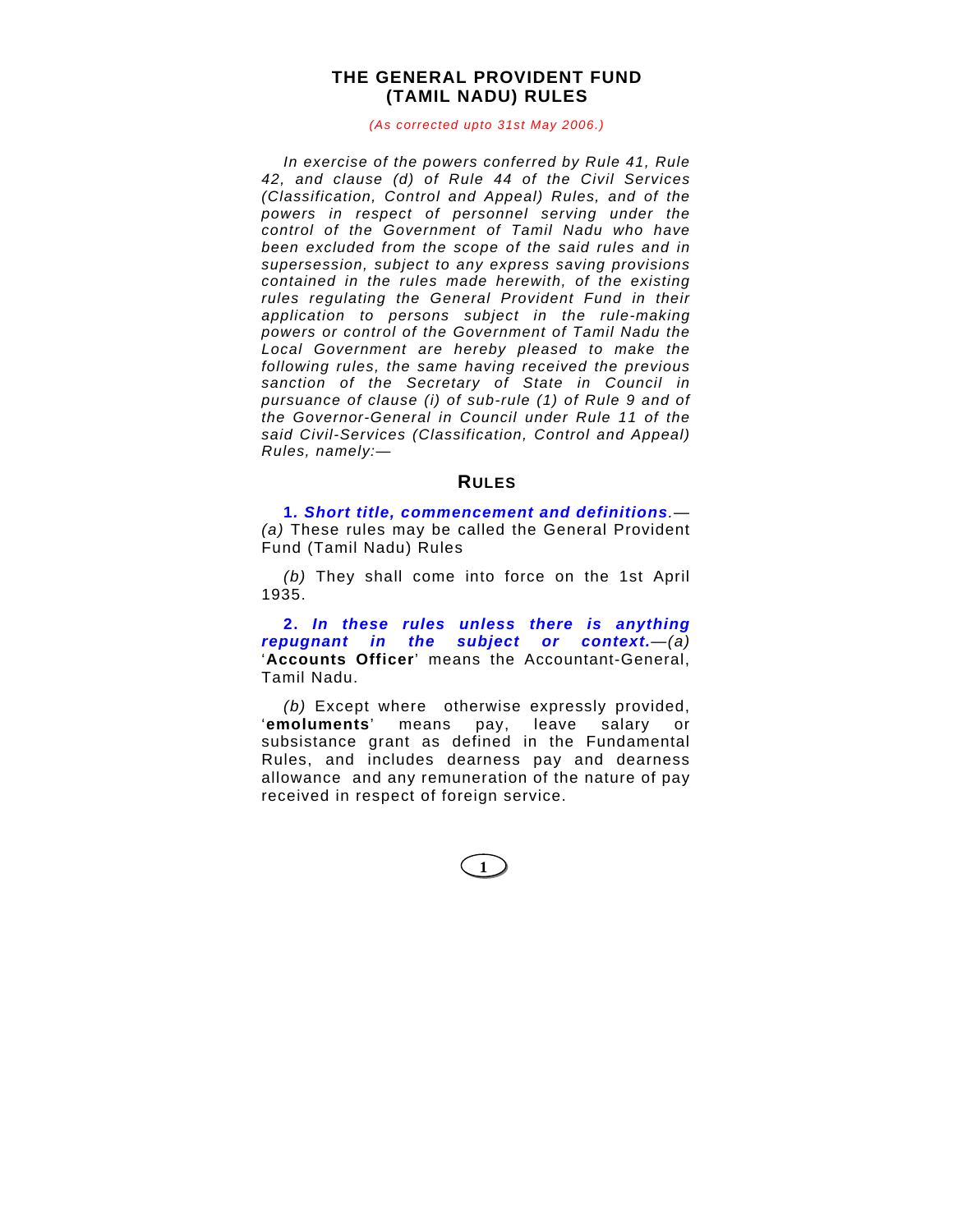*(c)* '**Family**' means:—

(i) in the case of a male subscriber, the wife or wives, parents, children, minor brothers, unmarried sisters, deceased son's widow and children and where no parents of the subscriber is alive, a paternal grand-parent:

Provided that if a subscriber proves that his wife had been judicially separated from him or has ceased under the customary law of the community to which she belongs to be entitled to maintenance, she shall henceforth be deemed to be no longer a member of the subscriber's family in matters to which these rules relate, unless the subscriber subsequently intimates in writing to the Account Officer that she shall continue to be so regarded and

(ii) in the case of a female subscriber, the husband parents, children, minor brothers, unmarried sisters, deceased son's widow and children and where no parents of the subscriber is alive, a paternal grant-parent:

Provided that if a subscriber by notice in writing to the Accounts Officer expresses her desire to exclude her husband from her family, the husband shall henceforth be deemed to be no longer a member of the subscriber's family in matters to which these rules relate, unless the subscriber subsequently cancel such notice in writing: [*vide* G.O.M.S.1260, Finance, (all-I) 29-11-1989.]

NOTE I.—"Children" means legitimate children.

NOTE II.—An adopted child shall be considered to be a child when the Accounts Officer or if any doubt arises in the mind of the Accounts Officers, the Government Solicitor, Madras, is satisfied that under the personal law of the subscriber for a ward under the Guardians and wards Act, 1980 (Central Act 8 of 1890) who lives with the Government Servant and is treated as a member of the family and to whom the Government Servant has through a special will, given the same status as that of a "natural born child"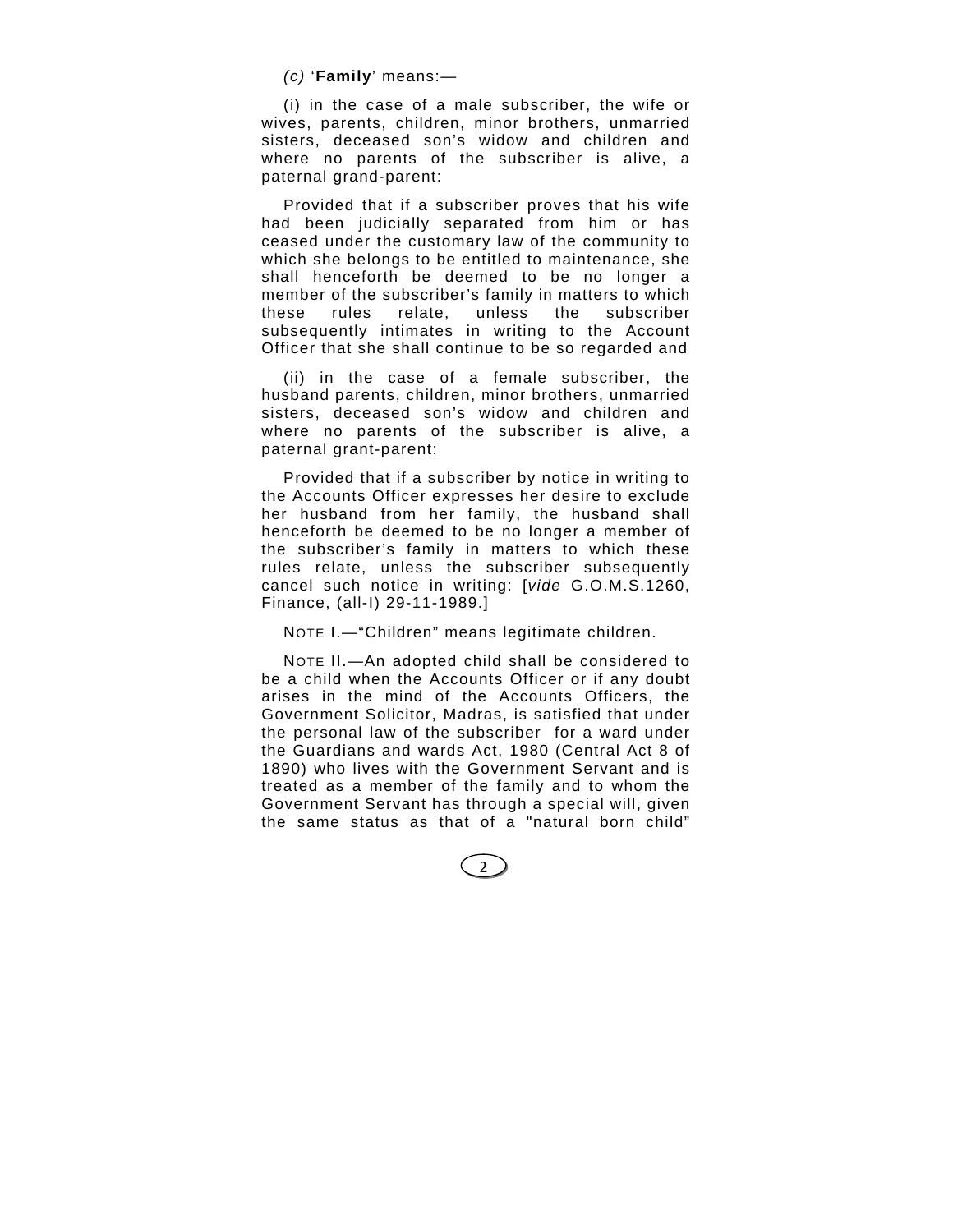adoption is legally recognized as conferring the status of a natural child, but in this case only.

NOTE III.—A child of one person given in adoption to another shall not be considered to be the child of the former, if the Accounts Officer or if any doubt arises in the mind of the Accounts Officer, the Government Solicitor, Madras, is satisfied that under the personal law of the persons concerned such adoption is legally recognised and in that case only.

*(d)* "**Fund**" means the General Provident Fund.

*(e)* "**Government**", "**Governor**" and "**State**" means respectively the Government, the Governor and the State of Tamil Nadu.

*(f)* "**Leave**" means any variety of leave recognised by the leave rules applicable to the Government Servant concerned.

*(g)* "**Year**" means a financial year.

(2) Any other expression used in these rules which is defined either at the Provident Fund Act<sup>\*</sup> (XIX of 1925) or in the Fundamental Rules is used in the sense therein defined.

(3) Nothing in these rules shall be deemed to have the effect of terminating the existence of the General Provident fund as existing before the coming into force of these rules or of constituting any new Fund.

**3.** *Constitution of the Fund.—*(1) The Fund shall be maintained in India in rupees.

(2) The Tamil Nadu Contributory Provident Fund Pension Insurance Rules, 1950 have been cancelled with effect from 1st July 1960 in their application to all Government servants who are employed in non-industrial establishment of the Government, i.e., Government servants to whom the Factories Act, 1948 is not applicable and clerical and

∗ see Appendix 'A'.

 $\overline{a}$ 

**3**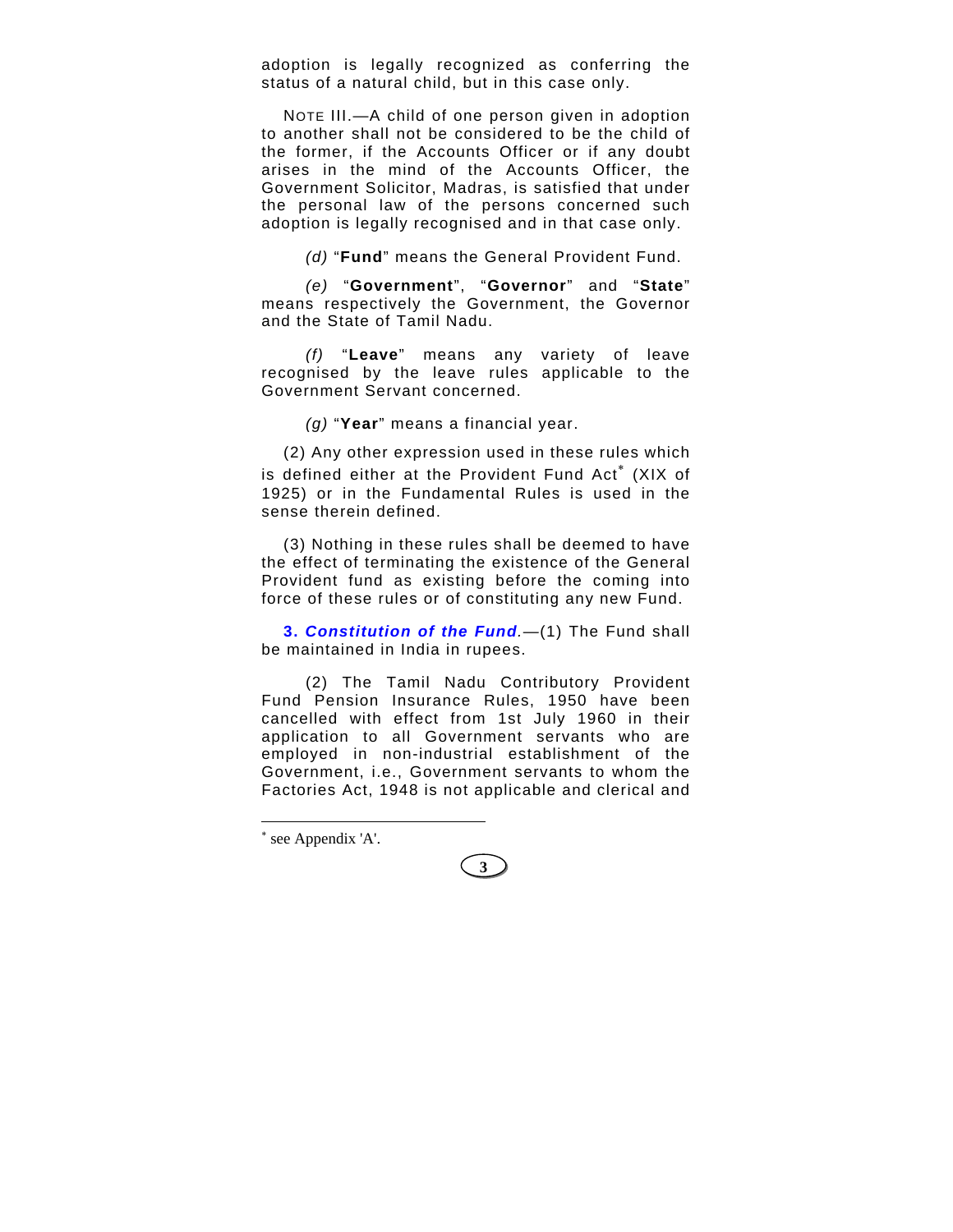supervisory staff who are employed in Government Industrial undertaking and the accounts of those subscribers to whom these rules apply under that fund shall be wound up in the following manner:—

*(a)* The Government Contribution together with interest thereon already credited shall be recredited to the Government;

*(b)* The amount standing to the credit of the subscribers on the subcription side with interest thereon shall be transferred to their credit in the General Provident Fund (Tamil Nadu).

**4.** (1) All Government Servants, whether permanent, temporary of officiating other than reemployed servants shall join the Fund; provided that—

*(i)* Temporary and officiating Government servants' shall join the Fund From the month following that in which they completed six months of service.

*Explanation.—*In the case of persons transferred to temporary or officiating posts under Government from Service under a corporate body owned or controlled by Government or an autonomous organisation registered under the Societies Registration Act, 1860 (Central Act XXI of 1860), the service under the corporate body or the autonomous organisation, as the case may be shall be treated as service under Government for the purpose of this rule and the person concerned shall be permitted to subscribe to the fund immediately on his joining the Government Service provided that he has already completed one year of service under that corporate body or organisation as the case may be. This will also apply to a person who is appointed without break whether temporarily or permanently to a post carrying the benefits of those rules after resignation or retrenchment from service under another Department or any other Government.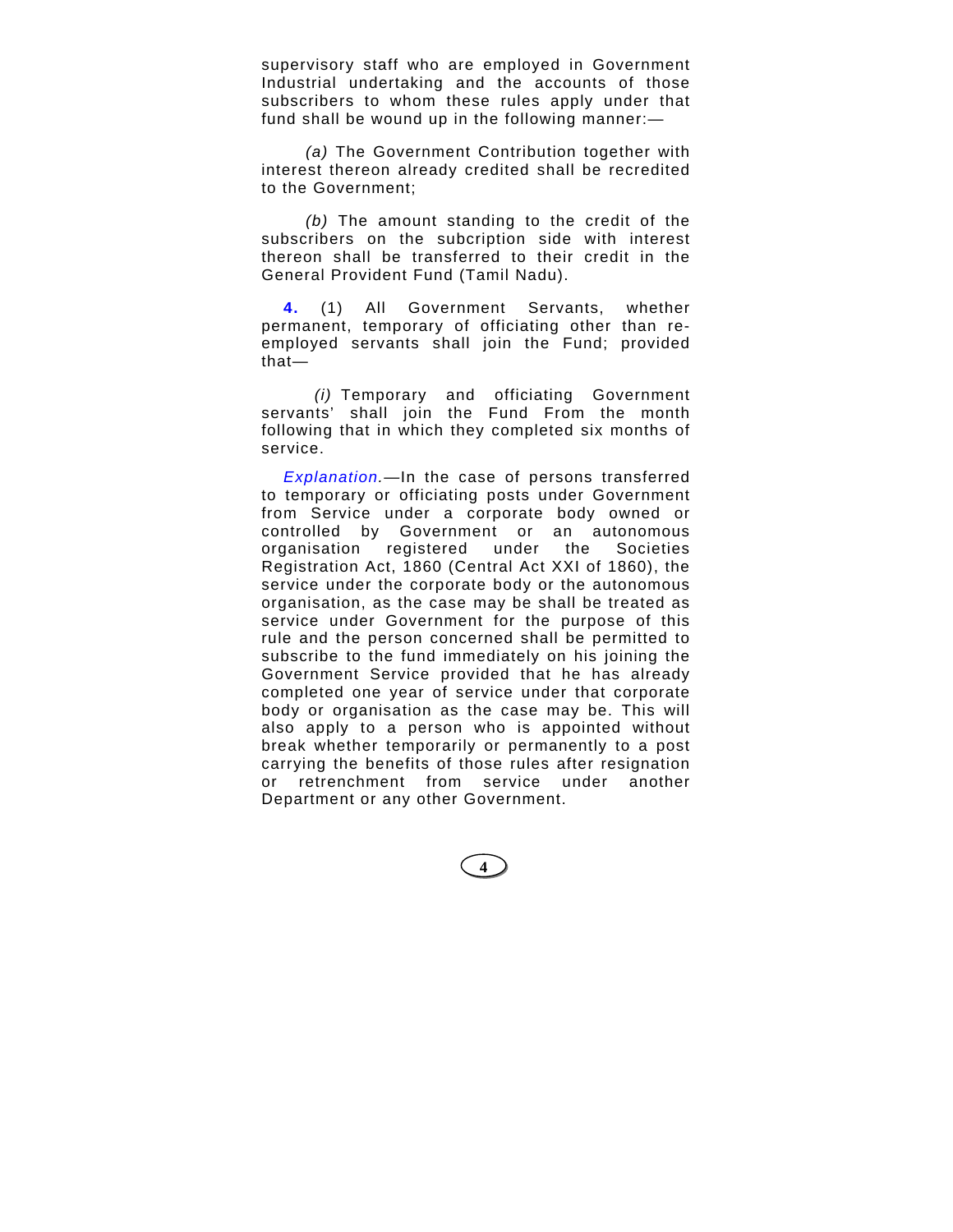However, "in the case of person transferred to a new post under the Government from service under any other Government or from another department of the Government, he shall be permitted to subscribe to the fund immediately on his joining the new post, the amount standing to his credits transferred to his Fund in terms of rule 32 or if he is already subscribing to the fund when in previous post as the case may be".

(ii) No such servant as has been required or permitted to subscribe in Contributory Provident Fund (Tamil Nadu) shall be eligible to join the Fund while he retains his right to subscribe to such a Fund.

(iii) No Government servant who is employed in a Government Industrial Undertaking (*i.e.,* a Government Servant to whom the Factories Act, 1948 and the Employees' Provident Fund Act, 1952, are applicable, excluding those who are governed by statutory service rules and belong to pensionable service) shall be eligible to join the Fund.

(iv) The temporary candidates recruited through the Employment Exchange for common categories like Junior Assistants, Steno-typists, Typists, Personal Assistants, Drivers and Office Assistants (Temporary posts) attached to the Chairman and Deputy Chairman of the Legislative Council and to the Speaker and the Deputy Speaker of the Legislative Assembly, the Personal staff (other than Government Servants) of Ministers Parliamentary Secretaries, Chief Government Whip and Government Whip and the temporary candidates recruited through Employment Exchange to the category of Assistant Statistical Investigator in the department of statistics shall be exempted from the necessity of subscribing to the General Provident Fund (Tamil Nadu) G.O.Ms.No.421, Fin. (Funds), dated 10th May 1985.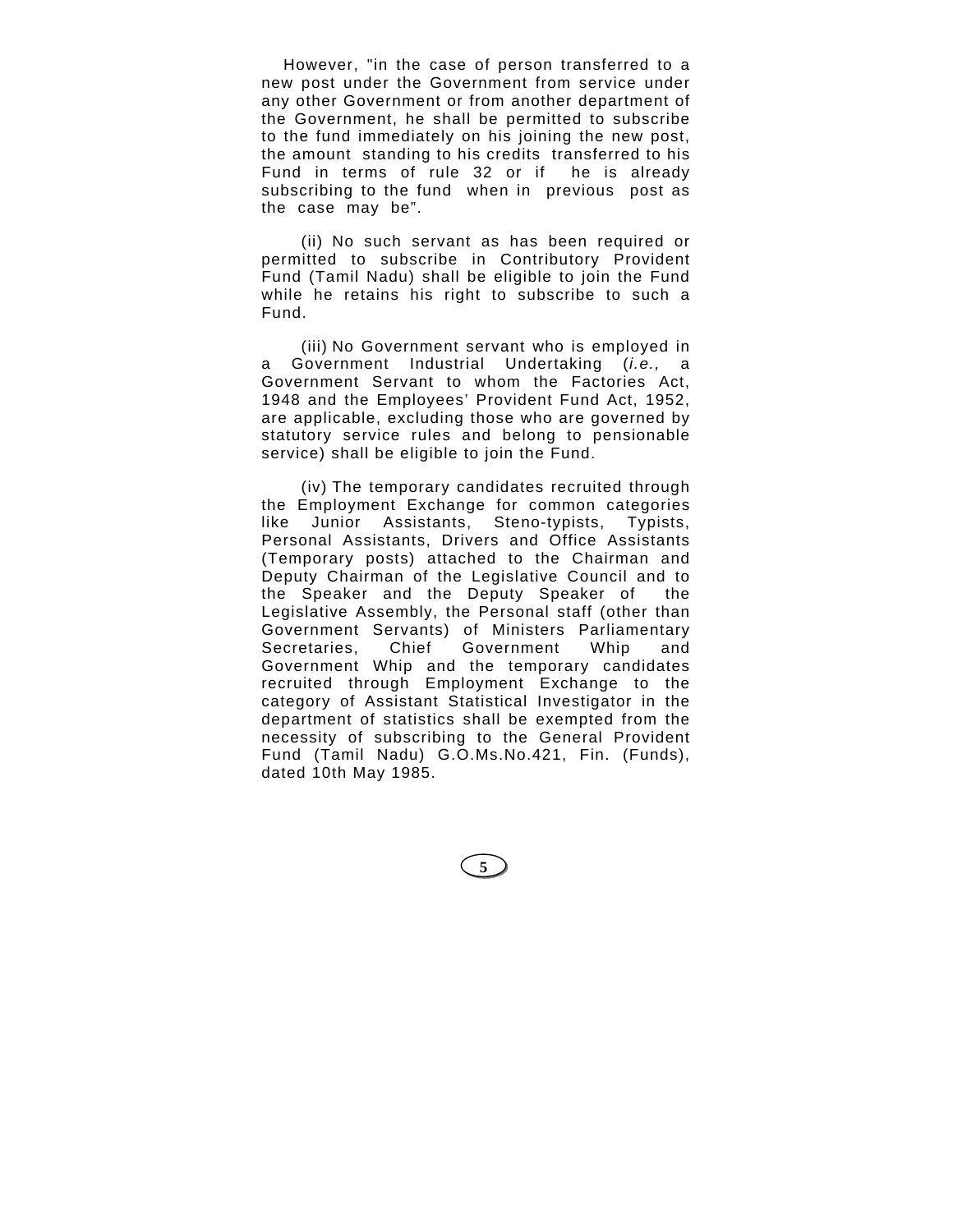*Explanation.*—Government Servants of the Civil Supplies Department appointed under rule 10*(a)* (i) of the general rules for State and Subordinate Services and governed by the *ad hoc* rule issued in G.O.Ms.No.449, Food, dated 16th April 1947, as amended subsequently are eligible to joint the Fund from 5th April 1968.

(2) The following persons may join the Fund at their option subject to the conditions laid herein, namely:—

(i) Government servants temporary and officiating (including apprentices and probationers) who have been appointed against regular vacancies and are likely to continue for more than a year may subscribe to the Fund at any time before completion of six months service;

(ii) Re-employed Government servants; and

(iii) The Law Officers in the City of Madras, namely the Advocate-General, the Government Pleader, the Additional Government Pleader, the Public Prosecutor and the State Prosecutor. The right to be admitted to the Fund, in the case of such an Officer shall subsist from the date of his appointment to the post and not from the date of his exercising the option to join the Fund.

NOTE.—(i) Instructions for the guidance of subscribers and drawing officers are incorporated in Appendix J.

**5-A.** If an employee under a local body, who is a subscriber to the Provident Fund established and maintained by it is permanently transferred to pensionable service under Government.

(i) the amount of subscriptions, with interest thereon standing to his credit in the Local Body's Provident Fund shall be transferred his credit in the fund; and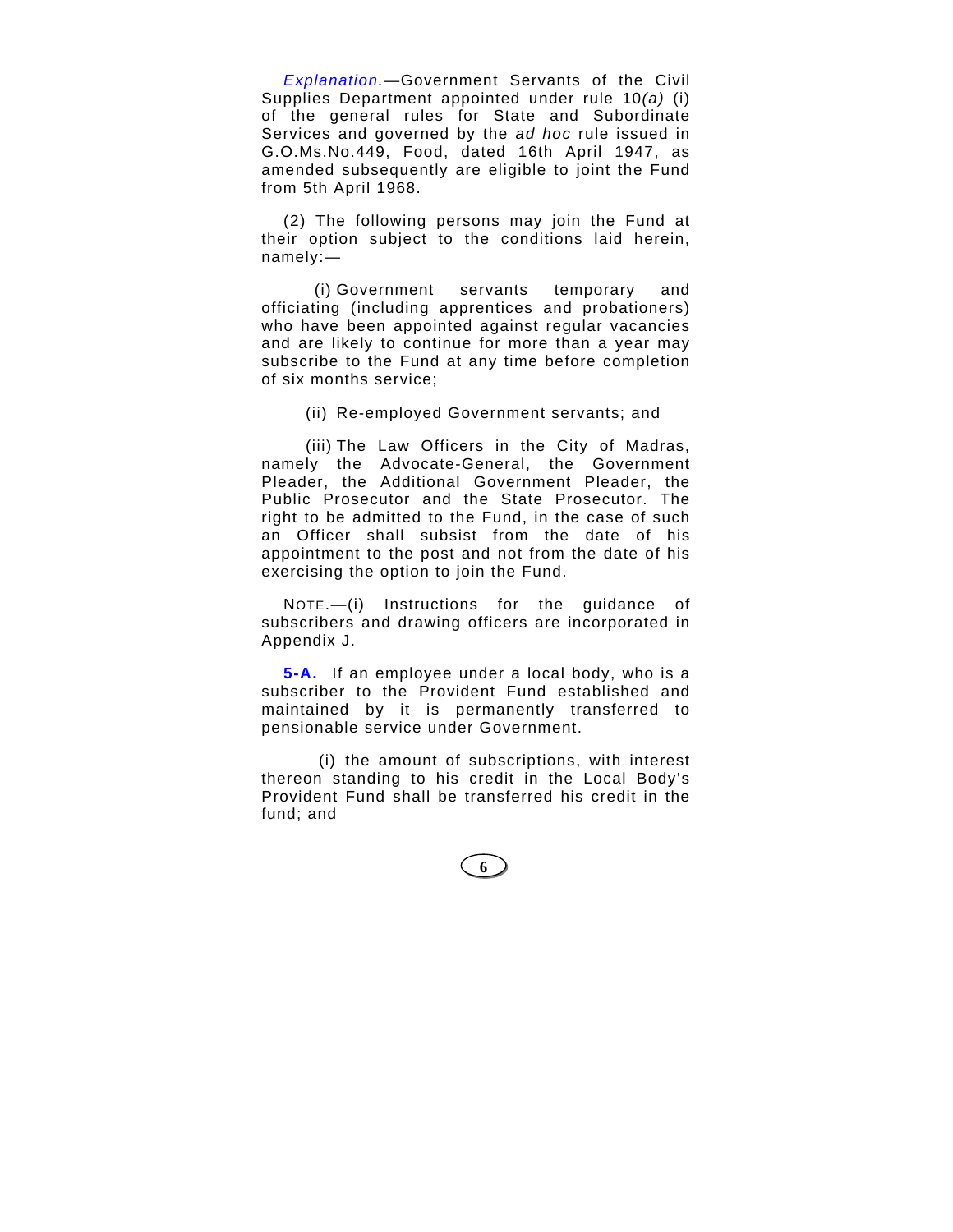(ii) if such employee retains the Provident Fund benefits in respect of his previous contributions by the local body, the amount of contributions by the local body, with interest thereon, standing to his credit in the Local Body's Provident Fund, shall also be transferred to his credit in the Fund.

**5-B.** If a subscriber to the Contributory Provident Fund (Tamil Nadu) is brought under these rules on his permanent transfer to pensionable service under the Government.

(i) the amount of subscriptions, with interest thereon, standing to his credit in the Contributory Provident Fund (Tamil Nadu) shall be transferred to his credit in the General Provident Fund (Tamil Nadu);

(ii) the amount of contributions by Government with interest thereon standing to his credit in the Contributory Provident Fund (Tamil Nadu) shall be recredited to the Government; and

(iii) he shall be entitled to count towards pension such part of the period during which he subscribed to the Contributory Provident Fund (Tamil Nadu) as Government may determine.

**6.** (1) A subscriber falling under sub-rule (2) of rule 4 may discontinue subscribing to the Fund at any time, but his right of renewing subscription shall lapse if he discontinues subscribing except when on leave more than three times.

(2) If a Government servant's right to resume subscription lapses under sub-rule (1) he shall nevertheless retain his other rights and liabilities as a subscriber to the Fund; and no final withdrawal of his deposit shall be allowed except on the happening of one or other of the contingencies provided for in rules 28, 29 and 30.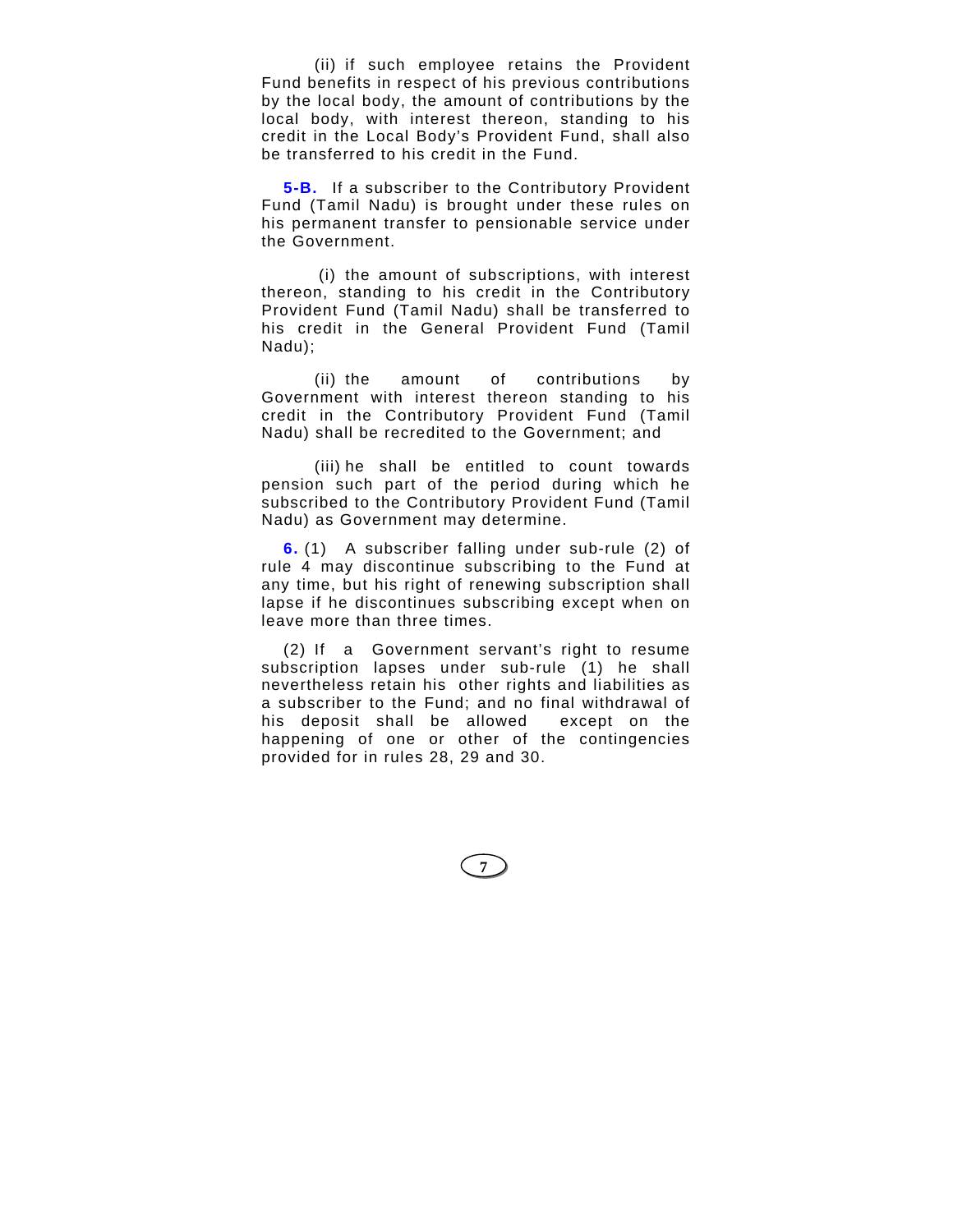# **NOMINATIONS**

**7.** (1) A subscriber who joins the fund at his option shall along with his application for admission to the Fund in the Form in Appendix M, send to the Accounts Officer Incase the subscriber's scale of pay, the minimum of which is Rs.1,000 and above or to the head of office in case of a subscriber's scale of pay the minimum of which is less than Rs.1,000.

(G.O.Ms.No.1063, Finance, dated 25th November 1980.)

A nomination conferring on one or more persons the right to receive the amount that they may stand to his credit in the fund in the event of his death before that amount has become payable, or having become payable has not been paid:

Provided that where a subscriber is a minor he shall be required to make the nomination only on his attaining the age of majority:

Provided further that a subscriber, who has a family at the time of making the nomination shall make such nomination only in favour of a member or members of his family:

Provided further that the nomination made by the subscriber in respect of any other Provident Fund to which he was subscribing before joining the Fund shall, if the amount to his credit in such other Fund has been transferred to his credit in the Fund be deemed to be a nomination duly made under this rule until he makes nomination in accordance with this rule:

"Provided also that in the case of subscribers referred to sub rule (1) of rule 4, the requirement to submit an application for admission to the Fund shall be dispensed with. Each Heads of Office shall send a Statement in duplicate to the A.G. in the Form in Appendix 'N' stating the particulars of temporary Government Servants working in each office who have to Compulsorily subscribe to the Fund, well in advance of the date from which they are to subscribe and the statement shall be sent by the Head of Office

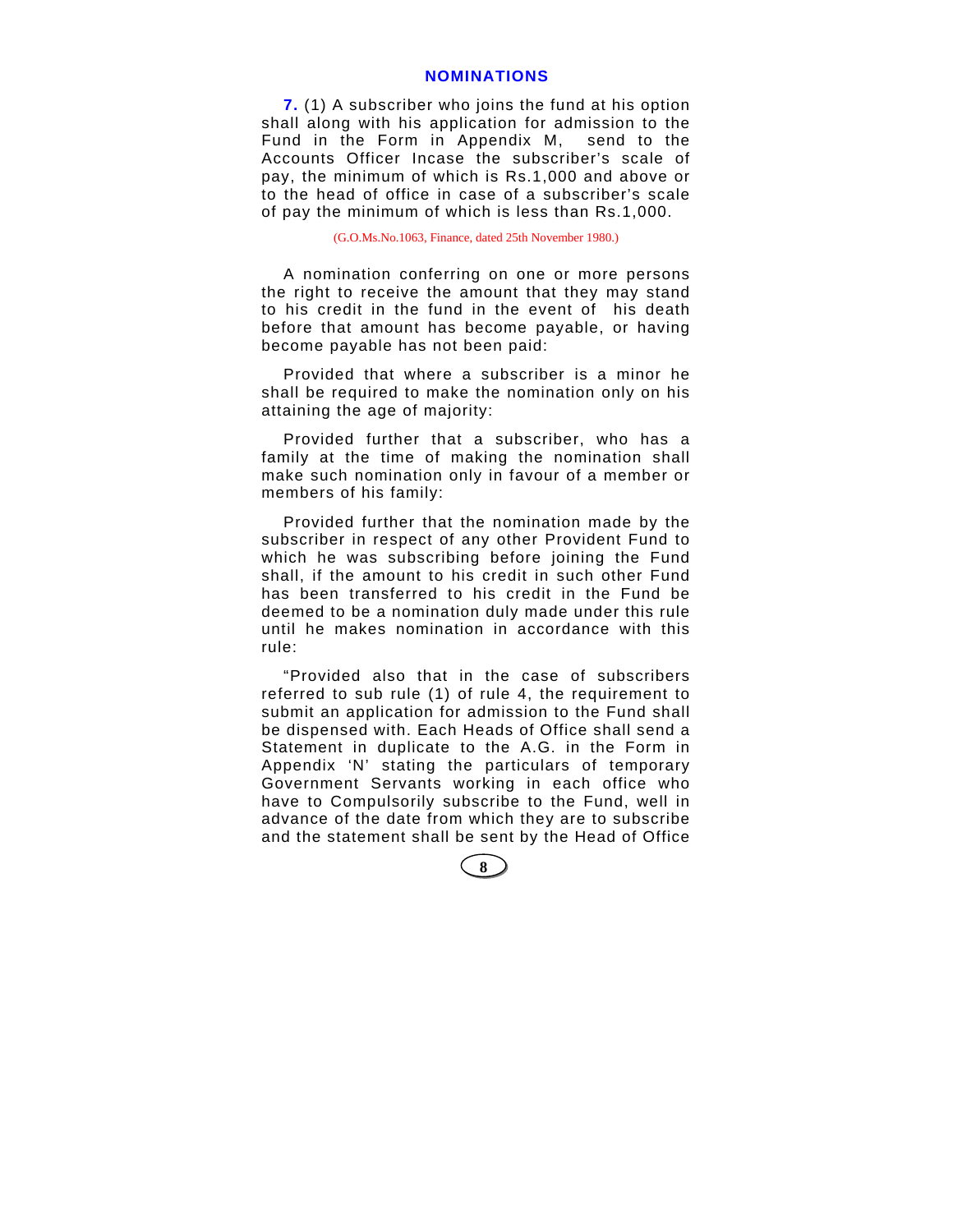on the 15th of each month covering persons who will be required to Compulsorily subscribe to the Fund three months hence, *i.e.* the statement to be sent on the 15th April shall include particulars of persons who have to subscribe from 1st July which will facilitate account members well in advance by the Accountant General. In the above Form particulars of Government Servants who are appointed on permanent basis and required to subscribe to the Fund from the date of appointment shall also be included in the statement for the month if the appointment is made before the 15th of that month, or in the statement for the subsequent month, if the appointment is made after the 15th of the month. The Accountant General will return one copy of the statement indicating the account numbers allotted to each of the Government servants included in the statement.

*Explanation (1).*—In the case of optional subscribers, the existing procedure shall be continued. Deduction shall, however, commence only after allotment of account numbers.

*Explanation (2).*—Government servants, whose pay and allowances are drawn by the Head of Office on establishment bills and disbursed by them shall send their nominations to the fund to the Head of Office. The Head of Office or any subordinate officer authorised by him in this behalf will scrutinise the nomination and accept. If any defect is noticed in the nominations, he shall return the nomination to the subscribers for rectification and return. The nomination of other Government servants whose scale of pay the minimum of which is Rs.1,000 and above (G.O.Ms.No.262, Finance, dated 9th April 1984) admitted to the P.F. will however Continue to be sent to the A.G.'s Office for scrutiny acceptance and safe custody as at present.

*Explanation (3).*—As soon as the nomination is accepted, suitable entry regarding receipt and acceptance of nomination (without details of nomination) shall be made in the Service Book of the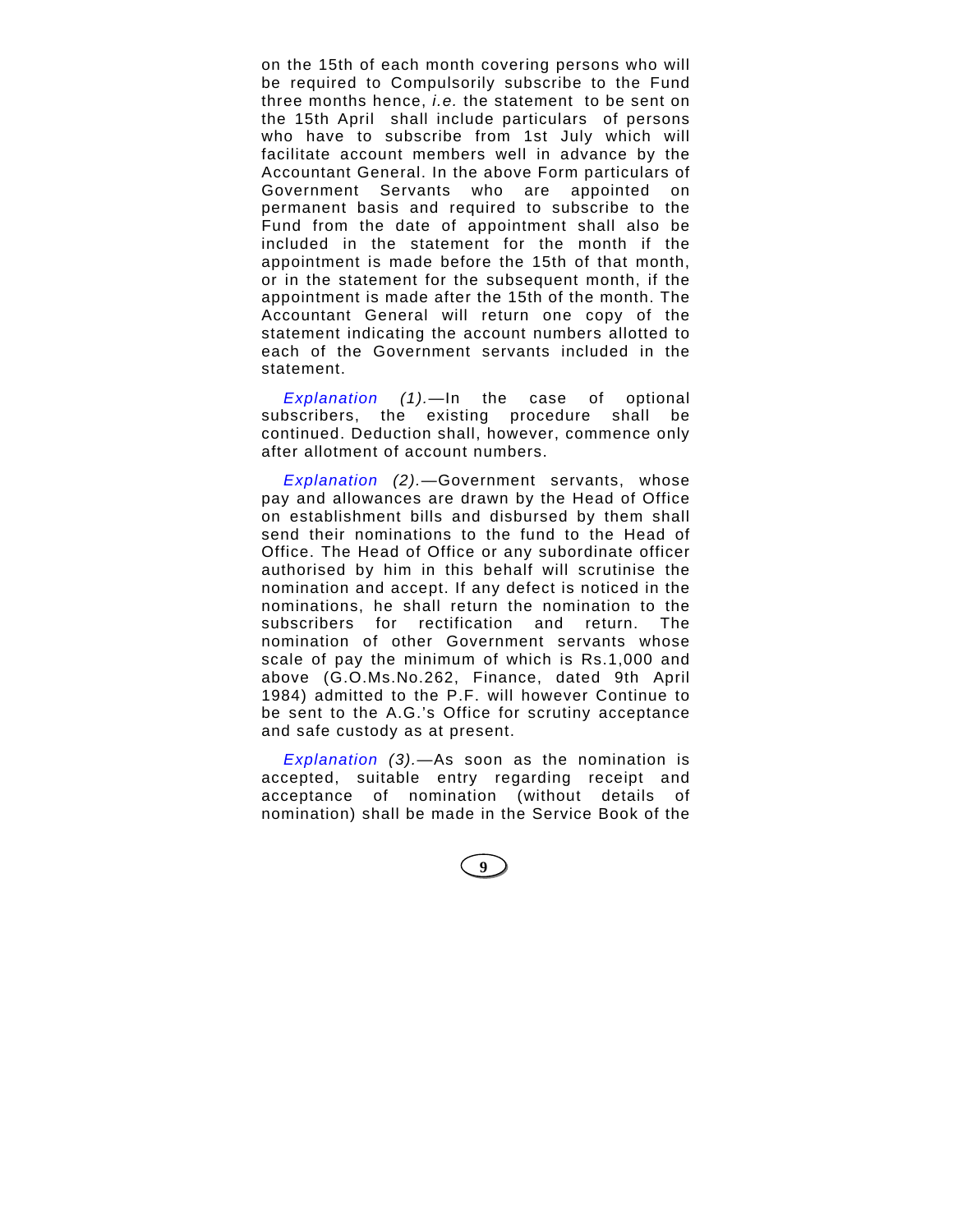official under the signature of the Head of office duly dated.

*Explanation (4).*—The nomination shall be kept in the safe custody of the Head of Office along with the nomination for Death-*cum*-Retirement Gratuity. An Index Register shall be maintained by each Head of the office showing details of nomination admitted by him and in his custody. The Register shall also provide for making note of transfers, of the nominations to other officers as also for nothing details of acknowledgements for such nominations which are transferred. At the time of change of incumbent of the Head of Office, the nominations as well as the Register of nominations shall figure in the list of documents handed over to the successor. This Register will be made available for scrutiny during departmental inspection and also during Local audit by the Accountant-General.

*Explanation (5).*—In the event of the transfer of the Government servant to another office, other than on foreign service, his nomination shall also be transmitted along with the service book and Death*cum*-Retirement Gratuity nomination to the Head of Office to which he is transferred and an entry to that effect shall be made in the service book. Acknowledgements for receipt of nomination from the latter officer should be filed and kept in the custody of the Head of Office from where he is transferred.

*Explanation (6).*—Accepted nominations in the custody of the Head of Office shall be made available for scrutiny during local audit by the inspection of Accountant-General.

*Explanation (7).*—When the balance at the credit of the subscriber becomes payable to his nominee under the rule of the fund the nomination kept by the Head of Office shall be sent in original to the Accountant-General along with the application for final withdrawal after retaining an attested copy for future reference.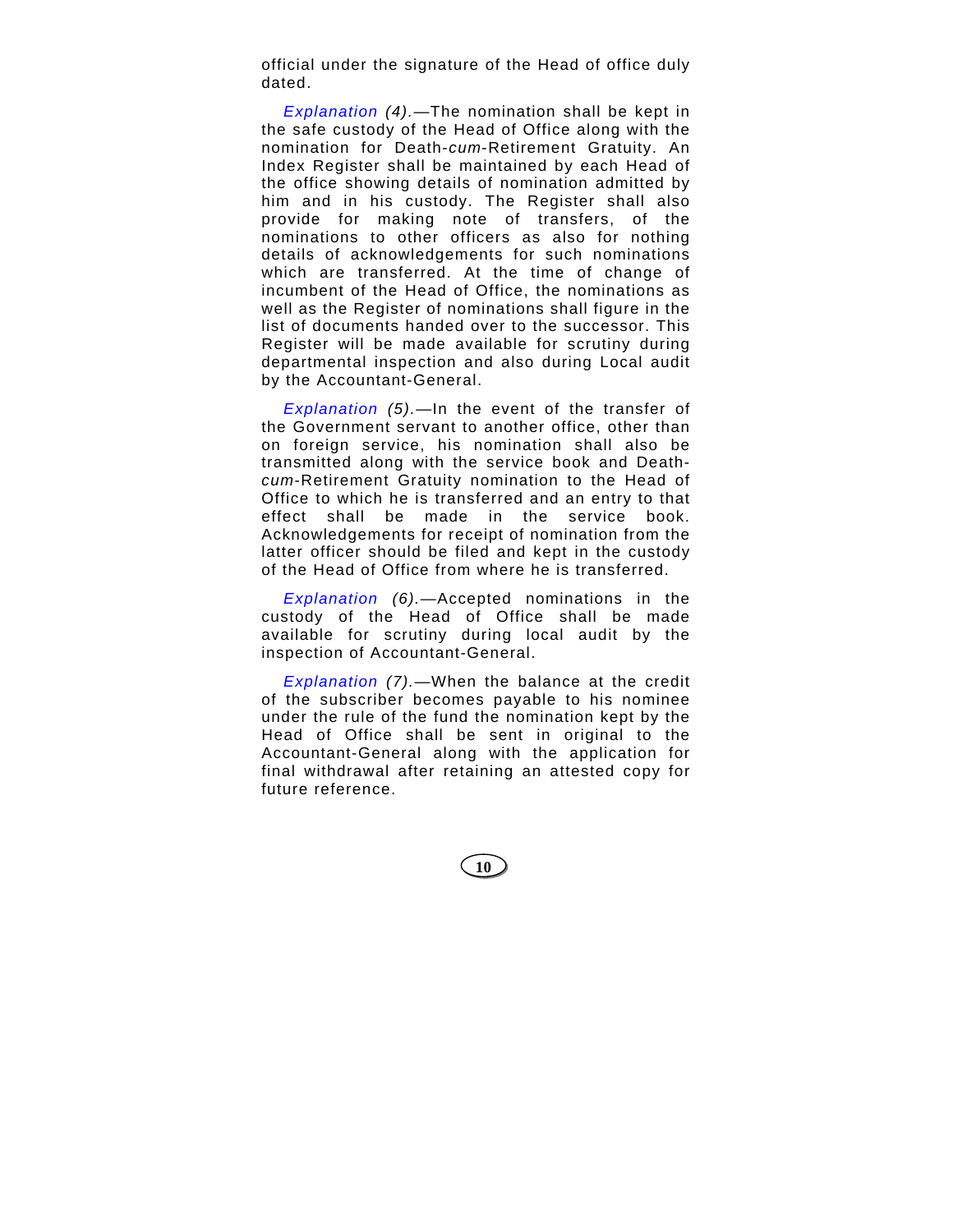*Explanation (8).*—Nominations of subscribers both officiating and substantive in the scale of pay the minimum of which is less than Rs.1,000 who entered service on or after 1st October 1972 be filed and kept in the Custody of the Head of Office.

*Explanation (9).*—Original as well as the revised nominations, received after 1st October 1973 in respect of the subscribers both officiating and substantive in the scale of pay the minimum of which is less than Rs.1000 and below even if they had entered service prior to 1st October 1972 shall also be filed and kept under the safe custody of the Head of Office and the fact intimated to the Accountant-General for cancelling the original nomination under intimation to the Department.

(G.O.Ms.No.1,000, Finance, dated 16th September 1978 and G.O.Ms.No.1063, Finance, dated 25th November 1980.)

(2) If a subscriber nominates more than one person under sub-rule (1), he shall specify in the nomination the amount or share payable to each of the nominees in such manner as to cover the whole of the amount that may stand to his credit in the Fund at any time.

(3) Every nomination shall be in such one of the forms set forth in the First Schedule as is appropriate in the circumstances and in triplicate.

(4) A subscriber may provide in a nomination-(*a)* in respect of any specified nominee that in the event of his pre-deceasing the subscriber the right conferred upon that nominee shall pass to such other person or persons as may be specified in the nomination, provided that such other person or persons shall, if the subscriber has other members of his family, be such other member of members.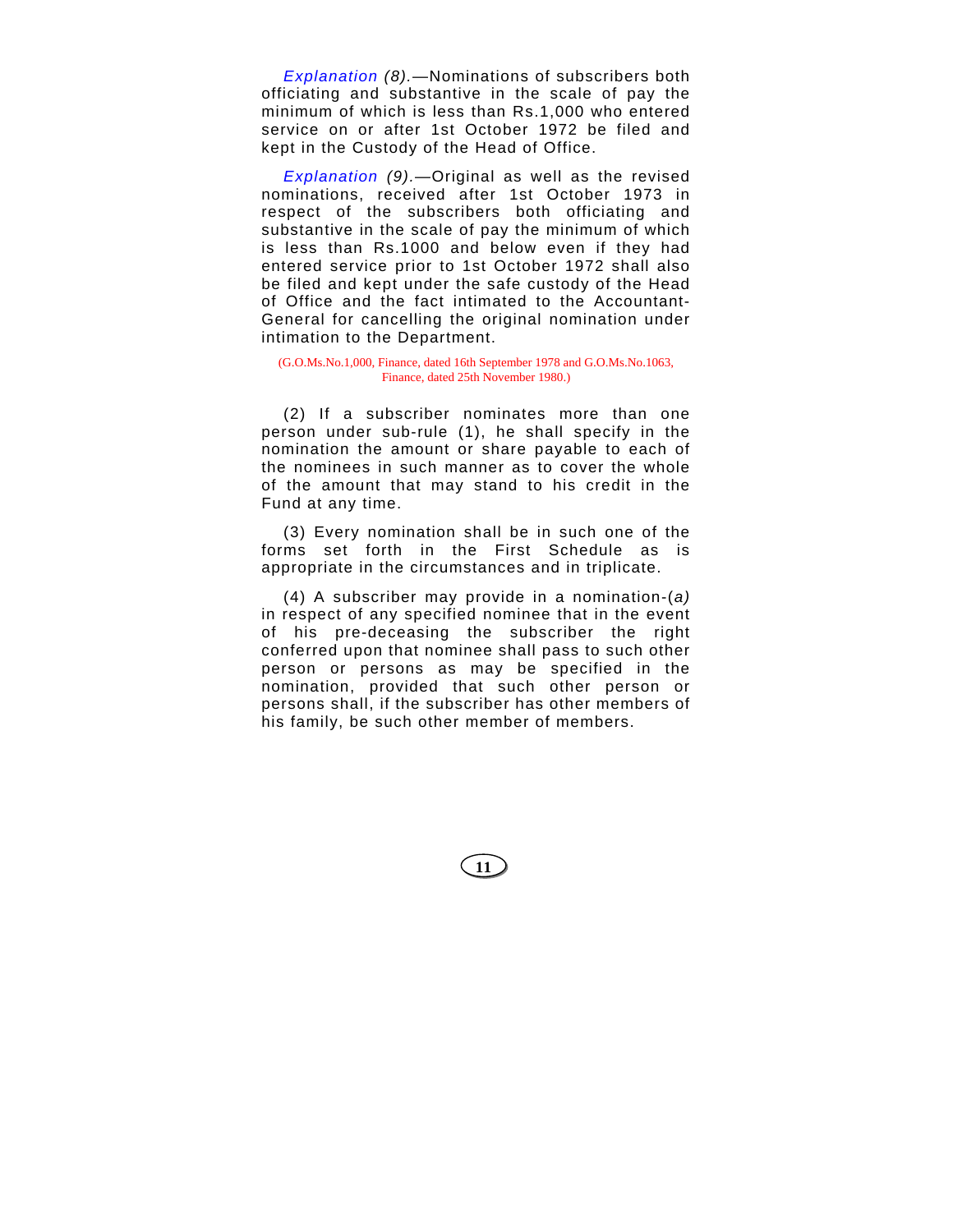(*b*) that the nomination shall become invalid in the event of the hapening of a contingency specified therein: provided that if at the time of making the nomination the subscriber has no family, he shall provide in the nomination that it shall become invalid in the event of his subsequently acquiring a family:

Provided further that if at the time of making the nominations the subscriber has only on member of the family, he shall provide in the nomination that the right conferred upon the alternate nominee under clause (a) shall become invalid in the event of his subsequently acquiring other member of members in his family.

(5) Immediately on the death of nominee of whom no special provision has been under clause (a) of sub-rule (5) or any event by reason of which the nomination in pursuance of clause (b) of Sub-rule thereto, the subscriber shall send to the Accounts Officer in case the subscribers scale of pay the minimum of which is Rs.1,000 and above or to the Head of Office in case of subscribers scale of pay, the minimum of which is less than Rs.1,000 notice in writing cancelling the nominee with a fresh nomination made in accord of this rule".

### (G.O.Ms.No.1,000, Finance, dated 16th September 1978)

"(6) Every nomination made and every notice of cancellation given by a subscriber shall, to the extent that is valid, take effect from the date on which is received by the Accounts Officers of or the Head Office, as the case may be.

*Note*—In this rule, unless the context otherwise requires "person" or "persons" shall include a company or association or body of individuals whether incorporated or not,

"(7) Every subscriber shall intimate the change in his status, namely married or otherwise at once to the Accounts Officer through the Department in case the subscriber's scale of pay the minimum of which is

**12**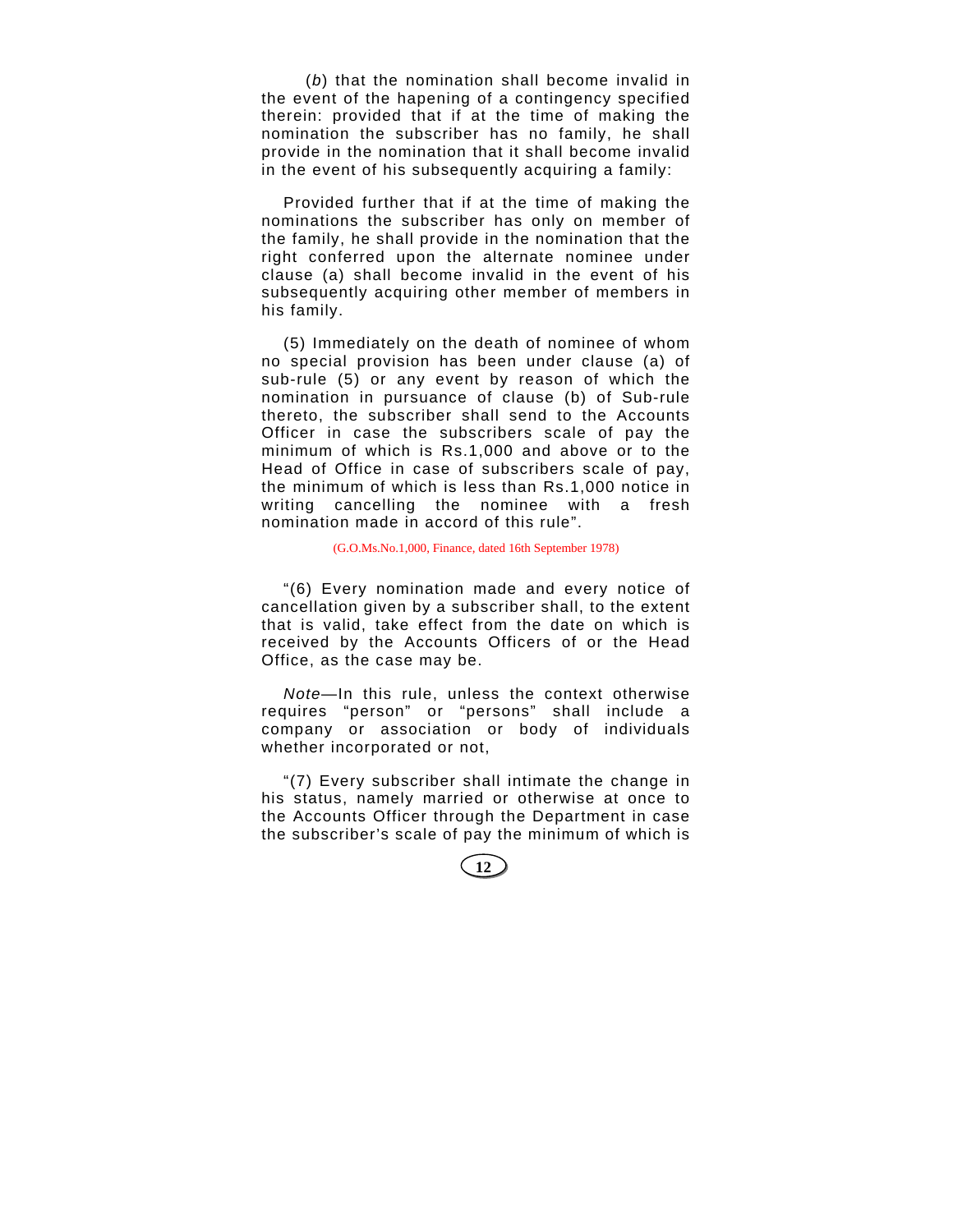Rs.1,000 and above and the Head of Office in case the subscribers scale of pay the minimum of which is less than Rs.1,000 (G.O.Ms.No.1063, Finance, dated 25th November 1980) and file fresh nominations, if necessary along with such intimation.

(G.O.Ms.No.1000, Finance, dated 16th September 1978) with (G.O.Ms.No.1063, Finance, dated 25th November 1980)

(8) Every subscriber shall review his nomination once in five years and confirm or intimate any change in the nomination if necessary, in the form in Appendix L 'accompanied' by a fresh nomination in triplicate.

"Ruling (i)-Each Departmental Officer/Drawing Officer should send a certificate once in five-years to the Head of the Department to the effect that all the provident fund subscribers borne on his establishment have been directed to review their nomination and declarations confirming/cancelling the earlier nominations together with fresh nominations in triplicate in cases of cancellation have been, obtained from all subscribers and forwarded to the Accounts Officer, the proforma together with the fresh nominations in triplicate shall be sent to the Accounts Officer for acceptance of the fresh nominations. The certificate in respect of subscribers working in the Office of the Head of Departments and in respect of Heads of Department themselves shall be submitted to the concerned Department of Government.

Ruling (ii)—The duplicate and triplicate copies of the nominations shall invariably be marked prominently as Duplicates and Triplicates, with a rubber stamp. The triplicate copy of the nomination shall be returned to the subscriber. The triplicate copy of the nomination shall be retained by the Departmental Offices for pasting and record in the Service Book of the subscriber, if the subscriber is not a gazetted officer or for keeping it in a guard file if the officer is gazetted in the case of gazetted officers, triplicate copies of nominations shall be maintained centrally by the Head of the Department.

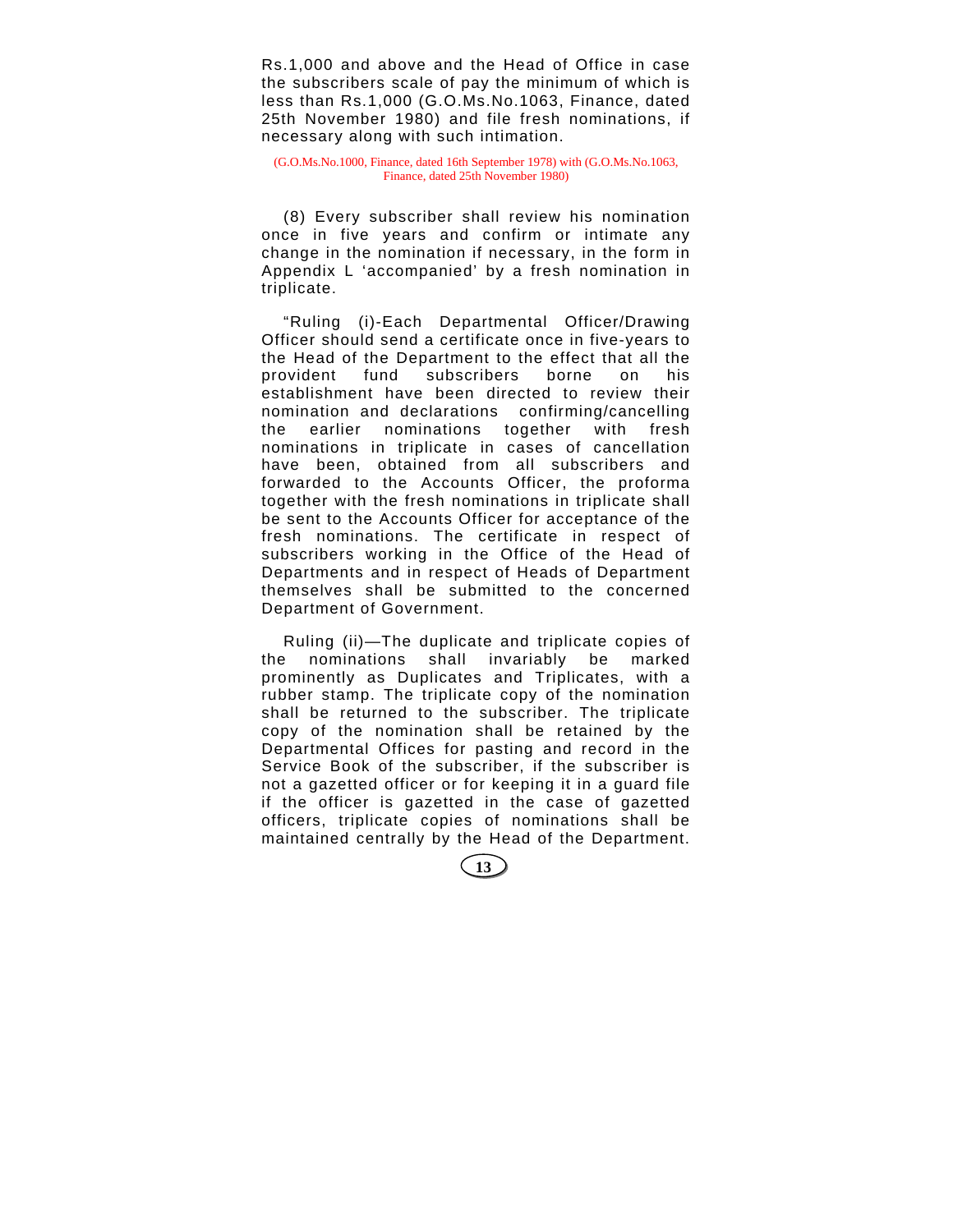In the case of any dispute or doubt, the original copy of the nomination in the custody of the Accounts Officer and failing that the duplicate and triplicate copies shall be relied upon, in the same orders. In no case the original copy shall be liable to be disputed or set aside due to any possible discrepancy in the other copies and the original copy should as a general rule, be treated as conclusive evidence of the correctness of the nominations.

Ruling (iii).—The nomination should be treated as Confidential documents".

**8.** *Subscribers Accounts.*—An account shall be prepared in the name of each subscriber and shall show the amount of his subscriptions with interest thereon calculated as provided in sub-rule *(2)* of Rule 13.

**9.** *Conditions and rates of subscriptions*.— (1) Save as provided in Rule 6, a subscriber shall subscribe monthly to the Fund except during:—

*(a)* the period of suspension; and

*(b)* the last four months of service in respect of persons retiring on attaining the age of superannuation:

Provided that a subscriber may at his option, not subscribe during leave, which either does not carry any leave salary or carries leave salary equal to or less than half pay or half average pay.

Provided further that a subscriber on reinstatement after a period passed under suspension shall be allowed the option of paying in one lumpsum or in instalments, any sum not exceeding the maximum amount of arrear subscriptions payable for that period.

Provided further that a subscriber may voluntarily increase over and above the rate of General Provident Fund subscription in the prescribed rate on two occassions in any of the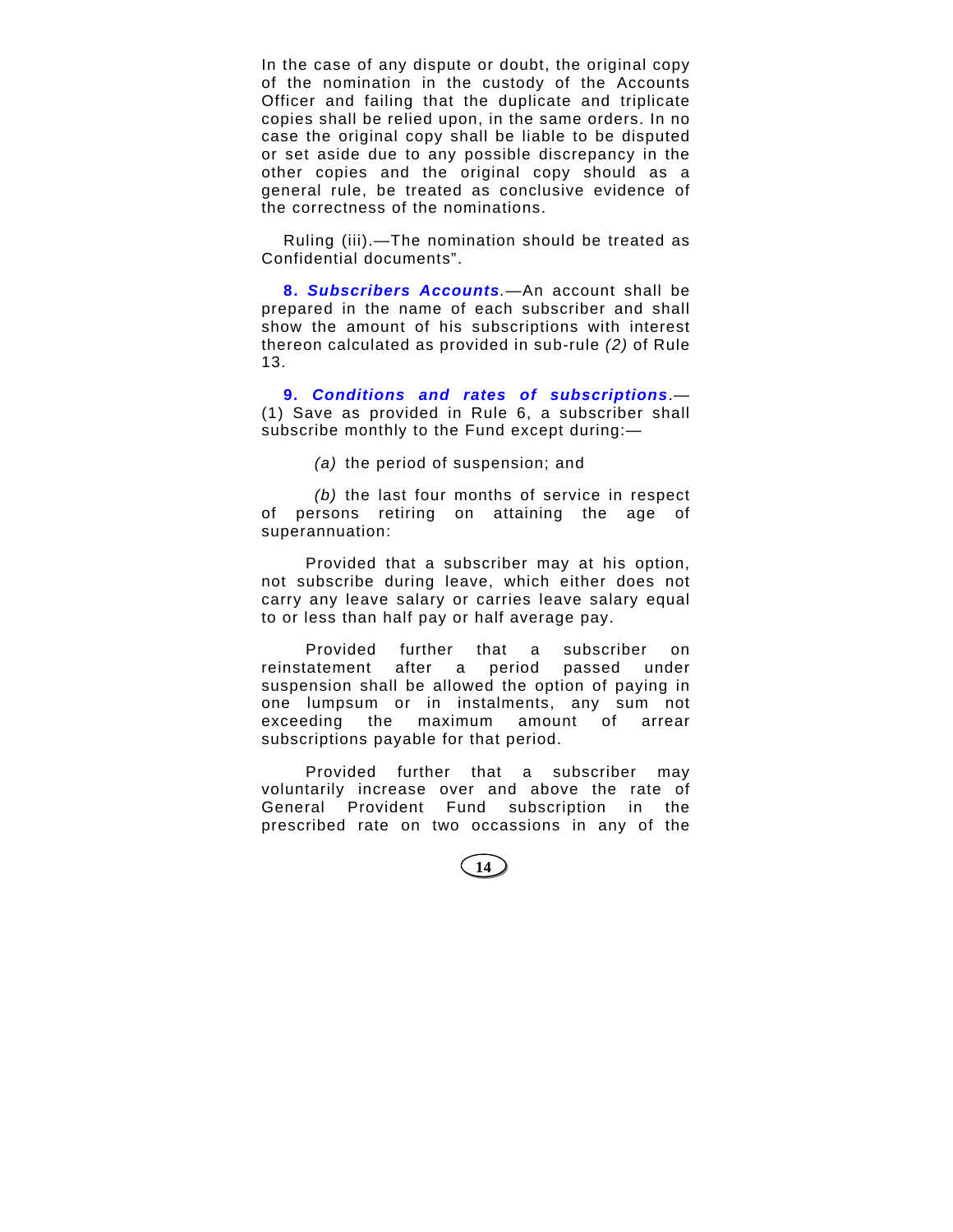months in a financial year. Similarly reduction of subscription (not below the prescribed rate) shall be allowed only once in a year *(i.e.)* in the salary of March payable in April.

(G.O.Ms.No.701, Finance (Allowances), dated 31-8-1995.)

(2) The subscriber shall intimate his election not to subscribe during the leave referred to in the first proviso to sub-rule (1), in the following manner:—

*(a)* if he is an officer who draws his own pay bills, by making no deduction account of subscription in his first pay bill drawn after proceeding on leave;

*(b)* if he is not an officer who draws his own pay bills, by written communication to the head of his office before he proceeds on leave. Failure to make die and timely intimation shall be deemed to constitute an elections to subscribe.

The election made or deemed to be made by a subscriber under this sub-rule shall be final.

(3) A subscriber who has, under Rule 29, withdrawn the amount standing to his credit in the Fund shall not subscribe to the Fund after such withdrawal unless and until he returns to duty.

(4) A subscriber need not subscribe during a period treated as dies-non.

[G.O.Ms.No.376, Finance (Funds), dated 1st June 1981.]

*Explanation.*—Proportionate recovery towards the Fund for the month in which the subscriber dies need not be recovered.

[G.O.Ms.No. 724, Finance, dated 19th July 1978.]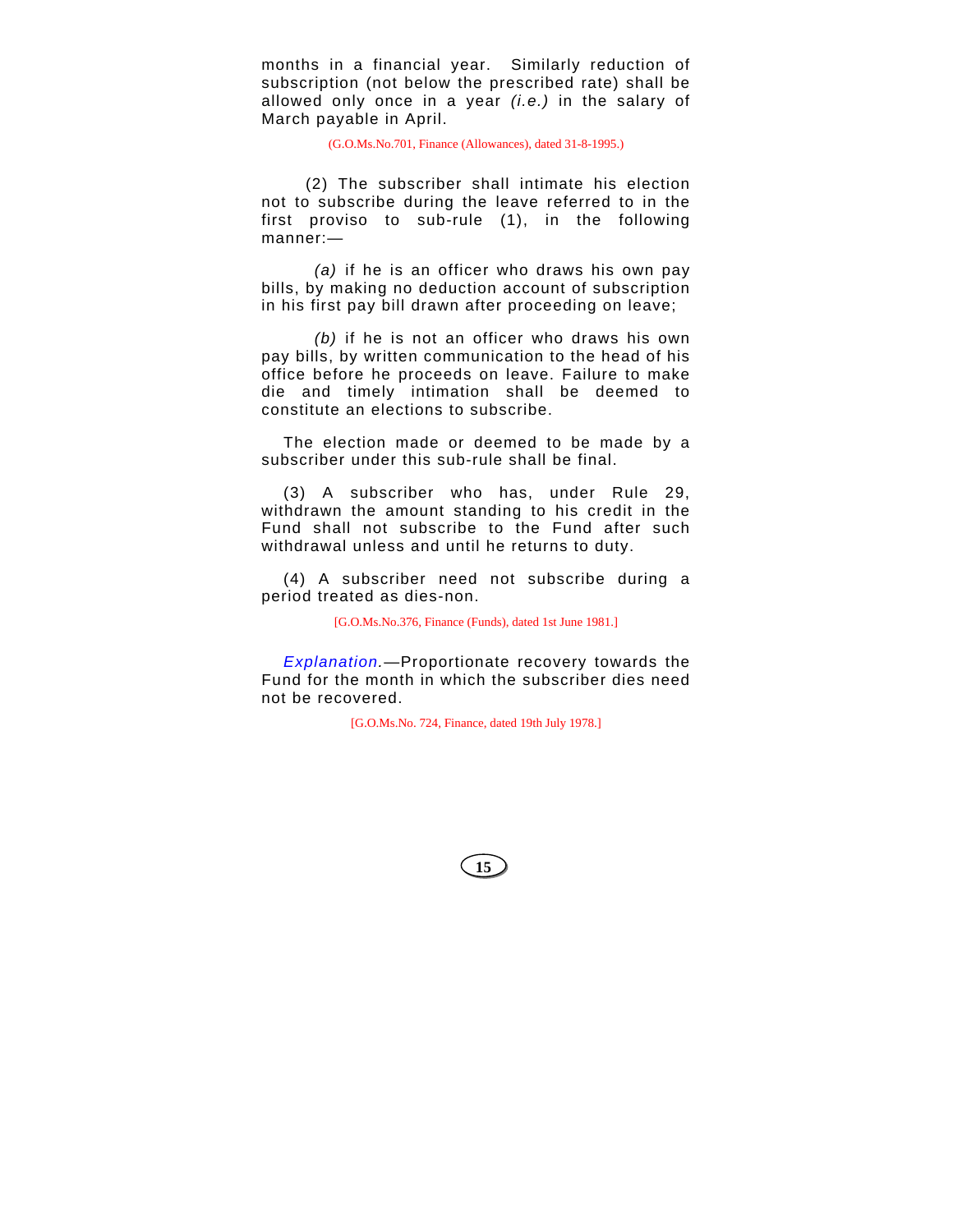(9) (1) The amount of subscription shall be fixed by the subscriber himself subject to the following conditions, namely:—

*(a)* it shall be expressed in multiples of Rupee.

*(b)* it may be any sum so expressed not less than 6 per cent of his emoluments and not more than his total emoluments.

*(c)* When a Government servant elects to subscribe at the minimum rate of 6 per cent the fraction of a rupee shall be rounded to the nearest whole rupee, 50 paise counting as the next higher rupee.

NOTE.—In the case of a Government servant whose pay in the revised scale is fixed after 1st December 1960 and whose subscriptions to the Fund with effect from Ist December 1960 are less than 6 per cent of his emoluments in the revised scale of pay, the amount by which the subscriptions already paid by him falls short of 6 per cent of his revised emoluments shall be recovered as arrear subscriptions in lumpsum or in instalments not exceeding 12 as may be ordered by the Accounts Officer.

(2) For the purposes of sub-rule (*1*), the emoluments of a subscriber shall be—

*(a)* in the case of a subscriber who was in Government service on the 31st March of the preceding year, the emoluments to which he was entitled on that date: provided as follows:—

(i) if the subscriber was on leave the said date and has elected not to subscribe during such leave or was under suspension on the said date, his emoluments shall be the emoluments to which he was entitled on the first day after his return to duty ;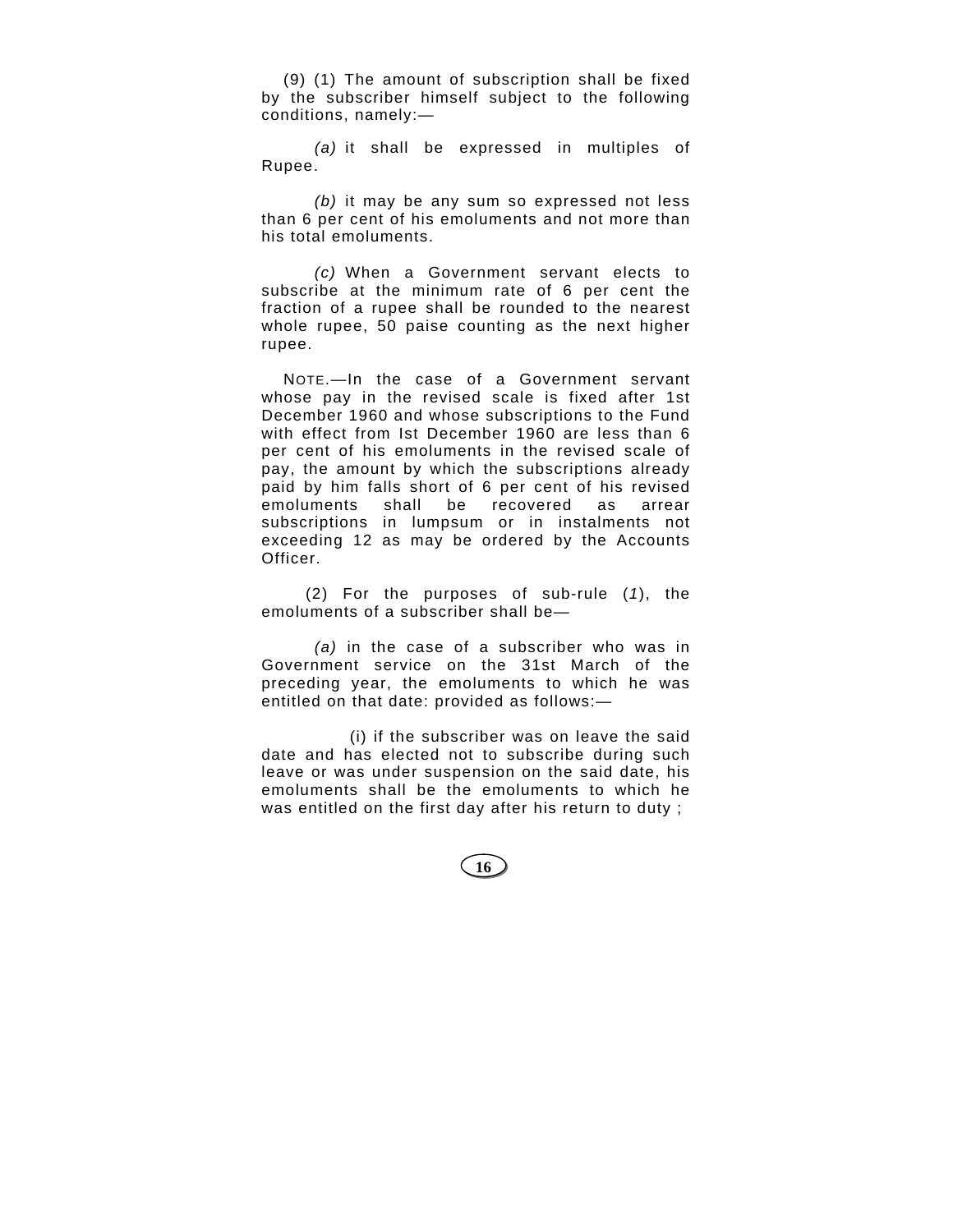(ii) if the subscriber was on deputation out of India on the said date or was on leave on the said date and continues to be on leave and has elected to subscribe during such leave, his emoluments shall be the emoluments to which he would have been entitled had he been on duty in India or had he not been on leave;

*(b)* in the case of a subscriber who was not in Government service on the 31st March of the preceding year, the emoluments to which he was entitled on the day he joins the fund.

(3) The subscriber shall intimate the fixation of the amount of his monthly subscription in each year in the following manner:—

*(a)* if he was on duty on the 31st March of the preceding year by the deduction which he makes in this behalf from his pay bill for that month ;

*(b)* if he was on leave on the 31st March of the preceding year and elected not to subscribe during such leave, or was under suspension on that date, by the deduction which he makes in this behalf from his first pay bill after his return to duty;

*(c)* if he has entered Government service for the first time during the year, by the deduction which he makes in this behalf from his pay bill for the month during which he joins the Fund;

*(d)* if he was on leave on the 31st March of the preceding year and continues to be on leave and has elected to subscribe during such leave, by the deduction which he causes to be made in this behalf from his salary bill for that month;

*(e)* if he was on foreign service on the 31st March of the preceding year, by the amount credited by him into the treasury on account of subscription for the month of April in the current year.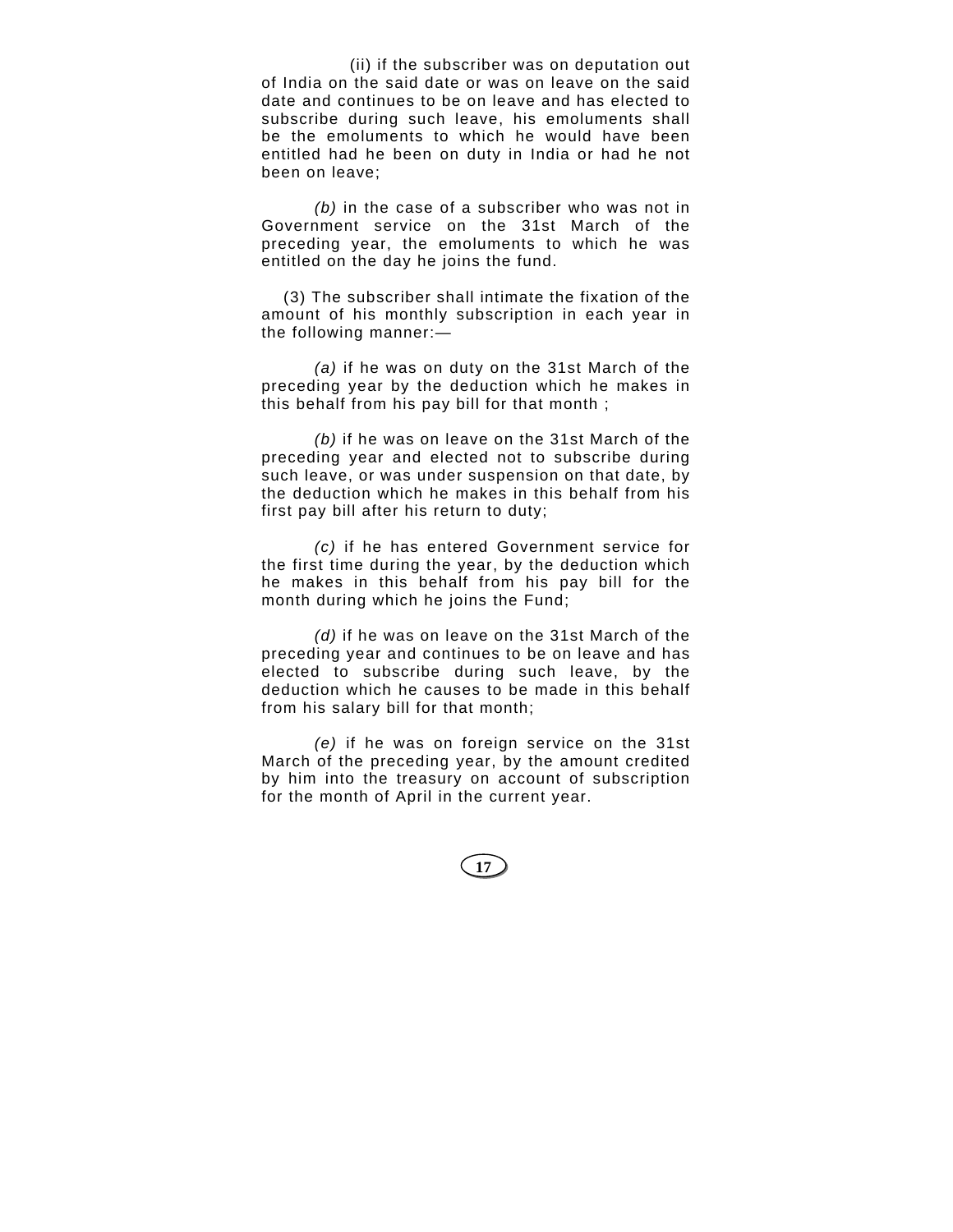(4) The amount of subscription so fixed may be reduced once at any time during the course of the year or may be enhanced twice during the course of the year.

"Provided that if a subscriber is on leave without pay or leave without pay or leave on half pay or half average pay for a part of a calender month and he has elected not to subscribe during such leave the amount of subscription payable shall be proportionate to the number of days spent on duty including leave, if any, other than those referred to above"

## **10.** *Rates of Subscriptions* - Vide Annexure-3.

**11.** *Retention while on transfer to foreign service***:** When a subscriber is transferred to foreign service or sent on deputation out of India, he shall remain subject to the Rules of the Fund in the same manner as if he were not so transferred or sent on deputation.

# **12.** *Realisation of subscriptions***—**

(1) When emoluments are drawn from a Government treasury in India recovery of subscriptions on account of these emoluments and of the principal and interest of advances shall be made, from the contract of the contract of the contract of the contract of the contract of the contract of the contract of the contract of the contract of the contract of the contract of the contract of the contract of the contr

emoluments themselves.

(2) When emoluments are drawn from any other source, the subscriber shall forward his dues monthly to the A.G. :

Provided that in the case of subscriber on deputation to a body corporate owned or controlled by Government or an auronomous organisation registered under the Societies Registration Act, 1860 (Central Act XXI of 1860), the subscriptions shall be recovered and forwarded to the Accounts Officers by such body.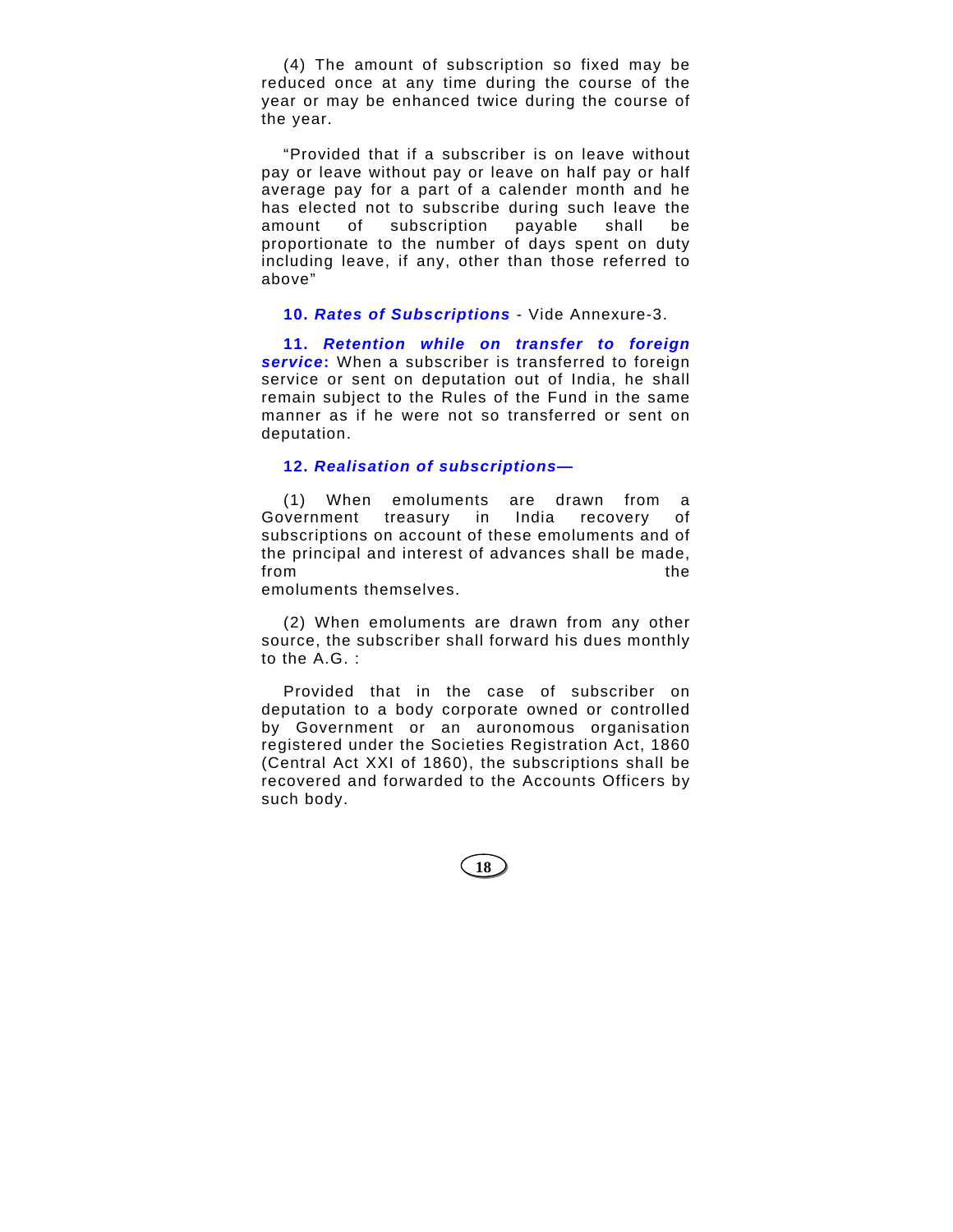(3) If a subscriber fails to subscribe with effect from the date on which he is required to join the Fund or in default in any month or months, during the course of a year otherwise than as provided in rule 9, the total amount due to the Fund on account of arrears of subscription shall with interest thereon at the rate provided in rule 13 forth with be paid by the subscriber to the Fund or in default be ordered by the A.G. to be recovered by deduction from the emoluments of the subscriber by instalments or otherwise, as may be directed by the authority competent to sanction an advance for the grant of which special reasons are required under clause *(c)* of sub-rule (1) of rule 14:

Provided that the subscribers whose deposits in the Fund carry no interest shall not be required to pay any interest.

(4) In all cases where recoveries of subscriptions have been made regularly, but at a rate less than the prescribed minimum arrears of subscription will have to be recovered so as to restore the Provident Fund account to the position which it would have attained had the subscription at the prescribed rate been credited to the account month to month as they fell due and interest will also be recovered in such cases.

**13.** *Interest.***—** (1) Subject to the provisions of sub-rule (5), Government shall pay to the credit of the amount of a subscriber interest at such rate as may be determined for each year according to the method of calculation prescribed from time to time by the Government of India for the payment of interest on subscription to the General provident Fund in respect of Central services:

Provided that, if the rate of interest determined for a year is less than 4 per cent, all existing subscribers to the Fund in the year preceding that for which the rate has for the first time been fixed at less than 4 per cent shall be allowed interest at 4 per cent: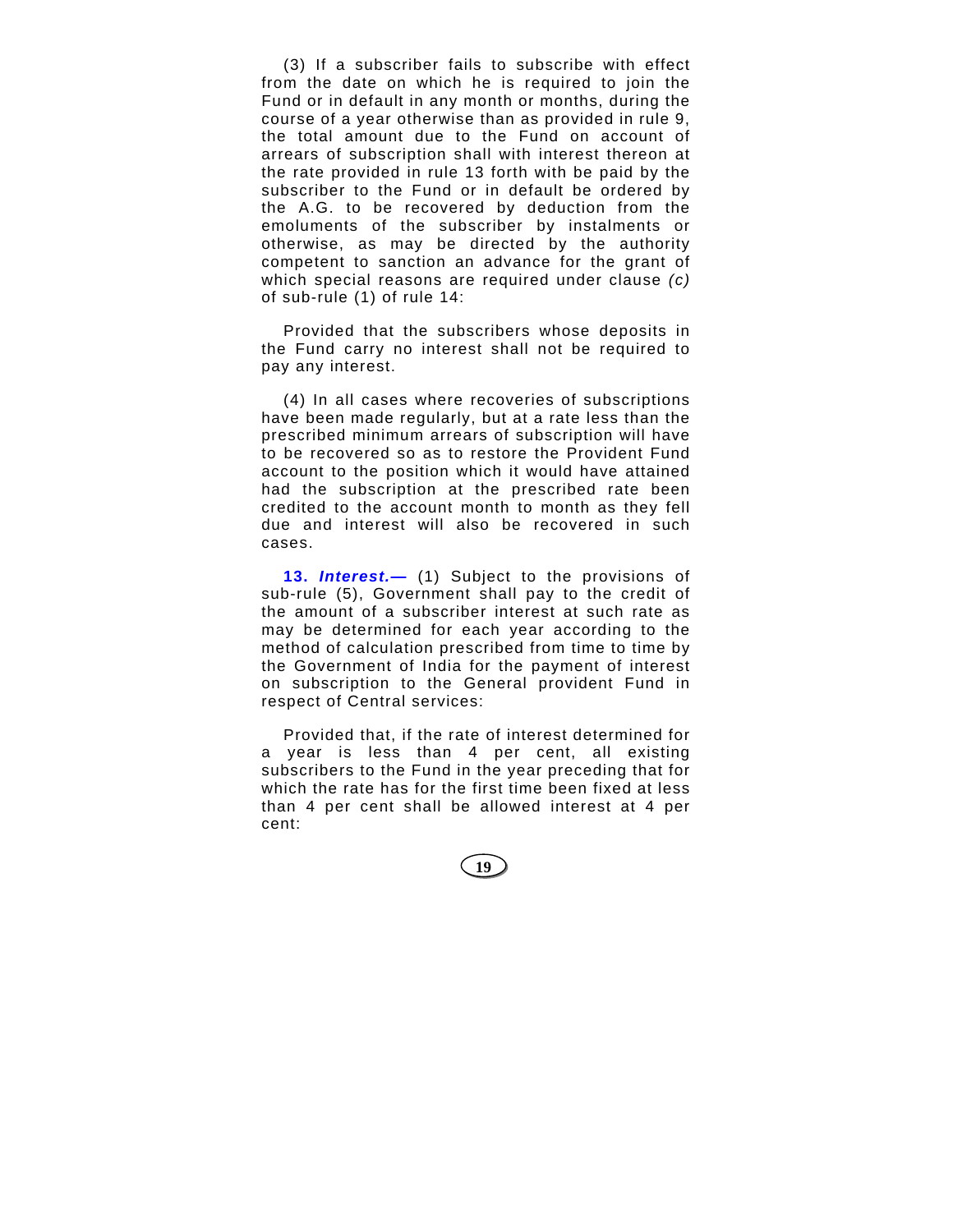Provided further, that a subscriber who was previously subscribing to any other Provident Fund of the State Government and whose subscriptions together with interest thereon, have been transferred to his credit in this Fund under rule 32 shall also be allowed interest at 4 per cent, if he had been receiving that rate of interest under the rules of such other Fund and a Provision similar to that of the first Proviso to this rule.

(2) Interest shall be credited with effect from the last day in each year in the following manner:—

(i) on the amount at the credit of a subscriber on the last day of the preceding year, less any sums withdrawn during the current year interest for twelve months;

(ii) on sums with drawn during the current year interest from the beginning of the current year up to the last day of the month preceding the month of withdrawal;

(iii) on all sums credited to the subscriber's account after the last day of the preceding year interest from the date of deposit up to the end of the current year;

(iv) the total amount of interest shall be rounded to the nearest whole rupee (fifty paise counting as that next higher rupee):

Provided that when the amount standing at the credit of a subscriber has become payable, interest shall thereupon be credited under this sub-rule in respect only of the period from the beginning of the current year or from the date of deposit, as the case may be up to the date on which the amount standing at the credit of the subscriber became payable.

(3) In this rule, the date of deposit shall be in the case of a recovery from emoluments, be deemed to be the last day of the month in which it is recovered and in the case of an amount forwarded by the subscriber shall be deemed to be last day of the

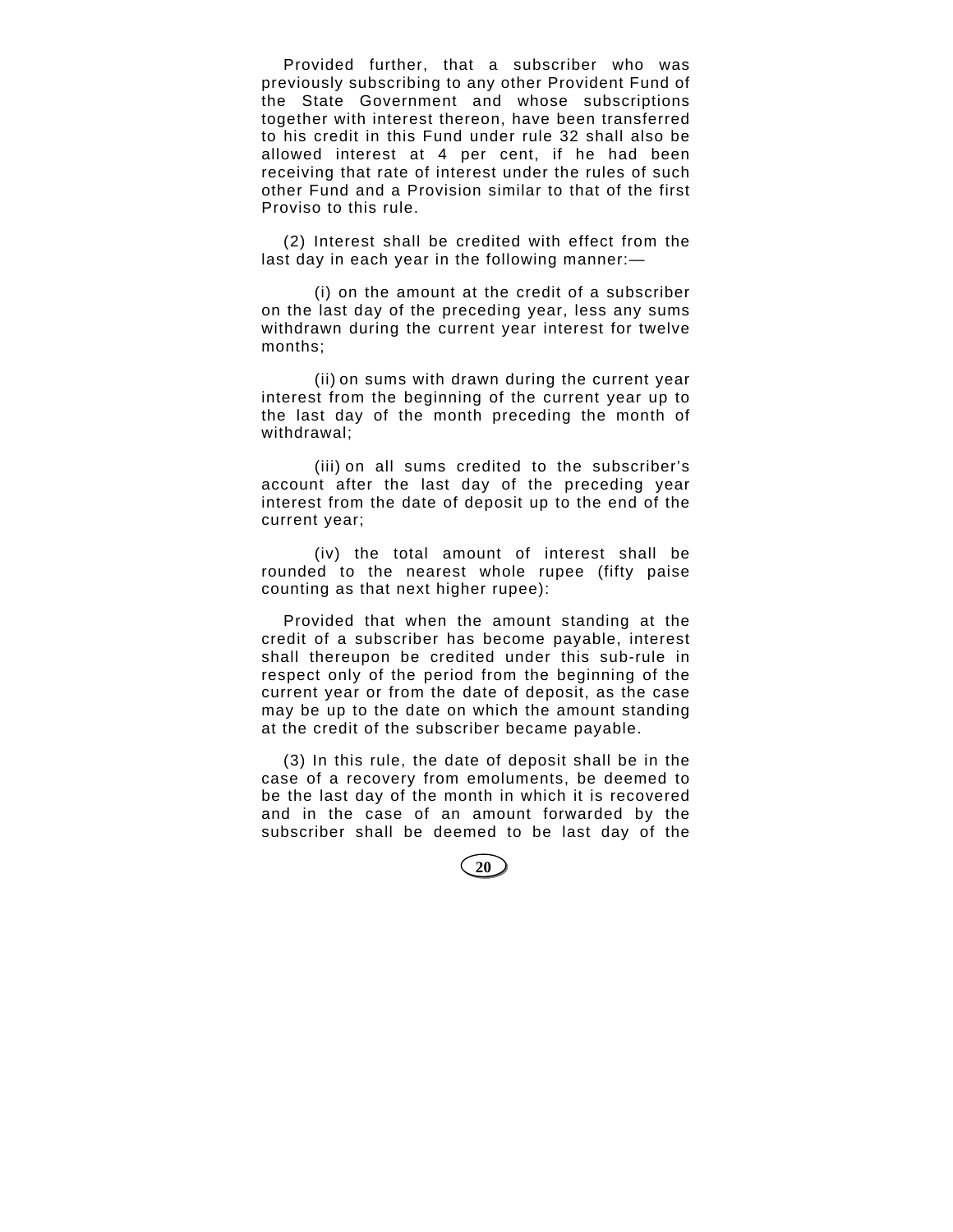month of receipt of the pay, if it is received by the Accounts Officer, before the fifth day of next month of the receipt of pay; but if it is received on or after the fifth day of next month of the receipt of pay, the last day of that month:

Provided that in the case of an amount forwarded in accordance with the proviso to sub-rule (2) of the rule 12, the date of deposit shall be deemed to be the last day of the month of receipt of pay if it is received by the Accounts Officer before the fifteenth day of the next month of receipt of the pay:

Provided further that where there has been a delay in the drawal of pay or leave salary and allowances of a subscriber and consequently in the recovery of his subscription towards the fund the interest on such subscriptions shall be payable from the month in which the pay or leave salary of the subscriber was due under the rules irrespective of the month in which it was actually drawn:

(4) In addition to any amount to be paid under rules 28, 29 and 30 interest thereon upto the end of the month preceding that in which the payment is made or up to the end of the third month after the month in which such amount, became payable whichever of these periods be less, shall be payable to the subscriber to whom such amount is to be paid. A special interest at the rate of 12 per cent shall be paid on all the Provident Fund accumulations remaining unpaid for more than three months from the month in which such accumulations became payable. For this purpose, fractions of a month shall be ignored:

Provided that where the Accounts Officer has intimated to the subscriber (or his agent) a date on which he is prepared to make payment in cash or has posted a cheque in payment to that subscriber interest shall be payble only upto the end of the month preceding the date so intimated or the date of posting the cheque, as the case may be.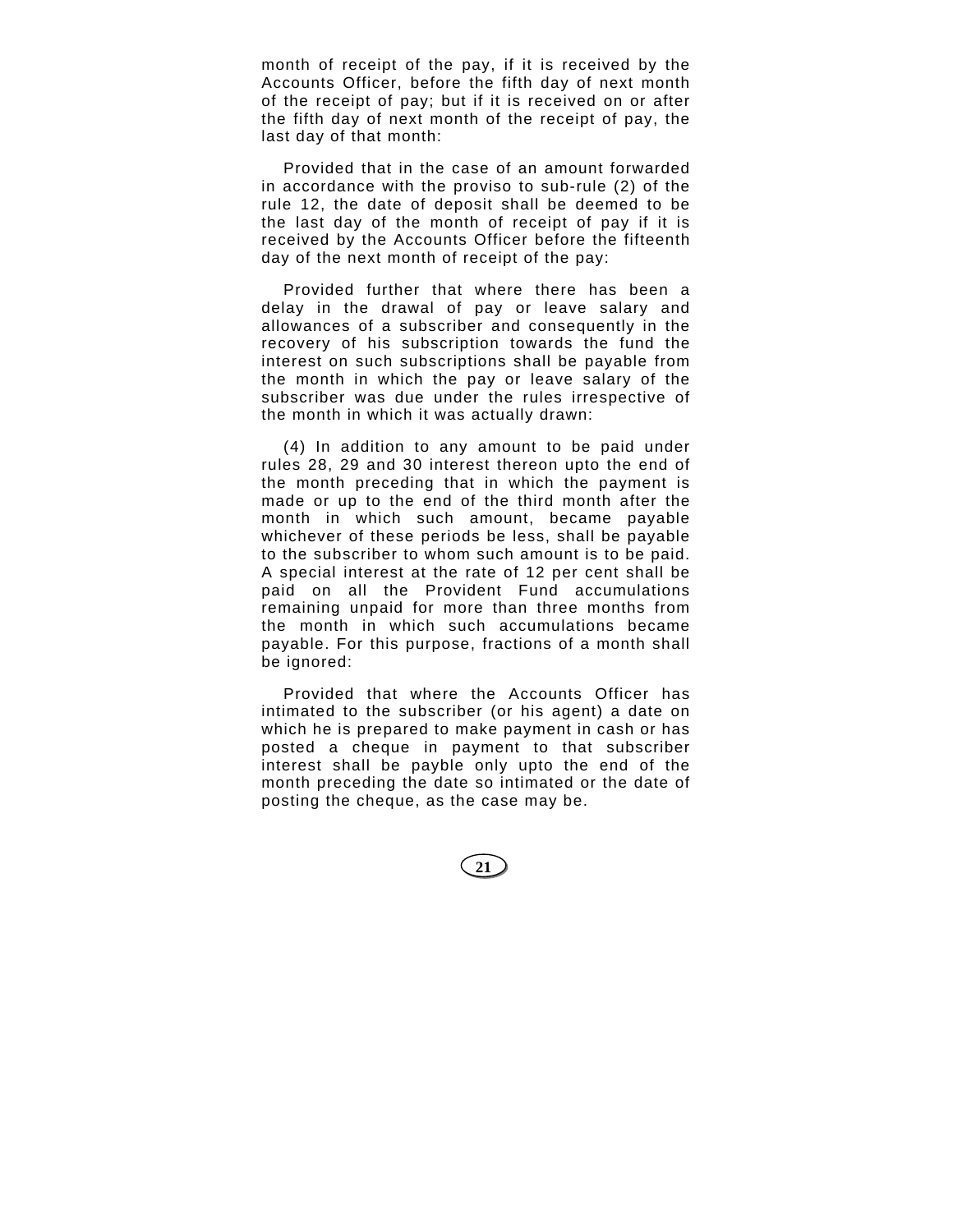*Explanation.—*(1) If a subscriber holding a post in an officiating or temporary capacity exercise on the termination of his post the option allowed by rule 28 of leaving in the Fund the amount accumulated to his credit interest shall be allowed on that amount for not more than a year after the termination of employment. If the subscriber subsequently obtains re-employment under Government deposits not with drawn will commence again to bear interest from the date on which subscriptions are renewed.

*Explanantion.—*(2) In the case where a subscriber on deputation to a body corporate, owned or controlled by the Government or an autonomous organisation, registered under the societies Registration Act, 1860 Central Act XXI of 1860 is subsequently absorbed in such body corporate or organisation with effect from a retrospective date, for the purpose of calculating the interest due on the Fund accumulations of the subscriber, the date of issue of the orders regarding absorption shall be deemed to be the date on which the amount to the credit of the subscriber became payable subject, however, to the condition that the amount recovered as subscription during the period commencing from the date of absorption and ending with the date of issue of orders of absorption shall be deemed to be subscription to the Fund only for the purpose of awarding interest under this sub-rule.

In rule 13, in sub-rule (4), in explanation (2) of the following shall be added at the end:—

"In case of refund to the subscriber, the normal rules governing interest of final payment cases shall apply and in case of transfer of accumulation to the Provident Fund account of the enterprise, interest as per live account, namely interest at normal rates allowed from time to time shall be paid up to the end of the month preceding the month or transfer".

[G.O.Ms.No.65, Finance (Funds), dated 5th February 1980.]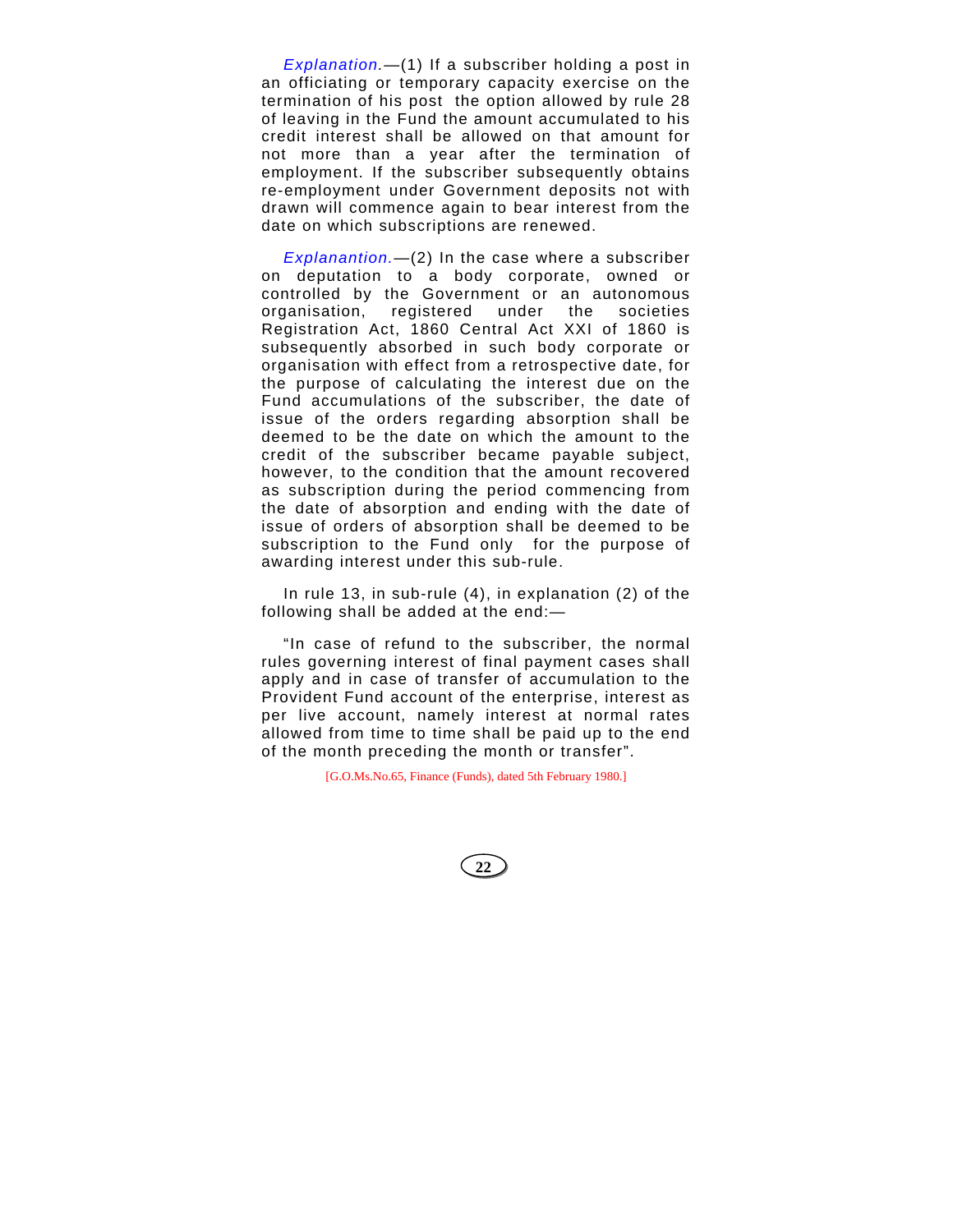*Explanation* (3)*.—* If the subscriber dies on the last date of a month, he shall be deemed to have quit the service the following day and the period of three months for the purpose of this rule shall be reckoned from the second month following the month in which the subscriber dies.

*Explanation* (4)*.—* If the subscriber retires on the last date of the month, period of three months shall be reckoned after exculding the immediate succeeding month.

*Explanantion* (5)*.—* The scheme of special interest on belated final payment takes effect from 1st January 1974, namely, it will apply to all Government Servant's who become eligible for final withdrawal of Provident Fund accumulations on or after that date.

*Explanation* (6).*—* The authority competent to dismiss the services of a subscriber may sanction the payment of special interest ordered in this subrule.

#### (G.O.Ms.No.395, Finance, dated 29th April 1977.)

*Explanantion (7).—* In case where a payment of the final withdrawal is made three months after it became payable, interest for the first three months will be paid at the normal rate and for the period beyond three months at the enhanced rate of 8 per cent per annum. The sanction of the competent authority is necessary for the Accountant-General to authorise payment of interest at the rate of 8 per cent per annum. The authorities competent to sanction payment of interest at the rate of 8 per cent per annum should issue the sanctions immediately, whenever necessary, and pursue further action for fixing responsibility for the belated payment of the accumulations in the Fund and the payment of interest at the rate of 8 per cent per annum consequentially. If the sanction for payment of interest at the rate of 8 per cent per annum is not received from the competent authority, the Accountant - General shall in the first instance, issue

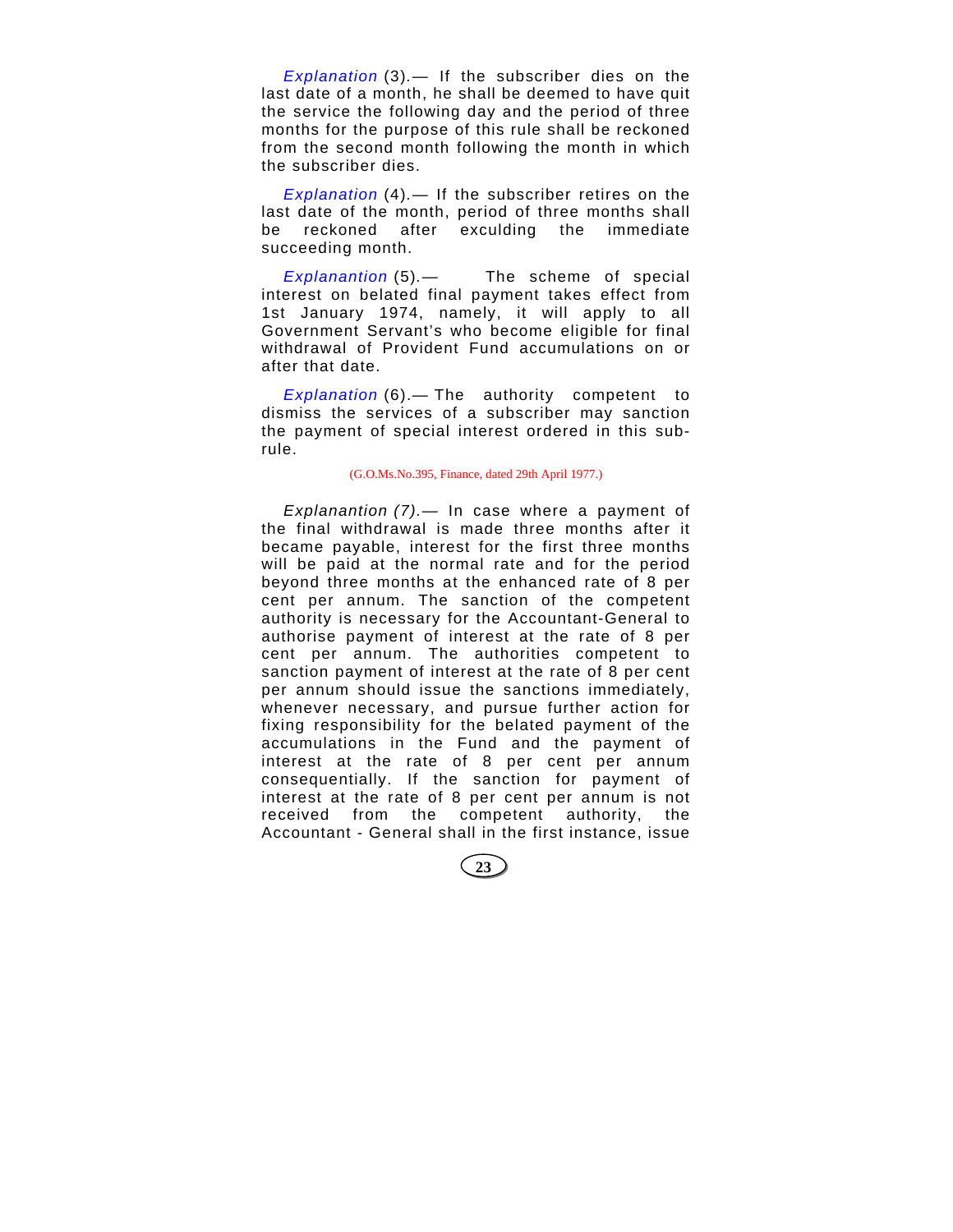an authorisation allowing the normal rate of interest on the accumulations in the Fund upto the end of the third month of its becoming payable. Subsequently after receiving the sanction order of the competent authority for the payment of interest at the enhanced rate, the Accountant - General shall issue an authorisation allowing interest at the rate of 8 per cent per annum on the accumulation in the Fund remaining unpaid for more than three months of its becoming payable".

[G.O.Ms.No.84, Finance (Funds), dated 23rd January 1979.]

The General Provident Fund final payment application shall be forwarded to Accountant General before four months of retirement (i.e.) during the last four months which subscription is stopped. Failing which, the departmental officers should be held responsible.

#### [Government Letter No.120076/Allowances./93-1, dated 21-12-1993.]

(5) Interest shall not be credited to the account of a Muslim subscriber if he informs the Accounts Officer that he does not wish to receive it; but if he subsequently asks for interest, it shall be credited with effect from the first day of the year in which he asks for it, or if he had joined the Fund during the year from the date of his joining the Fund.

(6) The interest on amounts which under subrule (*3*) of the Rule 12, Rule 28 or Rule 29 are replaced at the credit of the subscriber in the Fund, shall be calculated at such rates, as may be successively prescribed under sub-rule (*1*) of this Rule and so far as may be in the manner described in this rule.

(7) In case a subscriber is found to have drawn from the fund an amount in excess of the amount standing to his credit on the date of the drawal, the overdrawn amount shall be repaid by him with interest thereon at the rate determined under subrule (*1)*, irrespective of whether the overdrawal occured in the course of an advance of a withdrawal or the final payment from the Fund. The interest

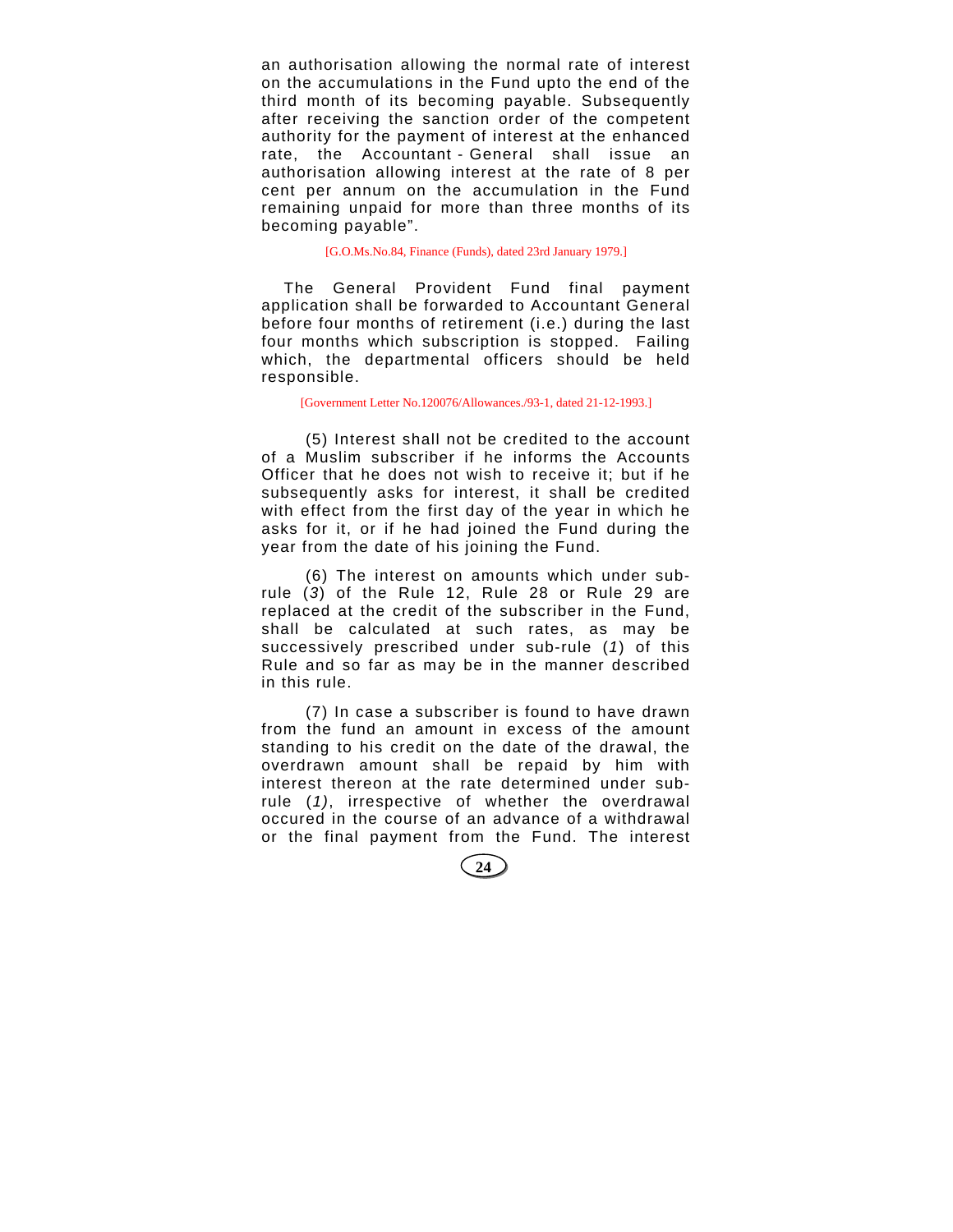realised on the overdrawn amount shall be credited to Government Account under a distinct sub-head "36. Interest on overdrawals from Provident Fund" to be opened under the Head "49. Interest Receipts-D. Interest receipts of State and Union Territory Governments-AG. Other receipts".

[G.O.Ms.No. 654, Finance (Funds), dated 24th September 1981.]

**14.** *Advances from the fund.*—(1) A temporary advance may be granted to a subscriber from the amount standing to his credit in the Fund at the discretion of the appropriate authority specified in the Fifth Schedule to the following conditions:—

*(a)* No advance shall be granted unless the sanctioning authority is satisfied that the applicants pecuniary circumstances justify it, and that it will be expended on the following object or objects and not otherwise:—

(i) to pay expenses in connection with the illness, confinement or disability including where necessary, the travelling expenses of the subscriber or any person actually dependent on him;

*Explanantion.—*An advance is permissible to meet the expenses on account of confinement (1) in cases necessitating prolonged medical attention, prolonged stay in a hospital or protracted treatment; (2) in other circumstances involving expenditure disproportionate to the subscribers income.

(ii) to meet the cost of higher education, including where necessary, the travelling expenses of the subscriber or any person actually dependent on him in the following cases, namely:—

*(a)* for education outside India for academic, technical, professional or vocational course; and

*(b)* for education in India (I) in the case of Non-Gazetted Officers, for all academic, medical, engineering or on technical or scientific course.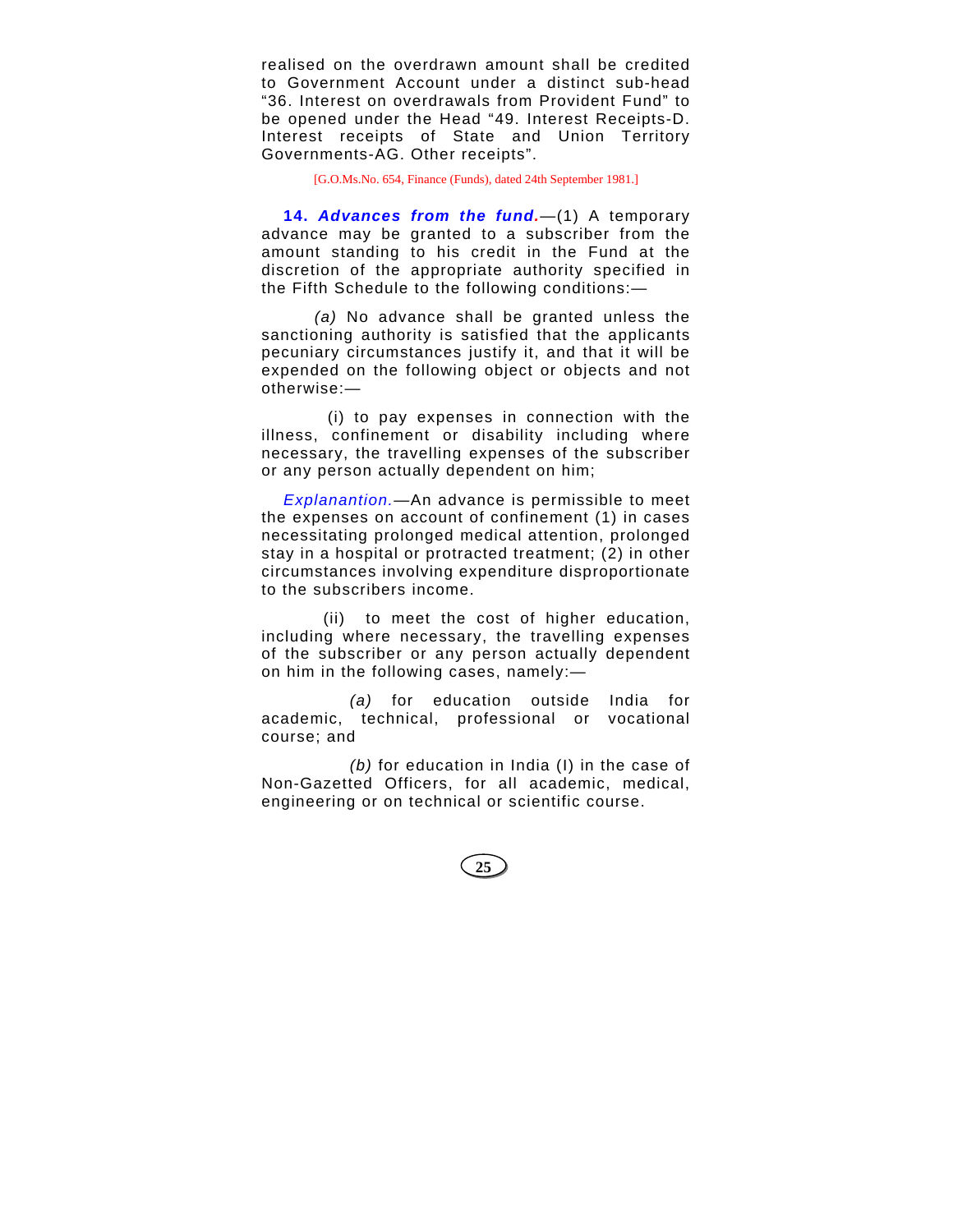NOTE.— An advance is permissible to meet the expenses of the subscriber for his Law Course, in the evening classes, once in six months:

Provided that the period of study of the Law Course in the evening classes shall not be less than three years in the aggregate.

(2) in the case of Gazetted Officers, for any medical, engineering, or other technical or specialised course.

NOTE.—The course detailed in the Sixth Schedule should be treated technical in nature.

*Explanation (1).*—For the purpose of this Rule, Specialised Course shall mean a course leading to M.Sc. (Ag.) and B.Sc.(Ag.) degrees in Agricultural Science, M.V.Sc. and B.V.Sc. degree in Veterinary Sciences but shall not include degree courses such as B.A., B.Com., B.Sc., M.A., M.Com. and M.Sc. irrespective of the period of study.

*Explanantion (2).—*A subscriber may be granted advance once in every six months under Items *(a)* and *(b)* above.

(iii) to pay obligatory on a scale appropriate to the applicant's status which by customary usage the applicant has to incur in connection with marriages, funerals or other ceremonies.

NOTE 1.—A temporary advance for meeting expenditure in connection with the "Shradh Ceremony" shall be allowed only for the first annual "Shradh Ceremony"

NOTE 2.—A temporary advance is also permissible for betrothal ceremony.

"(iv) to meet the cost of legal proceedings instituted by or against the subscriber, any member of his family of any person actually dependent upon him the advance in this case being available in addition to any advance admissible for the same purpose from any other Government Source.

[G.O.Ms.No. 798 (Fin.Funds), dated 27th August 1980.]

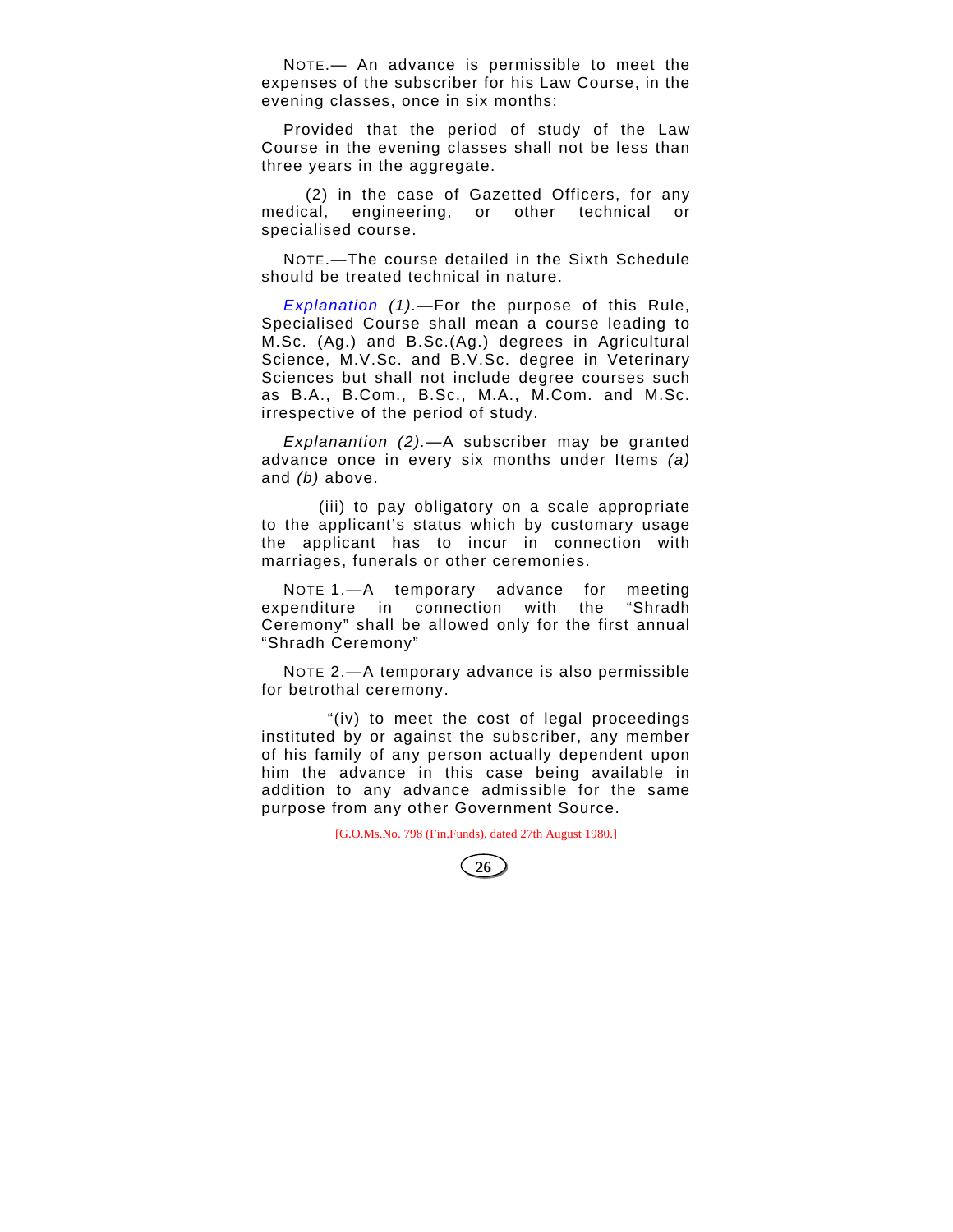Provided that the advance under this sub-clause shall not be admissible to a subscriber who institutes legal proceedings in any court of law either in respect of any matter unconnected with his official duty or against Government in respect of any condition of service or penalty imposed on him.

*(v)* to meet the cost of the subscriber's defence where he engages a legal practitioner to defend himself in an enquiry in respect of any alleged official misconduct on his part".

[G.O.Ms.No.798 (Fin. Funds), dated 27th August 1980.]

*(vi)* to purchase consumer durables such as Television Video Casette Recorder, Video Cassette Player, Washing machine, Cooking Range, Geyser and Computer.

*(b)* The sanctioning authority shall record in writing its sanction for granting the advance.

*(c)* (i) An advance shall not, except for special reasons exceed three months pay or half the amount at the credit of the subscriber in the Fund, whichever is less;

(ii) There should be an interval of six months between the sanction of two advances, after consolidation under sub-rule (*1*) of the Rule 15, i.e., when an advance is sanctioned during the course of the year, the subsequent advance should be sanctioned after the expiry of six months, from the date of sanction of the previous advance. The sanctioning authorities should also incorporate a certificate to this effect in the sanction orders.

(iii) In special circumstances, an advance may be sanctioned upto three-fourth of the balance at the credit of the subscriber in the Fund, having due regard to—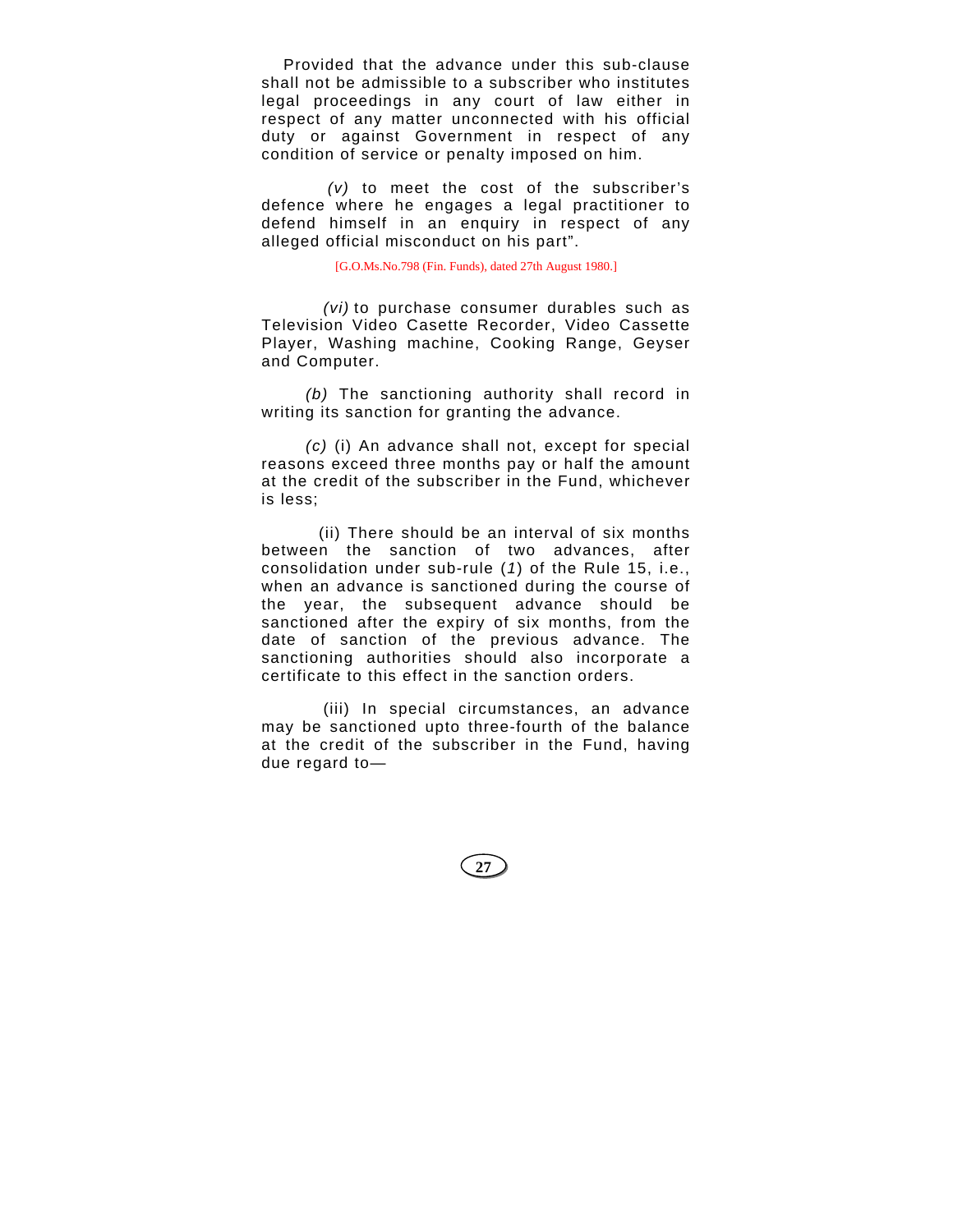(i) the object for which the advance is being made and

(ii) the status of the subscriber.

*(d)* Notwithstanding anything contained in clause (c), the advance to be sanctioned for the purpose of sub-clause (iv) or sub-clause (*v*) of clause (*a*) shall not exceed three months pay or Rs.500, whichever is greater, and shall, in no case exceed half the amount at the credit of the subscriber.

"(1A) A temporary advance may be sanctioned by the competent authority to a subscriber who is under suspension, subject to the usual conditions and the subscriber's written consent for effecting the recovery of the advance from his subsistence allowance. In such cases the pay which he was drawing immediately before he was placed under suspension should be taken to be the pay of the subscriber mentioned under clause *(c)* (1) of the subrule (1)".

(G.O.Ms.No.368, Finance, dated 22nd April 1978.)

(2) No temporary advance shall be granted to a subscriber from the month of discontinuance of subscription to General Provident Fund in accordance with rule 9 (l) (b).

(3) In fixing the amount of an advance the sanctioning authority shall pay due regard to the amount at the credit of the subscriber in the Fund.

(4) The Governor may, in special circumstances sanction the payment to any subscriber of an advance if he is satisfied that the subscriber concerned requires the advance for the reasons other than those mentioned in sub-rule (1).

**15.** *Recovery of Advance and Wrongful use of Advance:* (1) When there is an advance running it should be consolidated when a second advance is sanctioned and the subsequent instalments for recovery of advances shall be fixed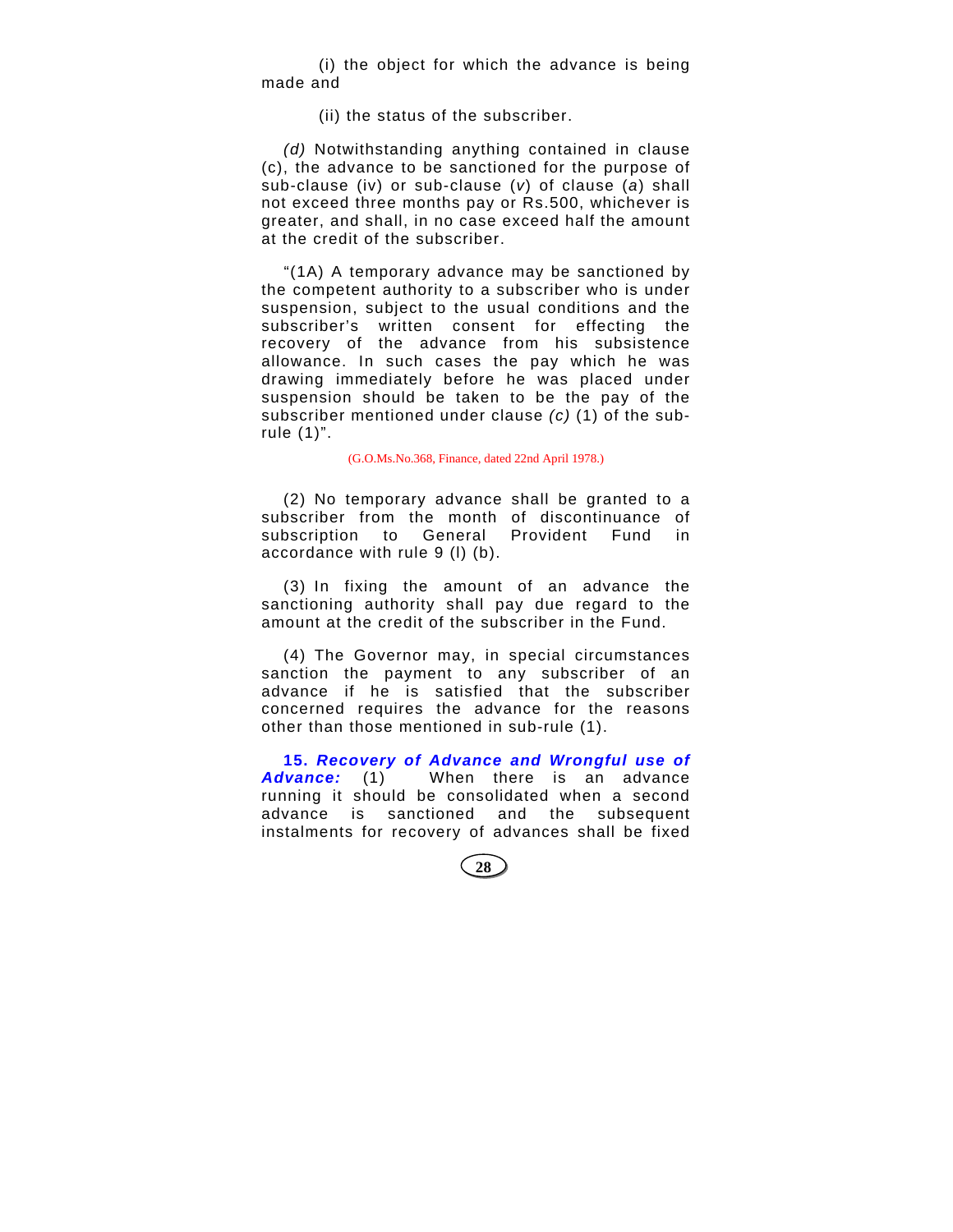with reference to the consolidated amount. The advances shall be recovered from the subscriber in such number of equal monthly instalments as the sanctioning authority may direct, but such number of equal monthly instalments as the sanctioning authority may direct but such number shall not be less than 12 unless the subscriber so elects and more than 24. In special cases where consolidated the amount of advance exceeds two months pay of the subscriber under clause (*c*) of sub-rule (1) of rule 14, the sanctioning authority may fix such number of instalments to be more than twenty-four but in no case more than thirty-six. A subscriber may, at his option repay two or more instalments in a month. Each instalment shall be a number of whole rupees, the amount of advance being raised or reduced if necessary to admit of the fixation of such instalments. No interest shall be charged on the temporary advances.

NOTE.—In the case of subscribers who are due for retirement within a year, the authorities competent to grant advances to such subscribers shall be while sanctioning the advance fix the number of instalments for recovery not exceeding the limit prescribed above, so as to recover the advance completely *prior to four months of the date of retirement in superannuation.* There shall be no rerecovery of advances during the four months prior to the date of retirement on superannuation:

"Provided further that, before such advance is disallowed the subscriber shall be give an opportunity to explain to the sanction authority in writing and within fifteen days of the receipt of the communication why the repayment shall not be enforced and if an explanation is submitted by the subscriber within the said period of fifteen days, it shall be referred to the Governor for decision. If no explanation within the said period is submitted by the subscriber the repayment of the advance shall be enforced in the manner prescribed in this sub-rule.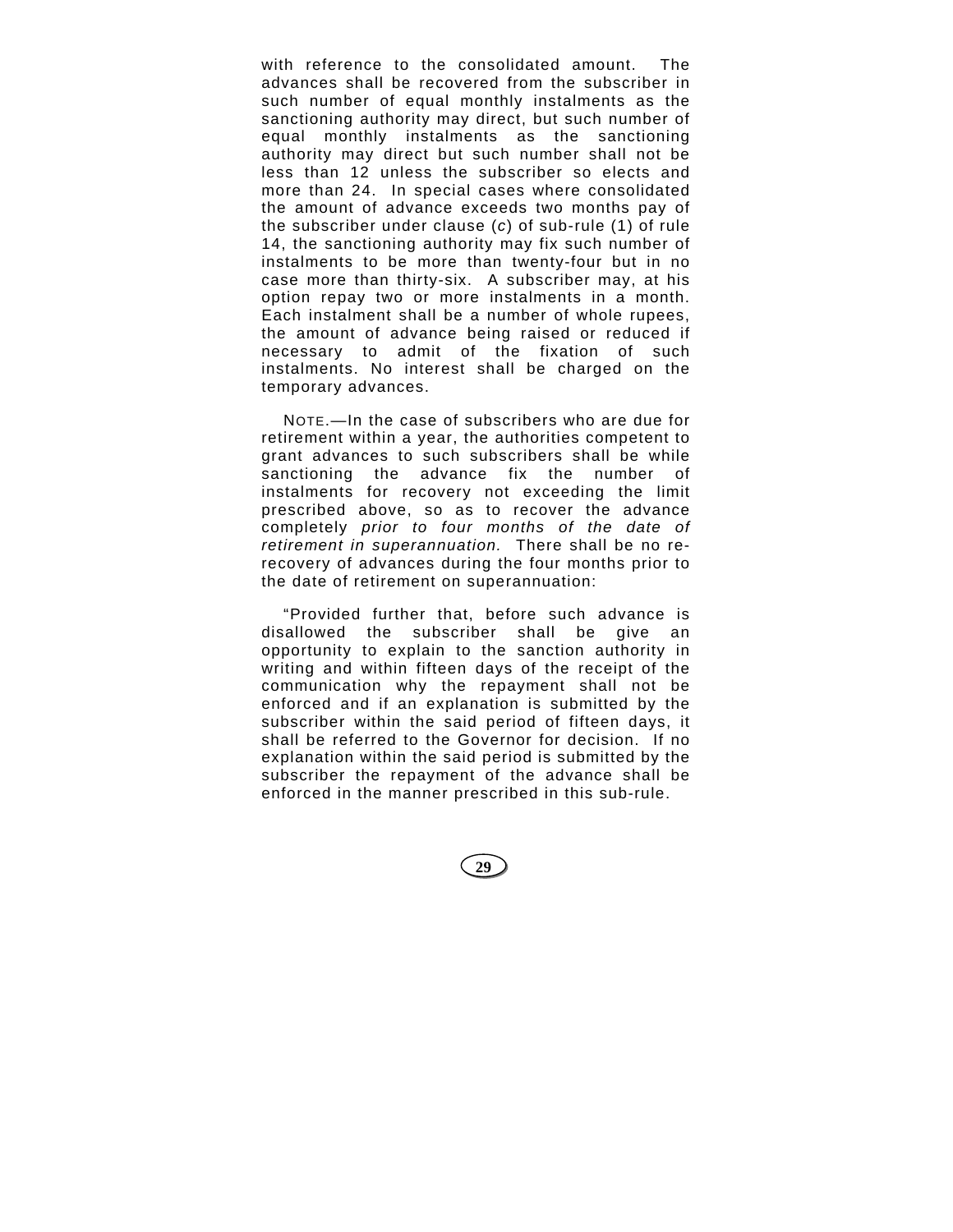(2) Recovery shall be made in the manner prescribed in rule 12 for realization of subscriptions. Whenever an application for the sanction of advance is recommended to the sanctioning authority, for sanction, the recovery of advance should be stopped. Recovery should be given effect to as soon as the order are received from the sanctioning authority sanctioning the advance. However if the advance is drawn before the leth of a particular month, recovery shall commence from the pay for the month itself. Otherwise recovery shall commence from the pay for the subsequent month. The sanctioning authority need not specify the month from which recovery should be given effect to. It is enough if the amount of recovery and the number of instalments are specified.

Recovery shall not be made except with the subscriber's consent while he is in receipt of subsistence grant or is on leave for ten days or more in a calender month which either does not carry any leave salary or carries leave salary equal to or less than half pay or half average pay as the case may be. The recovery may be postponed on the subscriber's written request, by the sanctioning authority, during the recovery of an advance of pay granted to the subscriber.

(3) If an advance has been granted to a subscriber and drawn by him and the advance is subsequently disallowed before re-payment is completed the whole or balance of the amount withdrawn, shall with interest at the rate provided in rule 13, forthwith be repaid by the subscriber to the Fund, or in default, be ordered by the Accounts Officer to be recovered by deductions from the emoluments of the subscriber in a lumpsum or in monthly instalments not exceeding twelve, as Government may direct :

Provided that Muhammadan subscribers whose deposits in the Fund carry no interest shall not be required to pay any interest: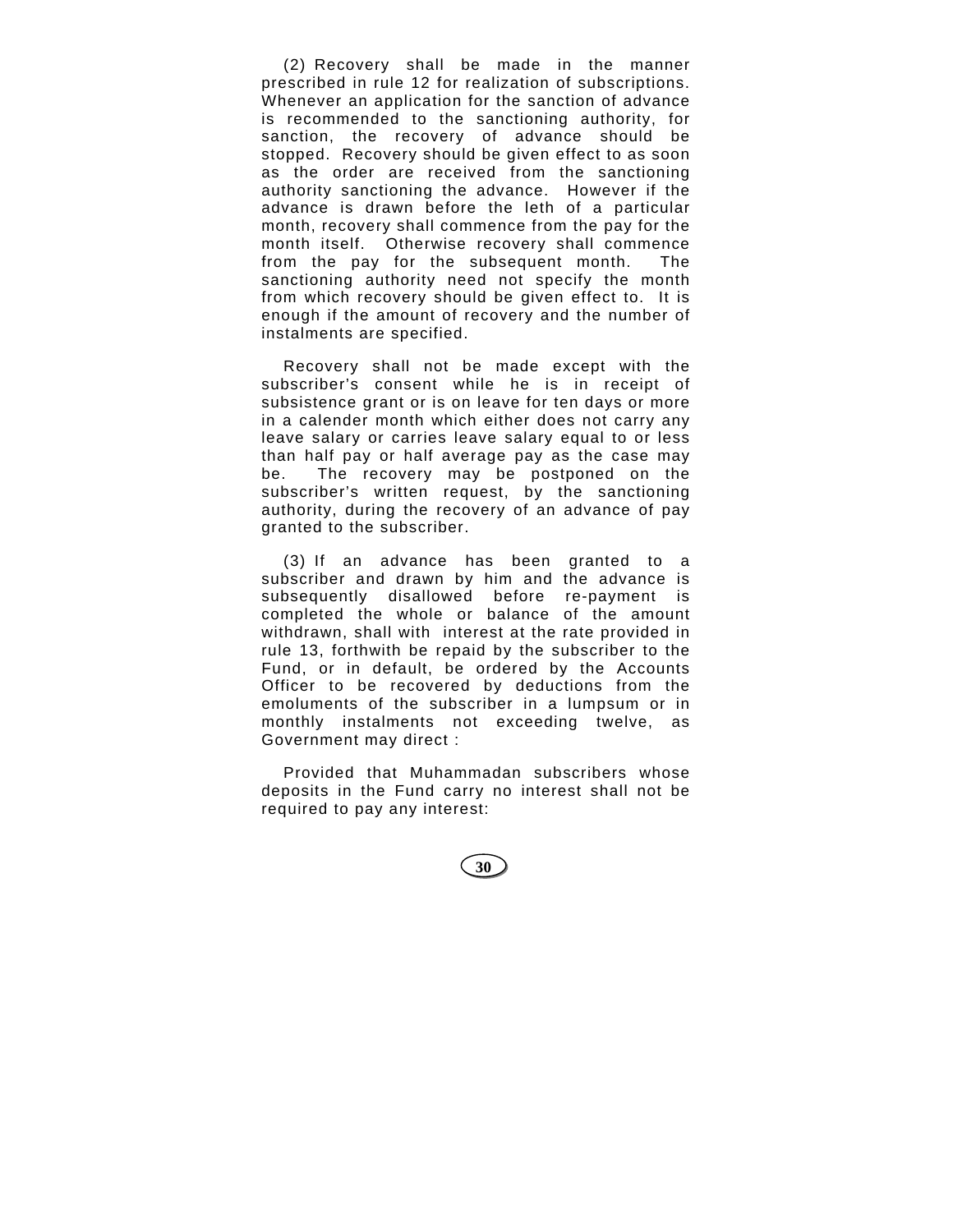"Provided further that, before such advance is disallowed the subscriber shall be give an opportunity to explain to the sanction authority in writing and within fifteen days of the receipt of the communication why the repayment shall not be enforced and if an explanation is submitted by the subscriber within the said period of fifteen days, it shall be referred to the Governor for decision. If no explanation within the said period is submitted by the subscriber the repayment of the advance shall be enforced in the manner prescribed in this sub-rule;"

(4) Recoveries made under this rule shall be credited as they are made to the subscriber's account in the Fund.

(5) Wrongful use of Advance-Notwithstanding anything contain in these rules if the sanctioning authority has reason to doubt that money drawn as an advance from the fund under rule 14 has been utilised for a purpose other than that for which sanction was given to the drawal of the money, he shall communicate to the subscriber the reasons for his doubt and require him to explain in writing and within fifteen days of the receipt of such communication whether the advance has been utilised for the purpose for which sanction was given to the drawal of the money. If the sanctioning authority is not satisfied with the explanation furnished by the subscriber within the said period of fifteen days, the sanctioning authority shall direct the subscriber to repay the amount in question to the fund forthwith or, in default, order the amount to be recovered by deduction in one sum from the emoluments of the subscriber even if he is on leave. If, however, the total amount to be repaid be more than half the subscribers emoluments, recoveries shall be made of his emoluments till the entire amount is repaid to him.

*Explanation.—*The term 'emoluments' does not include subsistence grant.

(G.O. Ms. No. 516, Finance, dated 28th July 1981.)

$$
\bigcircled{31}
$$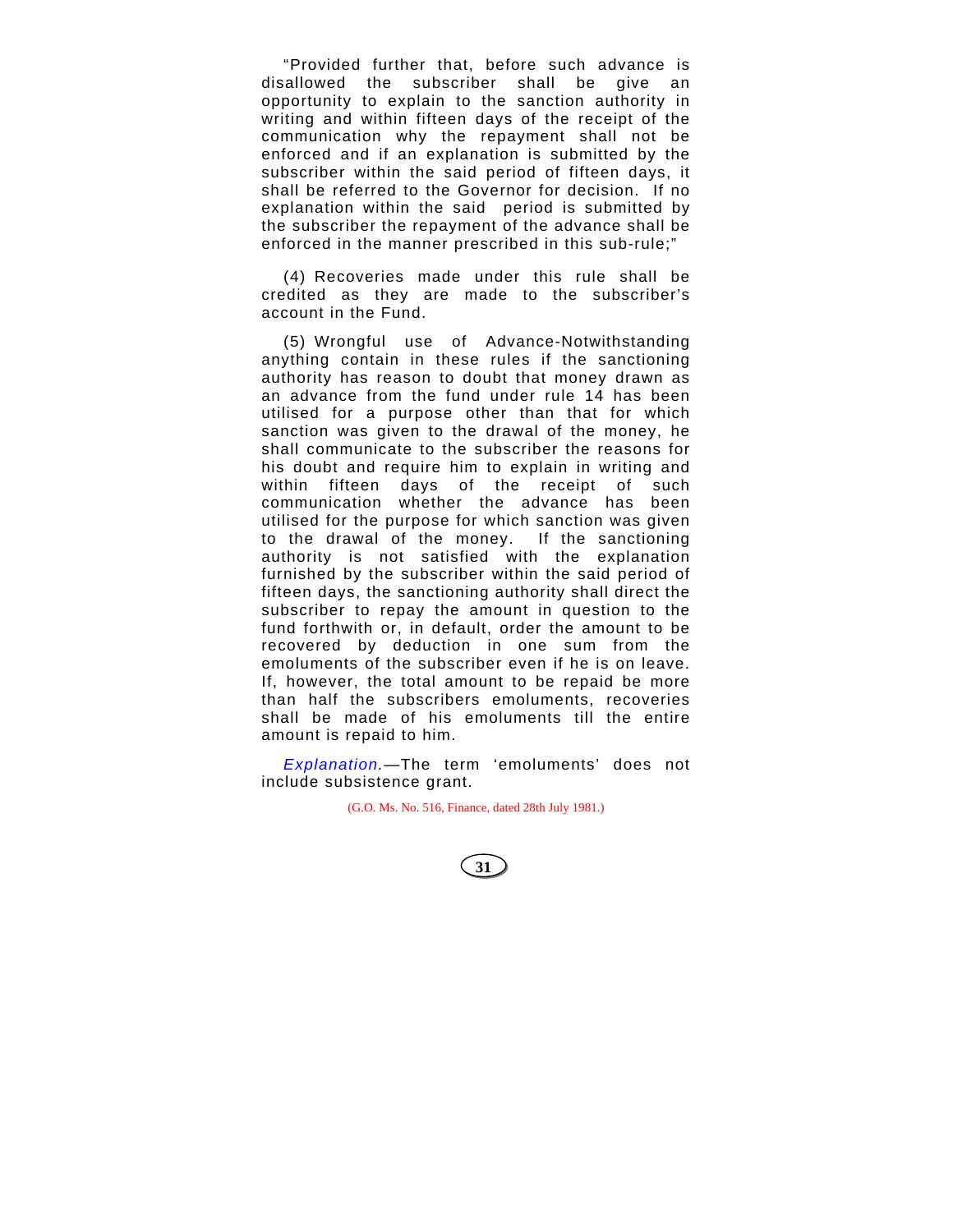**15-A.** *Withdrawals from the Fund***.—**(1) Subject to the conditions specified here in withdrawals may be sanctioned by the Authorities competent to sanction an advance for special reasons under clause (*c*) of sub-Rule (1) of Rule 14, at any time after the completion of fifteen years of service (including broken period of service, if any) of a subscriber or within ten years before the date of his retirement on superannuation, whichever is earlier, from the amount standing to his credit in the Fund, for one or more of the following purposes namely:—

*(a)* meeting the cost of higher education including where necessary, the travelling expenses of any child of the subscriber in the following cases, namely:—

*(i)* for education outside India for academic, technical, professional or vocational course; and

*(ii)* for education in India,

(*iii*) in the case of non-gazetted officers, for all academic, medical, engineering or other technical or scientific courses.

(Vide G.O. Ms. No. 1101, Finance, dated 11th July 1976.)

N**OTE**. (1).—Non-Gazetted Government Officer is eligible for part final withdrawal to meet the expenses connected with his educational courses contemplated in these rules taken either in regular colleges or evening classes.

N**OTE** (2).—Part final withdrawal admissible for various purpose from the Fund may also be sanctioned to a subscriber, who is under suspension, provided he is otherwise eligible for such withdrawal.

(2) In the case of Gazetted Officers, for any medical, engineerings, or other technical or specialised course.

(Vide G.O.Ms. No. 1101, Finance, dated 11th July 1976.)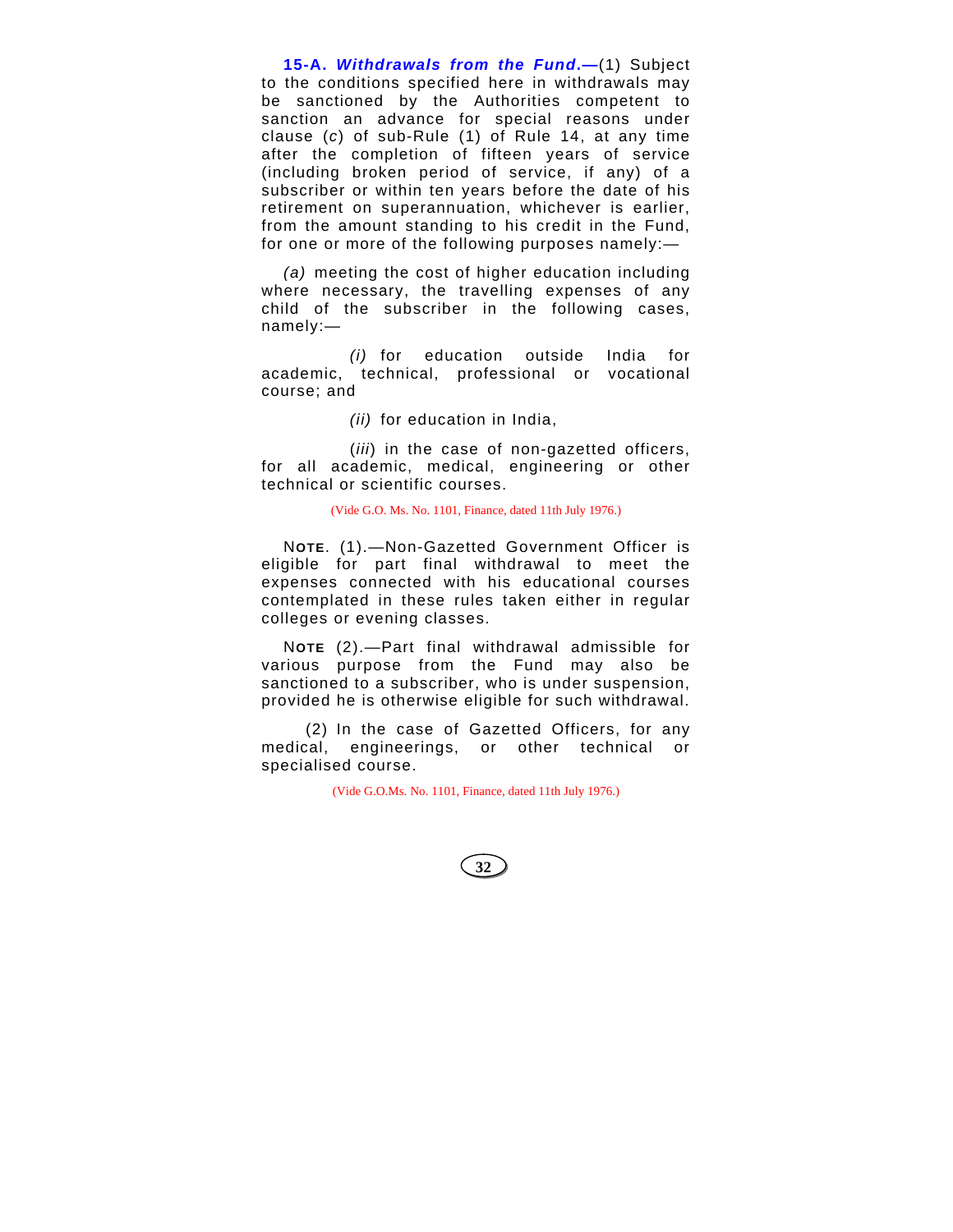N**OTE**.—The courses detailed in the Sixth Schedule should be treated as technical in nature.

(3) Only one withdrawal shall be allowed for the same purpose.

*Explanations.—*(1) The marriage of the different sons or daughters or any other female relation dependent on the subscriber or the education of the different sons or daughters or the illness of the subscriber or his dependents on different occasions will not be treated as the same purpose.

(2) A subscriber shall be permitted to make a withdrawal for higher education once in a year provided the withdrawal on each occasion does not exceed the limit specified in rule 15-B.

(3) A person shall be granted either an advance or a withdrawal for a particular purpose, but not both.

"(4) A subscriber shall be permitted to make a final withdrawal at any time to pay an instalment, other than a monthly instalment, for site or a house or flat purchased, or a house or flat constructed through the State Housing Board or a House Building Co-operative Society or similar agencies, provided the withdrawal on each occasion does not exceed the limit specified in Rule 15-B.

(5) In case the sanctioning authority is satisfied that the amount standing to the credit of a subscriber in the Fund is insufficient and he is unable to meet his requirements otherwise than by withdrawal, the amount already withdrawn by the subscriber from the Fund to finance any insurance policy or policies under rule 16 may be taken into account as an addition to the actual amount standing to his credit in the Fund for the purpose of the limit laid down in this sub-rule.

After the amount of withdrawal admissible has been so determined.

*(i)* if the amount so determined exceeds the amount already withdrawn from the Fund to finance insurance policy or policies under Rule 16

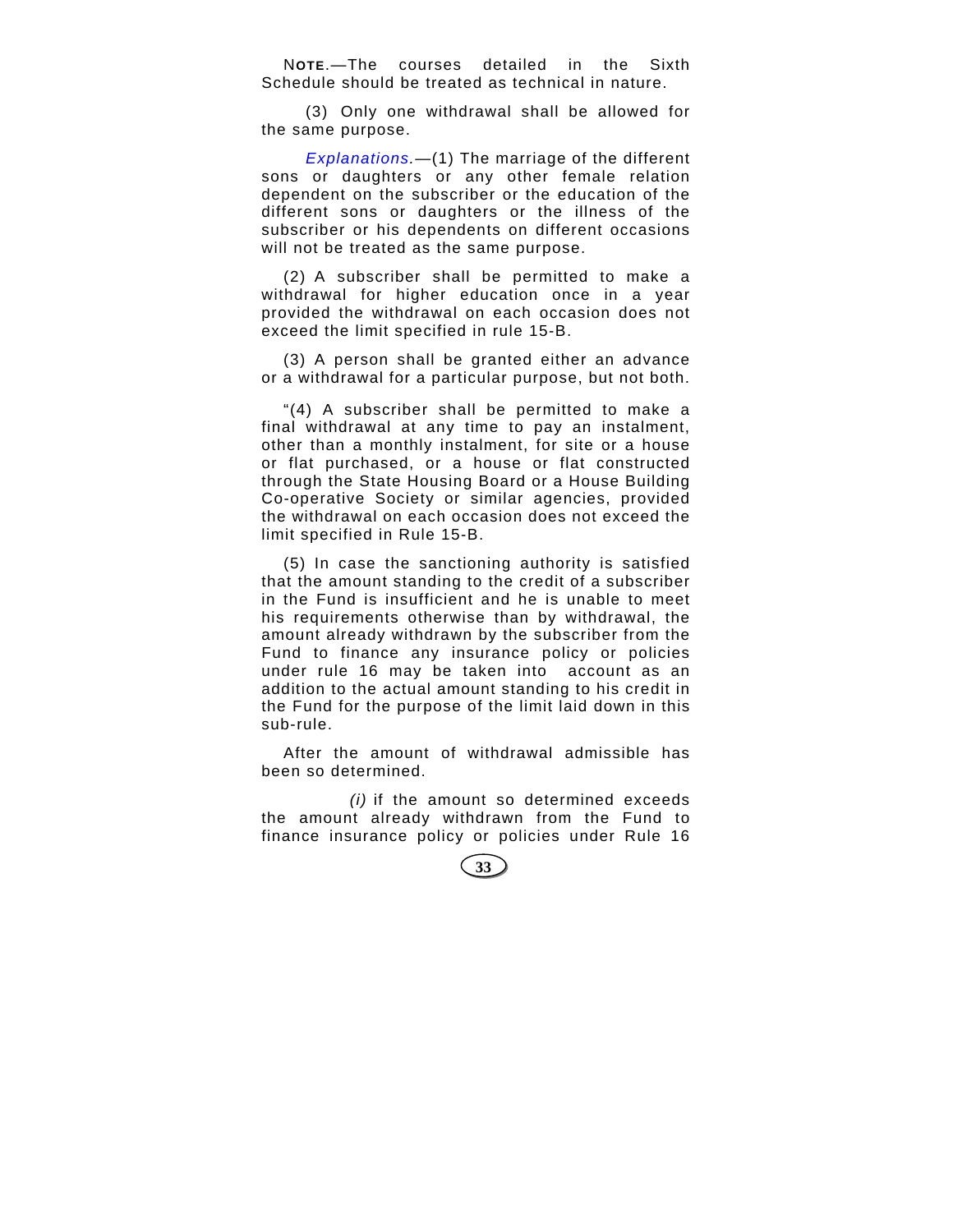the amount so withdrawn may be treated as final withdrawal and the difference between the amount so treated and the total amount of withdrawal admissible may be paid in cash; and

*(ii)* if the amount so determined does not exceed the amount already withdrawn from the fund to finance any insurance policy or policies under Rule 16 the amount so withdrawn, may irrespective of the limit specified in sub-rule (1) of Rule 15(B) be treated as final withdrawal.

For the above purpose, the Accounts Officer shall reassign the policy or policies to the subscriber or to the subscriber and the joint assured, as the case may be, and make it over to the subscriber who will then be free to utilise the same for the purpose for which it has been released.

*Explanation.—*For the purpose of this Rule, specialised course shall mean a course leading to M.Sc. (Ag,) and B.Sc. (Ag.) degrees in Agricultural Science, M.V.Sc., and B.V.Sc., degree in Veterinary Science, but shall not include degree course such as B.A., B.Com., B.Sc., M.A., and M.Sc., irrespective of the period of study;

*(b)* meeting the expenditure in connection with the betrothal marriage of the subscriber's sons or daughters, and any other female relation actually dependent on him :

Provided that in respect of the same marriage, a subscriber may either withdraw the money in terms of this Rule or in terms of Rule 14.

N**OTE***.*—A subscriber shall be permitted to make a final withdrawal in connection with the betrothal ceremony as well as in connection with the marriage ceremony of the subscriber's sons or daughters and any other female relations actually dependent on him.

In respect of the same betrothal, a subscriber, may withdraw the money either in terms of Rule 15A (1) (b) or in terms of Rule 14. The withdrawal on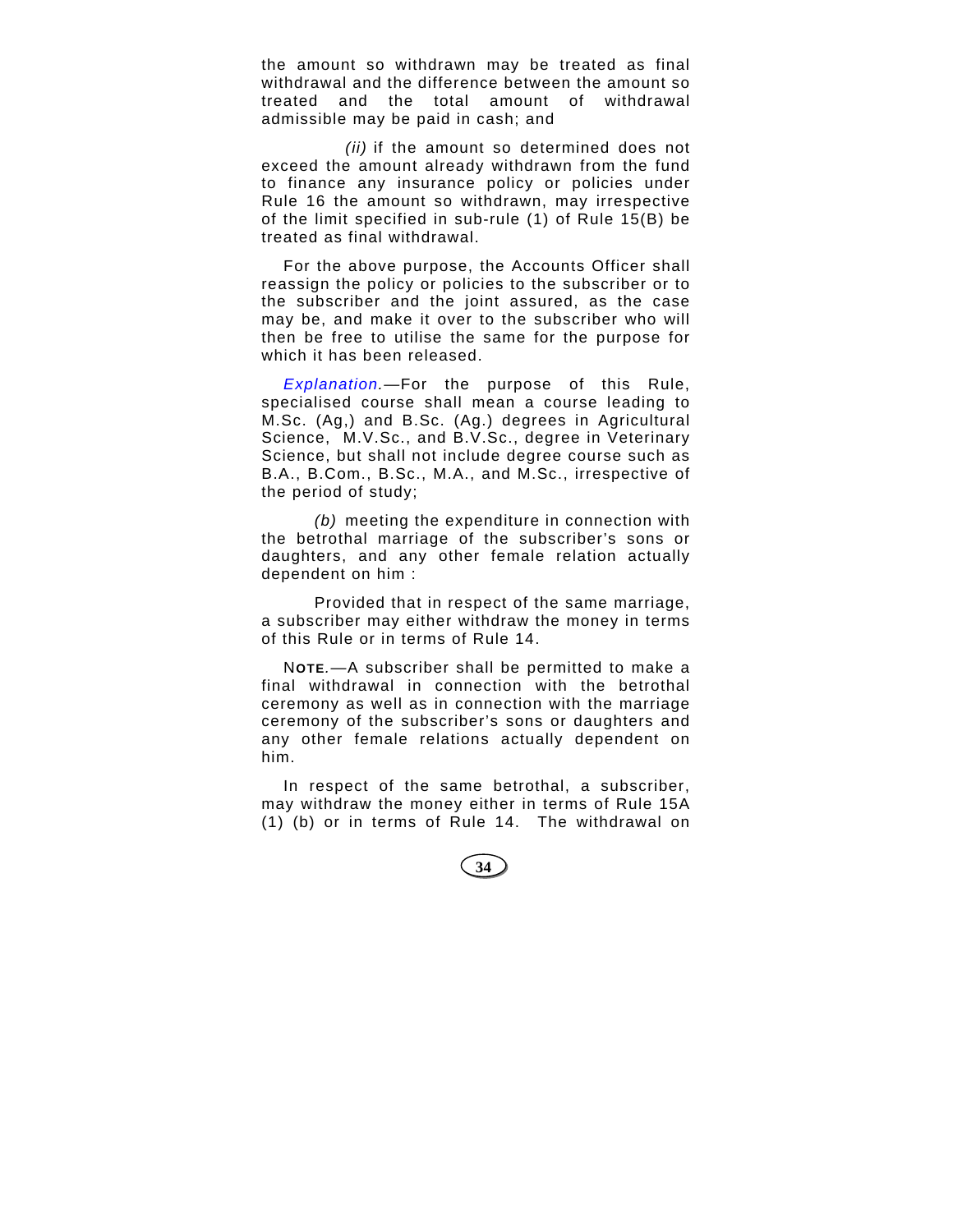each occasion, that is to say both on the occasion of the betrothal and the marriage ceremony shall be treated as for separate purposes for the purposes of Rule 15 (B) (1).

*(c)* meeting the expenses in connection with illness, including where necessary, the travelling expenses of the subscriber or any person actually dependent on him;

*(d)* building or acquiring suitable house for his residence including the cost of the site or ready Built repaying any outstanding amount on account of loan expressly taken for this purpose, or reconstructing or making additions or alterations to a house already owned or acquired by a subscriber;

*(e)* purchasing a house site or repaying any outstanding amount on account of loan expressly taken for this purpose;

*(f)* for constructing a house on a site purchased utilising sum withdrawn under clause (*e)*;

*(g)* for acquisition of farm land and/or business premises within six months of the date of retirement of the subscriber and

*(h)* Meeting the cost of Consumer, durables such as Television, Video Casette Recorder / Vedio Casette Player, Washing Machine, Cooking Range, Geyser and Computer.

#### (G.O. No.247, Finance, dated 12-5-1997)

*Explanation.*—A subscriber who has availed himself of an advance under the scheme for the grant of loan for house-building purposes, sponsored by the State or Central Government, or has been allowed any assistance in this regard from any other Government source, shall be eligible for the grant of final withdrawal under clauses (*d*), (*e*) and (*f)* for the purposes specified therein and also for the purpose of repayment of any loan taken under the aforesaid scheme subject to the limit specified in the proviso to sub-rule(1) of rule 15-B.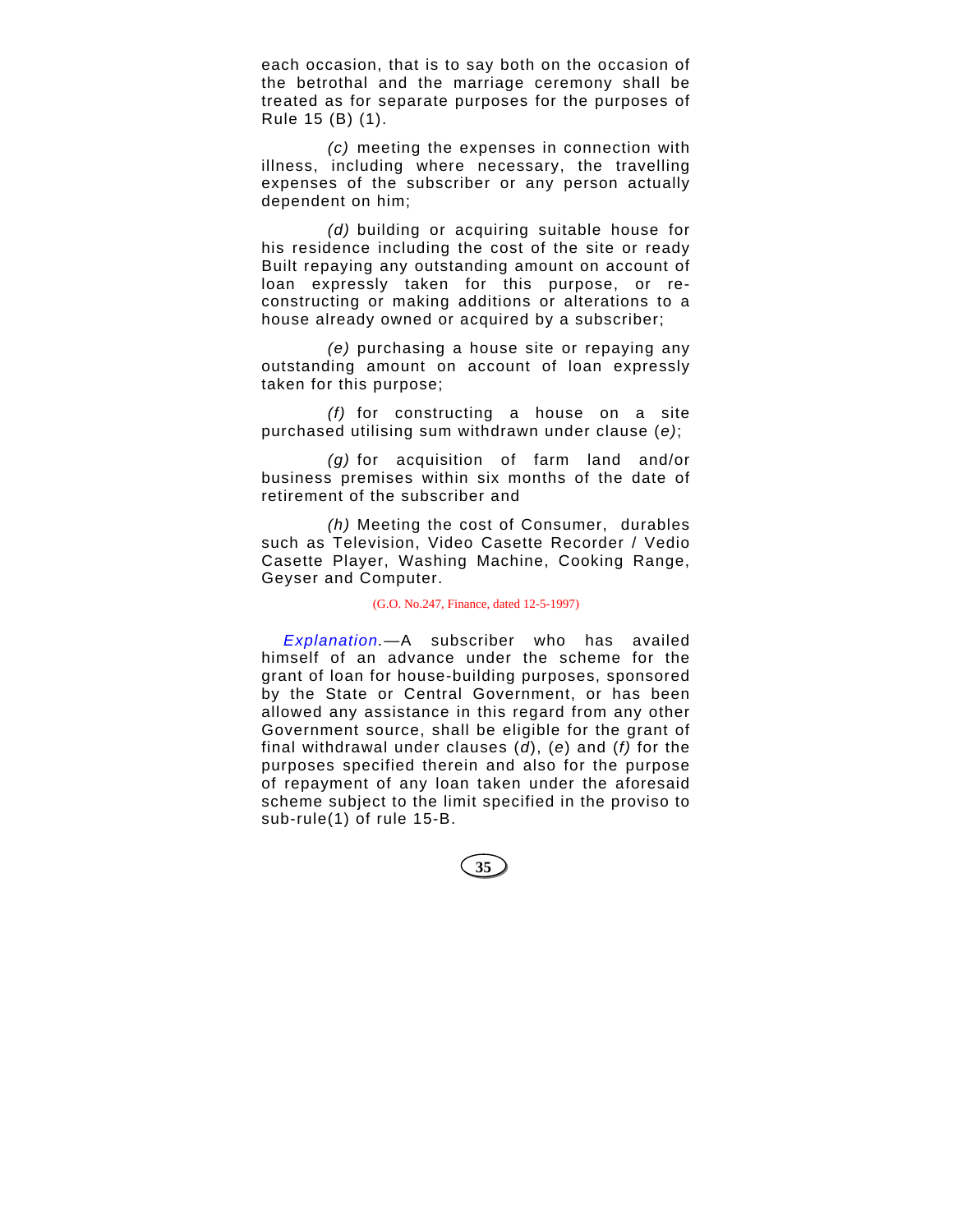*Explanation* (2).—Part Final Withdrawal admissible for various purposes from the fund may also be sanctioned to subscriber who is under suspension, provided he is otherwise eligible for such withdrawals (G.O. Ms. No. 368, dated 22nd April 1978).

*Explanation* (3).—Withdrawal under clause (*d*) or (*f*) shall be sanctioned only after a subscriber has submitted a plan of the house to be constructed or of the additions or alterations to be made, duly approved by the Local Municipal body or the area where the site or house is situated.

# (G.O. Ms. No. 56, Finance, dated 4th February 1981).

(2) Whenever an applicant for a withdrawal is in a position to satisfy the competent authority about the amount standing to his/her credit in the General Provident Fund account with reference to the latest available statement of Provident Fund Account together with evidence of subsequent contributions, the competent authority may itself sanction withdrawal within the prescribed limits, as in the case of a refundable advance. The amount of withdrawal so sanctioned may be drawn without any authorisation from the Accounts Officer. In doing so, the competent authority will take into account any withdrawal or refundable advances already sanctioned by it in favour of the subscribed. Where, however, the applicant is not in a position to satisfy the competent authority about the amount standing to his her credit or where there is any doubt about the admissibility of the withdrawal applied for, a reference shall be made to the Accounts Officer concerned for ascertaining the amount at his credit with a view to enabling the competent authority to determine the admissibility of the amount of the withdrawal. The sanction for the withdrawal should prominently indicate the General Provident Fund Accounts number and the Accounts Officer maintaining the Account and should invariably be endorsed to that Accounts Officer. The sanctioning authority shall be responsible to ensure that an acknowledgement is obained from the Accounts

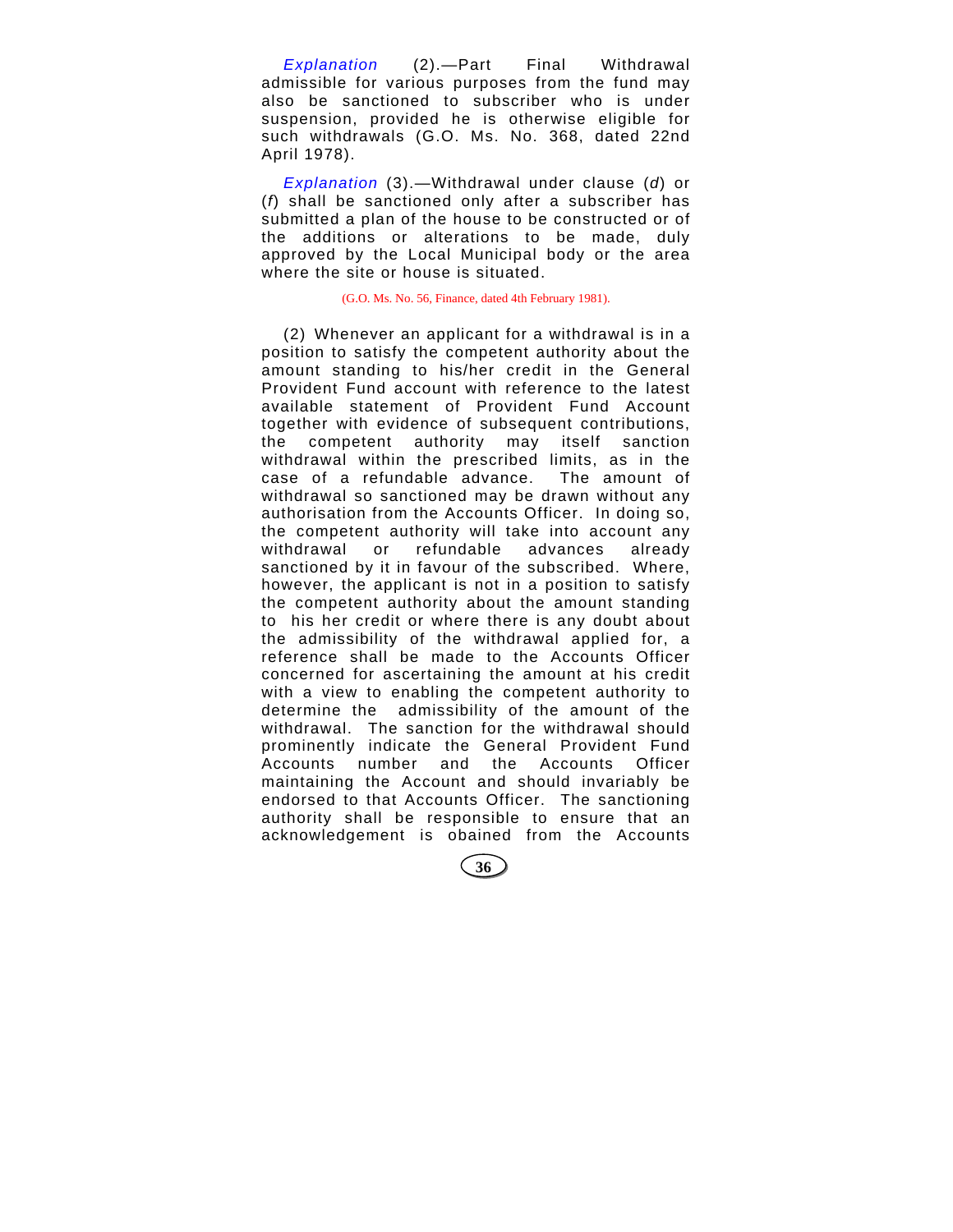Officer that the sanction for withdrawal has been noted in the ledger account of the subscriber. In case, the Accounts Officer reports that the withdrawal as sanctioned is in excess of the amount to the credit of the subscriber or otherwise in admissible, the subscriber shall be required to refund the amount withdrawn in full:

Provided that no payment of part final withdrawals to the subscriber shall be made during the last four months of his service except on the specific authorisation from the Accounts Officer of the Fund.

*Rulings.—*(1) A subscriber may be allowed a second withdrawal for house building in relaxation of rules provided the total of first and second withdrawal does not exceed the prescribed limit (as laid down under rule 15-B) of the balance standing to the subscriber's credit in the Fund at the time of first withdrawal.

(2) If a person has converted an advance into a final withdrawal under rule 15-C he should not be allowed another withdrawal for the same purpose. A person who has made a withdrawal under rule 15-A should not be allowed to convert a temporary advance for the same purpose into a withdrawal under

rule 15-A.

*Explanation.*—Broken period of service referred to in sub-rule (1) above denotes regular service. For the purposes of reckoning of service, for eligibility for the withdrawal, the emergency service [under General rule 10(a) (i) (l) of the Tamil Nadu State and Subordinate Services rules] rendered by a subscriber can also be taken into account provided such service is continuous.

**15-B.** *Condition of withdrawals.*—(1) Any sum withdrawn by a subscriber at any one time for one or more of the purposes specified in rule 15-A from the amount standing to his credit in the Fund, shall not ordinarily exceed one-half of such amount or six month's pay whichever is less. The sanctioning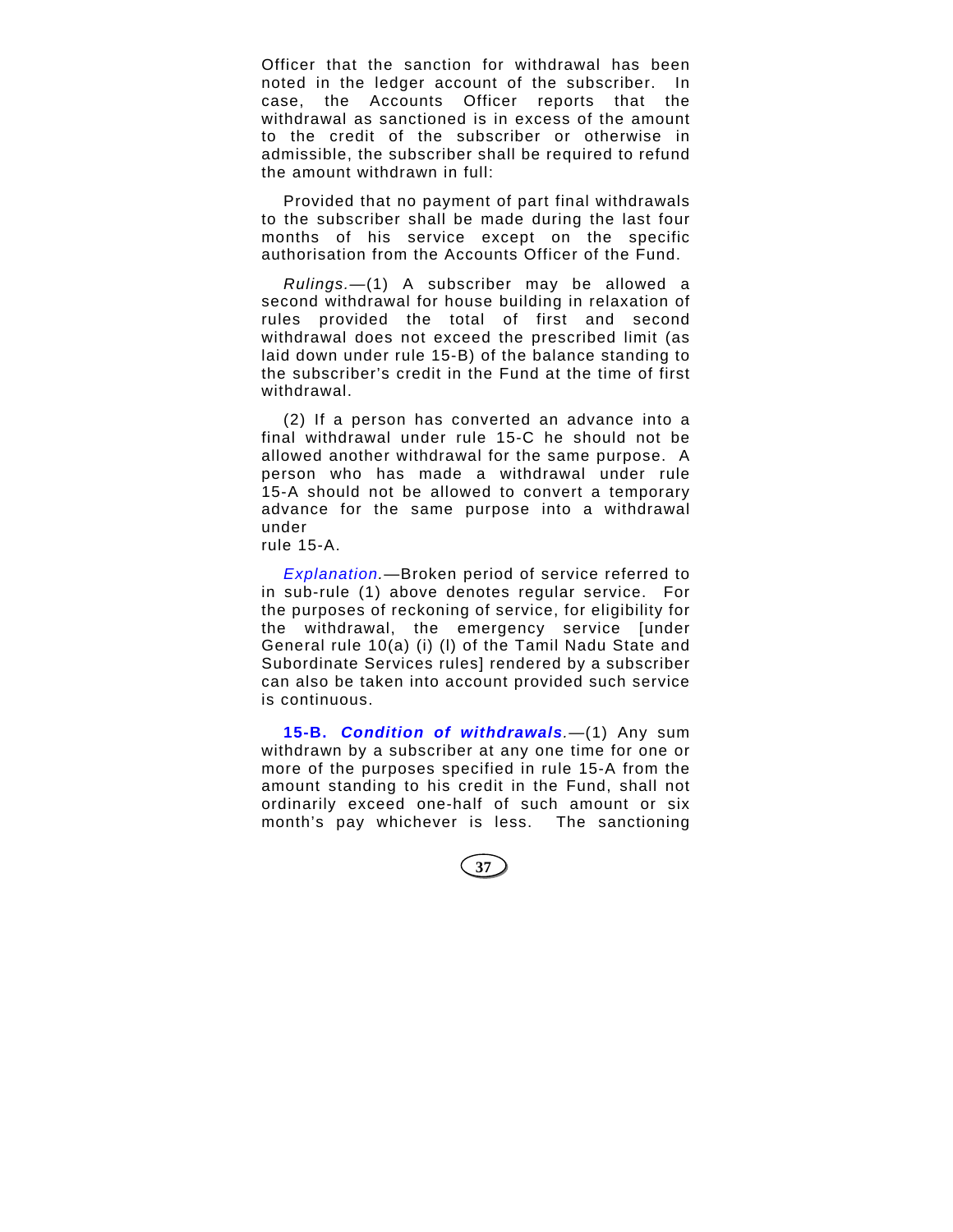authority may however, sanction the withdrawal of an amount in excess of this limit up to three-fourth of the balance at his credit in the Fund having due regard to (i) the object for which the withdrawal is being made (ii) the status of the subscriber and (iii) the amount to his credit in the Fund:

"Provided that in no case the maximum amount of withdrawal shall exceed Rs. 2,50,000 or 75 times the monthly pay, whichever is less, provided further that in the case of a subscriber who has availed himself of an advance under the Scheme for the grant of advances for house building purpose, sponsored by State or Central Government or has been allowed any assistance in this regard from any other Government source the sum withdrawn under this sub-rule together with the amount of advance taken under the afore-said Scheme or the assistance taken from any other Government source shall not exceed Rs.2,50,000 or 75 times; the monthly pay, whichever is less".

(G.O. Ms. No. 33, Finance (Allowances-I), dated 21st January 1992)

(2) A subscriber who has been permitted to withdraw money from the Fund under 15-A shalll satisfy the sanctioning authority within a reasonable period as may be specified by that authorities that the money has been utilised for the purpose for which it was withdrawn, and if he fails to do so, the whole of the sum so withdrawn, or so much thereof as has not been applied for the purpose for which it was withdrawn shall forthwith be repaid in one lumpsum by the subscriber to the Fund, and in default of such payment, it shall be ordered by the sanctioning authority to be recovered from his emoluments either in a lump-sum or in such number of monthly instalments, as may be determined by the Government:

"Provided that, before repayment of a withdrawal is enforced under this sub-rule, the subscriber shall be given an opportunity, to explain in writing and within fifteen days of the receipt of the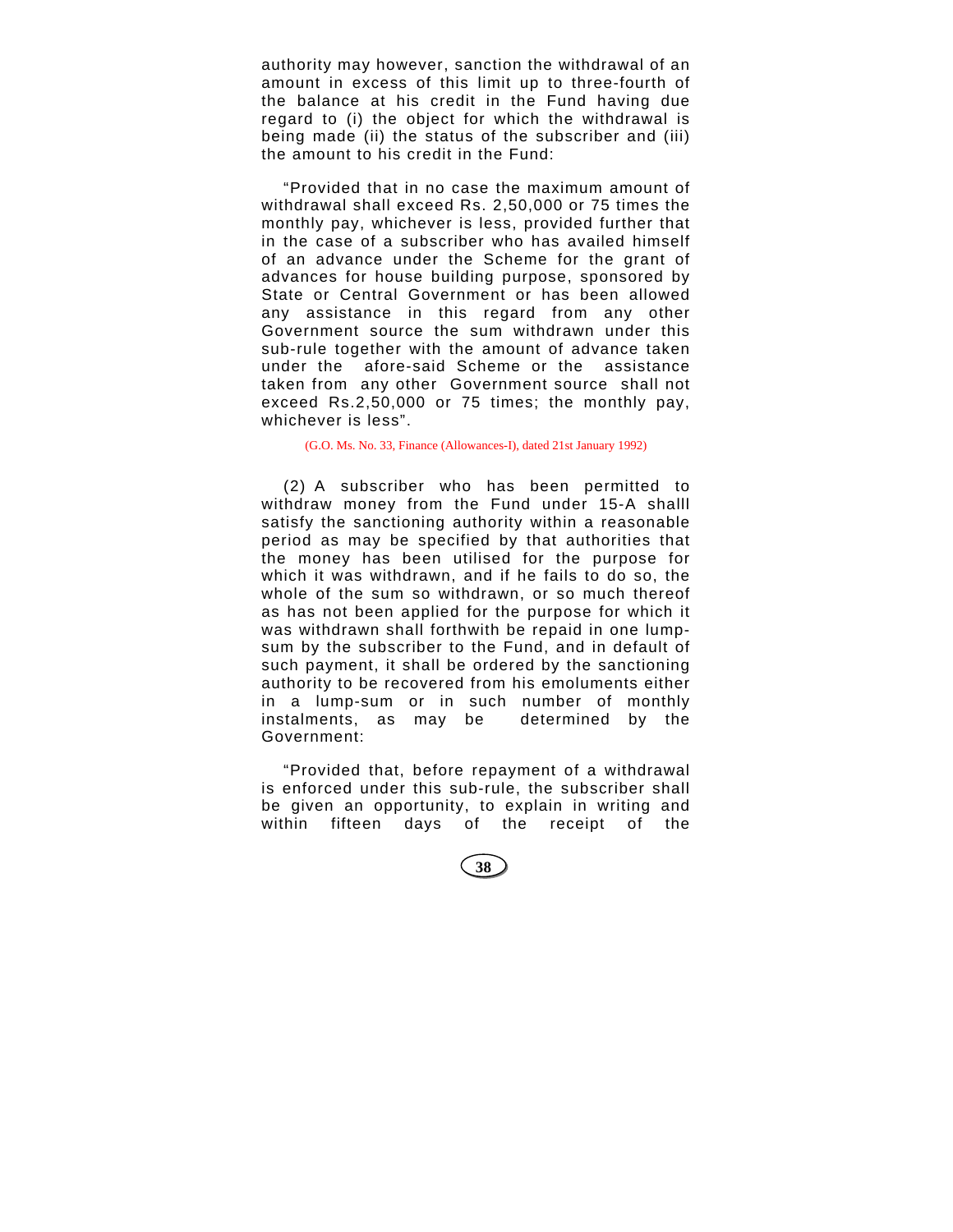communication why the repayment shall not be enforced and if the sanctioning authority is not satisfied with the explanation or no explanation is submitted by the subscriber within the said period of fifteen days, the sanctioning authority shall enforce the repayment in the manner prescribed in this subrule."

### (Vide G.O. Ms. No. 516, Finance, dated 28th July 1981.)

(3) *(a)* A subscriber who has been permitted under clause (d), clause (e) or clause (f) of sub-rule (1) of rule 15-A to withdraw money from the amount standing to his credit in the Fund, shall not part with the possession of the house built or acquired or house-site purchased with the money so withdrawn whether by way of sale, mortgage (other than mortgage to the Governor) gift, exchange or otherwise, without the previous permission of the Governor:

Provided that such permission shall not be necessary for—

(i) the house or house-site being leased for any term not exceeding three years; or

(ii) its being mortgaged in favour of a Housing Board, Nationalised Banks, the Life Insurance Corporation or any other corporation owned or controlled by the State/Central Government which advances/loans for the construction of a new house or for making additions or alterations to an existing house.

*(b)* The subscriber shall submit a declaration not later than the 31st day of December of every year as to whether the house or the house-site, as the case may be, continues to be in his possession or has been mortgaged, otherwise transferred or let out as aforesaid and shall, if so required, produce before the sanctioning authority on or before the date specified by that authority in that behalf, the original mortgage or lease deed and also the documents on which his title to the property is based.

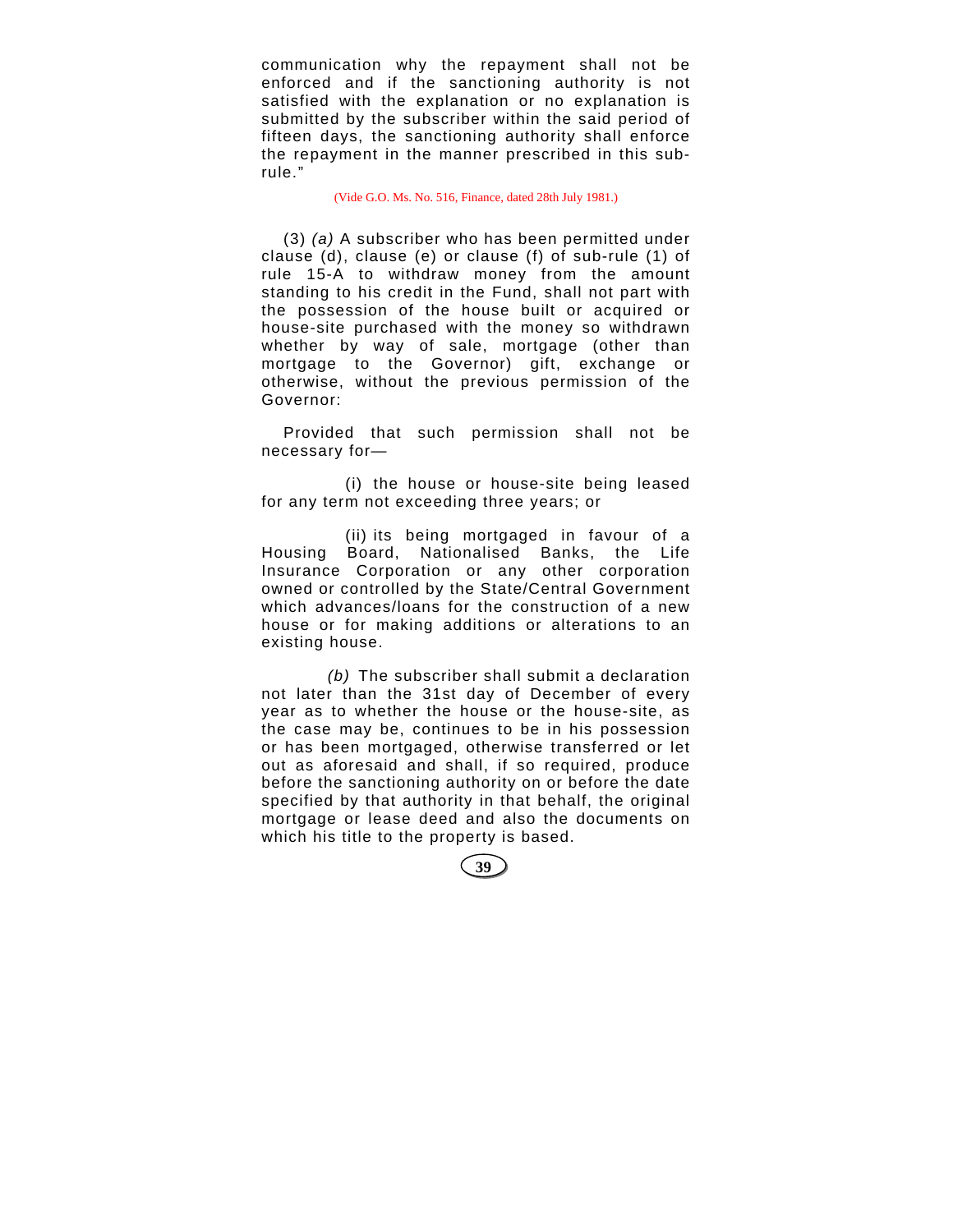*(c)* If, at any time before his retirement, the subscriber parts with the possession of the house or house-site without obtaining the previous permission of the Governor, he shall forthwith repay the sum so withdrawn by him in a lump-sum to the Fund, and, in default of such repayment, the sanctioning authority shall, after giving the subscriber a reasonable opportunity of making a representation in the matter cause the said sum to be recovered from the emoluments of the subscriber either in a lump-sum or in such number of monthly instalments, as may be determined by it.

**15-C.** *Conversion of an advance into a withdrawal.*—A subscriber who has already drawn or may draw in future an advance under rule 14 for any of the purposes specified in sub-rule (1) of rule 15-A, may convert, at his discretion by written request addressed to the Accounts Officer through the sanctioning authority, the balance outstanding against him into a final withdrawal on his satisfying the conditions laid down in rules 15-A and 15-B.

*Explanation.*—(i) in cases where all the advances consolidated are convertible and the subscriber requests for conversion of all these advances the entire outstanding balance shall be allowed to be converted into a part final withdrawal.

(ii) in cases where one or more than one, out of several advances, which have been consolidated or where the application is for the conversion of an earlier advance which has passed through more than one consolidation are proposed to be converted into withdrawal, the particular advance or advances should be notionally treated as separate advance/advances and the recovery fixed independently of each other in maximum number of instalment permissible under the rules. The balance of the particulars advance or advances, after reducing the amount which would have been recovered on the basis of the notionally fixed instalments till the month in which the application for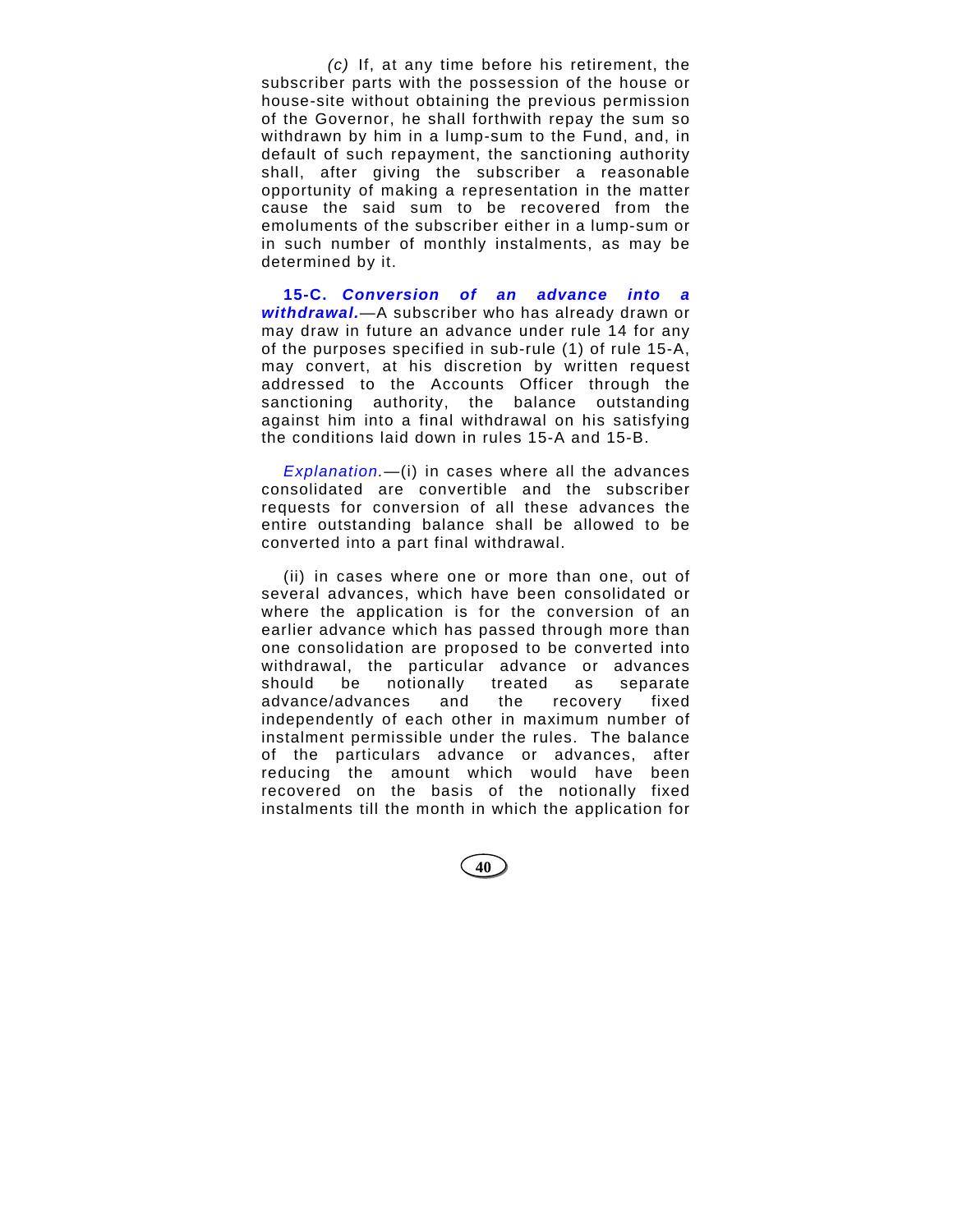conversion has been made, should be calculated and then allowed to be converted into a withdrawal.

(iii) after sanctioning the conversion of a portion of the consolidated advance into a part final withdrawal the sanctioning authority should work out the balance outstanding in the consolidated advance. The balance outstanding in the consolidated advance should be treated as a case of FRESH advance and a notional sanction indicating the fresh rate of recovery and the number of instalments not exceeding the maximum number prescribed in rules for its recovery should be issued.

(iv) Recoveries from the pay bills of Government servants towards advances, should be stopped by the Heads of Offices, when the applications for conversion of advances into part final withdrawals are forwarded to the authorities concerned for sanction."

(G.O. Ms. No. 67, Finance, dated 19th January 1979.)

*Ruling.*—For conversion of an advance into final withdrawal the balance at the credit of the subscriber for the purpose of Rule 15(B) (1) should be taken as the amount (subscriptions and interest thereon) standing to the credit of the subscriber in the account at the time of conversion plus the outstanding amount of the advance including interest thereon. Each withdrawal is to be treated as separate one and hence the same principle would in the case of more than one conversion, i.e., each case they should be applied taking into consideration the balance calculated as specified above.

NOTE.—The conversion of temporary advance into a final withdrawal may be permitted, if the subscriber satisfies the conditions on the date of conversion of the temporary advance into final withdrawal in respect of the balance outstanding against him.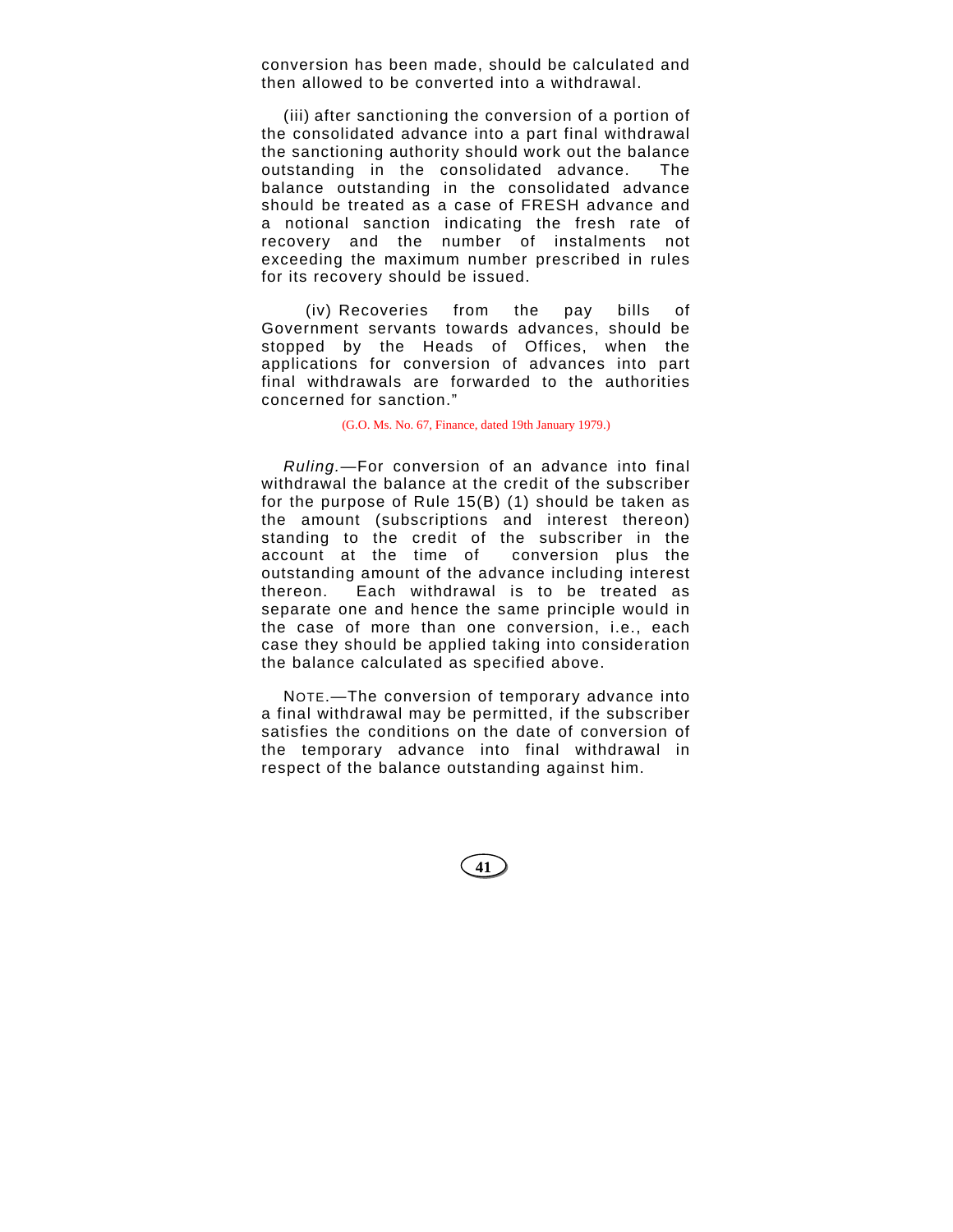**15-D.** *Withdrawals from the Fund for the purchase of motor car.*— (1) Withdrawals may be sanctioned by the authorities competent to sanction an advance for special reasons under Clause (*c)* of sub-rule (*1*) of rule 14, at any time after the completion of twenty-five years of service including broken period of service, if any of a subscriber or within five years before the date of his retirement on superannuation whichever is earlier, from the amount standing to his credit in the Fund for purchasing a motor car for repaying a Government loan already taken by him for the purpose, subject to the following conditions, namely:—

(i) the Officer's pay scale shall be Rs. 10,000-15,200 and above.

(ii) the amount to be withdrawn shall be limited to Rs. 1,00,000 or one-third of the amount standing to the credit of the subscriber or the actual price of the car, whichever is the least.

(G.O.Ms.No.6, Finance, dated 3rd January 2003.)

The sanctioning authority may, however, sanction the withdrawal of an amount in excess of this limit up to one-half of the balance at subscribers credit in the fund account, if considered necessary, as a special case.

(iii) the withdrawal shall be allowed only on one occassion. In the case of withdrawal for the purchase of another car, the motor car advance under the provisions of Chapter X of the Tamil Nadu Financial Code, Volume I, as supplemented by executive instructions issued from time to time, shall not be admissible.

(2) The competent authority may himself sanction the withdrawal after verifying the amount standing to the subscriber's credit in the Fund account togother with the evidence of subsequent contributions without obtaining any authorisation from the Accountant-General.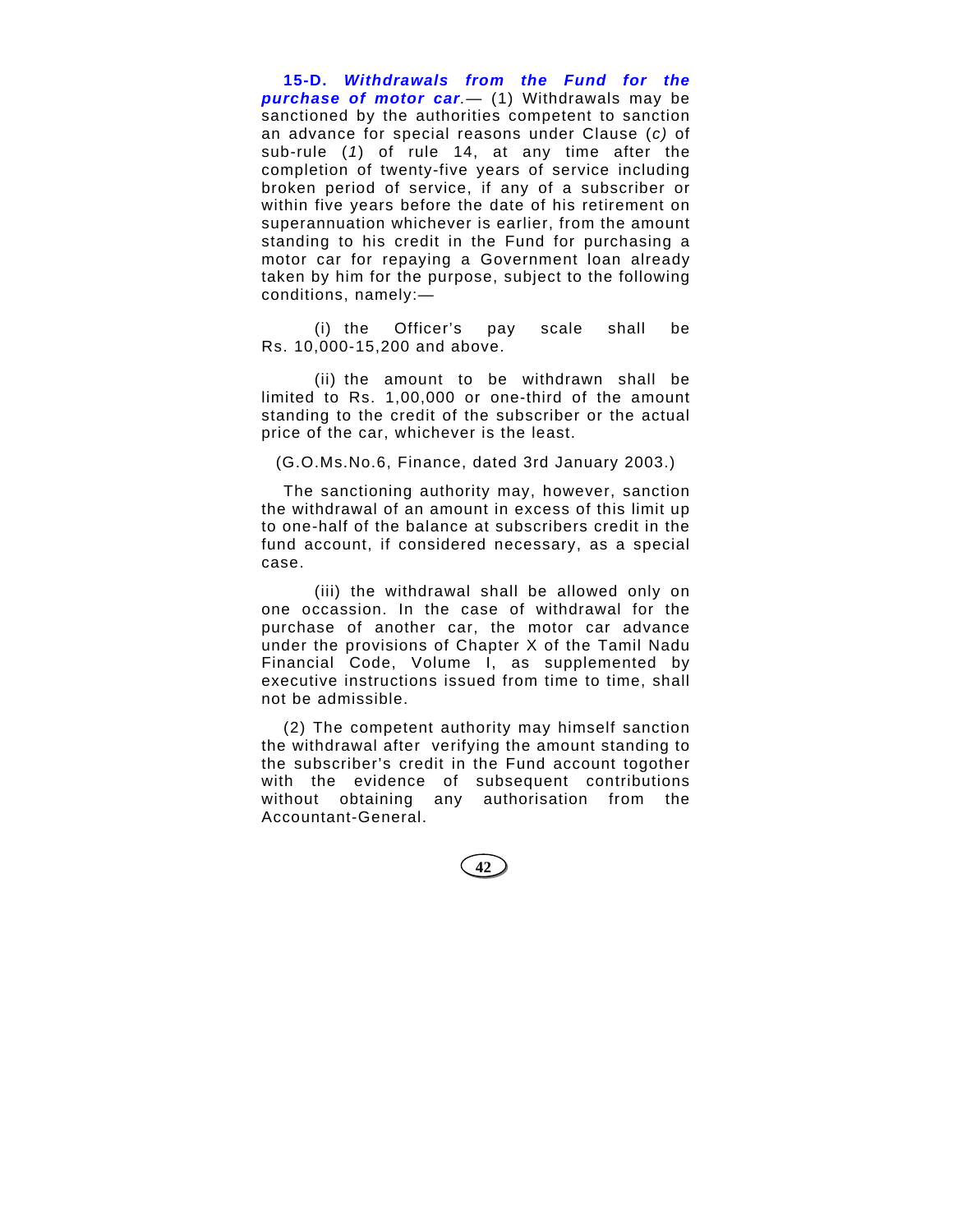**15-E***.Condition for withdrawal from the fund for the repairing / overhauling the motor cars—*(1) Withdrawls may be sanctioned by the authorities competent to sanction an advance for special reasons under Clause (c) of sub-rule *(1*) of Rule 14 at any time after complection of 28 years of service or who have less than 3 years to attain the age of superannuation whichever is earlier, from the amount standing to his credit in the Fund for the extensive repairs or overhauling of their motor cars subject to the following conditions:—

(i) the officer's pay scale shall be Rs.10000- 15200 and above.

(ii) the amount of withdrawal should be limited to Rs.20,000 or 1/3rd of the amount standing to the credit of the subscriber or the actual amount of repairing/overhauling whichever is the least;

(G.O.Ms.No.6, Finance, dated 3rd January 2003.)

(iii) not less than 5years should have elapsed since the car was purchased by the subscriber concerned. In the case of a second hand car, the intial date of purchase of the first purchaser will be taken into account.

(iv) such withdrawal shall be allowed only once in the service career of the subscriber.

(2) the competent authority may himself sanction the withdrawal after verifying the amount standing to the subscriber's credit in the Fund account together with the evidence of subsequent contributions, without obtaining any authorisation from the Accountant-General, Tamil Nadu.

Payment towards Insurance Polices and Family Pension Funds.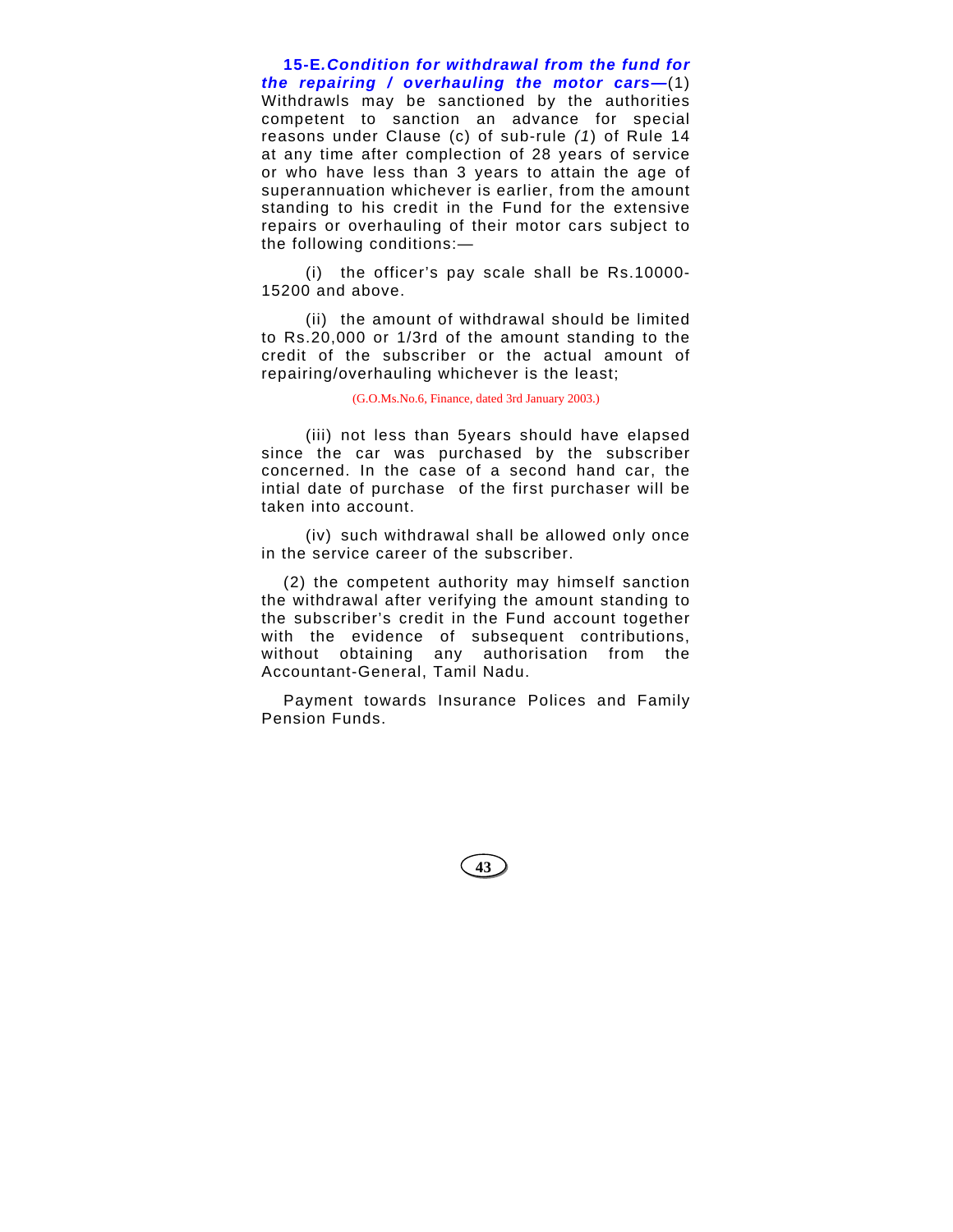**16.** *Subject to the condition hereinafter contained in Rules 17 to 26.—* (a) (i) Subscriptions to a family pension fund approved in this behalf by Government; or

(ii) payments towards a policy of life insurance may, at the option of a subscriber, be substituted in whole or part for subscriptions due to the Fund;

*(b)* the amount of subscription with interest thereon standing to the credit of a subscriber in the fund may be withdrawn to meet—

(i) a payment towards a policy of life insurance;

(ii) the purchase of a single payment life insurance policy;

(iii) the payment of a single premium or subscriptions to a family pension fund approved in this behalf by government;

Provided, that no amount shall be withdrawn—

(1) before the detail of the proposed policy have been submitted to the Accounts Officer and accepted by him as suitable, or

(2) to meet any payment or purchase made or effected more than three months before the date of application for withdrawal, or

(3) to meet payment of any premium or subscription more than three months is advance of the due date of payment.

*Explanation I.*—Due date of payment for the purpose of this proviso shall be the date upto which payment can be made including the grace time allowed by the Insurance Companies. However, in cases where premium is not paid by the due date (including the grace period) and the subscriber gets the policy revived by payment of premium with penalty, the date on which the payment has actually been made should be taken for the purpose of reckoning the due dates. In such cases the amount to be withdrawn shall exclude the amount of penalty.

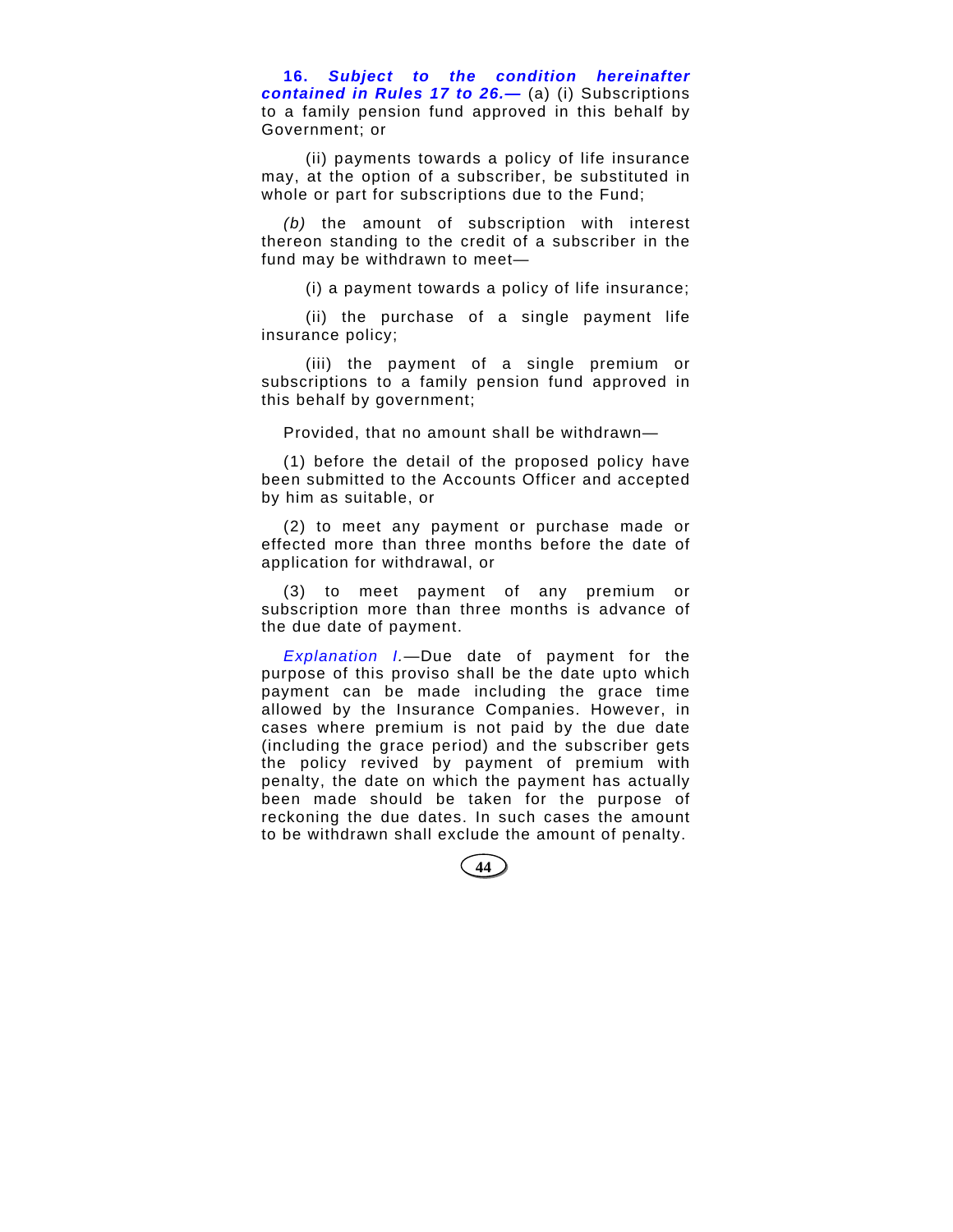*Explanation-*II.— No withdrawal from the fund for financing a policy of Life Insurance shall be made after the due date of payment without production of the premium receipt in token of such payment.

The Accounts Officer shall before accepting as suitable the details of proposed policy satisfy himself, etc.,....... which does not fulfil this condition :

Provided further that payments towards an eductional endowment policy may not be substituted for subscriptions to the fund and that no amount may be withdrawn to meet any payment or purchase in respect of such a policy if that policy is due for payment in whole or part before the subscriber's age of normal superannuation:

Provided also that the amount withdrawn shall be in whole Rupees, but shall not include fraction of a Rupee although such amount is less than the amount actually required.

(G.O. Ms. No. 1096, Finance, dated 25th November 1977.)

**16-A**—.(1) The number of policies in respect of which substitution for subscription due to the fund or withdrawal of subscriptions from the fund may be permitted under Rule 16 shall not exceed four:

Provided that where immediately before the 21st October 1953 substitution for subscriptions due to the Fund or withdrawal of subscriptions, from the fund, is permitted in respect of more than four policies, such substitution or withdrawal shall continue to be permitted in respect of those policies.

(2) The premium for a policy , including any policy referred to in the proviso to sub-rule (1), in respect of which withdrawal of subscriptions from the fund may be permitted under Rule 16 shall not be payable otherwise than annually.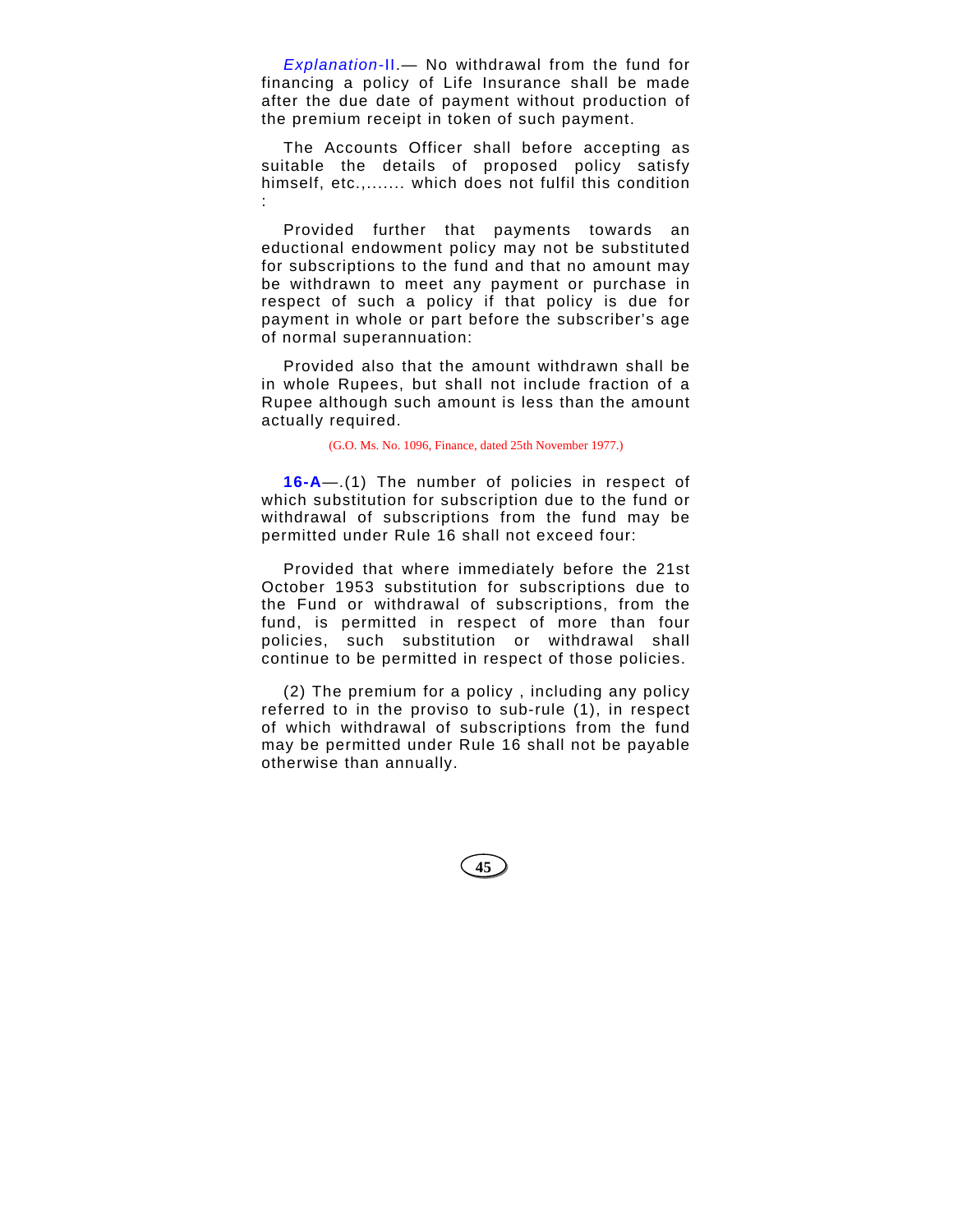*Explanation*.—In computing the maximum number of policies specified in sub-rule (1), policies which have matured or have been converted into paid up ones shall be excluded.

*Ruling.*— In the case of Non-Gazetted Officers, the Heads of Office, should at the time of withdrawal of premium by a subscriber, furnish a certificate in the bill for withdrawal of current premium to the effect that he is satisfied that the amount previously withdrawn on the same account by the subscriber has been utilised for the purpose for which it was intended and that necessary premium receipt has been duly enfaced by him. In the case of a transfer of a subscriber from one office to another, in the same department, or another department of the same Government, the subscriber should at the time of withdrawal of next premium be asked by the new head of office to produce the premimum receipt in respect of previous withdrawal. This receipt would normally show the enfacement made by the previous head of office if this had been done. Otherwise the new head of office may himself enface the receipt at that time.

In the case of a subscriber on deputation to another Government or on foregin service, the premium receipt in respect of previous withdrawal should be produced to the head of office under whom the subscriber was serving prior to proceeding on deputation foreign service. For this purpose no special authorization from the Accountant- General is necessary provided there is enough amount at his credit in his account to cover the amount for the drawal of the premia.

In the case of Gazetted Officer and Non-Gazetted Bill Drawing Officers, a certificate should be furnished in the bill for withdrawal of next premium to the effect that the premium receipt in respect of previous withdrawal has been forwarded to the Accounts Officer and necessary enfacement made by him on the receipt (in case he was not a Bill Drawing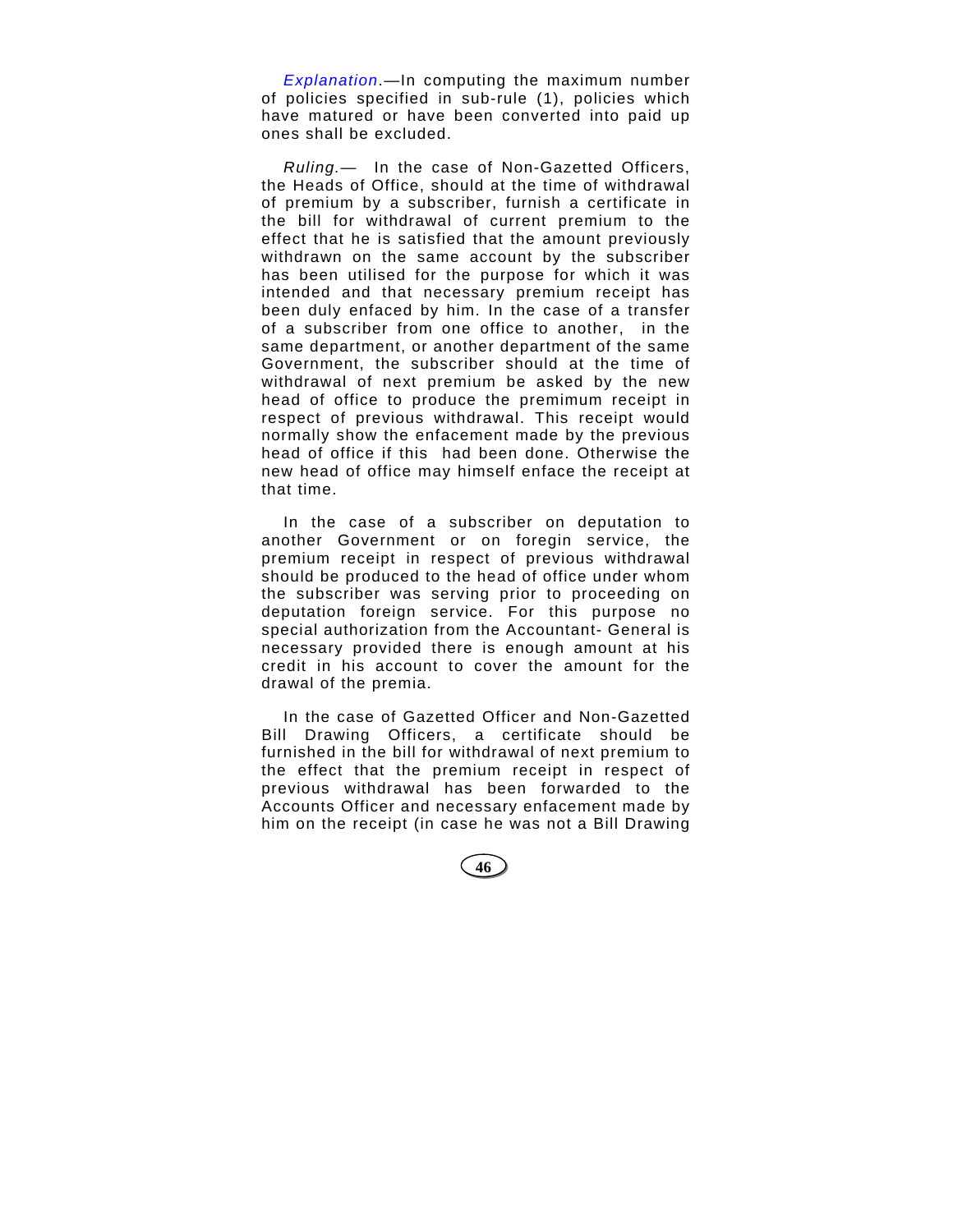Officers at the time of the previous withdrawal on this account, he should certify that the receipt for the previous withdrawal has been scrutinised by the previous head of office).

**17.** (1) If the total amount of any subscriptions or payments substituted under clause *(a)* of Rule 16 is less the amount of the minimum subscription payable to the fund under sub-Rule (1) of Rule 10, the difference shall be rounded to the nearest rupees in the manner provided in clause (iv) of sub-rule (2) of Rule 13 and paid by the subscriber as a subscription to the Fund.

(2) If the subscriber withdrawn any amount standing to his credit in the Fund for any of the purposes specified in clause *(b)* of Rule 16, he shall subjected to his option under clause *(a)* of that rule, continue to pay to the fund the subscription payable under Rule 10:

Provided that no subscription shall be payable by a Government servant who in exercise of the option allowed by Rule 6(1) has ceased to subscriber to the Fund.

**18.** (1) A subscriber who desires to substitute a subscription, or payment under clause *(a)* of Rule16, may reduce his subscription to the Fund accordingly:

Provided that the subscriber shall :—

*(a)* Intimate to the Accounts Officer on his pay bill or by letter the fact and reason for the reduction; and

*(b)* Send to the Accounts Officer, within such period as the Accounts Officer may require receipt or certified copies of receipts in order to satisfy the Accounts Officer that the amount by which the subscription has been reduced was duly applied for the purposes specified in clause *(a)* of Rule 16,

(2) A subscriber who desires to withdraw any amount under clause *(b)* of Rule 16 shall—

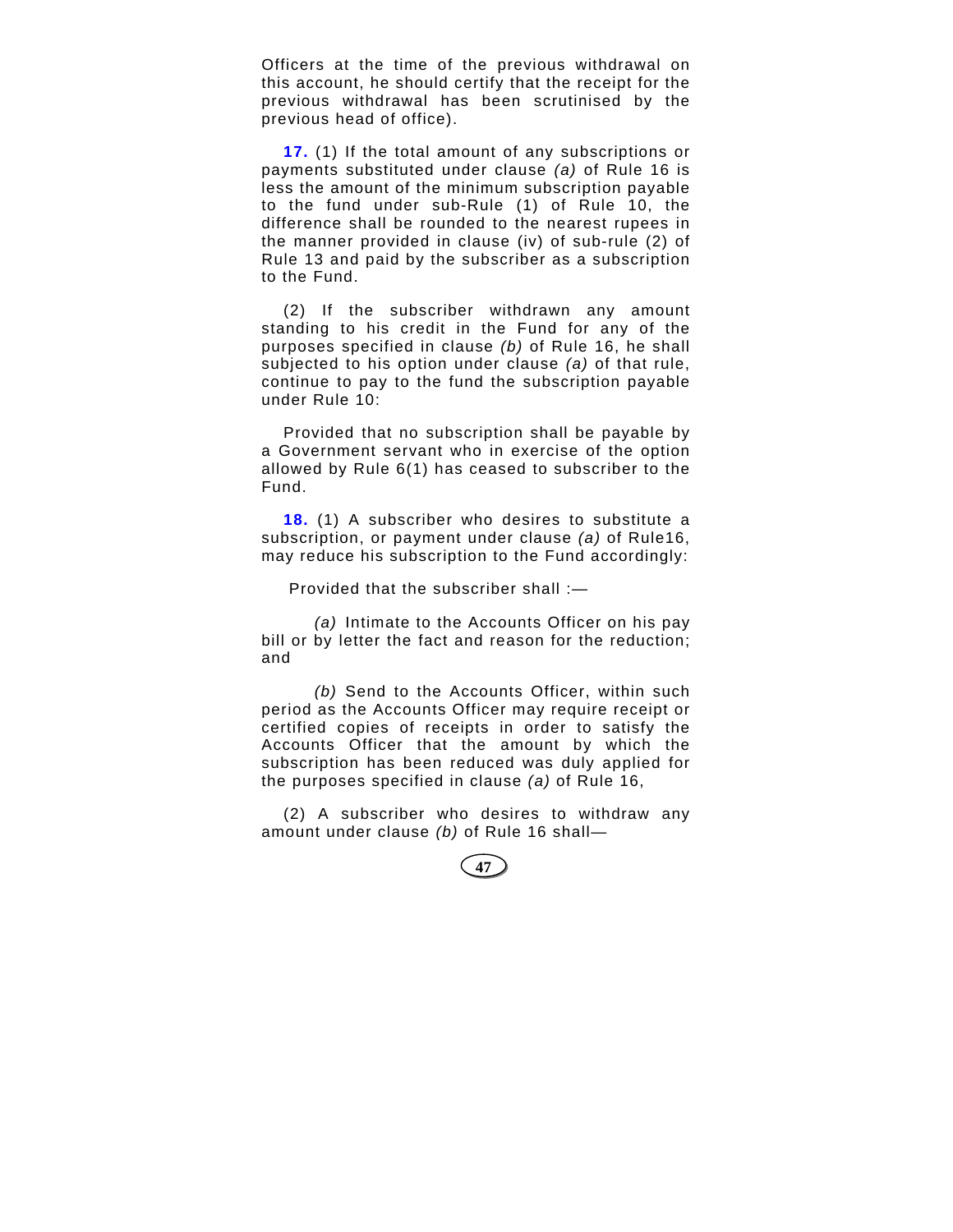*(a)* intimate the reasons for the withdrawal to the Accounts Officer by letter;

*(b)* make arrangement with the Accounts Officer for the withdrawal; and

*(c)* send to the Accounts Officer, within such period as the Accounts Officer may require receipts or certified copies of receipts in order to satisfy the Accounts Officer that the amount withdrawal was duly applied for the purposes specified in clause *(b)* of Rule 16.

(3) The Accounts Officer shall order the recovery of any amount, by which subscriptions has been reduced or of any amount withdrawn, in respect of which he has not been satisfied in the manner required by clause *(b)* of sub-rule (1) and clause *(c)* of sub-rule (2), in respect of the year in which the payments should have been made from the emoluments of the subscriber and placed it to the credit of the subscriber in the Fund.

**19.** (1) Government will not make any payments on behalf of subcribers to insurance companies nor take steps to keep a policy alive:

Provided that the Commissioner of Police may on the written request of a subscriber who belongs to the subordinate ranks of the Madras City Police make payments of insurance premia on behalf of the subscriber direct to the insurance company in accordance with the procedure prescribed by the Government. Where payments is so made the Government will not accept any responsibility for any loss caused by delay in the payments of premia or by insufficient payments of premia for keeping the policy alive and they will not enter into any correspondence with the insurance company in regard to a policy, premia or any allied matter.

(2) A policy to be acceptable under these rules shall be one effected by the subscribers himself on his own life and shall (unless it is a policy effected by a male subscriber which is expressed on the face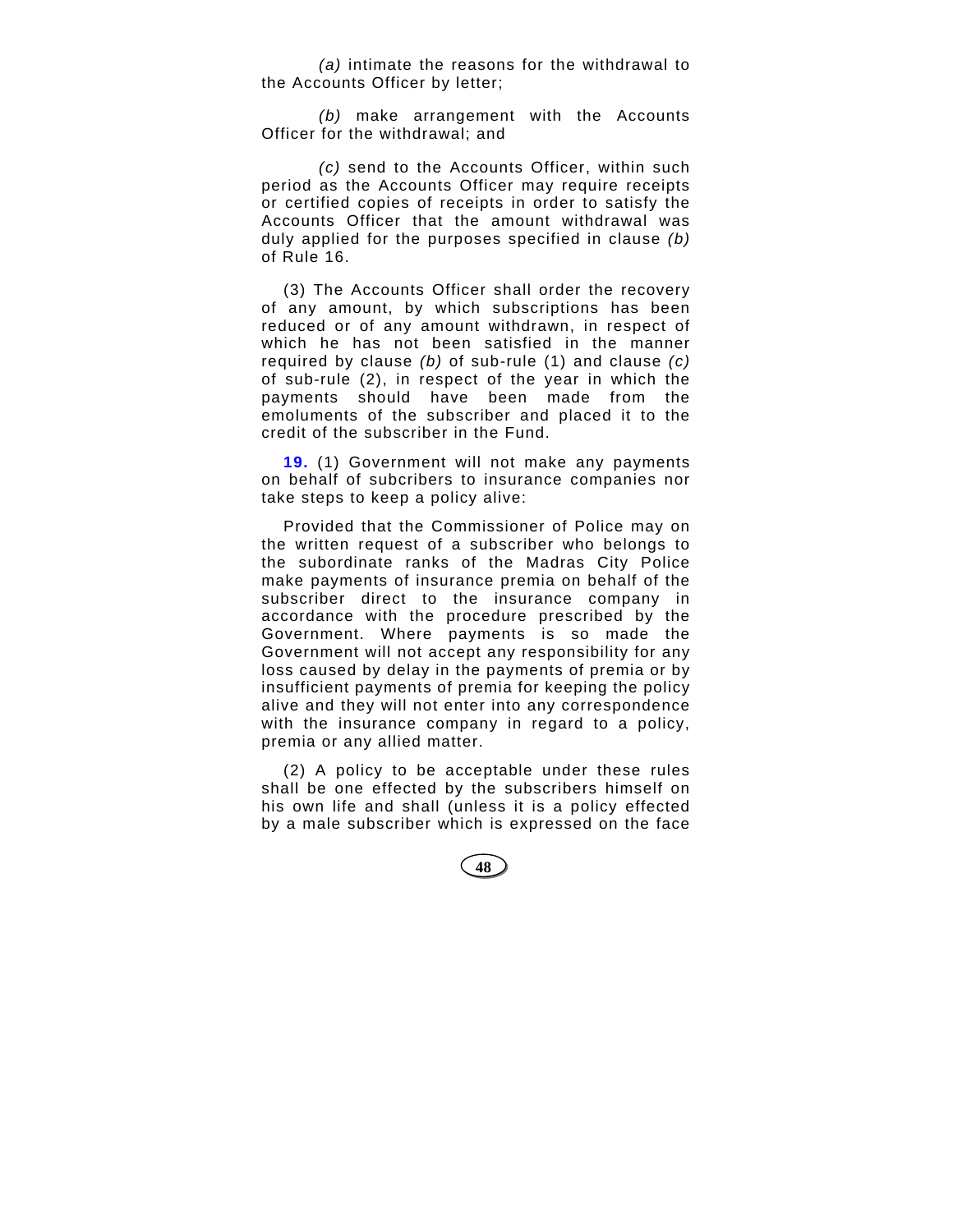of it to be for the benefit of his wife or his wife and children, or any of them) be such as may be legally assigned by the subscriber to the Governor.

*Explanation I .*—A policy on the joint lives of the subscriber and the subscriber's wife or husband shall be deemed to be a policy on the life of the subsriber for the purpose of this sub-rule.

*Explanation II.*—A policy which has been assigned to the subscriber's wife shall not be accepted unless either the policy is first reassigned to the subscriber or the subscriber and his wife both join in an appropriate assignment.

(3) The policy may not be affected for the benefit of any beneficiary other than the wife or husband of the subscriber or the wife or husband and children of the subscriber or any of them:

Provided that subscriber took out policies under Note I under rule 21 (ii) or under clause (*b*) or (*c)* of rule 21-A of the rules previously in force, shall remain subject to the provisions of those rules in so far as policies so taken out are concerned.

**20.** (1) The policy, within six months after the first with holdings of a subscription or withdrawal from the Fund in respect of the policy or in the case of an insurance company whose headquarters are outside India , within such further period as the Accounts Officer if he satisfied by the production of the completion certificate (Interim receipt) may fix, shall—

*(a)* unless it is a policy effected by a male subscriber which is expressed on the face of it to be for the benefit of the wife of the subcriber, or of his wife and children or any of them, be assigned to the Governor as security for the payment of any sum which may become payable to the Fund under rule 25, and retained by the subscriber himself (G.O.Ms. No. 746, Finance, dated 26th July 1976) the assignment being made by endorsement on the policy in Form (1) or Form (2) or Form (3) of the Forms in the second schedule according as the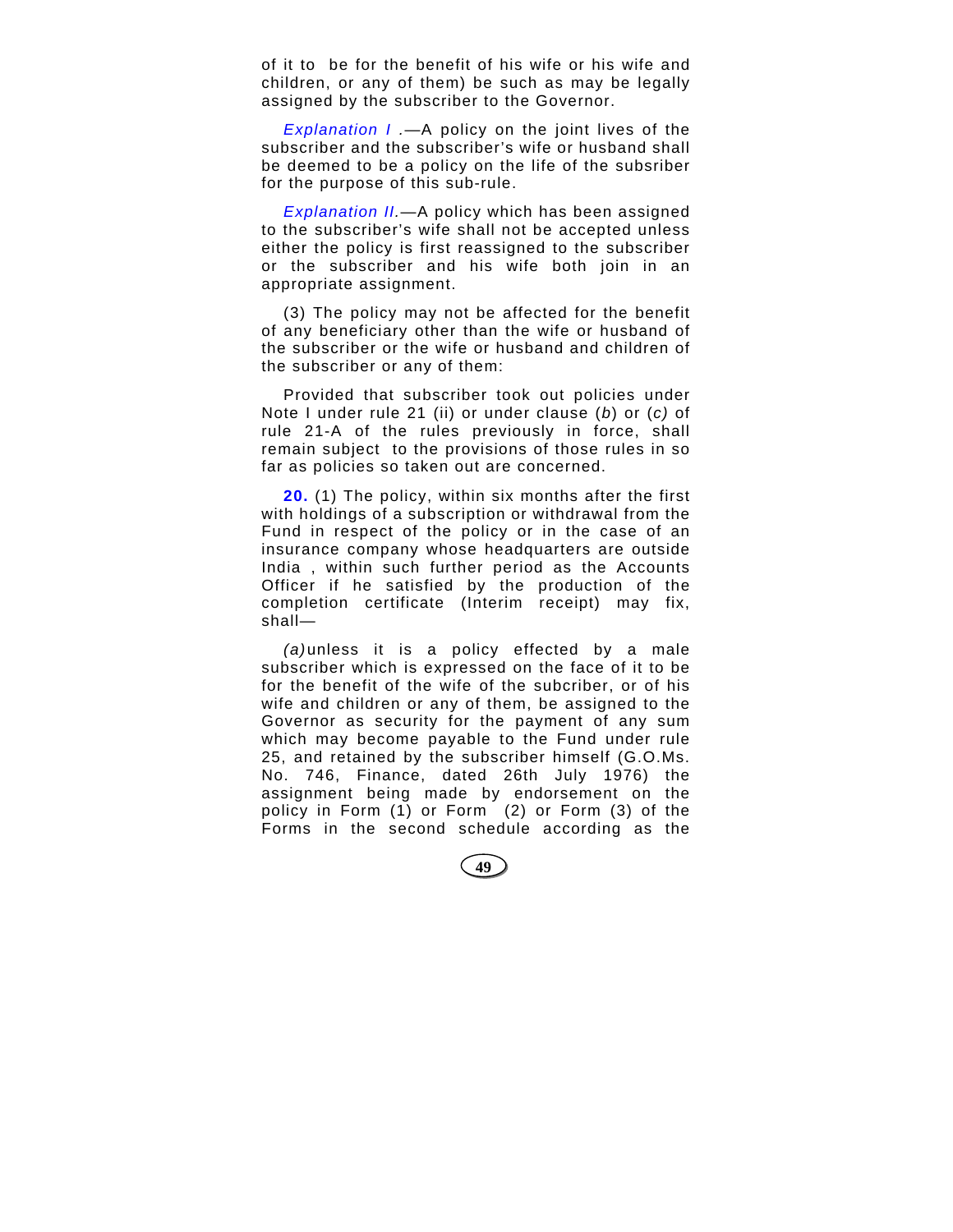Policy is on the life of the subscriber or on the joint lives of the subscriber and the subscriber's wife or husband, or the policy has previously been assigned to the subscriber wife;

*(b)* if it is a policy effected by a made subscriber which is expressed of the facts it to be for the benefit of the wife of the subscriber, or of the wife and children or any of them, be retained by the subscriber himself.

"The Officer sanctioning pensions and gratuity shall reassign the policy in the name of the subscriber and in form the Insurance Company about the termination of the assignment consequent on his stoppage of subscriptions prior to *four months* of the date of retirement on superannuation".

(2) The Accounts Officer shall satisfy himself by reference to the insurance company where, possible, that no prior assignment of the policy exists.

(3) Once a policy has been accepted by an Accounts Officer for the purpose of being financed from the Fund, the terms of the policy shall not be altered, not shall the policy be exchanged for another policy without the prior consent of the Accounts Officer to whom details of the alterations or of the new policy shall be furnished—

*Explanation.*—If a subscriber desires to replace his policy by another he may be permitted by the Accounts Officer to do so subject to the following conditions, namely:—

(i) the new policy shall be for a equal or higher amount;

(ii) the premium in respect of the new policy shall not be more than the premium paid in respect of the old policy;

(iii) the new policy shall mature on the same date as the old policy; and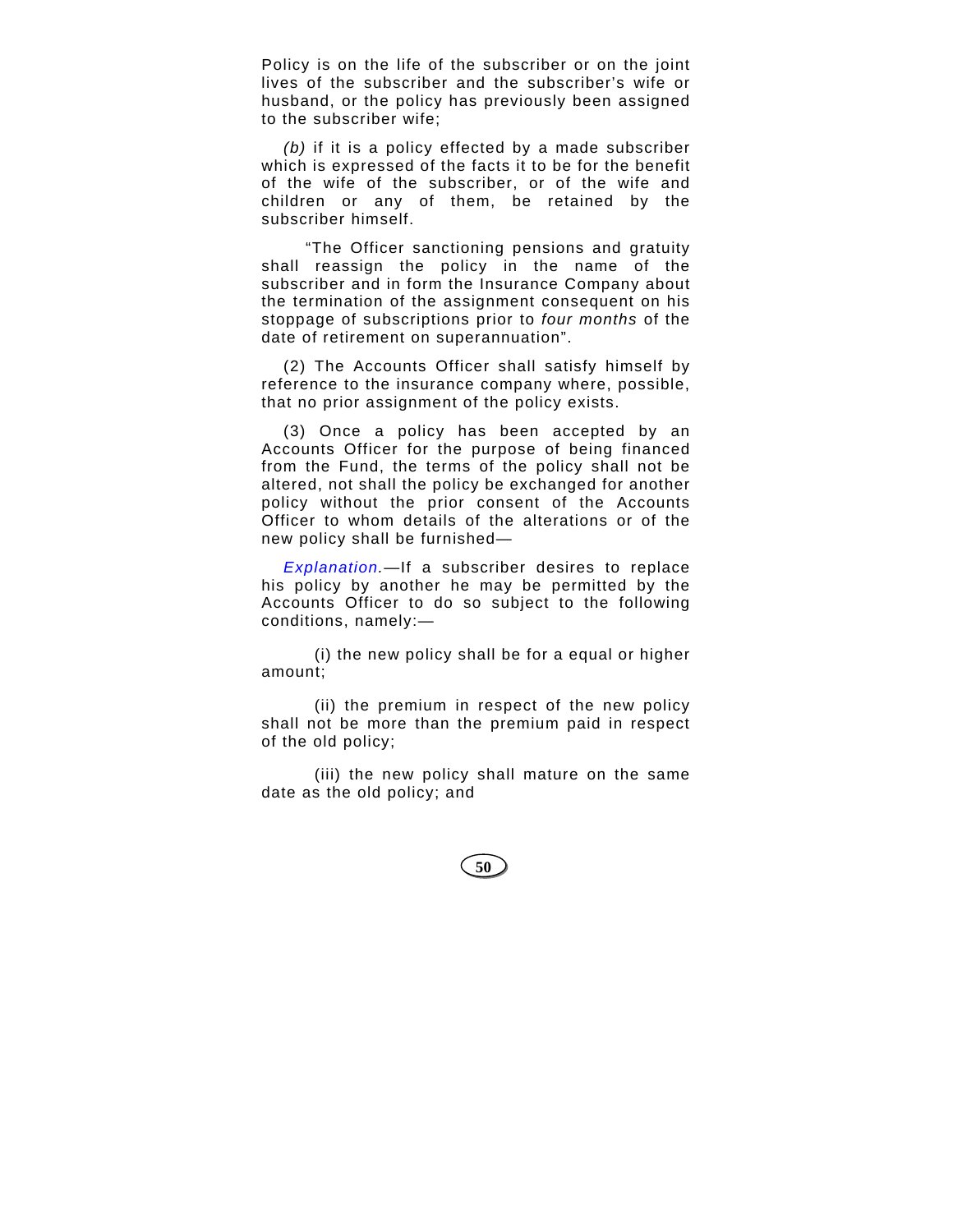(iv) the new policy shall be in force on the date on which the original policy is surrendered.

The cases which do not satisfy the above condition and those involving alterations in terms of polices shall be decided by the Government

(4) If the policy is not assigned and delivered or delivered within the said period of six months or such further period as the Accounts Officer may, under Sub-rule (1), have fixed, any amount withheld or withdrawn from the Fund in respect of the policy shall paid or repaid, as the case may be by the subscriber to the Fund or in case of default be ordered by the Accounts Officer to be recoverd forwith be by deduction from the emoluments of the subscriber by instalments or otherwise.

(5) Notice of assignment of the policy shall be given by the subscriber to the insurance company and the acknowledgement of the notice by the insurance company shall be sent to the Accounts Officer within three months of the date of assignment.

NOTE.—(1). Subscribers are advised to send notice of the assignment to the insurance company in duplicate accompanies in cases in which the notice has to be sent to a company in Great Britainor Ireland, by a remittance of five shillings, which is the fee for the acknowledgement authorised by the Policies of Assurance Act, 1867 ( 30 and 91, Vict.c.144).

(2) Subscribers who proceed to Great Britain or Ireland on quitting the service are advised that under the English Stamp Law assignments or reassignments are required to be stamped within 30 days of their first arrivel in these countries. Otherwise penalty will be incurred under the Stamp Act, 1891 (54 and 55 Vict. c. 39) difficults may arise when the policy matures for payment.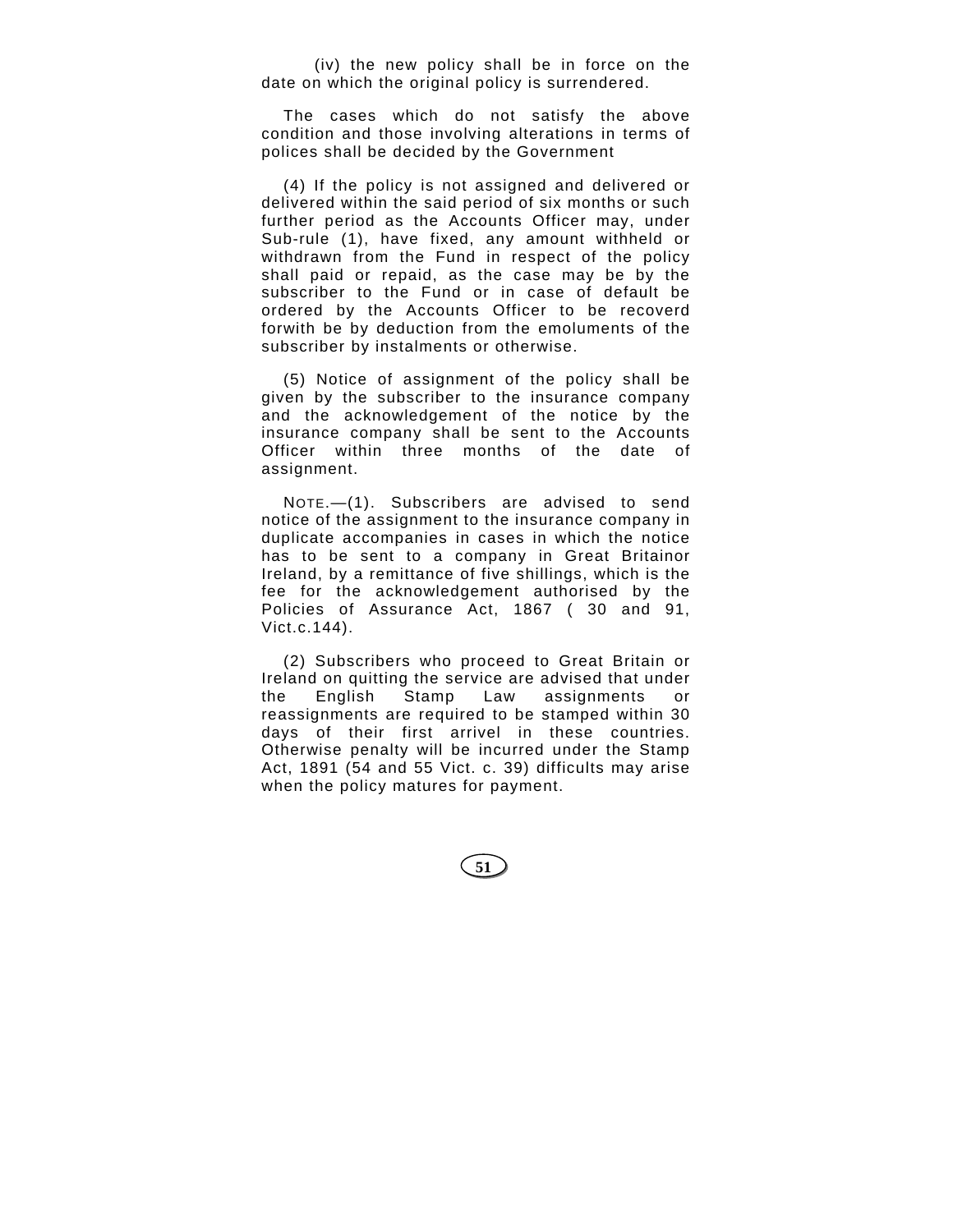(3) In cases where an employee in a medical or educational institution under a local body who is a subscriber to the Provident Fund established and maintained by it is permanently transfered to pensionable service and Government on account of such institution being taken over by Government and his policy of life assurance has been reassigned to him on such transfer he shall assign the same to the Governor.

(4) Policies assigned to the Governor of Tamil Nadu under the Countributory Provident Fund Pension Insurance Rules 1950, shall be deemed to have been assigned under these rules with effect from 1st July 1960 the date on which the Contributory Provident Fund Pension Insurance Rules, 1950 were abolished.

**21.** The subscriber shall not during the currency of the policy draw any bonus the drawal of which during such currency is optional, under the terms of the Policy and the amount of any bonus which under the terms of the Policy the subscriber has no option to refrain from drawing during its currency shall be paid forwith into the Fund by the subscriber or in case of default be orderd by the Accounts Officer to be recovered by deducting from the emolument of the subscriber, by instalments or otherwise, as may be directed by the authority competent to sanction an advance for the grant of which special reasons are required under clause (*c*) of sub-rule (*1*) of rule 14.

**22.** (1) Save as provided by rule 26, when the subscriber —

*(a)* quits the service; or

*(b)* has proceeded on leave preparatory to retirement or if he is employed in a vacation department on leave preparatory to retirement combined with vacation and applies to the officer sanctioning pension and gratuity for reassignment or return of the policy; or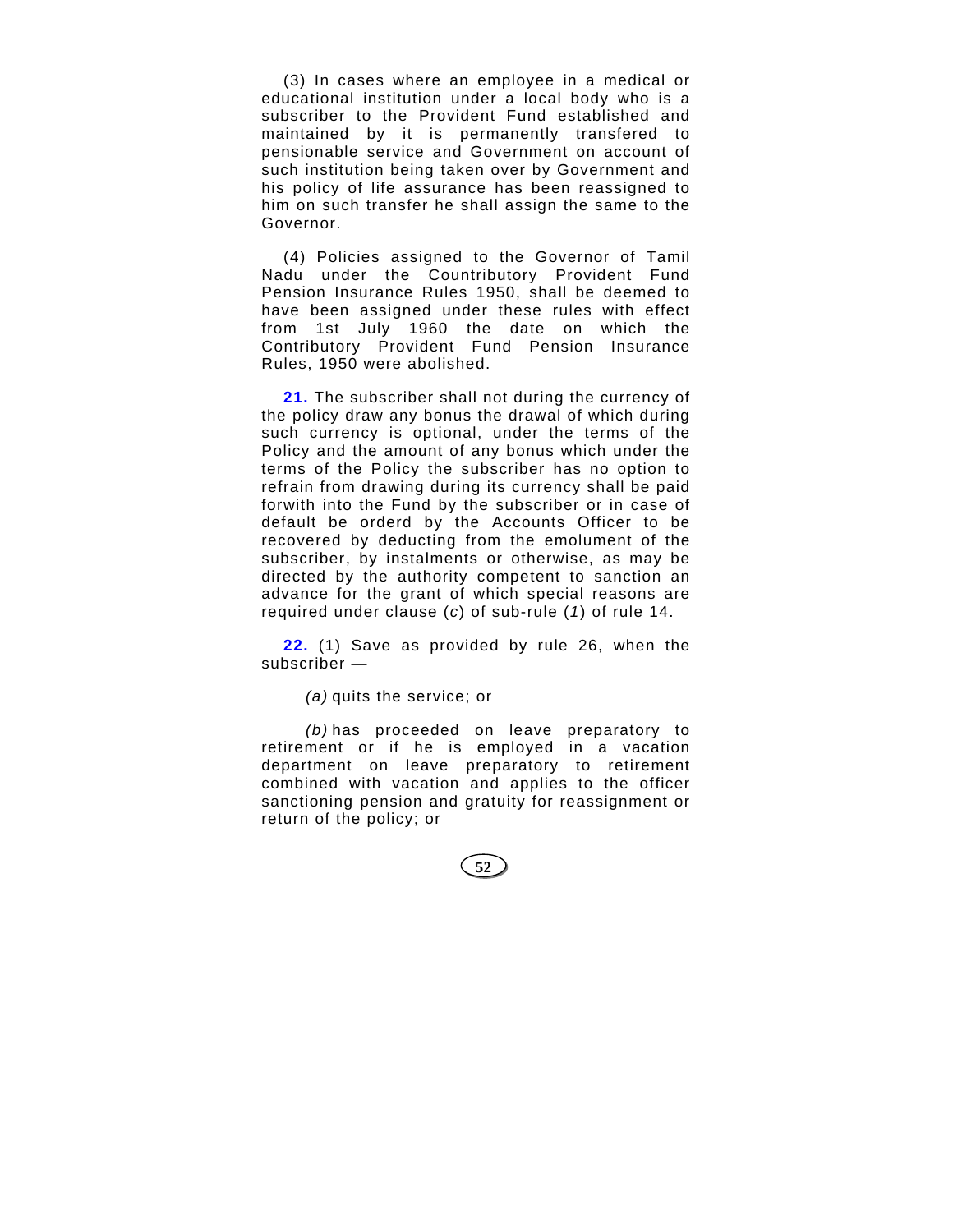*(c)* while on leave has been premitted to retire or declared by a competent medical authority to be unfit for further service and applied to the officer sanctioning pension and gratuity for re-assignment or return of the policy ;or

*(d)* where subscription to the Fund is stopped prior to four months of the date of retirement on superannuation of the subscriber; or

*(e)* pays or repays to the Fund the whole of any amount withheld or withdrawn from the Fund for any of the purposes menointed in sub-clause (ii) of clause (*a*) of rule 16 and sub-clauses (i) and (ii) of clause (*b)* of rule 16; or

*(f)* has been sanctioned withdrawal under rule 15-A(1) read with Explanation (5) under item (3) of sub-rule (1) (*a*) (ii) of the said rules.

**22.** (2) Save as provided by rule 26, when the subscriber dies before quitting the service, the officer sanctioning pension and gratuity [G.O. Ms. No. 746, Finance (Funds), dated 26th July 1978.]

(i) if the policy has been assigned to the Governor under rule 20 or made the corresponding rule heretofore in force re-assign the policy in Form (2) of the forms set forth in the Third schedule to such person as may be legally entitled to receive it, and shall make over the ploicy to such perpose togother with a signed notices of the re-assignment addressed to the Insurance Company; or

(ii) if the policy has delivered to him under clause *(b)* of sub-rule (1) of rule 20, make over the policy to the subscriber :

Provided that, if the subscriber, after proceeding on leave preparatory to retirement, or after being, while on leave permitted to retire or declared by a competent medical authority to be unfit for further service, returns to duty, any policy so as resaigned or made over shall, if it has not matured or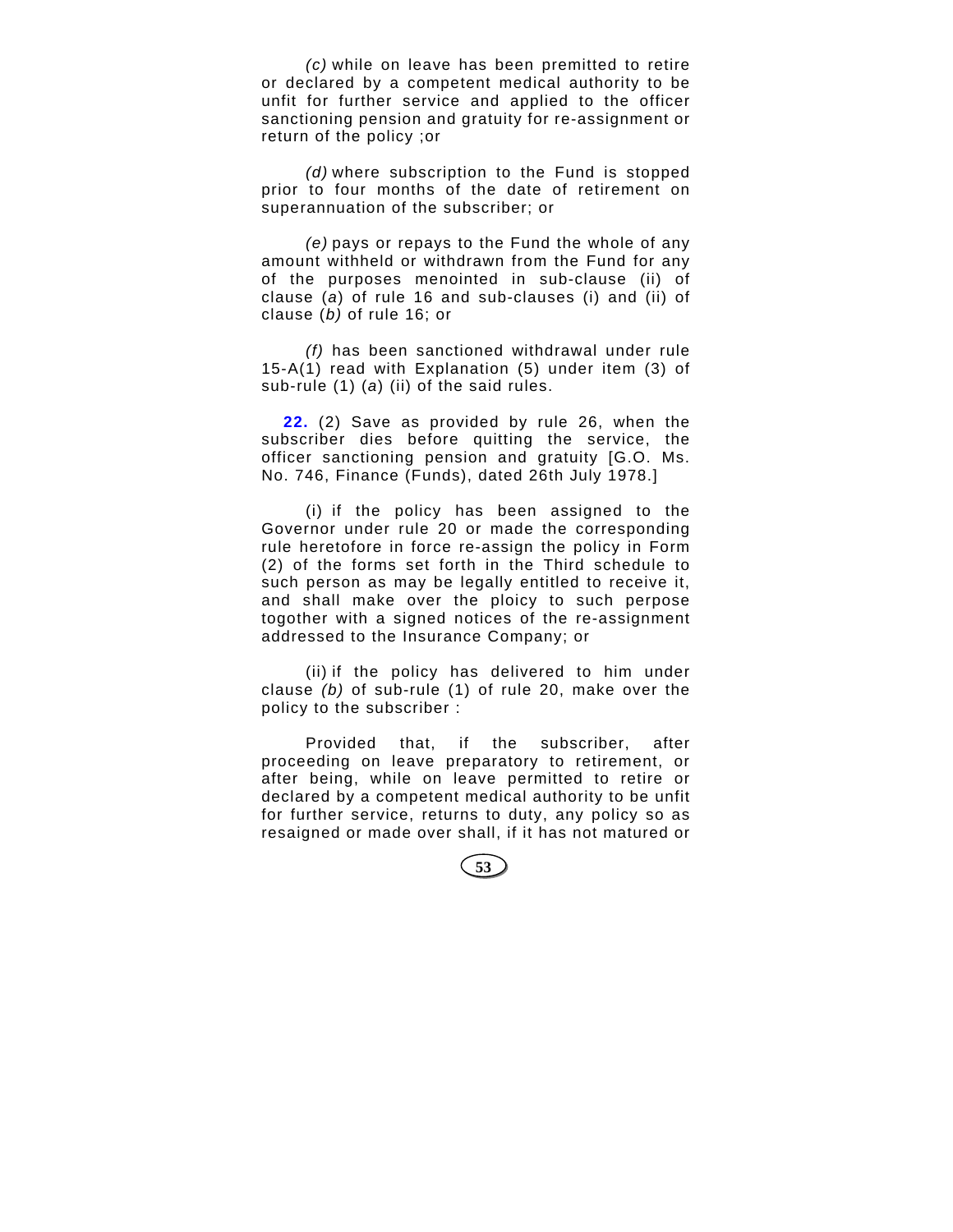been assigned or charged or encumbered in any way, be again assigned to the Governor and retained by the subscriber himself, or again be retained by the subscribees himself as the case may be, in the manner provided in rule 20, and thereupon the provisions of these rules shall, so far as may be again apply in respect of the policy :

Provided further that, if the policy has matured or been assigned or charged or encumbered in any way, the provisions of sub-rule (4) of rule 20 applicable to a failure to assign beliver a and policy shall apply.".

[G.O. Ms. No. 746, Finance (Funds), dated 26th July 1978.]

NOTE.—In the case of a subscriber who is appointed under a body corporate owned or controlled by Governor or an autonomous organisation registered under the Societies Registration Act, 1860 (Central Act 21 of 1860) and the balance in whose Provident Fund Account is transferred to that body Corporate or organisation, or is continued to be kept by the Government (till he acually joins the Provident Fund in the body corporate or organisation as the case may be) for eventual transfer of the balance to that body corporate or organisation as the case may be the insurance policy to the subscriber, if any assigned to the Governor shall be reassigned to the subscriber immeditely on his transfer and an intimation of such reassignment shall be sent to that body corporate or organisation as the case may be. No withdrawal from Provident Fund is permissible in such cases for payment of premium towards Life Insurance policies where the balance is continue to be kept by the Government till the subscriber joins the Provident Fund in such body corporate or organisation, as the case may be.

**23.** (1) If a policy assigned to the Government under rule 20 or under the corresponding rule heretofore in force in matures before the subscriber quits the service, or if a policy on the joint lives of a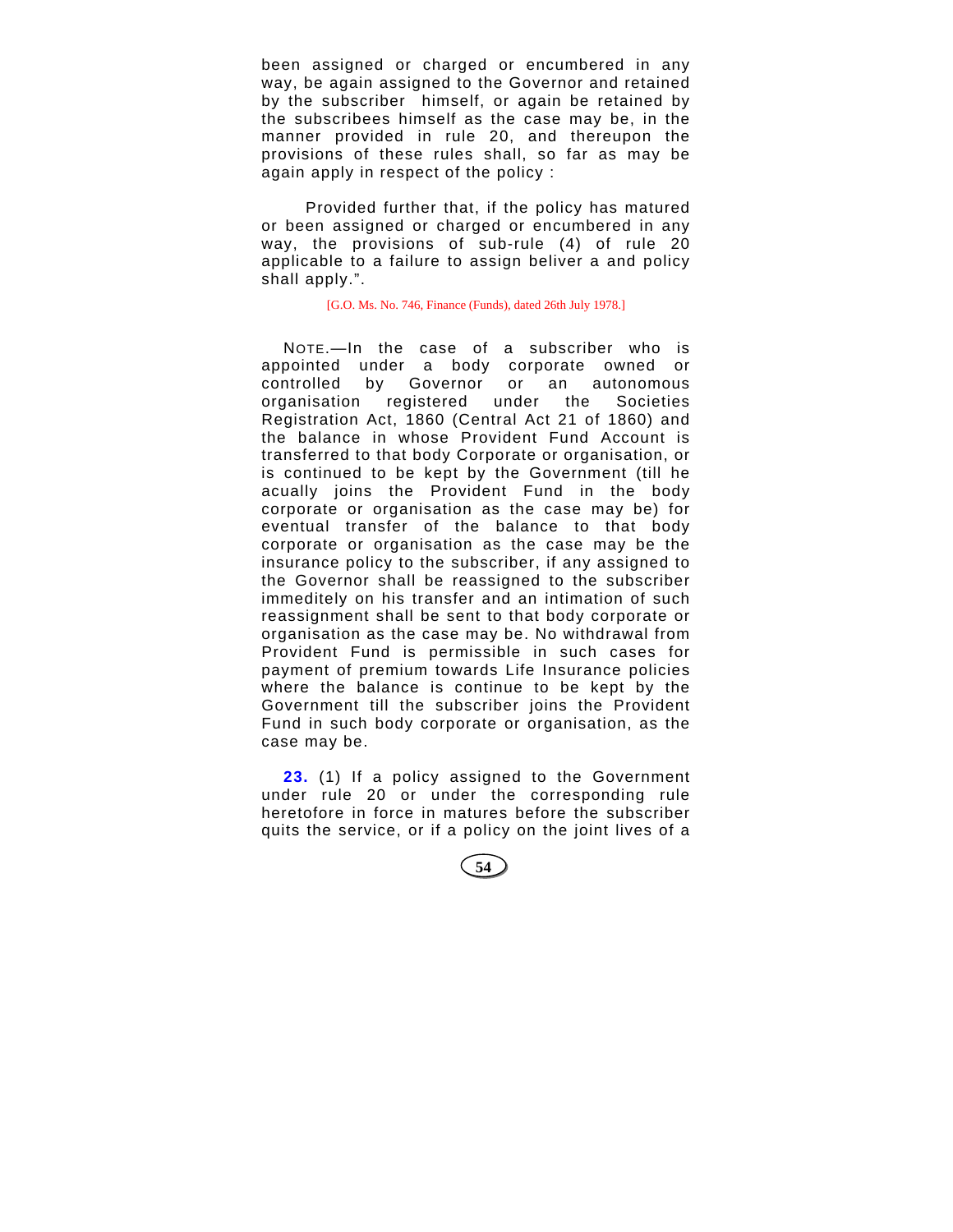subscriber and the subscriber's wife or husband assigned under rule 20 or under the corresponding rule, rule heretofore in force fall due for payment by reason of the death of the subscriber's wife or husband, the Officer sanctioning Pension and Gratuity shall, save as provided by rule 26, proceed as following:—

(i) if the amount assured together with the amount of any bonuses which have accrued is greater than the whole of the amount withheld on withdrawn from the Fund in respect of the policy, the Officer sanctioning Pension and Gratuity shall re-assign the policy in the Form set forth in the Fourth Schedule to the subscriber or to the subscriber are the join assured, as the case may be and made it over to the subscriber who shall immediately on receipt of the policy money from the Insurance Company pay or repay to the fund the whole of any amount withheld or withdrawn with interest and in case of default the provisions of rule 27 shall apply as they apply in relation to cases where money withheld of withdrawn from the fund under clause (*a*) or clause (*b*) of rule 16 has been utilised for a purpose other than that for which sanction was given to the withholding or withdrawal.

(ii) if the amount assured together with the amount of any bonuses which have accured is less than the whole of the amount with held or withdrawn with interest, the Accounts Officer shall realise the amount assured together with any such bonuses and shall place the amount so realized to the credit of the subscriber in the Fund.

 *Explanation.—* In cases where the interval between the date of maturity of the policy and the date of retirement of subscriber is one year and less, the policy the moneys shall be received directly from the Insurance Company, by the subscriber himself. In other cases before making reassignment of the policy, the subscriber should be asked to produce the policy duly filled in along with an authorisation enabling the Government to collect the policy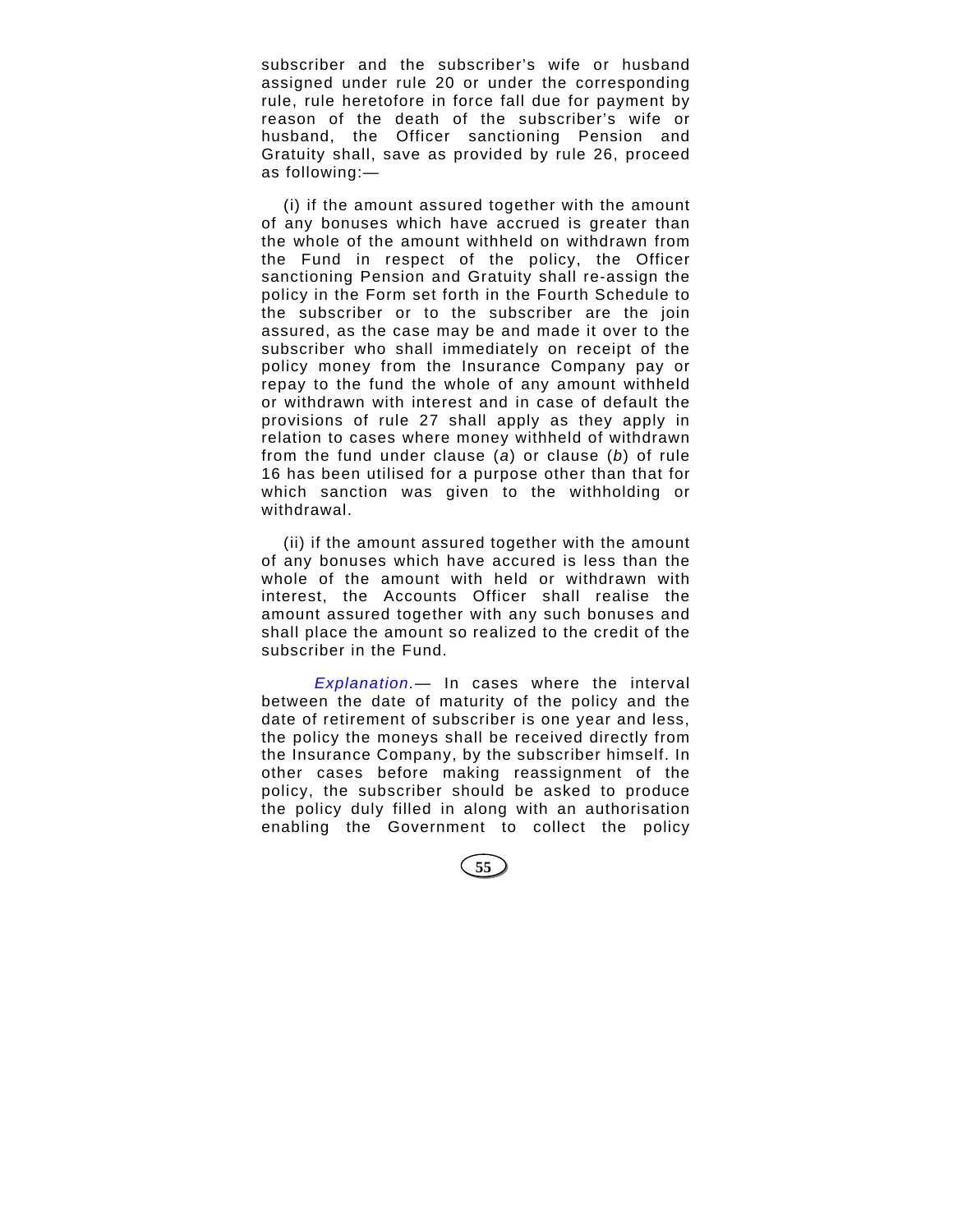moneys from the Insurance Company and credit the moneys to the account of the subscriber in the Fund as contemplated under clause (ii) of sub-rule (2) of rule 23.

# [G.O.Ms.No. 746, Finance (Funds), dated 26th July 1978.]

(2) Save as provided by rule 26 if a policy delivered to the Accounts Officer under clause (*b*) of sub-rule (1) of rule 20 matures before the subscriber quits the service the Accounts Officer shall make over the policy to the subscriber:

Provided that if the interest in the policy of the wife of the subscriber or of his wife and children or any of them as expressed on the face of the policy, expires when the policy maturers, the subscriber, if the policy moneys are paid to him by the Insurance Company, shall immediately on receipt thereof, pay or repay to the Fund either:—

*(i)* the whole of any amount withheld or withdrawn from the Fund in respect of policy, or

*(ii)* an amount equal to the amount assured together with the amounts of any bonuses which have accrued, whichever is less, and in case of default, the provisions of rule 27 shall apply as they apply in relation to cases where money withheld or withdrawn from the Fund under clause *(a)* or clause (*b)* of rule 16 has been utilised for a purpose other than that for which sanction was given to the withholding or withdrawn.

**24.** If the interest of the subscriber in the family pension fund referred to in clause (i) of sub-rule (*a*) of rule 16 ceases, in whole or part from any cause whatsover, the provident fund account of the subscriber shall forthwith be reimbursed by the amount of the refund secured by the subscriber from the family pension fund, which amount shall, in default of reimbursement be deducted from the subscriber's emoluments by instalments or otherwise as may be directed by the authority competent to sanction an advance for the grant of which special

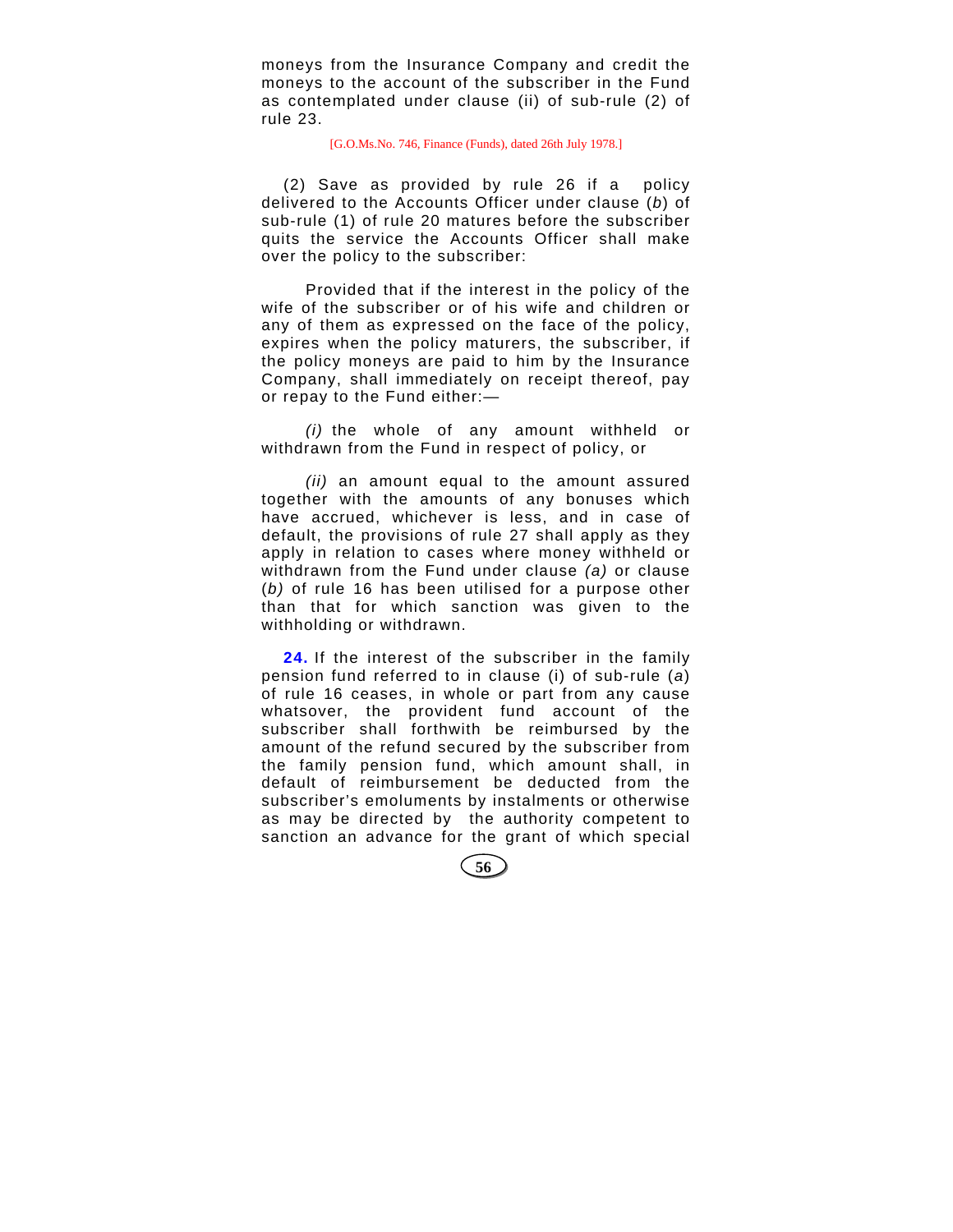reasons are required under clause *(c)* of sub-rule (1) of rule 14.

**25.** If the policy lapses, or is assigned otherwise, than to the Governor, under rule 20, or is charged or encumbered, the provisions of sub-rule (4) of rule 20 applicable to a failure to assign and deliver a policy shall apply.

**26.** *If the Accounts Officer receives notice of.*—*(a)* an assignment other than an assignment to the Governor under rule 20 of ; or

*(b)* a charge or encumbrance on, or

*(c)* an order of a court restraining dealings with the policy of any amount realized thereon the Officer sanctioning pension and Gratuity shall not—

(i) reassign or make over the policy as provided in rule 22, or

(ii) realize the amount assured by the policy or reassign or make over the policy, as provided in rule 23, but shall forthwith refer the matter to Government.

**26-A.** Notwithstanding anything contained in these rules, in the case of a policy assigned to the Governor under rule 20 under the corresponding rule heretofore in force, when the balance at the credit of the subscriber is transferred to his credit in the Contributory Provident Fund (Tamil Nadu), the Officer sanctioning Pension and Gratuity shall reassign the policy to the subscriber or the subscriber and the joint assured as the case may be in the second of the two Forms setforth in the Fourth Schedule and make it over to the subscriber together with a signed notice or re-assignment addressed to the Insurance Company. The subscriber, on receipt of the policy, shall reassigned it to the Governor under rule 19 of the Contributory Provident Fund Rules (Tamil Nadu) as the case may be. This procedure shall be adopted also in respect of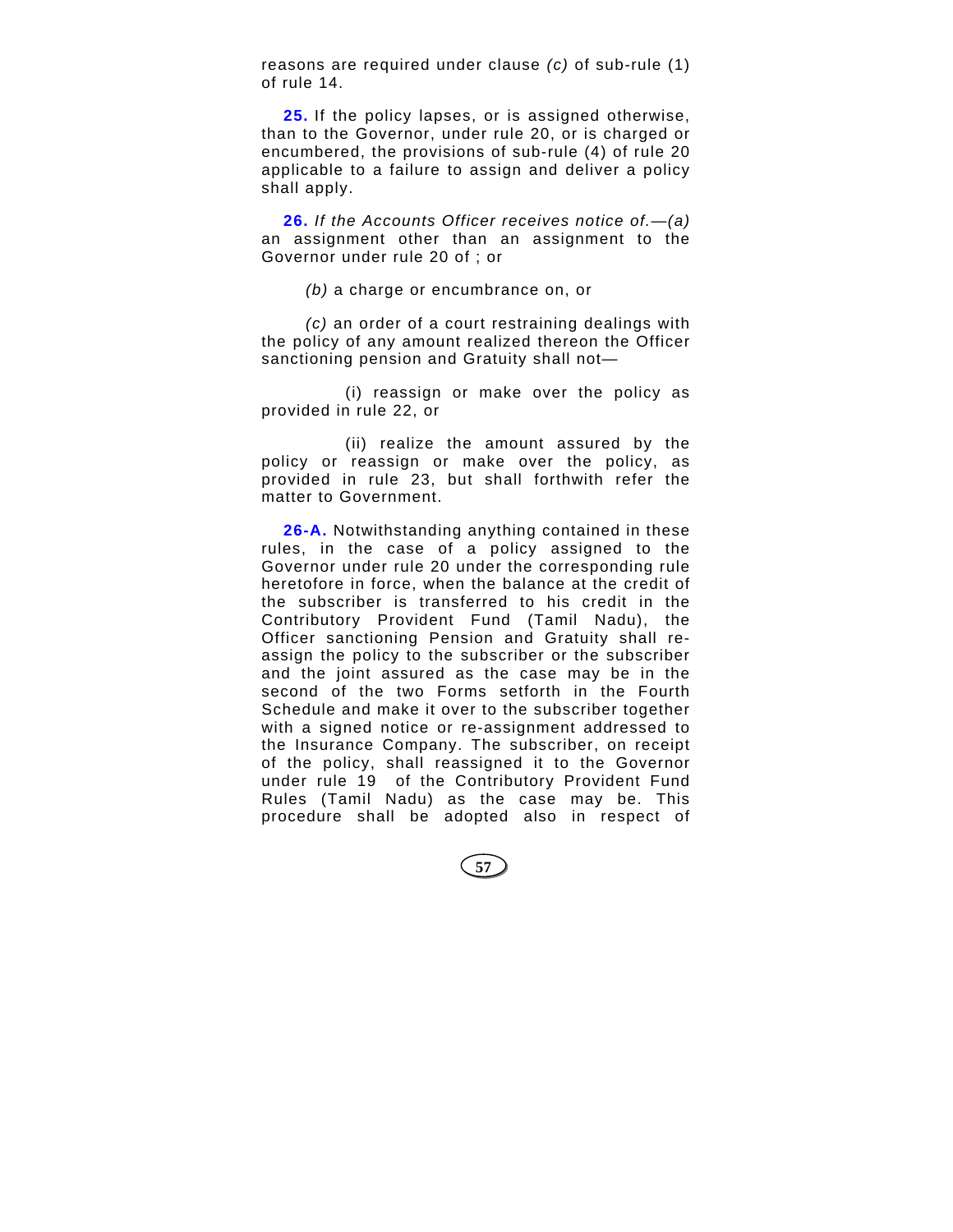policies which have already been "further assigned "to the Governor" by the subscriber.

*Restriction of the provisions relating to Financing of polcies to existing subscribers in respect of existing policies:*

**26-B.**The provisions of rule 16 to 26-A, shall apply only to subscriber who, before the 10th February 1962, have been substituting in whole or in part, payments towards polices of the life insurance for subscriptions due to the Fund or making withdrawals from the fund for such payments:

Provided that such subscribers shall not be permitted to substitute such payments for subscriptions due to the Fund or to withdraw from the Fund for making such payment in respect of any new policy.

*Ruling.*—This rule does not prohibit a subscriber from financing a new policy taken out in exchange of his existing policy provided the conditions laid down in the Explanation under Rule 20 (3) are satisfied; for such replacement.

**27.** *Recovery of moneys drawn, withheld or withdrawn from the fund for improper use***.—** Notwithstanding anything contained in these rules if the sanctioning authority is satisfied that money drawn as an advance from the Fund under sub-rule (1) or rule 14 or with held or withdrawn from the Fund under clause *(a)* or clause *(b)* of rule 16 has been utilized for a purpose other than that for which sanction was given to the drawal, withholding or withdrawal of the money the amount in question shall, forthwith be repaid or paid, as the case may be, by the subscriber to the Fund, or in default be ordered to be recovered by deduction in one sum from the emoluments of the subscriber, even if he be on leave. If the total amount be repaid or paid, as the case may be, be more than half the subscriber's emoluments, recoveries shall be made in monthly instalments of moieties of his emoluments till the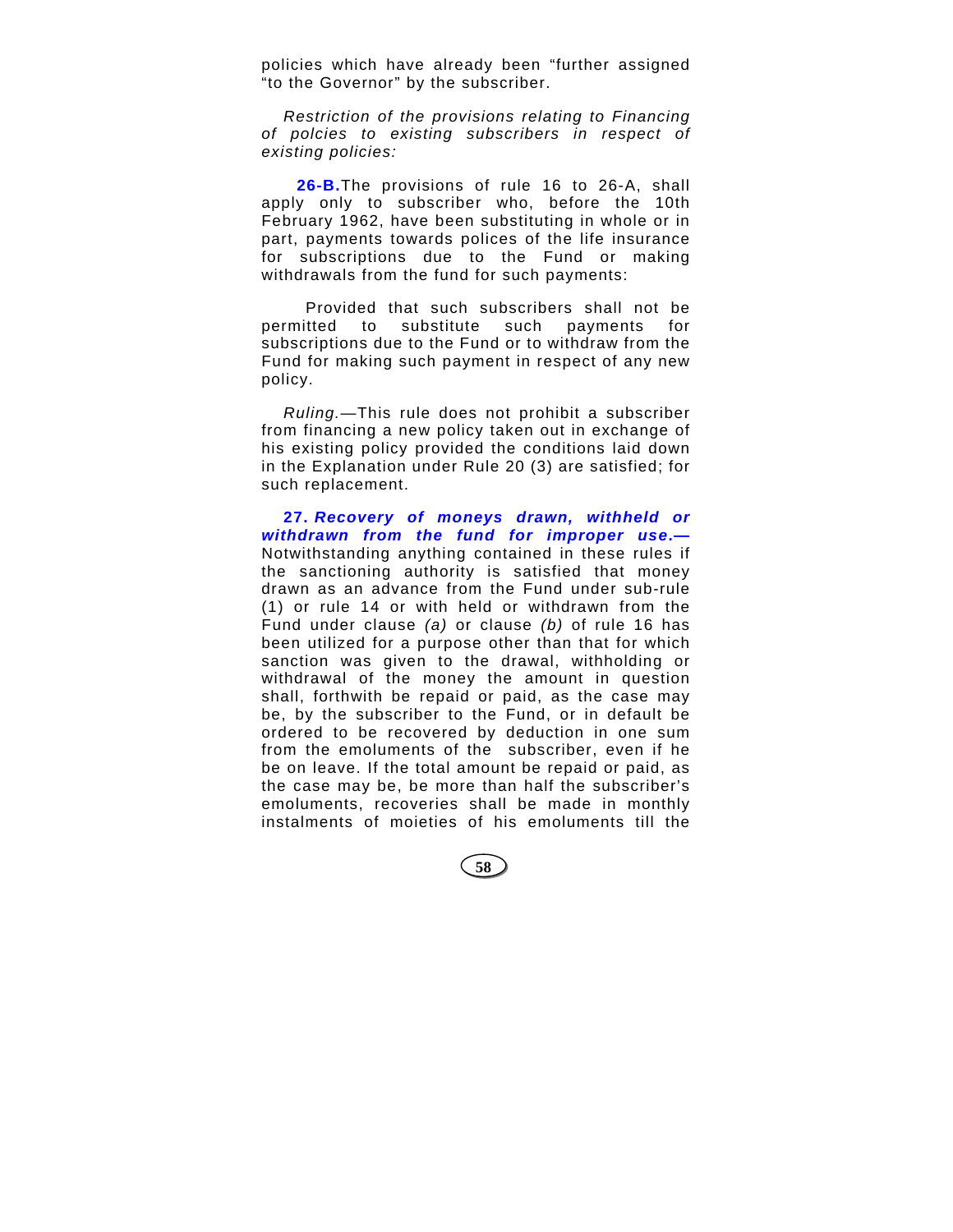entire amount recoverable be repaid or paid as the case may be, by him.

NOTE.—The term "emoluments" as used in this rules does not include subsistance grant.

27-A. An employee retiring due for retirement on superannuation be granted 90% of partfinal withdrawal from his GPF accumulation, if he applies within 12 months before his retirement. The subscriber need not assign any reason for such withdrawal. The authority competent to grant partfinal withdrawal shall be the sanctioning authority.

(G.O.Ms.No.535, Finance, dtd. 19-7-91 and Govt. Lr.No.83892/Alls./91-1, dtd. 12-2-1992)

*(a)* Period of one year includes last four months of retirement also.

(Govt. Lr.No.83892/Alls.-I/91-1, dtd.12-2-1992)

*(b)* The 90% withdrawal includes V Pay Commission arrears and impounded D.A. arrears.

(Govt. Lr. ibid and Govt. Lr. No. 140075/Alls./93-1, dtd.15-1-93.)

*(c)* 90% of withdrawal shall be granted irrespective period of the interval of partfinal withdrawal or temporary advance previously drawn.

(Govt. Lr. ibid and Govt. Lr. No.140075/Alls./93-1, dtd.15-1-93)

*(d)* Under this scheme pending temporary advance cannot be converted into 90% withdrawal.

(Govt. Lr. No. ibid.)

*(e)* AG's authorisation is not required to release 90% withdrawal.

(Govt. Lr. No. ibid.)

**59**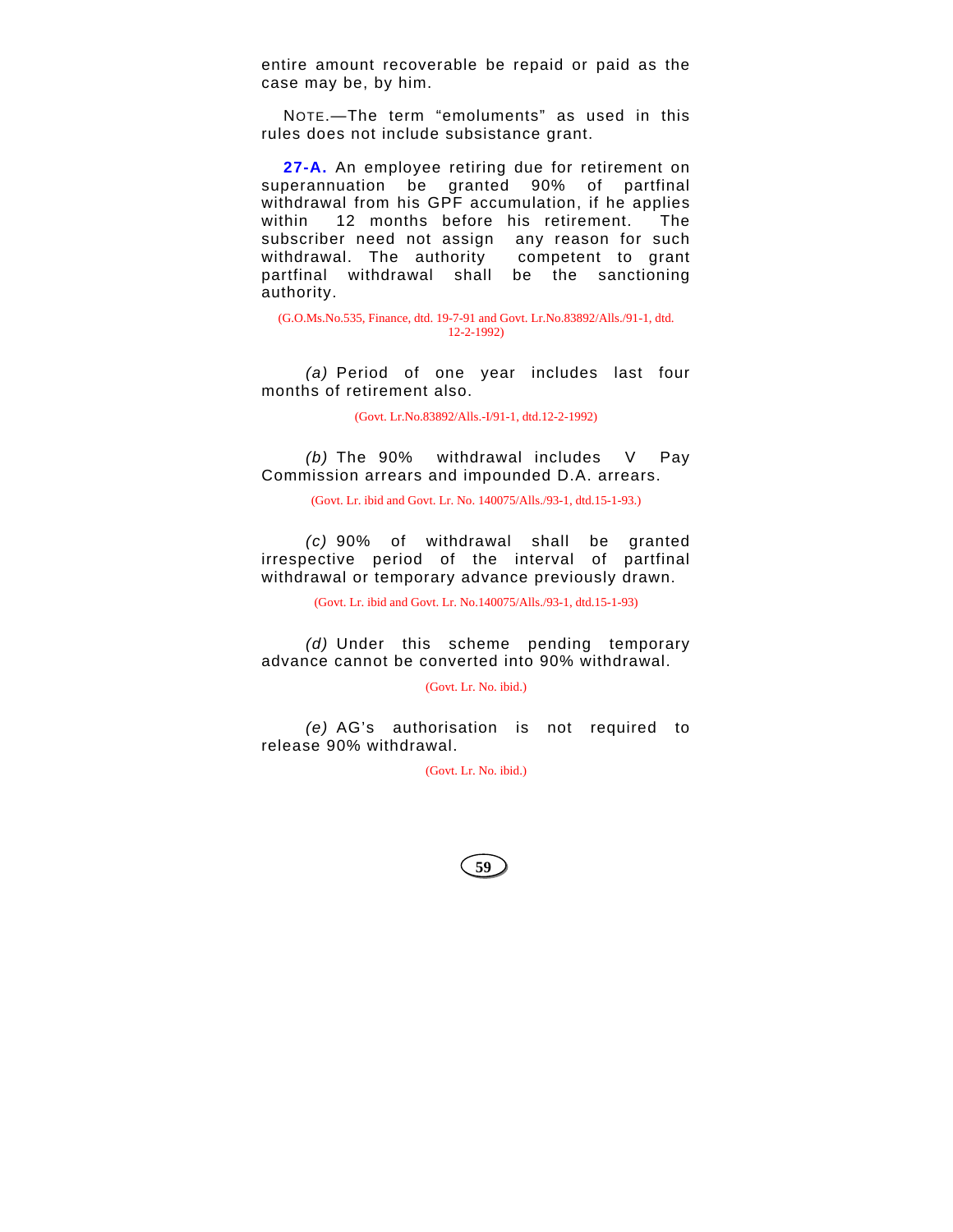*(f)* Employees under suspension are also eligible to draw 90% withdrawal.

(Govt. Lr. No. 99255/Alls./96-1, dtd.4-7-97.)

*(g)* No partfinal advance shall be granted after sanction of 90% withdrawal (Govt. Lr. No. 74022/Alls./99-1, dtd. 20-10-99.)

*(h)* If an offices who had drawn 90% withdrawal and whose service are subsequently extended need not refund the amount.

(Govt. Lr. No. 34422/Alls./2001-1, dtd. 24-5-01.)

**28. (1)** *Final withdrawal of accumulations in the fund* (1) when a subscriber quits the service, the amount standing to his credit in the Fund shall become payable to him:

Provided that where a subscriber is dismissed or removed or compulsory retired or invalidated from service, the amount standing to his credit in the Fund shall not be paid to him,—

*(a)* if he has preferred an appeal against such dismissal, removal, compulsory retirement or invalidation until the appeal is disposed of or unless he states in writing that he has withdrawn the appeal and;

*(b)* if he has not preferred such an appeal until the time allowed for preferring an appeal has expired or unless he states in writing that he will not prefer an appeal:

Provided further that a subscriber has been dismissed or removed or compulsory retired or invalidated from the service and is subsequently reinstated in the service, shall, if required to do so by Government, repay any amount paid to him from the fund in pursuance of this rule, with interest thereon at the rate provided in rule 13, in the manner provided in the proviso to rule 29. The amount to repaid shall be credited to his account in the Fund: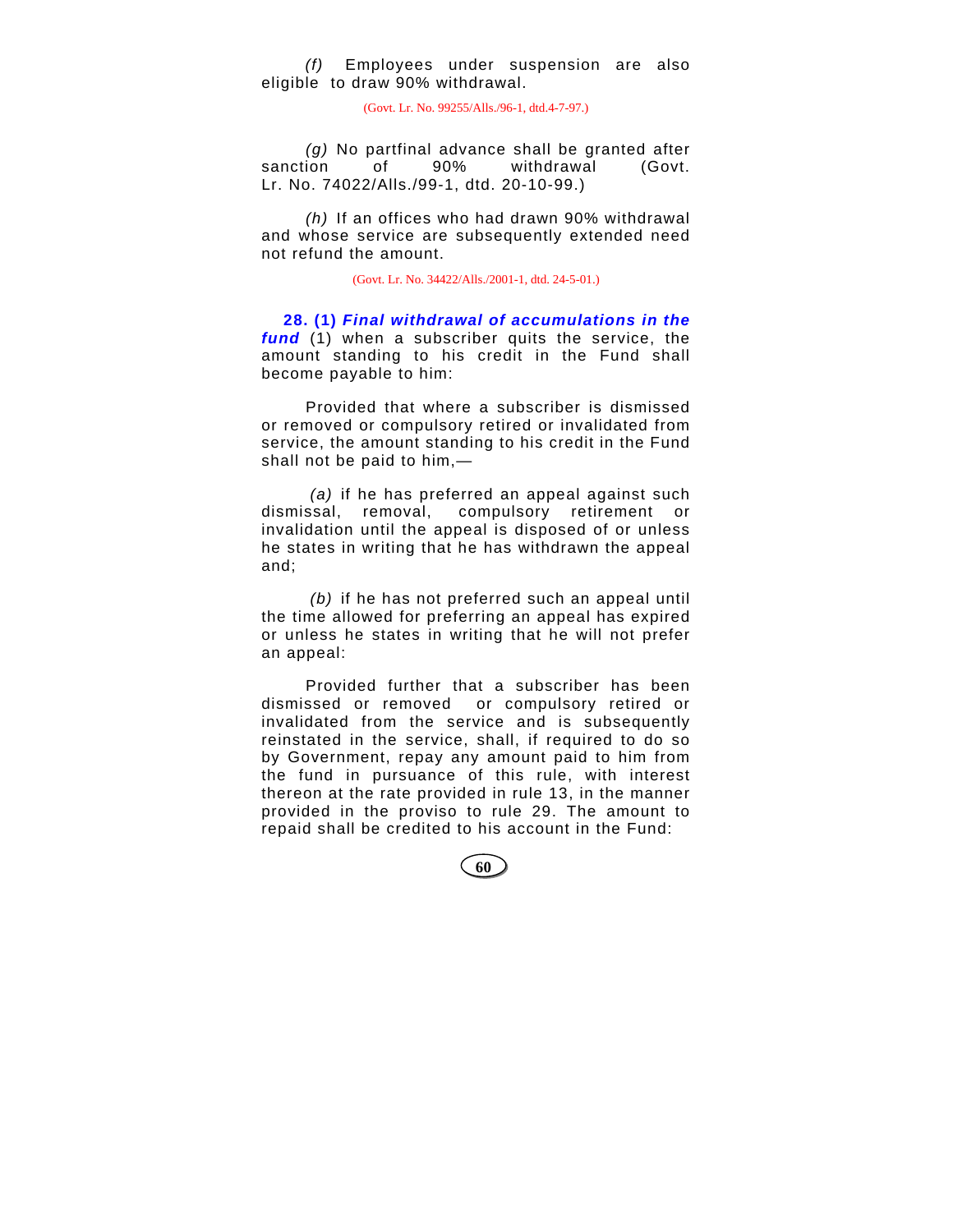Provided also that where a subscriber resigns his appointment and his resignation is accepted with retrospective effect and where a subscriber retires voluntarily with retrospective effect, the amount standing to his credit in the Fund shall be deemed to have become payable only after the issue of orders accepting the resignation or permitting the voluntary retirement of the subscriber. (also-substituted in G.O.Ms.No. 332, Finance, dtd. 20-7-99.)

A subscriber holding a post in an officiating or temporary capacity may either withdraw the amount on the termination of his post or leave it in the Fund to be withdrawn at the time he finally quits service:

Provided also that the Accounts Officer shall, after ascertaining the fact of permanent absorption of a subscriber in the other Government or Corporate body, as the case may be, transfer the amount standing to the credit of the subscriber in the Fund to such Government or Corporate body, as the case may be without referring it to the Government for their concurrence for such transfer:

Provided also that the Accounts Officer shall retain such amount credited to the Fund account of the subscriber as arrears of pay and allowances by an order of the Government upto the date as specified by the Government, even if such date is beyond the date of retirement of a subscriber.

### (G.O.No.332, Finance, dated 20-7-99)

*Explanation (1).*— A Subscriber who is granted refused leave shall be deemed to have quit the service from the date of compulsory retirement or on the expiry of an extension of service.

*Explanation (2).*— A subscriber other than one who is appointed on contract or one how has retired from service and is subsequently re-employed with or without a break in service, shall not be deemed to quit the service, when he is transferred without any break in service to a new post under the Central or any other State Government or in another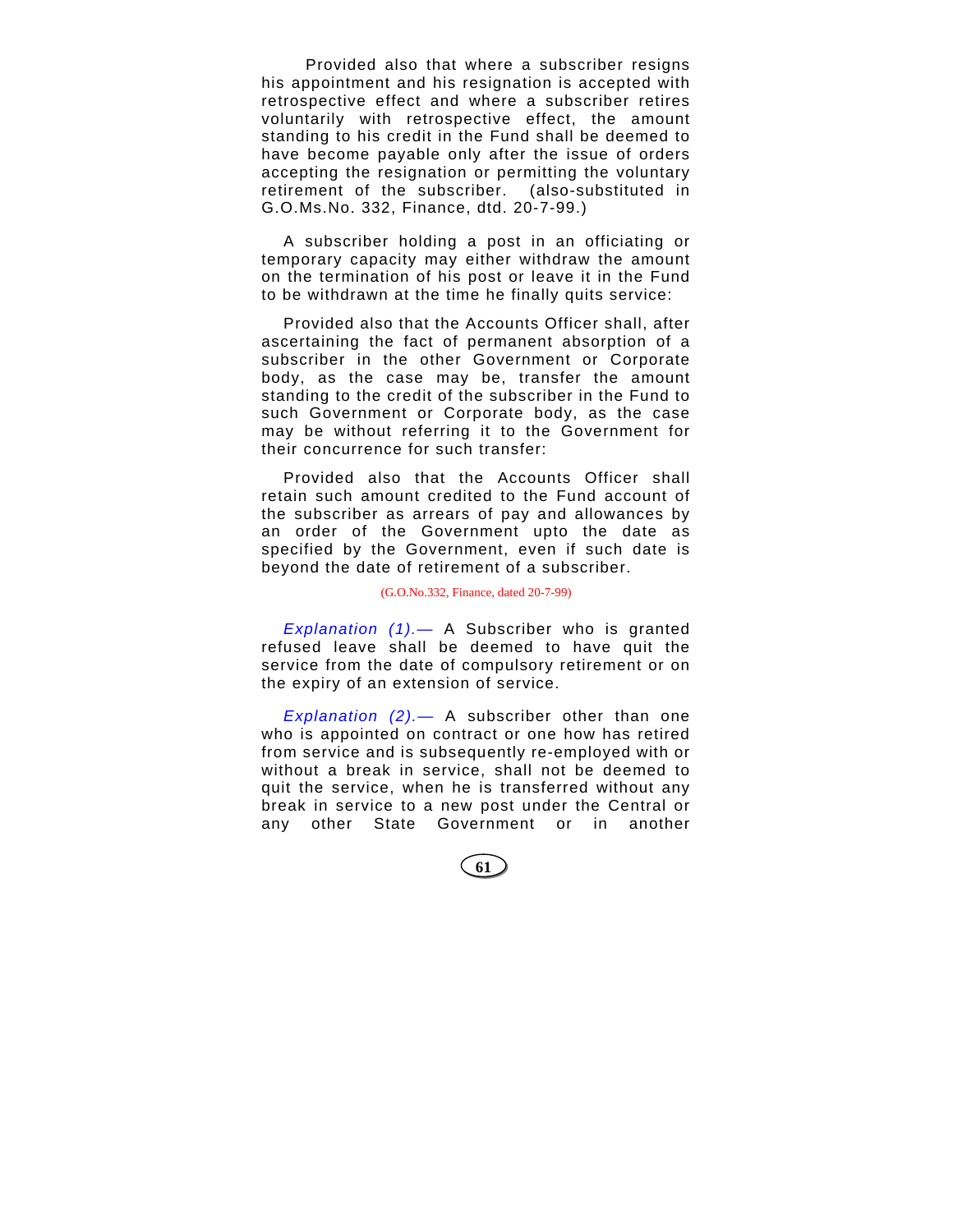department of the State Government (in which he is governed by another set of Provident Fund Rules) and without retaining any connection with his former post. In such a case, his subscriptions together with interest thereon shall be transferred—

*(a)* to his account in the other Fund in accordance with the rules of that Fund, if the new post is in another department of the State Government, or

*(b)* to a new account under the Central or any other State Government concerned, if the new post is under that Government and that Government consents, by general, or special order, to such transfer of subscriptions and interest.

*Explanation (3).*— "When a subscriber other than one who is appointed on contract or one who has retired from service and subsequently re-employed is transferred without any break to the service under a body corporate owned or controlled by the Government or an autonomous organisation registered under the Societies Registration Act, 1860 (Central Act 21 of 1860) the amount of subscription together with interest thereon, may, if he so desires, be transferred to his new provident fund account under the above enterprise, if the concerned enterprise also agrees to such a transfer. If that enterprise gives its consent to the transfer of the Provident Fund accumulation of the subscriber subject to the fulfillment of certain conditions, (and also the subscriber desires such transfer), the Provident Fund accumulation shall be retained in the fund till such time it is transferred to the Provident Fund of that enterprise, but no withdrawals from the Fund shall be permitted and no fresh subscription, except recoveries in respect of outstanding advances, shall be accepted. If, however, the subscriber does not desire the transfer on or the concerned enterprises does not agree to such a transfer, the amount aforesaid shall be refunded to the subscriber taking the crucial date as the date on which orders are issued transferring the subscriber to the concerned enterprise. In case of refund to the

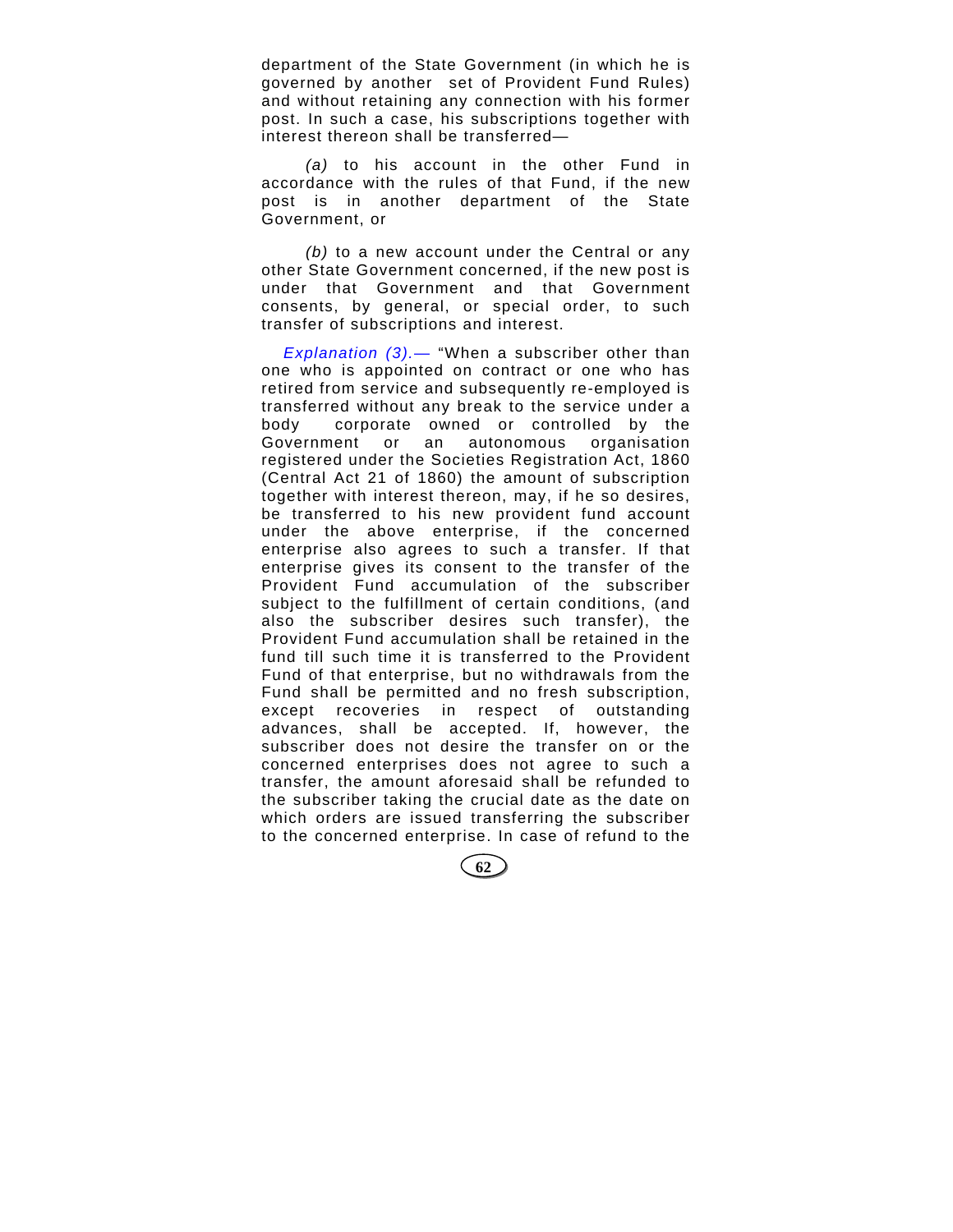subscriber, the normal rules governing interest on final payment cases shall apply and in cases of transfer of accumulations to the Provident Fund Account of the enterprise, interest as per live account namely, interest at normal rates allowed from time to time shall be paid up to the end of the month preceding the month of transfer.

[G.O. Ms. No. 65, Finance, (Funds), dated 5th February 1980.]

Transfer shall include cases of resignation from service in order to take up appointment under a body corporate owned or controlled by Government or an autonomous organisation, registered under the societies Registration Act, 1860 (Central Act 21 of 1860) without break and with proper permission of the State Government. The time taken to join the new post shall not be treated as a break of service if it does not exceed the joining time admissible to a Government servant on transfer from one post to another.

NOTE.—Transfer shall be held to include cases of resignations from service in order to takeup appointment in another department of the State Government or under the Central Government without any break and with proper permission of the State Government. In cases where, there has been a nominal break, it shall strictly be limited to the joining time allowed on transfer to a different station.

If the transfer is within the same station, the nominal break shall be limited to the joining time, if any, admissible under instruction (I) under F.R. 106.

The same shall hold good in cases of retrenchments followed by immediate employment whether under the same or different Government.

*"Explanation (4).*—The date on which the statutory appeal was disposed of should be taken as the criterion for the purpose of calculation of interest as laid down in sub-rule 4 of rule 13. As soon as the statutory appeal was disposed of, action should be taken to withdraw as early as possible and if the

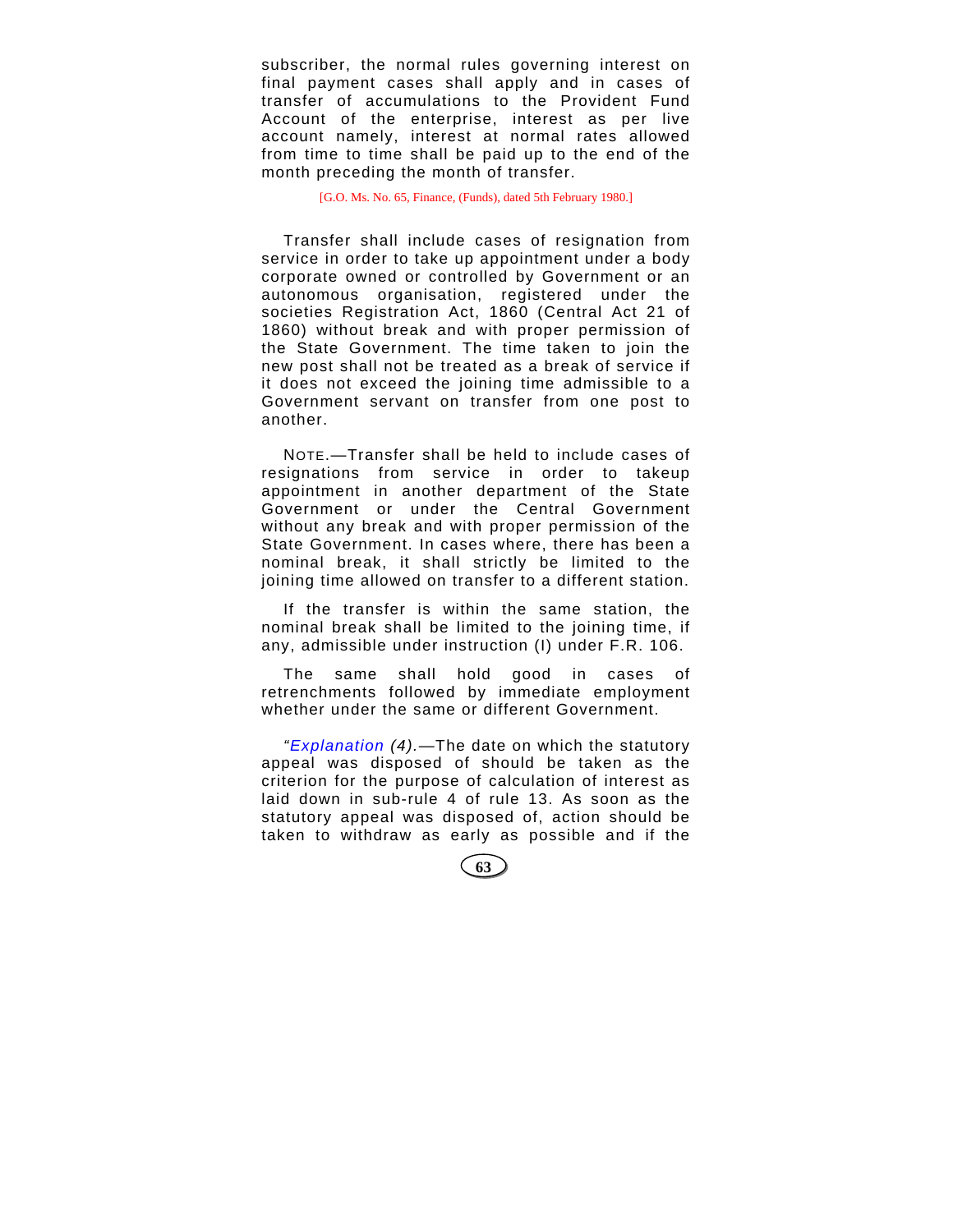subscriber fails to submit his application within one month from the date of the notice, and if, inspite of the said notice, the subscriber fails to submit his application as required *suo motu* action shall be taken to withdraw the amount and pay to him and no further interest shall be allowed for that amount."

(G.O .Ms. No.1582, Finance, dated 29th November 1979.)

"(2) In the case of a subscriber who is compulsorily retired under Fundamental Rule 56(*d)*  irrespective of the fact, whether he prefers a review petition to Government or moves a Court of law against the order of compulsory retirement under Fundamental Rule 56(*d*) or against the order of Government on the review petition of the individual as the case may be, the balances in the G.P.F. Account of the subscriber shall be come payable on the day of retirement with interest thereon as regulated under sub-rule (4) of rule 13.

(G.O. Ms. No.186, Finance, dated 7th March 1985).

**29. When a Subscriber***.*—(*a*) has proceeded on leave preparatory to retirement, or if he is employed in a vacation department, on leave preparatory to retirement combined with vocation or

*(b)* While on leave, has been permitted to retire or has been declared by a competent medical authority to be unfit for further service, or

*(c)* has attained the age of superannuation but has not been permitted to retire from service owing to some reason or other, the amount standing to his credit in the Fund shall, upon application made by him in that behalf to the Accounts Officer, become payable to the subscriber:

Provided that the subscriber, if he returns to duty, shall except where the Government decided otherwise repay to the fund for credit to this account the whole or part of any without paid to him from the Fund in pursuance of this rule with interest thereon at the rate provided in rule 13 in cash or otherwise

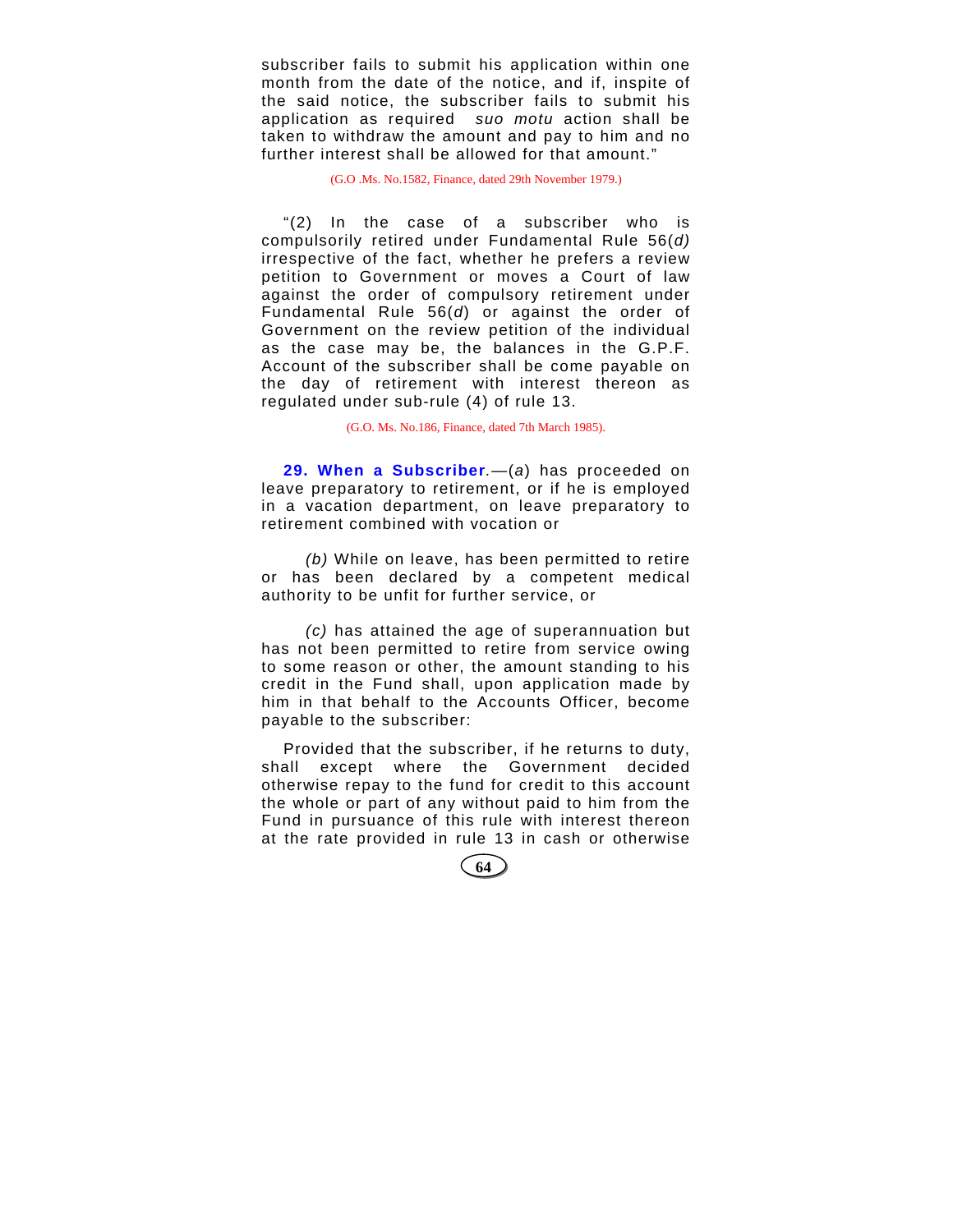by recovery from his emoluments or otherwise, as may be directed by the authority competent to sanction an advance for the grant of which special reasons are required under clause (*c*) of sub-rule (1) of rule 14:

Provided further that the Accounts officer shall retain such amount credited to the Fund account of the subscriber as arrears of pay and allowances by on order of the Government upto the date as specified by the Government even if such date is beyond the date of retirement of a subscriber.

[G.O.Ms.No. 332, Fin. (Allowances), dtd. 20-7-99.]

**30.** *Procedure on the death of the subscriber-*On the death of a subscriber before the amount standing to his credit has become payable or where the amount has become payable before payment has been made,—

(i) when the subscriber leaves a family,—

*(a)* if a nomination made by the subscriber in accordance with the provisions of rule 7 or of the corresponding rule hereto fore in force in favour of a member or members of his family subsist, the amount standing to his credit in the Fund or the part thereof to which the nomination relates shall become payable to his nominee or nominees in the proportion specified in the nomination:

Provided that the amount shall be payable only a person who fulfills the character of a member of the family on the date of the death of the subscriber;

*(b)* if no such nomination in favour of a member or member of the family of the subscriber subsists, or if, such nomination relates only to a part of the amount standing to his credit in the Fund, the whole amount or a part thereof to which the nomination does not relate, as the case may be shall, notwithstanding any nomination purporting to be in favour of any person or persons other than a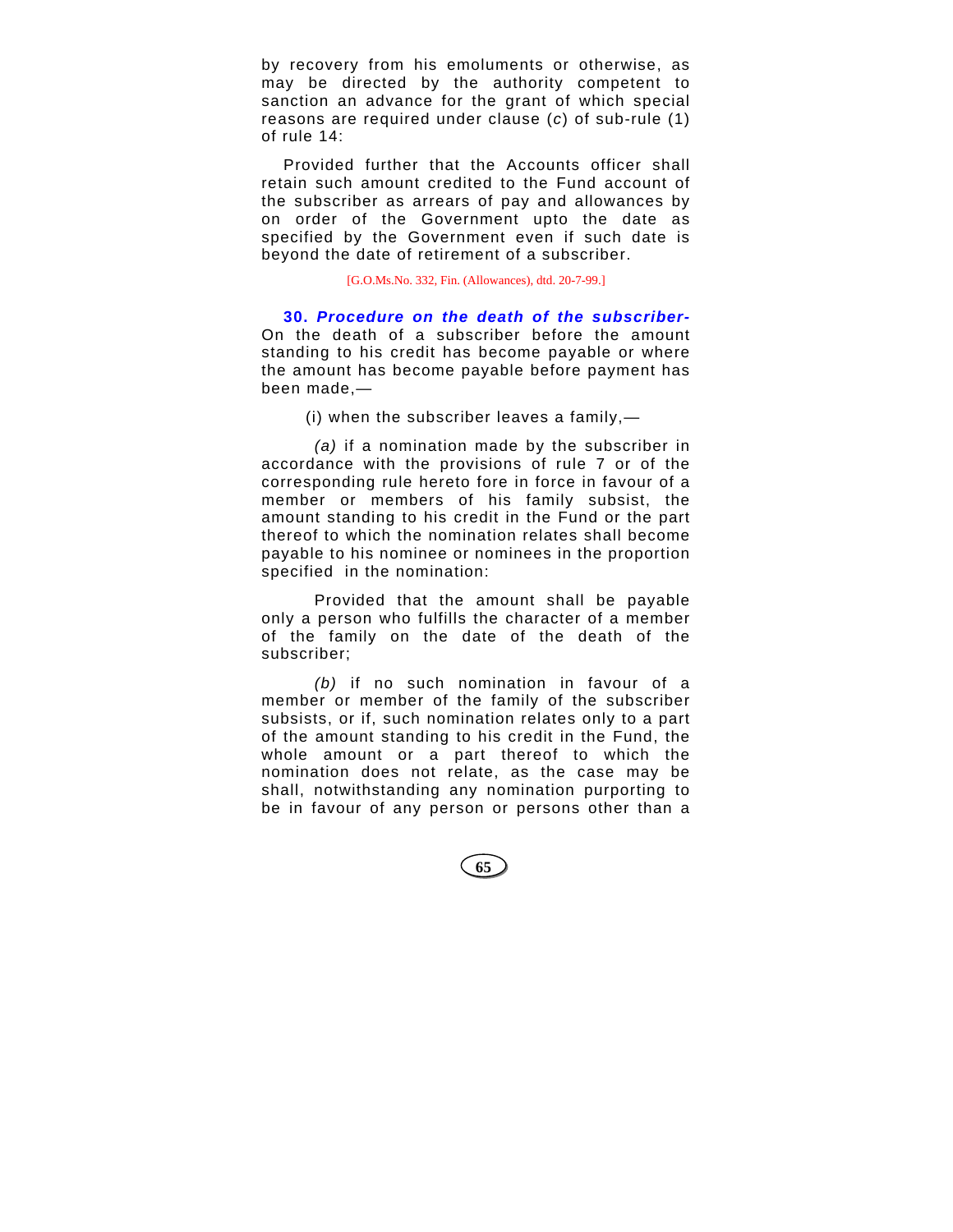member or members of his family become payable to the members of his family in equal shares:

Provided that no share be payable to,—

(1) sons who have attained legal majority;

(2) sons of a deceased son who have attained legal majority;

(3) married daughters whose husbands are alive;

(4) married daughters of a deceased son whose husbands are alive;

if there is any member of the family other than those specified in clauses  $(1)$ ,  $(2)$ ,  $(3)$  and  $(4)$ :

Provided further that the widow or widows and the child or children of a deceased, son shall receive between them in equal parts only the share which that son would have received if he had survived the subscriber and had been exempted from the provisions of clause (1) of the first proviso;

*(ii)* When the subscriber leaves no family, if a nomination made by him in accordance with the provisions of rule 7 or of the corresponding rule heretofore in force in favour of any person or persons subsists, the amount standing to his credit in the Fund or the part thereof to which the nomination relates, shall become payable to his nominee or nominees in the proportion specified in the nomination.

NOTE (1).—Payment of provident fund money due to minor beneficiary of a deceased subscriber may be made to the guardian nominated by the subscriber in the declaration made under the rules regulating the General Provident Fund in force before these rules came into force. When the subscriber has not nominated a guardian, a guardian appointed by the court to receive payment on behalf of a minor beneficiary should alone be regconised even where the amount involved does not exceed the limit of Rs.10,000 specified in clause (*b*) of sub-section (1)

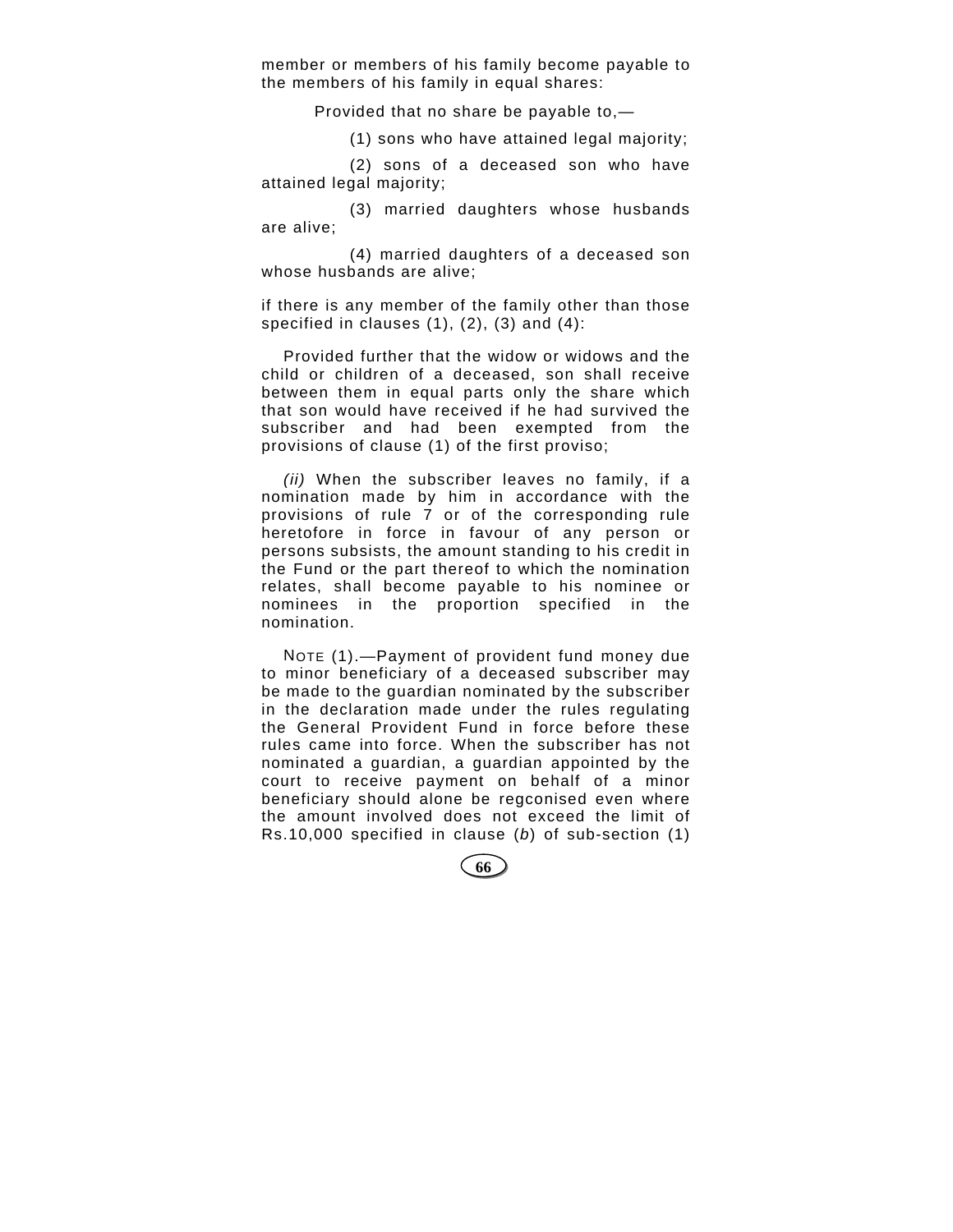of section 4 of the Provident Funds Act, 1925. But if the party pleads inability to incur expenditure for obtaining the guardianship certificate from the Court, the orders of the Government should be obtained for making any payment. (Rs.10,000/- substituted in G.O.Ms.No. 596, Fin. dtd.20-7-95)

NOTE (2).—*(a*) Payment may, however, be made without the production of a guardianship certificate to the natural guardian of a minor(s) beneficiary or in the absence of a natural guardian to the person considered fit by the head of the office to receive payment on behalf of such minor beneficiary to the extent of Rs.10,000 (or the first Rs.10,000 where the amount payable exceeds Rs.10,000) but subject to the execution of an indemnity bond with two suitable sureties to the satisfaction of the sanctioning authority. The balance in excess of Rs. 5,000 if any, would become payable on the production of a certificate of guardianship:

Provided that, in case governed by the Hindu Law, payment may be made without the production of a guardianship certificate or indemnity bond with two sureties to a Hindu widow of a deceased subscriber on behalf of her minor children, other than stepchildren irrespective of the monetary limit specified above, unless the interests of the mother are adverse to those of the minor children:

Provided also that, in cases governed by the Hindu Law, payment may be made without the production of the guardianship certificate or any indemnity bond to a Hindu Widower of a deceased subscriber on behalf of his minor children irrespective of the amount involves unless there is anything concrete to show that the interest of the father are adverse to those of the minor children.

*(b)* In cases where a person other than the natural guardian is considered fit by the head of the office to receive payment, payment shall be made to that person of filing a sworn declaration claiming to be the de-facto guardian of the minor(s). Such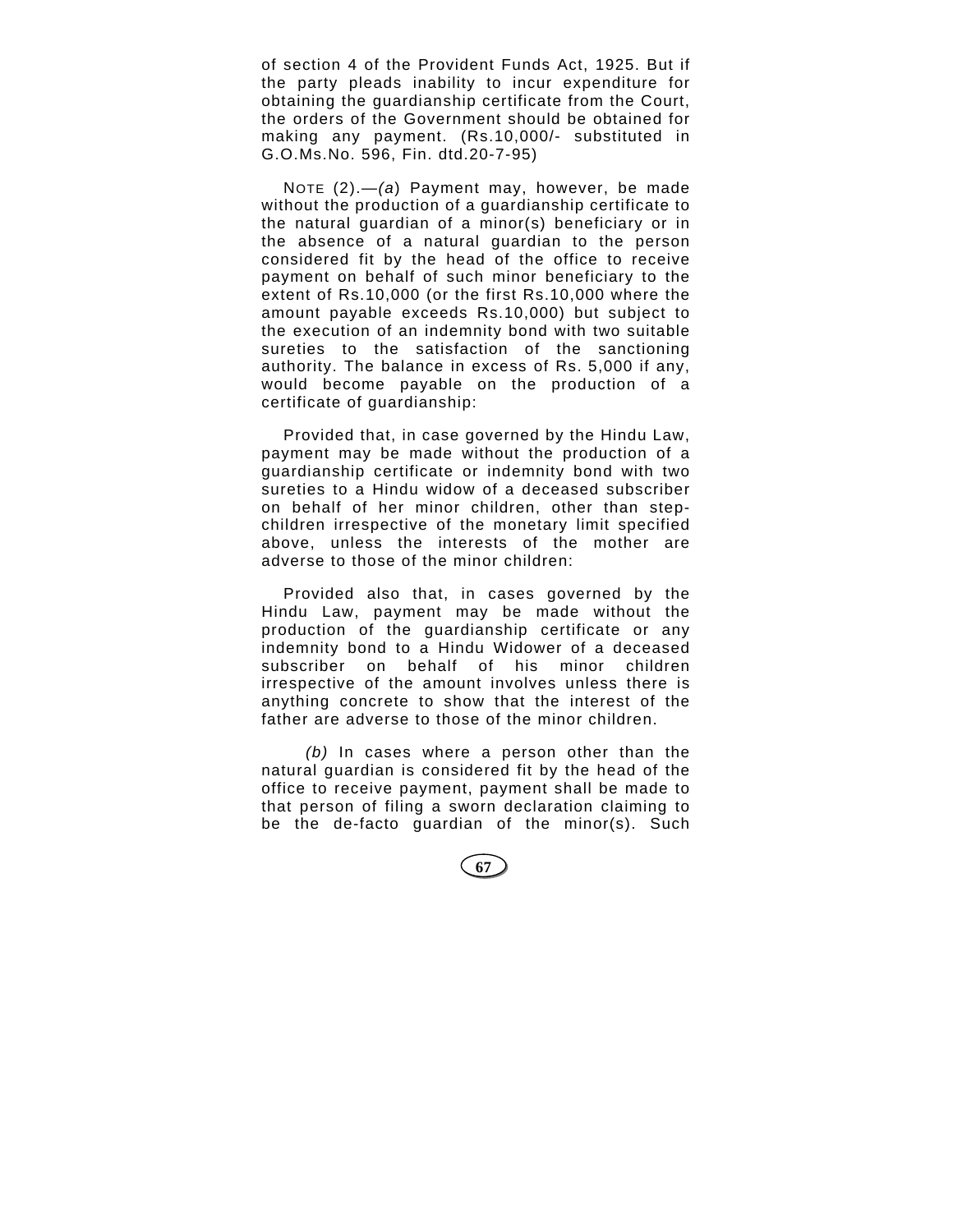person shall also file an affidavit that he is incharge of the property of the minor, if any, and is looking after it or if the minor has no property other than the provident fund money, the minor is in his custody and care. The said affidavit shall be filed in addition to the indemnity bond referred to in clause (a).

*(c)* The indemnity bond should be executed on any durable plain paper.

*(d)* It should be signed by the obligor and two sureties personally or by their respective constituted, attorneys duly appointed by the power of attorneys; and

*(e)* It should be accepted for an on behalf of the Governor of Tamil Nadu by an Officer duly authorised under Article 299 (1) of the Constitution of India.

*Explanation.—*"An Officer" for the purpose of this provision shall be Drawing and Disbursing Officer who operates on Provident Fund accumulation of the deceased subscribers for making payment to person on behalf of minor children.

NOTE. 3.—Payment of provident fund money due to a person nominated to receive the whole or part of the amount standing to the credit of a subscriber in the Fund shall be made as follows in cases where the nominee dies after the subscriber but before receiving payment:—

*(a)* When the amount due to the deceased nominee does not exceed Rs. 500, the Accountant-General may authorise payment of the amount to the claimant or claimants reported by the Collector of the district concerned to be entitled to receive payment, after making such enquiry into the right and title of the claimant or claimants as the Collector may deem sufficient if the Collector considers that the production of letters of administration or other legal authority may be dispensed with. The records of enquiry should contain the signed statements of at least two trust worthy or disinterested persons:

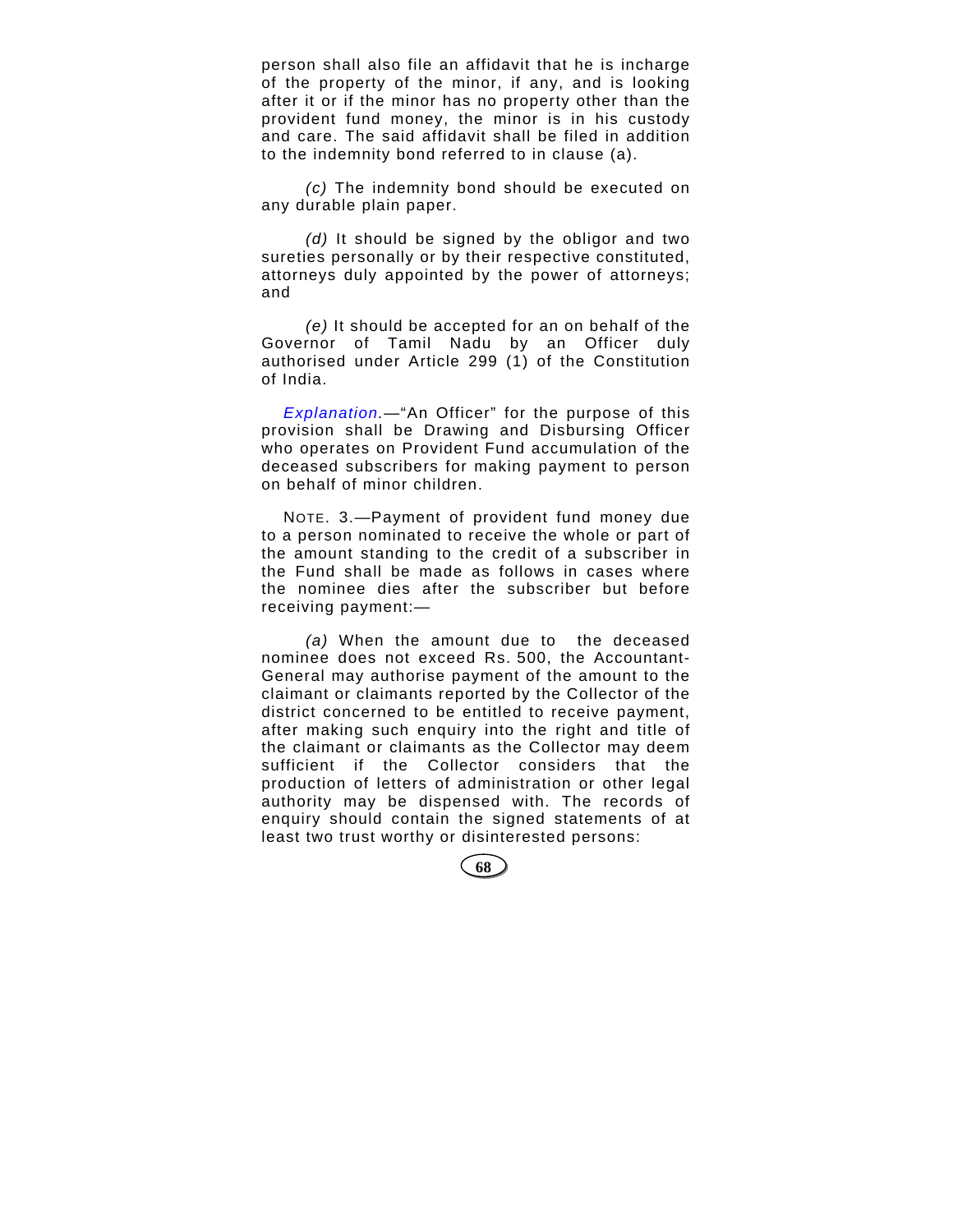Provided that the Collector may, in such cases, if he considers in expedient, require the party to execute before the payment is made, a bond signed by two sureties agreeing to indemnify the Government against any subsequent claim which might arise.

*(b)* When the amount due to the deceased nominee exceeds Rs.500, payment shall be made by the Accountant-General to the person who produces probate or letters of administration evidencing the grant to him of administration to the estate of the deceased nominee or a succession certificate entitling the holder thereof payment of the amount:

Provided that in cases where the Government are satisfied of the right and title of a person claiming payment as heir of the deceased nominee and that undue delay and hardship would be caused by insisting on the production of letters of administration or other legal authority, they may authorise the Accountant-General to pay the amount to the claimant on his executing a bond signed by two sureties agreeing to indemnify the Government against any subsequent claim which might arise.

**31.** *Manner of payment of amount-* (1) When the amount standing to the credit of a subscriber in the Fund become payable, it shall be the duty of the Accounts Officer to make payment, as provided in Section 4 of the Provident Funds Act, 1925.

(2) If the person, to whom, under these Rules, any amount or policy is to be paid, re-assigned or delivered is a lunatic for whose estate a Manager has been appointed in this behalf under the Indian Lunacy Act, 1912, the payment re-assignment or delivery shall be made to such Manager and not to the lunatic. In cases where no such Manager has been appointed the payment should be made in terms of Section 95(i) of Indian Lunacy Act, 1912 to the person having charge of the lunatic under the orders of the Collector. The disbursing officer has to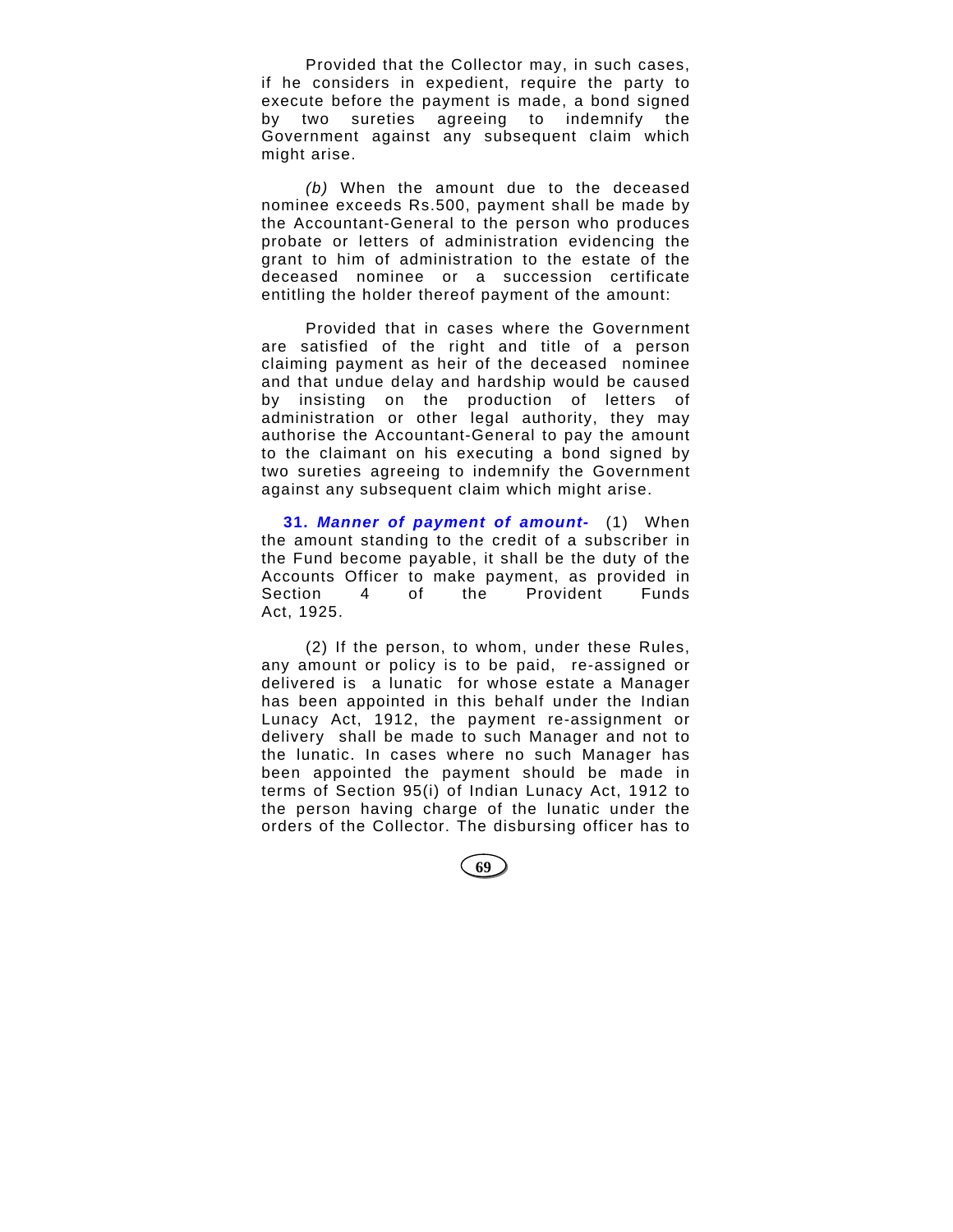pay on the amount which he thinks fit, to the person having charge of the lunatic and the balance, if any, or such part thereof as he thinks fit is to be paid for the maintenance of such members of the family of the lunatic as are dependent on him for maintenance. But before this is done, the person to whom the amount becomes payable under the rules will have to be certified by a magistrate as a lunatic.

"(2-A) A temporary advance may be sanctioned by the competent authority to a subscriber who is under suspension; subject to the usual conditions and to the subscriber's written consent for effecting the recovery of the advance from his subsistence allowance. In such cases the pay which he was drawing immediately before he was placed under suspension should be taken to be the pay of the subscriber mentioned under sub-rule (5) (i)".

[G.O. Ms. No.368, Finance (Funds), dated 22nd April 1978.]

(3) Heads of Offices shall send a report to the Accounts Office, in the form in Appendix K as soon as the subscriber retires, dies or quits service. They shall obtain and forward to the Account Officer, application from subscribers for payment of Provident Fund balance under the rule. The application shall be in the form in Appendix H. In the case or retirement on attaining the age of superannuation, the applications shall be sent so as to reach the Accounts Officer, within a fortnight after stoppage of subscription in accordance with rule 9(1) *(b*). In all other cases, the applications shall be sent so as to reach the Accounts Officer within a fortnight of the event necessitating closure of the Fund accounts. Payment of amount withdrawn shall be made in India only. The persons to whom the amount are payable shall make their own arrangements to receive payment in India.

*Explanation.*—When the amount standing to the credit of a subscriber has become payable under rules 28,29 or 30, the accounts Officer shall authorise prompt payment of that portion of the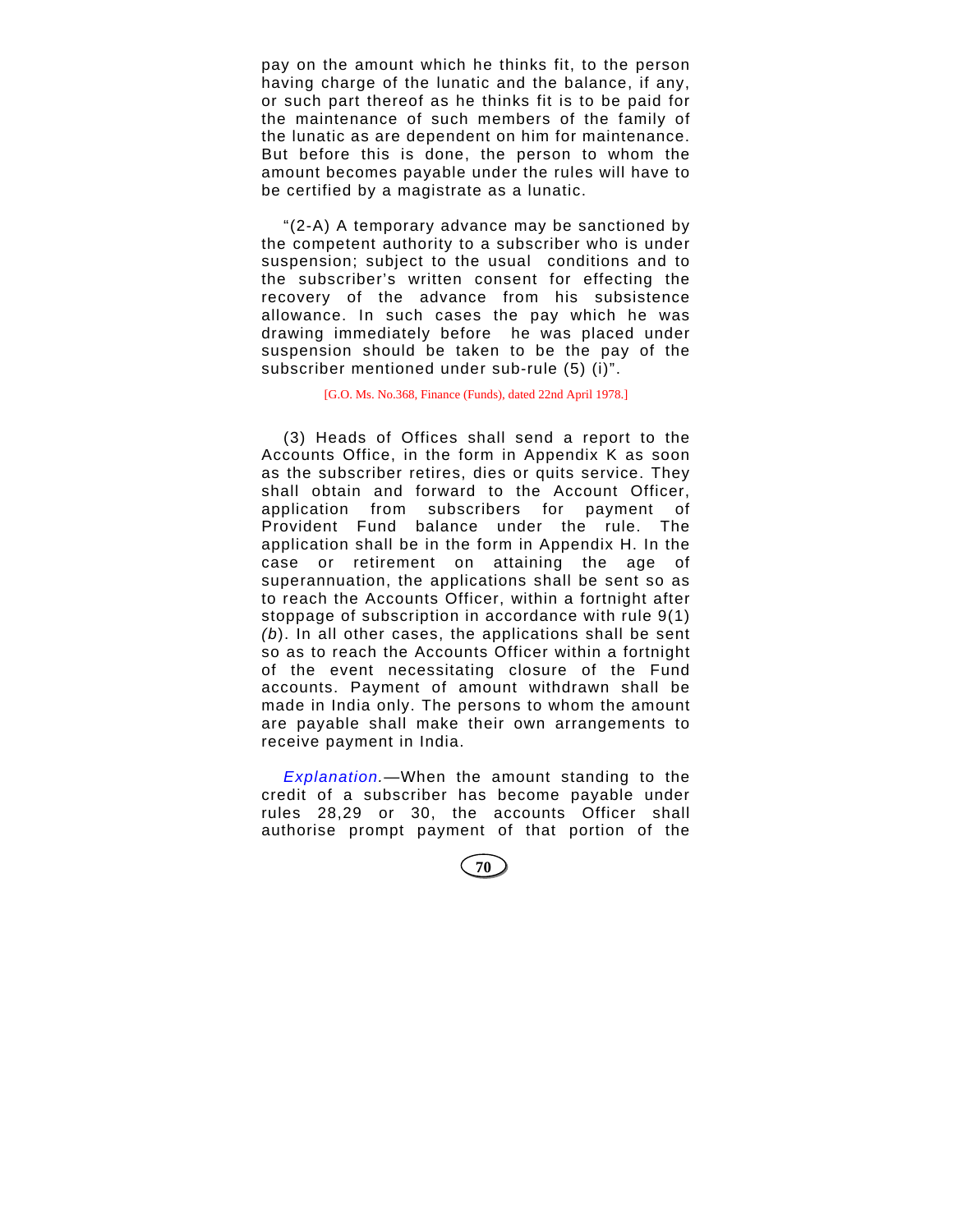amount standing to the credit of the subscriber in regard to which there is no dispute or doubt the balance being paid as soon after as may be.

**32.** *Procedure on transfer of the subscription in one Provident Fund to another-* **(***a)* If a Government Servant, who is a subscriber to any other Government Provident Fund, which is a noncontributory Provident Fund is permanently transferred to pensionable service under Government, the amount of subscriptions, together with interest thereon, standing to his credit in such other fund at the date of transfer shall, with the consent of the Government concerned be transferred to his credit in the Fund.

 *(b)* If a Government servant, who is a subscriber the State Railway Provident Fund, the Contributory Provident Fund (India) the Contributory Provident Fund, (Tamil Nadu) or any other Contributory Provident Fund of the Central or the State Government or any other Provident Contributory Provident Fund, is permanently, transferred to pensionable service under Government and elects or is required to earn pension in respect of such pensionable service:—

(i) The amount of subscribtions with interest thereon standing to his credit in such Contributory Provident Fund at the date of transfer shall with the consent of the other Government concerned, if any, be transferred to his credit in the Fund.

(ii) the amount of Government contributions, with interest thereon standing to his credit in such Contributory Provident Fund shall, with the consent of the other Government concerned, if any, be transferred to the credit of the revenues of the Province; and

(iii) he shall thereupon be entitled to count towards, pension, service rendered prior to the date of permanent transfer, to the extent permissiable under the relevant Pension Rules.

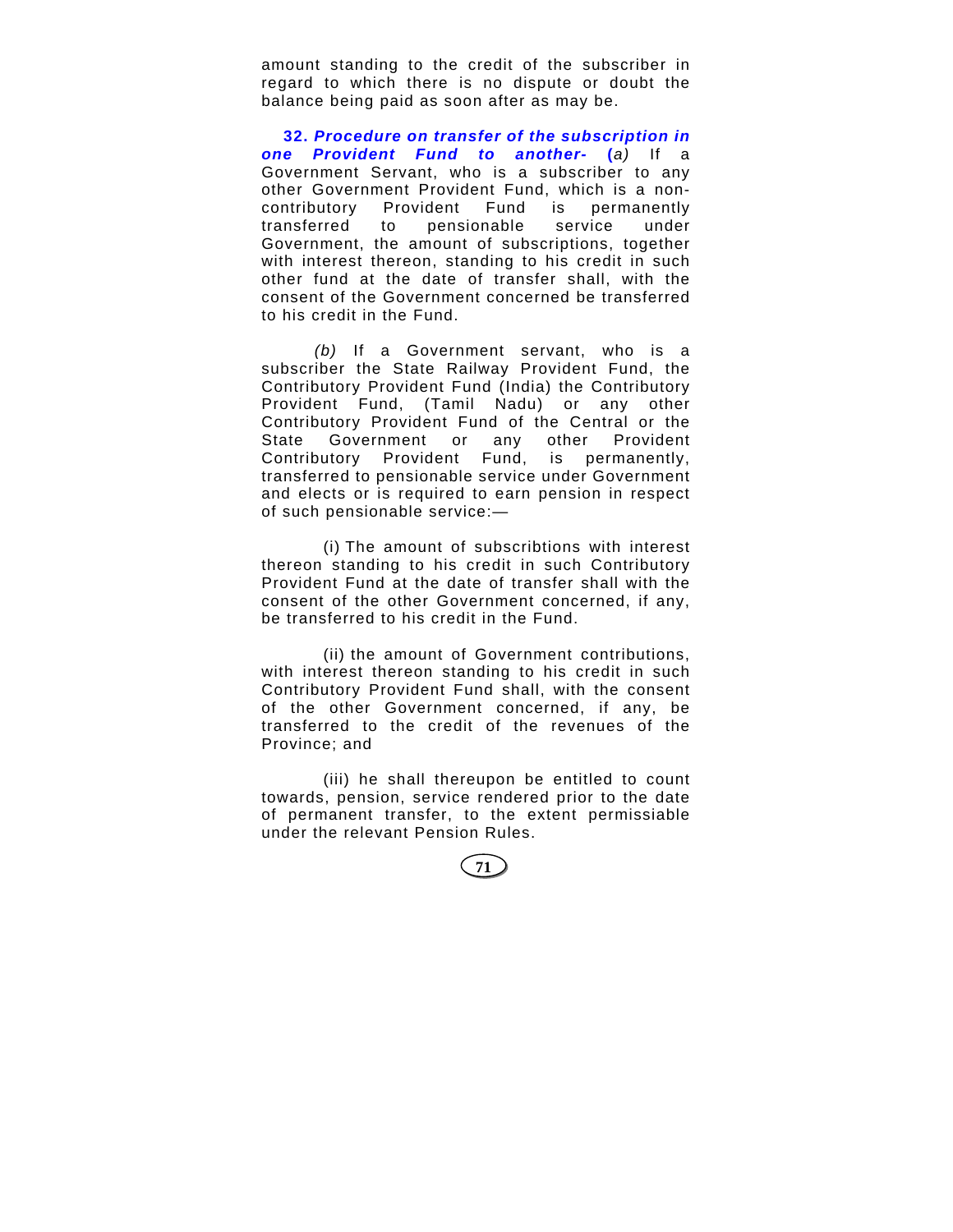*(bb)* If a Government servant who is a subscriber to any other non-Contributory Provident Fund of the State Government is Permanently transferred to Pensionable service in a department of the State Government in which he is governed by these rules, the amount of subscriptions together with interest thereon standing to his cred it in such otherfund on the date of transfer shall be transferred to his credit in the Fund.

*(c)* If an employee under a local body, who is subscriber to the Provident Fund established and maintained by it is permanently transferred to pensionable service under Government—

(i) The amount of subscriptions, with interest thereon, standing to his credit in the local body's Provident fund, shall be transferred to his credit in the Fund; and

(ii) If such employees retain the Provident Fund benefits in respect of his previous services under the local body, amount of contributions by the local body, with interest thereon, standing to his credit in the local bodys Provident Fund, shall be also transferred to his credit in the Fund.

*(d)* (1) If a member of the Madras High Court Official Assignee Service, who does not elect to subscribe to the Contributory Provident Fund (Tamil Nadu) from 1st April 1943 chooses to count towards Pension the service rendered by him prior to the said date, the amount of subscriptions, with interest thereon standing to his credit on 31st March 1943 in the Official Assignees Provident Fund shall be transferred to his credit in the Fund and the amount of contributions together with interest thereon, standing to his credit on 31st March 1943, shall be transferred to the credit of the revenues of the Province.

(2) If such member retains the Provident Fund benefits in respect of the service rendered by him prior to 1st April 1943 the entire amount standing to his credit on 31st March 1943 in the Official

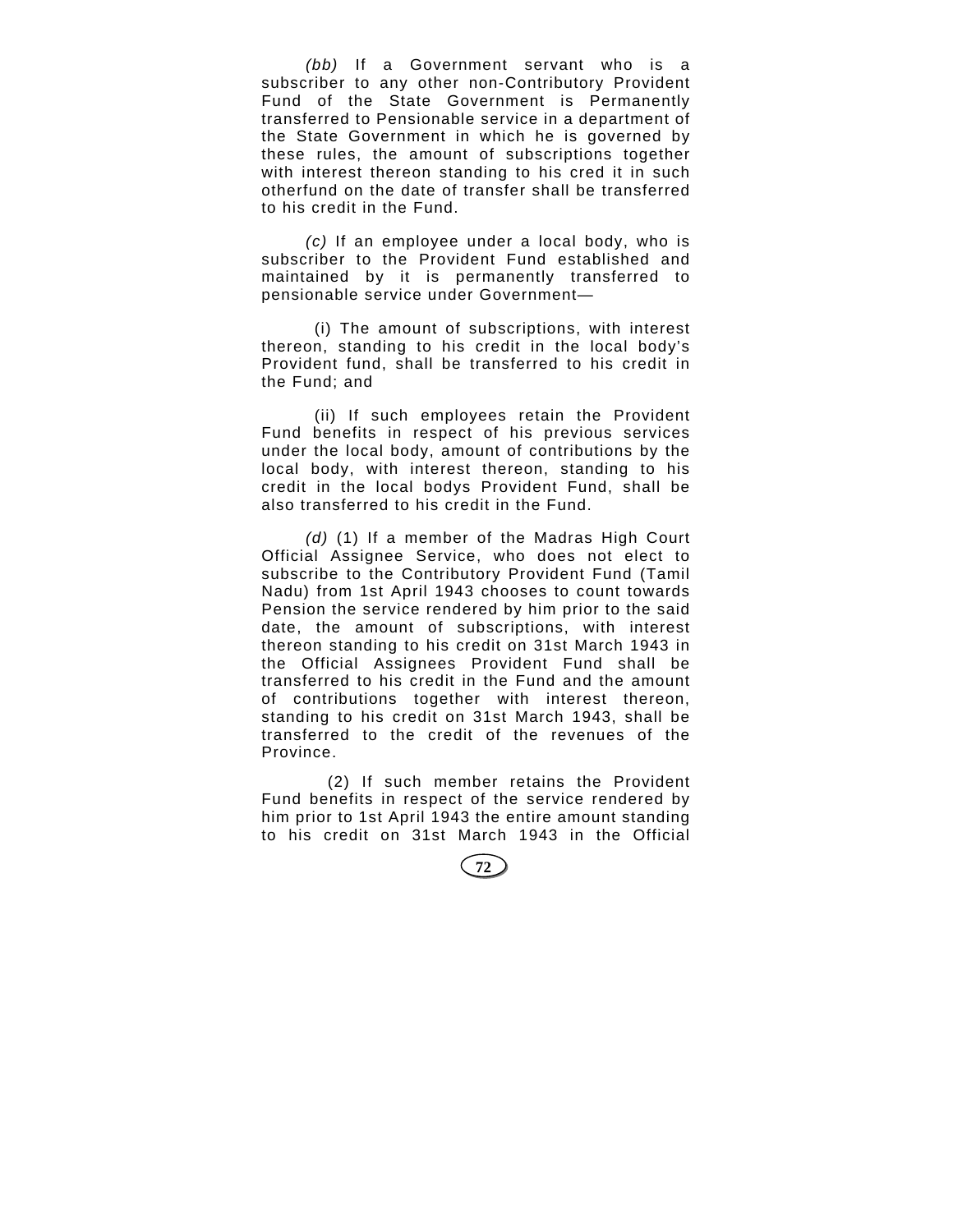Assignees Provident Fund shall be transferred to his credit in the Fund.

NOTE.—1. The Provisions of this rule do not apply to a subscriber who has retired from service and is subsequently re-employed with or without a break in service, or to a subscriber who was holding the former appointment on contract.

NOTE.—2. The Provision of the rule, shall, however, apply to persons who are appointed without break whether temporarily or permanently to a post carrying the benefits of these rules after resignation or retrenchment, as the case may be from service under another department of State government or under the Central Government.

**32-A.** Procedure on transfer to Government service of a person from the services under a body corporate owned or controlled by Government or an autonomous organisation, registered under the Societies Registration Act, 1860 (Central Act 21 of 1860). If a Government servant admitted to the benefit of the Fund was previously a subscriber to any Provident Fund of a body corporate owned of controlled be Government or an autonomous organisation, registered under the societies Registration Act, 1860 (Central Act 21 of 1860) the amount of his subscriptions and the employer's contribution if any, together with interest thereon shall be transferred to his credit in the Fund, with the cinsent of that body.

32-B. If a subscribed to the Fund is subsquently admitted to the benefits of the Contributory Provident Fund (Tamil Nadu), the amount of his subscriptions together with interest thereon shall be transferred to the credit of his account in the Contributory Provident Fund (Tamil Nadu).

NOTE.—The provisions of this rule do not apply to a subscriber who is appointed on contract or who has retired from service and is subsequently re-employed with or without a break in service in another post carrying Contributory Provident Fund benefits.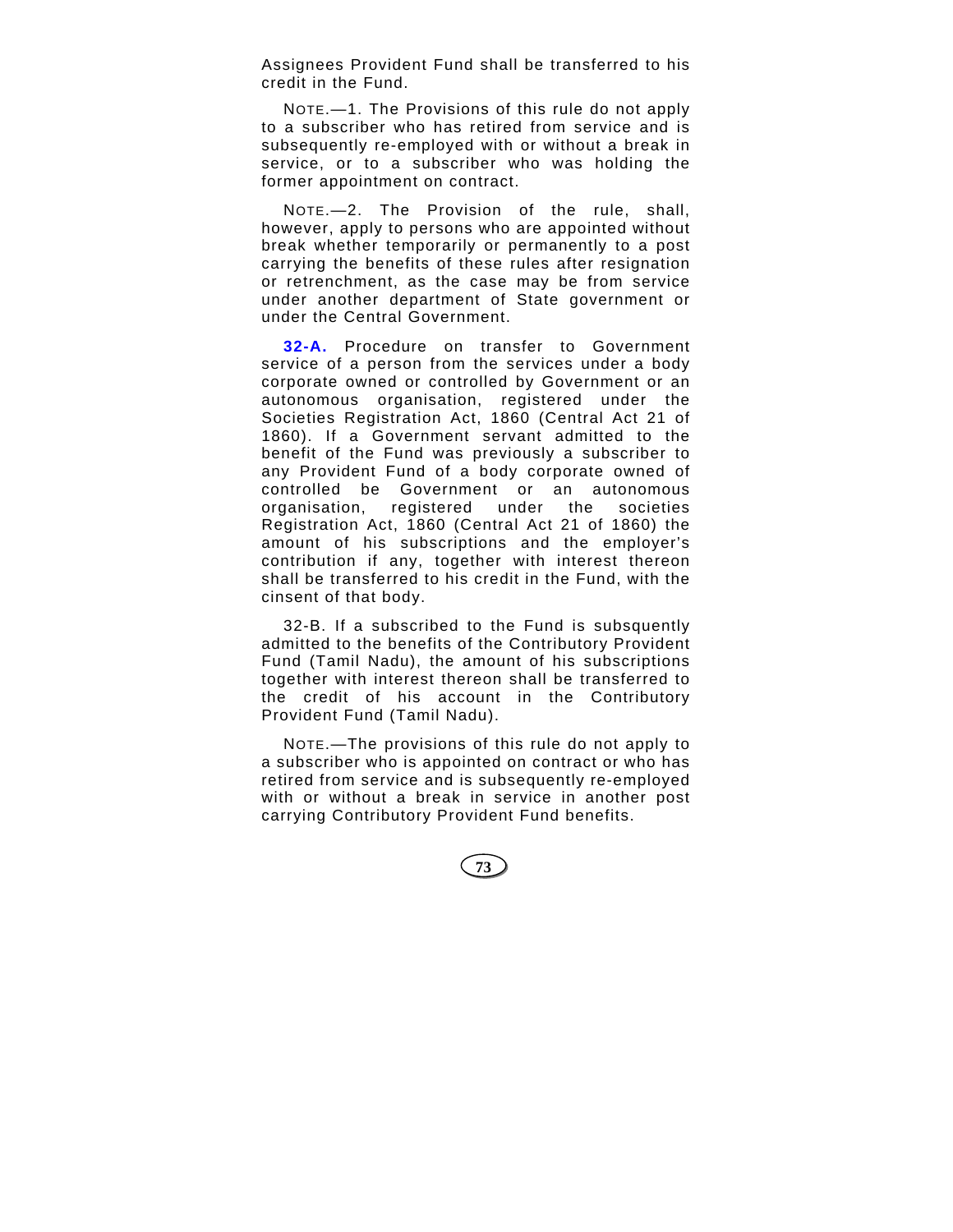**33.** (1) *Rules of Procedure.*— All sums paid into the Fund under these rules shall be credited in the books of Government to an account named "The General Provident Fund." Sums of which payment has not been taken within six months after they become payable under these rules shall be transferred to "Deposits" at the end of the year and treated under the ordinary rules relating to deposit.

(2) Presentation of application for final withdrawal one year in advance of the date of superannuation.— Payments of the amount withdrawn shall be made in India only. The persons to whom the amount are payable shall make their own arrangements to receive payment in India. The following procedure shall be adopted for claiming payment of by a subscriber namely:—

 (i) A subscriber may submit an application to the Accounts Officer through the Head of the Officers or Department for payment of the amount in the Fund, at least one year in advance of the date of superannuation. The application may be made for the amount standing to his credit in the Fund as indicated in the Accounts statement for the year ending one year prior to his superannuation or for the amount as indicated in his ledger account, in case the accounts statement has not been received.

(ii) The Head of Office/Department shall forward the application to the Accounts Officer indicating the advances taken and the recoveries effected against the advances which are still current and the number of instalments yet to be recovered in respect of each advance and also indicate the withdrawals, if any, taken by the subscriber.

(iii) The Accounts Officer shall after verification with the ledger account issue an authority for the amount indicated in the application at aleast a month before the date of superannuation but payable on the date of superannuation. As the authorisation to be issued by the Accounts Officer will not always be for the amount indicated in the application for in certain cases, where the subscriber has drawn temporary

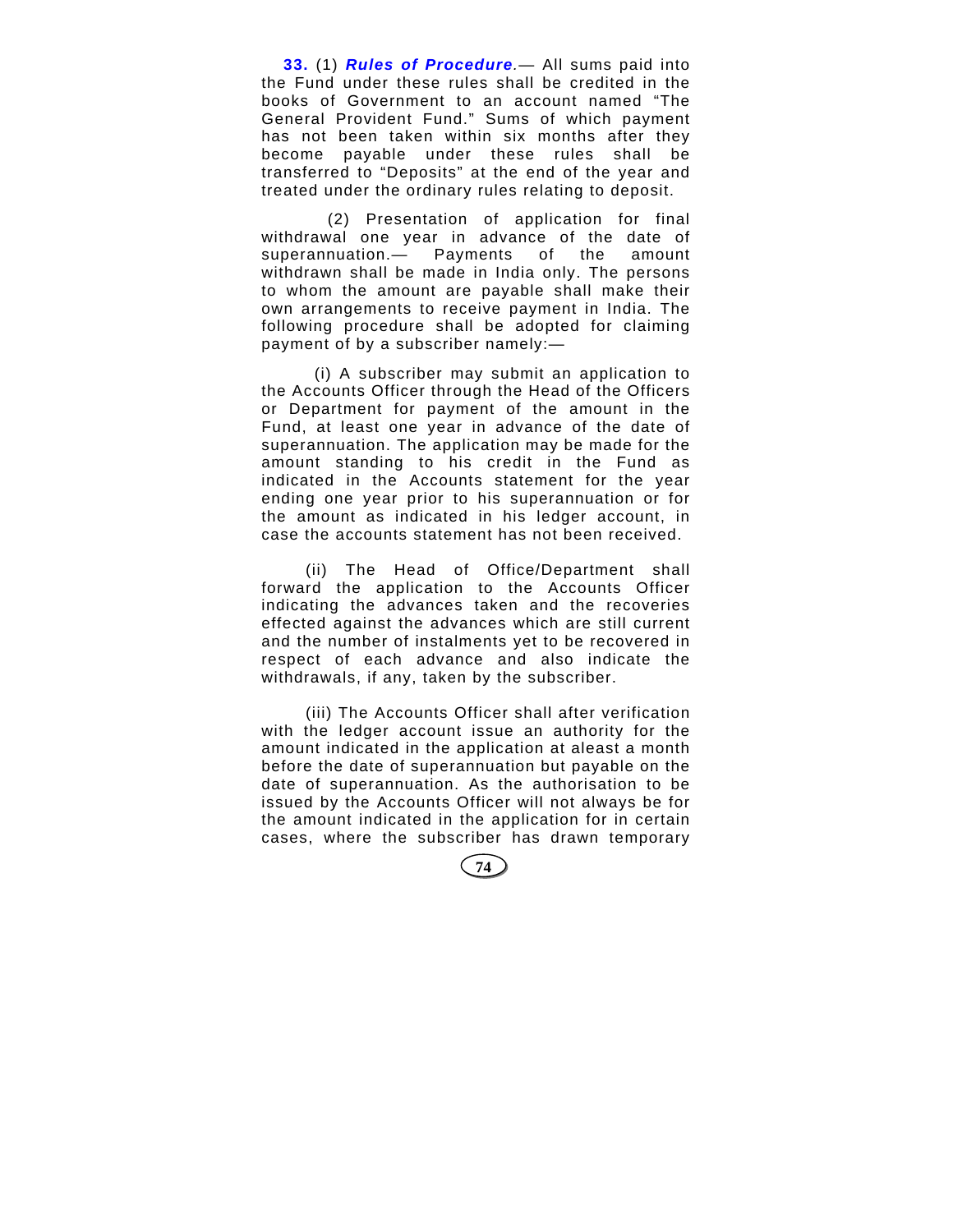advance/part final withdrawal after the date of despatch of the application the amount indicated in the application has to be reduced by such withdrawal.

(iv) The authority mentioned in clause (iii) will constitute the first instalment of payment. A second authority for payment will be issued as soon as possible after superannuation. This will relate to the contribution made by the subscriber subsequent to the amount mentioned in the application submitted under clause (i) plus the refund of instalment against advance which were current at the time of the first application.

(v) The advances/withdrawals sanctioned after the forwarding of the applications for final payments to the Accounts Officer should be paid only on the separate authorisation by the Accountant-General of the funds and acknowledgement obtained by sanctioning authority.

**34.** *Change in Number-* When paying a subscription in India either by deduction from emoluments or in cash, a subscriber shall quote the number of his account in the Fund, which shall be communicated to him by the Accounts Officer. Any change in the number shall similarly be communicated to the subscriber by the Accounts Officer.

**35.** *General Provident Fund Account slip from the Accountant General***-** (1) As soon as possible after the close of each year, the Accounts Officer shall send to each subscriber a statement of his account in the Fund showing the opening balance as on the 1st April of the year, the total amounts credited or debited during the year, the total amount of interest credited as on the 31st March of the year and the closing balance on that date. The Accounts Officer shall attach to the statement of account an enquiry as to whether the subscriber—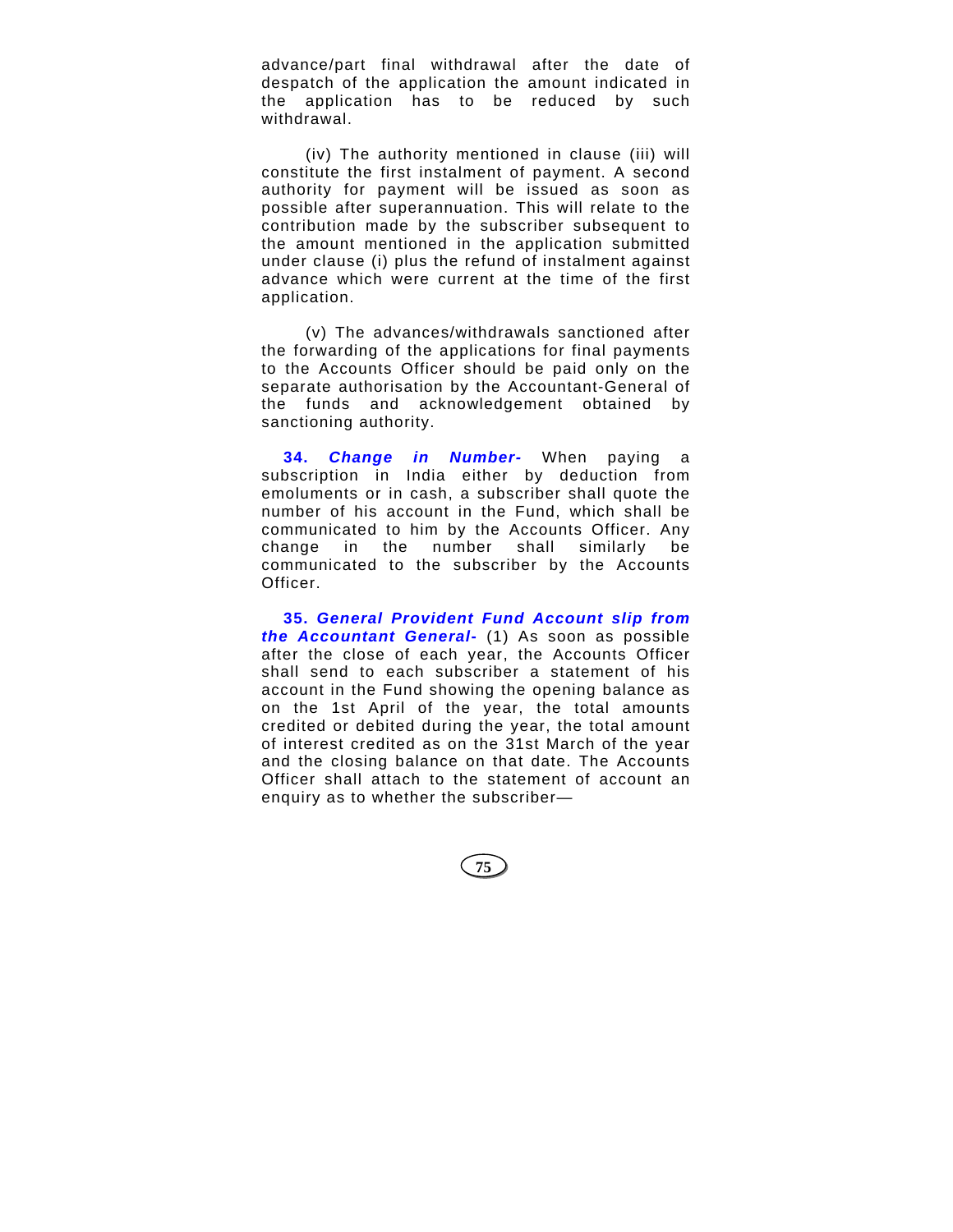*(a)* desire to make any alteration in any nomination made under rule 7 or under the corresponding rule heretofore in force.

*(b)* has acquired a family in cases where the subscriber has made nomination in favour of a member of his family under the proviso to sub-rule (1) of rule 7.

(2) Subscribers should satisfy themselves as to the correctness of the annual statement and errors should be brought to the notice of the Accounts Officer within three months from the date of receipt of the statement.

(3) The Accounts Officer shall, if required by a subscriber once but not more than once, in a year inform the subscriber of the total amount standing to this credit in the fund at the end of the last month for which his account has been written up.

**36.** *Relaxation of the provisions of these rules in individual cases-* When the Governor is satisfied that the operation of any of these rules causes or is likely to cause hardship to subscriber, he may, notwithstanding anything contianed in these rules, deal with the case of such subscriber in such manner as may appear to him to be just and equitable.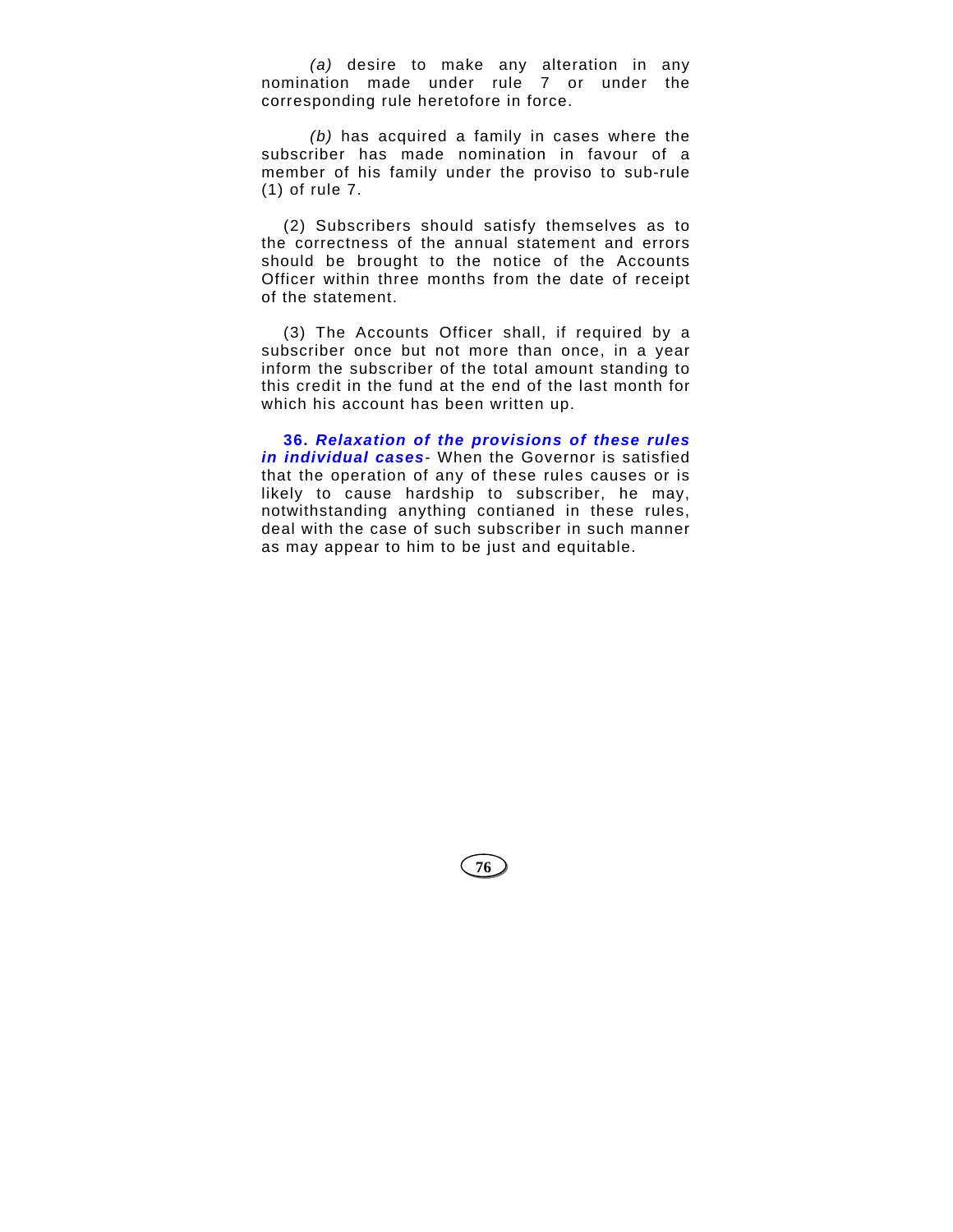## **FIRST SCHEDULE.**

#### *For use by Head of Office/Accountant-General'sOffice.*

| Nomination by                         | Signature of                       |  |  |
|---------------------------------------|------------------------------------|--|--|
| Thiru/Thirumathi/Selvi<br>Designation | Head of Office/Accounts<br>Officer |  |  |
| Date of receipt of<br>nomination      | Designation                        |  |  |
|                                       | Dated                              |  |  |

Instructions to the subscriber:—

(*a*) **@** your name may be filled in.

(*b*) **£** The "definition of Family" in respect of the Provident Fund schemes administered by the Government of Tamil Nadu shall be as follows:—

Vide G.O.Ms.No.1260, Finance All-I, dated 29th November 1989.

#### *Family means—*

(i) in the case of a Male subscriber, the wife or wives, parents, children, minor brothers, unmarried sisters, deceased son's widow and children and where no parents of the subscriber is alive, a paternal grandparent:

Provided that, if a subscriber proves that his wife had been judicially separated from him or has corred under the custemary law of the community to which she belongs to be entitled to mainterance she shall henceforth be deemed to be no lenger a mumber of the subscriber's family in matters to which these rules relate, unless the subscriber subscquently infimates in writing to the Accounts Officer that she shall continue to be so regarded ; and

(ii) in the case of a female subscriber, the husband, parents, children, minor brothers, married sisters, decersed sen's widow and children and where no parents of the subscriber is alive, a paternal grand perent:

Provided that, if a subscriber by notice in writing to the Accounts Officer expresses her desire to exclude her husband from her family, the husband shall henceforth be deemed to be no longer a member of the subscriber's family in matters to which these rules relate unless the subscriber subsequently cancel such notice in wiriting;

NOTE I.— "**Children**" means legitimate children.

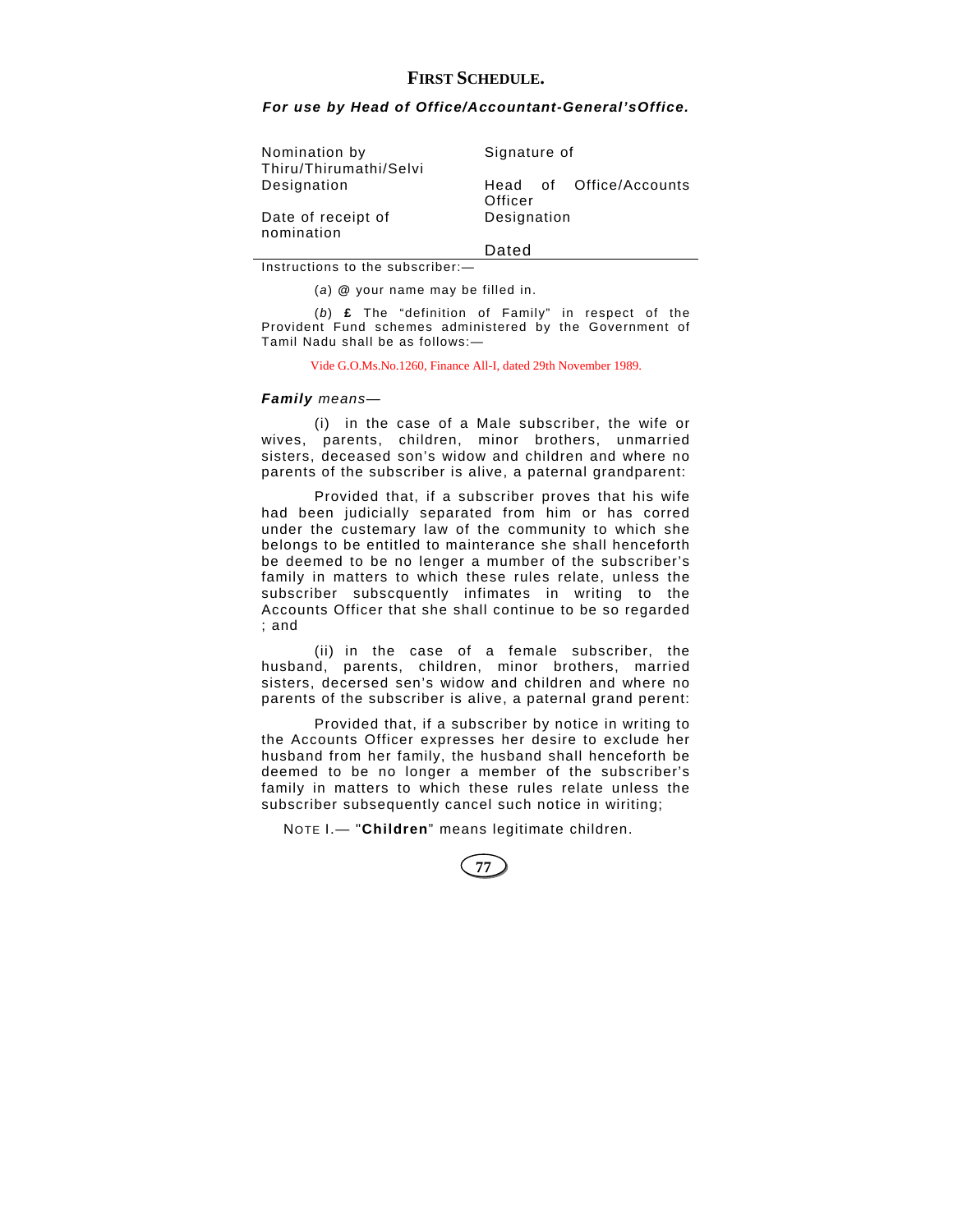NOTE II.—An adopted child shall be considered to be a child when the Accounts Officer or if any doubt arises in the mind of the Accounts Officer, the Government Solicitor, Madras, is satisfied that under the personal law of the subscriber, adoption is legally recognised as conferring the status of a natural child, but in this case only.

NOTE III.—A Child of one person given in adoption to another shall not be considered to be the child of the former if the Accounts Officer, or if any doubt arises in the mind of the Accounts Officer, the Government Solicitor, Madras is satisfied that under the personal law of the persons concerned such adoption is legally recognised and in that case only.

*(c)* Column (1): If only one person is nominated the words "in full" should be written against the nominee. If more than one person is nominated the share payable to each nominee to cover the whole amount of the Provident fund should be specified.

*(d)* Column (5): Death of nominee should not be mentioned as a contingency in this column.

*(e)* Column (6): Do not mention your name.

*(f)* Draw line across the blank space below last entry to prevent insertion of any names after you have signed.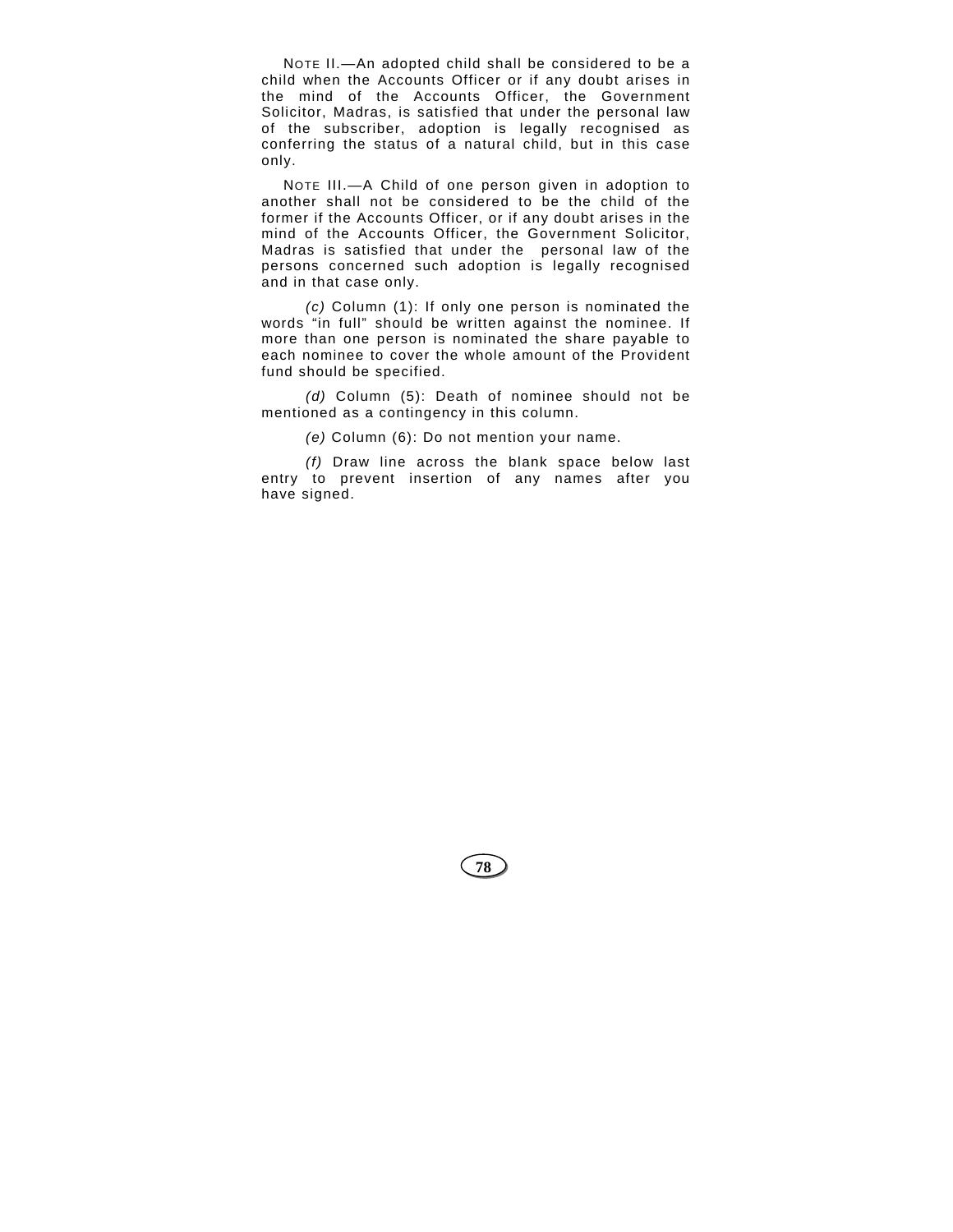## **FORM OF GENERAL PROVIDENT FUND NOMINATION**

[*See* Rule 7(3)].

 Please read carefully the instructions printed on the reverse before filling in the form.

*For use by subscribers having no family.*

\*I ……................................................. having no £family as defined in Rule 2 of the General Provident Fund (Tamil Nadu) Rules hereby nominate the person/persons mentioned below to receive the amount that may stand to my credit in the fund, as indicated below in the event of my death before that amount has become payable or having become payable has not been paid. This nomination shall become invalid in the event of my subsequently acquiring a family.

| (1)              | Name and full address<br>of the Nominee /<br>Nominees                                                                                                                                |
|------------------|--------------------------------------------------------------------------------------------------------------------------------------------------------------------------------------|
| (2)              | Relationship with the<br>subscriber                                                                                                                                                  |
| $\mathsf{3}$     | Age of the Nominee                                                                                                                                                                   |
| (4)              | Share payable (to each<br>  nominee)                                                                                                                                                 |
| $\overline{(5)}$ | happening of which the<br>Contingencies on the<br>nomination shall<br>become invalid.                                                                                                |
| (6)              | Name and address and<br>any, to whom the right<br>pass in the event of<br>his/her preceding the<br>of the nominee shall<br>person / persons, if<br>relationship of the<br>subscriber |

Dated this ……….. day of …… 20…. at ……..

Signature of two witness:

Name Address Signature

Signature of the Subscriber.

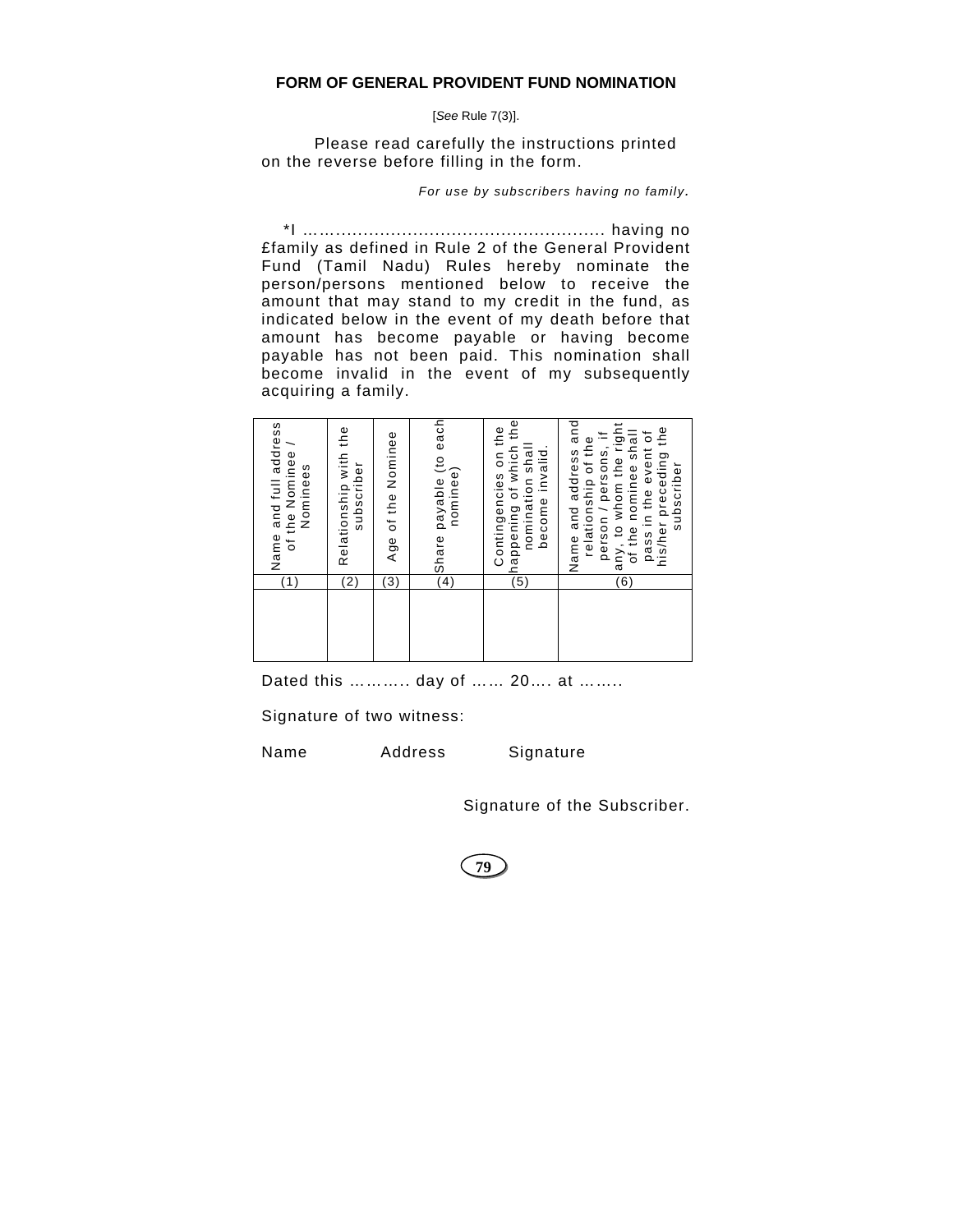### **SECOND SCHEDULE**

*[See* rule 20 (1) (a)*]*

### **FORMS OF ASSISGNMENT**

## **(1)**

I,A.B.,of.................................................................... hereby assign unto the Governor of Tamil Nadu the within policy of assurance as security for payment of all sums which under Rule 25 of the General Provident Fund (Tamil Nadu) Rules, I may hereafter become liable to pay to that fund.

I hereby certify that no prior assignment of the within policy exists.

Dated this ……….. day of …… 20….

Signature of Subscriber.

One witness of signature.

### **(2)**

We, A.B. (the subscriber) of and C.D. (the joint assured), of .........................................in consideration of the Governor of Tamil Nadu agreeing at our request to accept payments towards the within policy of assurance in substitution for the subscriptions payable by me the said A.B. to the General Provident Fund (or, as the case may be, to accept the withdrawal of the sum of Rs..............from the sum to the credit of the said A.B. to the General Provident Fund for payment of the Premium of the within policy of assurance) hereby jointly and severally assign unto the said Governor the within policy of assurance as security for payment of all sums which under Rule 25 of the General Provident Fund (Tamil Nadu) Rules the said A.B. may hereafter become liable to pay to that fund.

We hereby certify that no prior assignment of the within policy exists.

Dated this ……….. day of …… 20….

Signature of Subscriber and the Joint tenant.

One witness to signature.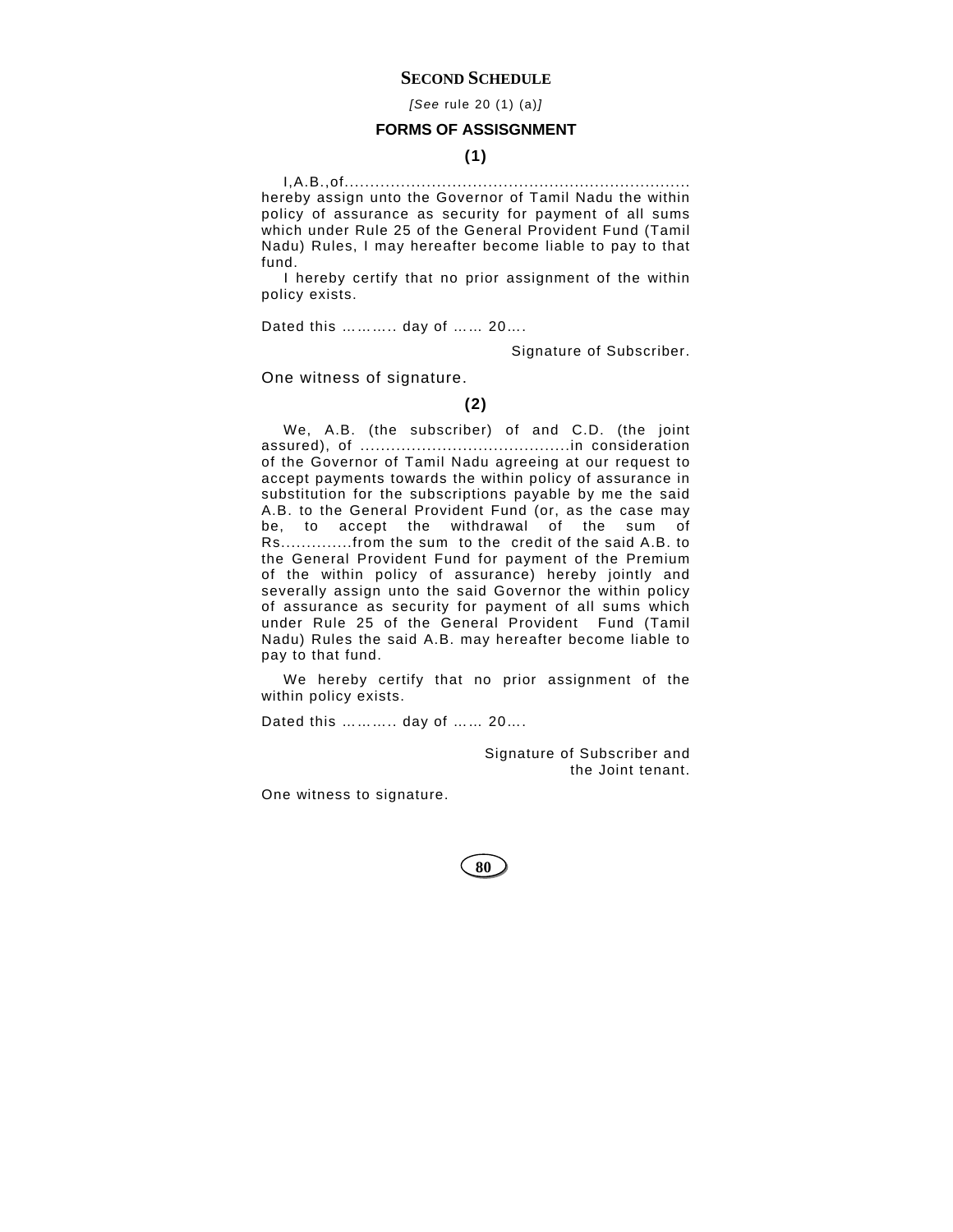NOTE.—The assignment may be executed on the policy itself either in the subscirber's handwriting or in type, or alternatively a type or printed slip containing the assignment may be pasted on the blank space provided for the purpose on the policy. A typed or printed endorsement must be duly signed and if pasted on the policy it must be initialled across all four margins.

 I, C.D. wife of A.B. and the assignee of the within policy having at the request of A.B. the assured agreed to release my interest in the policy in favour of A.B., in order that A.B. may assign the policy to the Governor of Tamil Nadu who has agreed to accept payments toward the within policy of assurance in substitution for the subscriptions payable by A.B. to the General Provident Fund hereby at the request and by the direction of A.B., assign and I the said A.B. assign and conform unto the said Governor the within policy of assurance as security for payments of all sums which under Rule 25 of the General Provident Fund (Tamil Nadu) Rules the said A.B. may hereafter become liable to pay to the Fund.

 We hereby certify that no prior assignment of the within policy exists.

Dated this ……….. day of …… 20….

Signature of the assignee and the subscriber.

One witness to signature.

Station

### **(4)**

 Form of single tenant assignment to be used in cases where a subscriber to the

 Provident Fund who has effected an insurance policy under the Rules of that Fund is admitted to the General Provident Fund (Tamil Nadu).

I (Subscriber's name)

(Subscriber's address) ............................................. hereby further assign unto the Governor of Tamil Nadu the within policy of assurance as security for the payment of all sums which under Rule 25 of the General Provident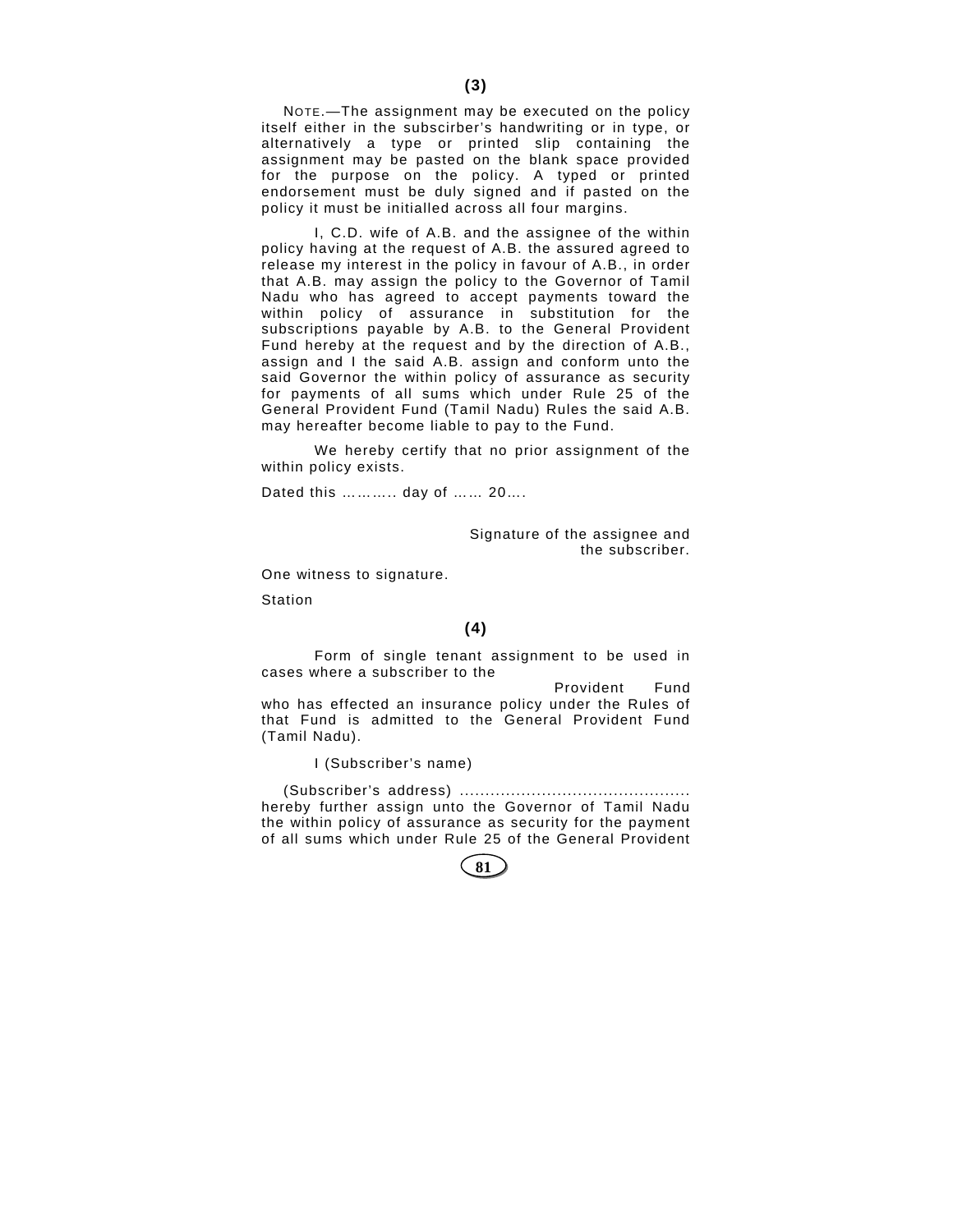Fund (Tamil Nadu) Rules, the said (Subscriber's name .............................................may hereafter become liable to pay to the General Provident Fund (Tamil Nadu).

 I hereby certify that except an assignment to the President of India/Governor of the State of as security for payment of all sums which the said (subscriber's name) ................................has become liable to pay under Rule.......................................of the. .......... .................

 Provident Fund Rules, no prior assignment of the within policy exists.

Dated this ……….. day of …… 20….

State.........................................

Signature of the subscriber.

One witness

## **(5)**

 Form of Joint tenant Assignment to be used in cases where a subscriber to.........................................Provident Fund who has effected an Insurance Policy under the rules of that Fund is admitted to the General Provident Fund (Tamil Nadu)

 We (Subscriber's name) ................... ....... ....... ...... of (Subscriber's address) .............................. ................................ and (wife's name) ....................... .................................... wife of hereby jointly and severally further assign unto the Governor of Tamil Nadu the within policy of assurance as a security for the payment of all sums which under rule 25 of General Provident Fund (Tamil Nadu) Rules, the said (subscriber's name) may hereafter become liable to pay to the General

Provident Fund (Tamil Nadu).

 We hereby certify that except on assignment to the President of India/Governor of the State of ................................................as security for payment of all sums which the said (subscriber's name)..................................liable to pay under rule..........................................of the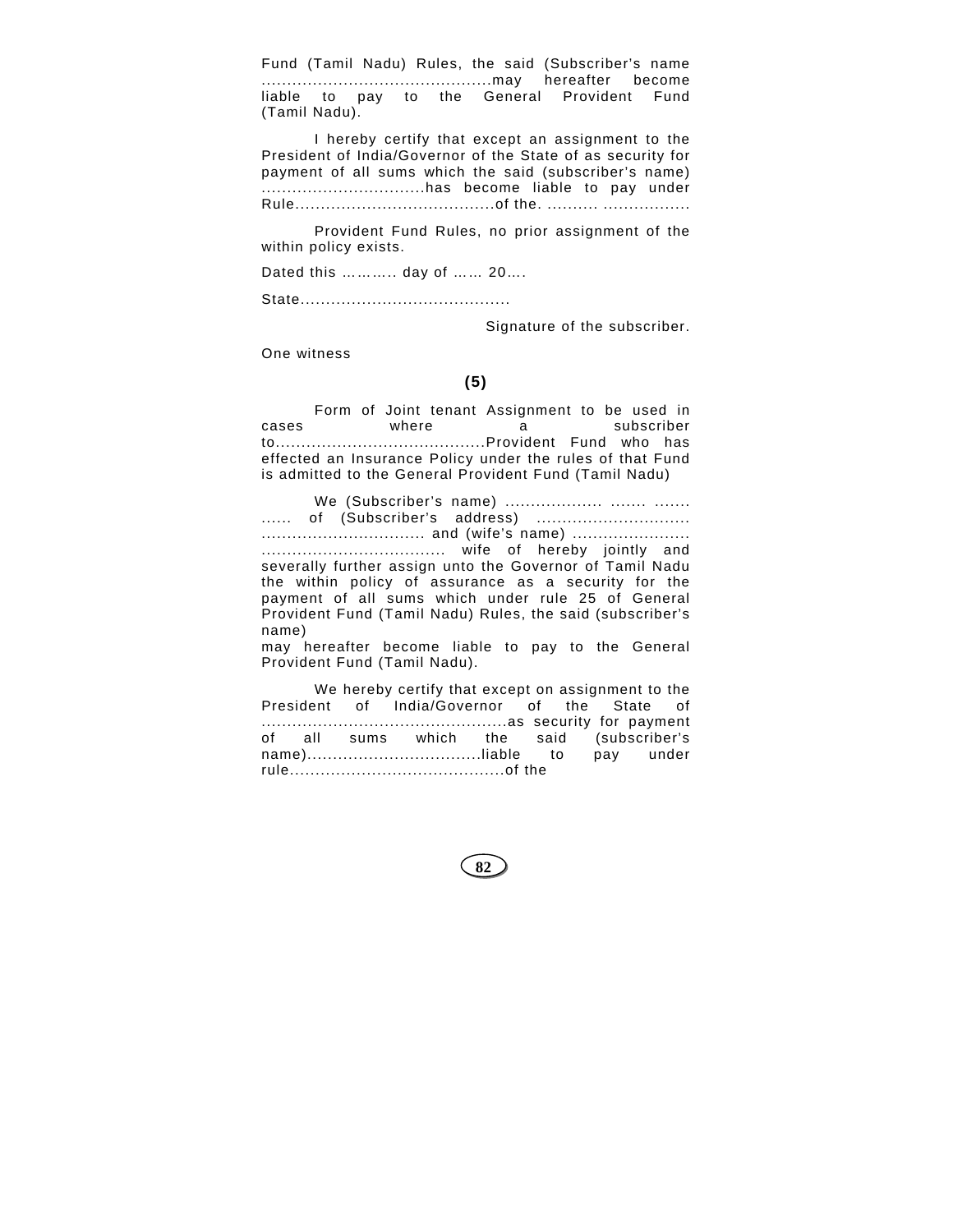Provident Fund Rules, no prior assignment of the within policy exists.

Dated this ……….. day of …… 20….

Station

One witness

Signature of subscriber and the Joint tenant.

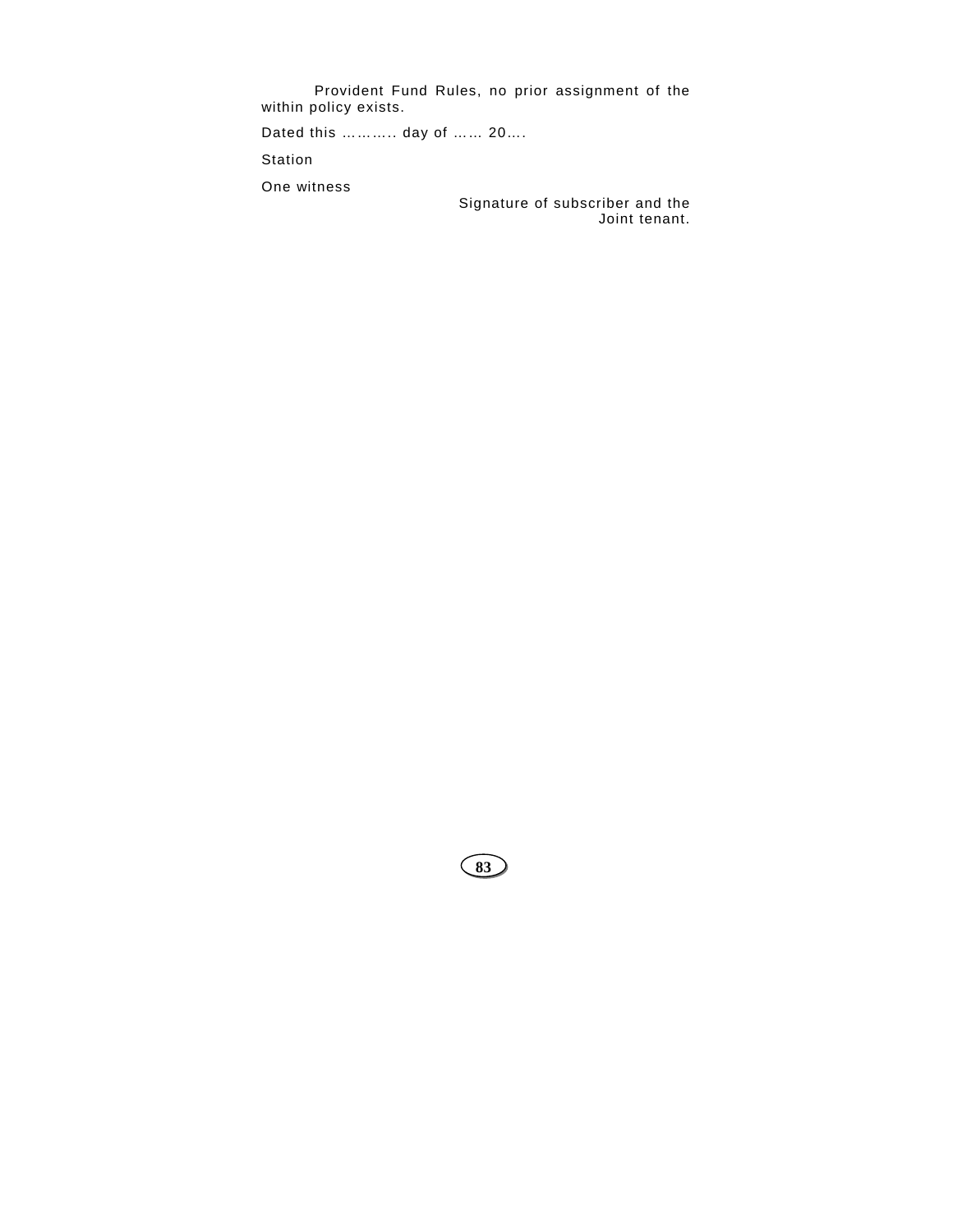# **THIRD SCHEDULE**

#### (See Rule 22)

# **FORMS OF REASSIGNMENT BY THE GOVERNOR OF TAMIL NADU.**

# **(1)**

All sums which have become payable by the above named A.B. under Rule 25 of the General Provident Fund (Tamil Nadu) Rules having been paid and/or all liability for payment by him of any such in the future having ceased the Governor of Tamil Nadu hereby reassign the within policy of assurance to the said A.B./A.B. and C.D.

Dated this ……….. day of …… 20….

Executed by

Accounts Officer of the Funds for and on behalf of the Governor of Tamil Nadu in the presence of

# XY

PENSION SANCTIONING AUTHORITY

## YZ

(One witness who should add his designation and addres).

The above named A.B. having did on the day of 20 the Governor of Tamil Nadu both hereby reassign the within policy of assurance to C.D.

Dated this ……….. day of …… 20….

#### Executed by

Commissioner and Secretary to Government of the Fund for and on behalf of the Governor of Tamil Nadu in the presence of

## XY

(Signature of the Accounts Officer)

### YZ

(One witness who should add his designation and address).

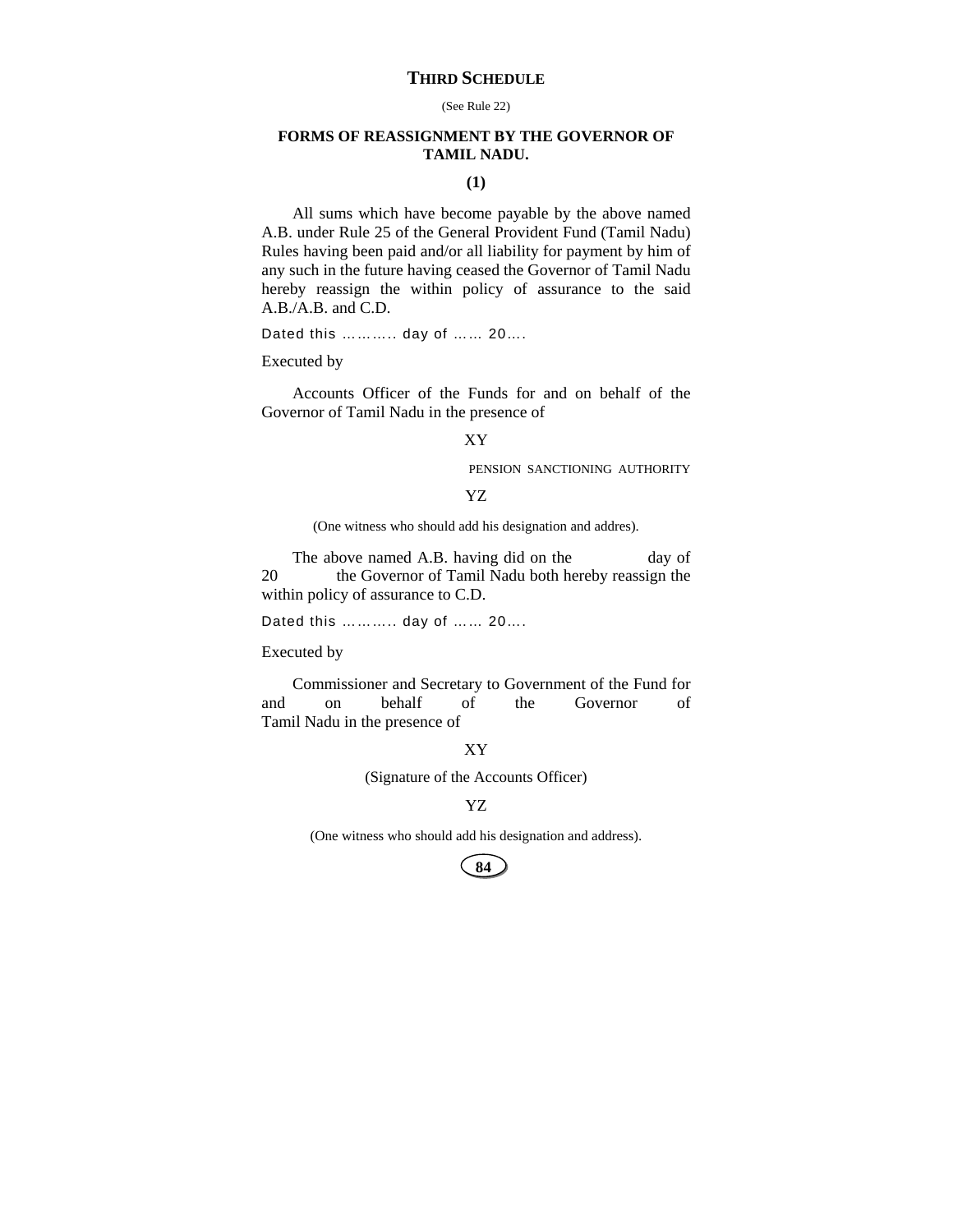# **FOURTH SCHEDULE**

#### (*See* Rule 23.)

# **FORM OF REASSIGNMENT BY THE GOVERNOR OF TAMIL NADU.**

The Governor of Tamil Nadu both hereby reassign within the policy to the said A.B./A.B. and C.D.

Dated this ……….. day of …… 20….

### Executed by

Commissioner and Secretary to Government, Revenue Department of the Fund for and on behalf of the Governor of Tamil Nadu in presence of

## XY

(Signature of the Comissioner and Secretary to Government).

# YZ

(One witness who should add his designation and address).

Form of reassignment by the Governor to be used in cases where a subscriber to the General Provident Fund who has effected an insurance policy under the rules of that Fund is admitted to the Contributory Provident Fund Rules (Tamil Nadu).

### (See Rule 26-A)

Whereas A.B./A.B. and C.D. of has/have (the assigned) within policy of Assurance No. dated with the here enter the name of the Insurance Company to the Government of Tamil nadu as security for the payment of all sum which A.B. has become liable to pay under Rule 25 of the General Provident Fund (Tamil Nadu) Rules;

And whereas it is necessary to make a fresh assignment of the policy under 19 of the Contributory Provident Fund Rules (Tamil Nadu).

And whereas it is found necessary to reassign the policy to the Assured/Assured and Joint Assured to enable him/them to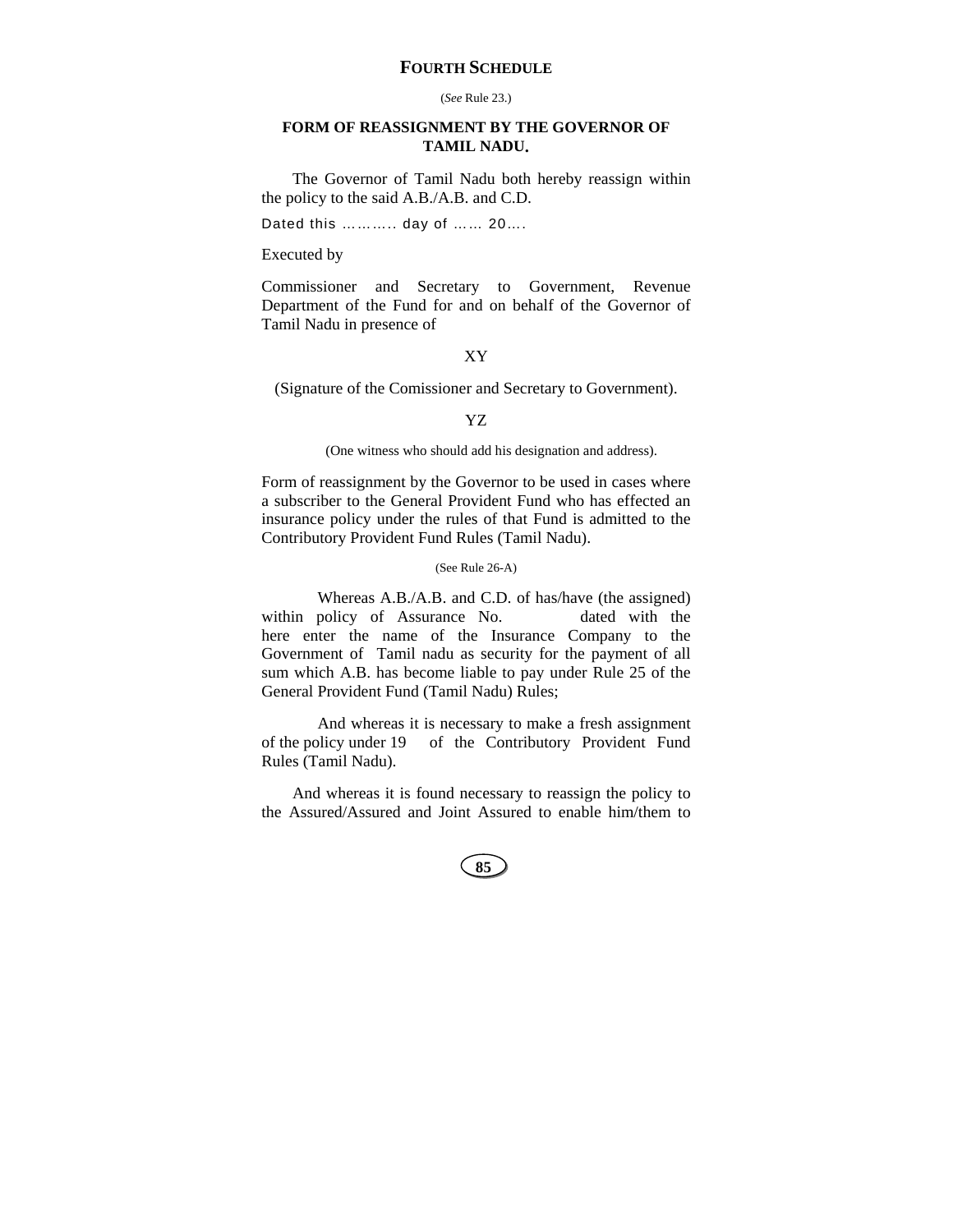make a fresh assignment to the Governor of Tamil Nadu as aforesaid.

Now, therefore, The Governor of Tamil Nadu hereby reassigns the said policy unto the said A.B./A.B. and C.D. to enable the said A.B./A.B. and C.D. to make a fresh assignment in favour of the Governor in conformity with Rule 19 of the contributory Provident Fund Rules (Tamil Nadu).

Dated this ……….. day of …… 20….

## Executed by

Accounts Officer of the Fund for and on behalf of the Governor of Tamil Nadu in the presence of

XY

(Sinature of the Accounts Officer)

YZ

(One witness who should add this designation and address)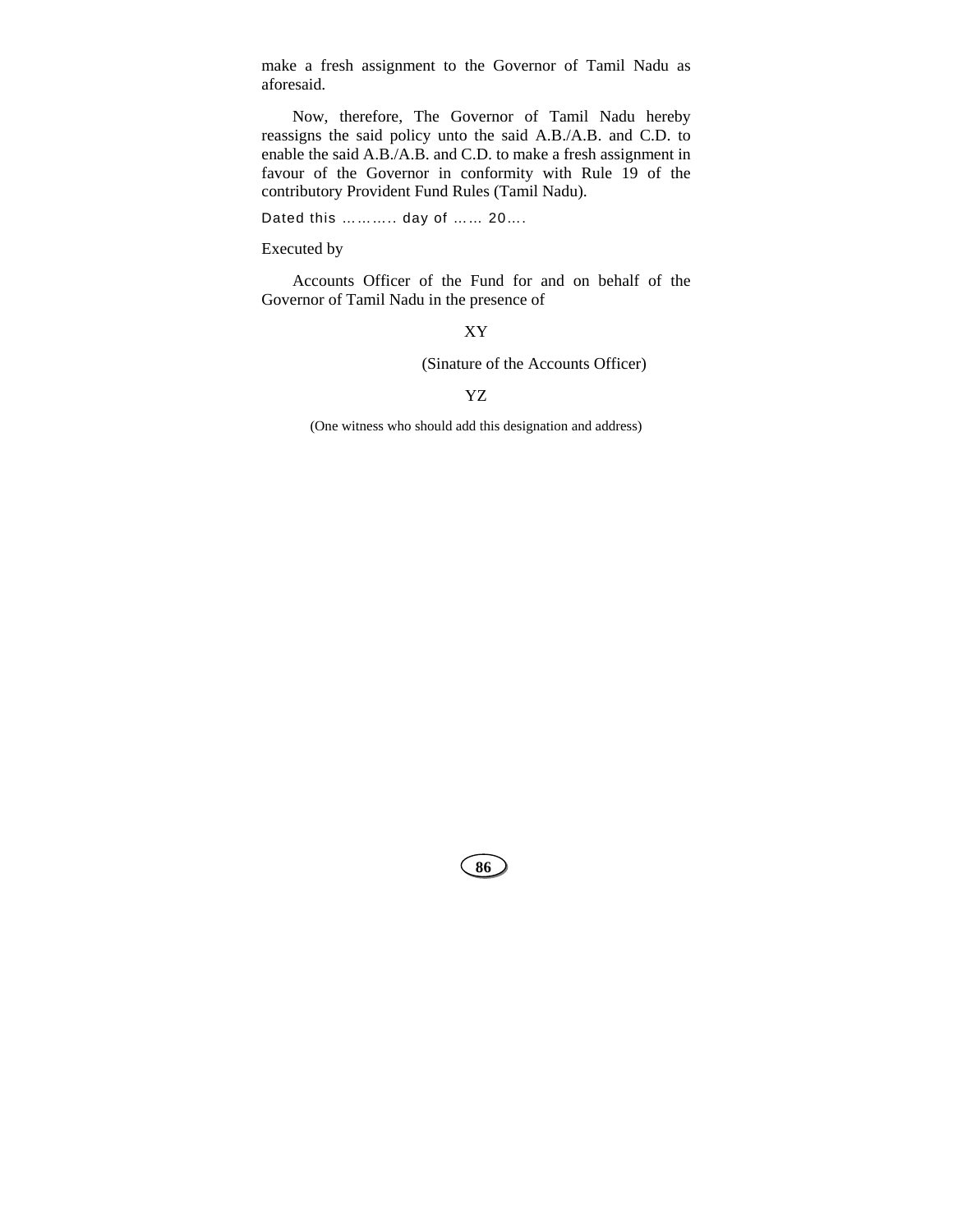# **FIFTH SCHEDULE**

### *(See* Rule 14).

Authorities competent to grant temporary advances.

1. An advance for the grant of which special reasons are not required under clause (c) of sub-rule (1) of the rule 14 may be sanctioned

(1) in the case of subscribers who are gazetted officers—

*(a)* by the Government, or

*(b)* by the heads of department specified below of such officers are under their control, namely—

- (1) Board of Revenue;
- (2) High Court;
- (3) Director of School Education/Director of Collegiate Education.

"The powers of the Director of Collegiate Education may be exercised by the Joint Director of Collegiate Education";

(G.O. Ms. No. 453, Finance, dated 12th May 1978.)

"Provided that in cases of Chief Educational Officers and Gazetted Officers in the Directorate of School Education, the powers of the Director of School Education may be exercised by the Joint Director of School Education:

Provided further that in the case of All Gazetted Officers of rank lower than the Chief Educational Officers working in School Education Department, other than the Directorate of School Education the powers of the Director of School Education may be exercised by the Chief Educational Officers of the respective District".

(G.O. Ms. No. 879, Finance, dated 26th June 1979.)

- (4) Inspector-General of Police;
- (5) Director of Medical Education/Director of Health Services and Family Planning;
- (6) Director of Public Health;

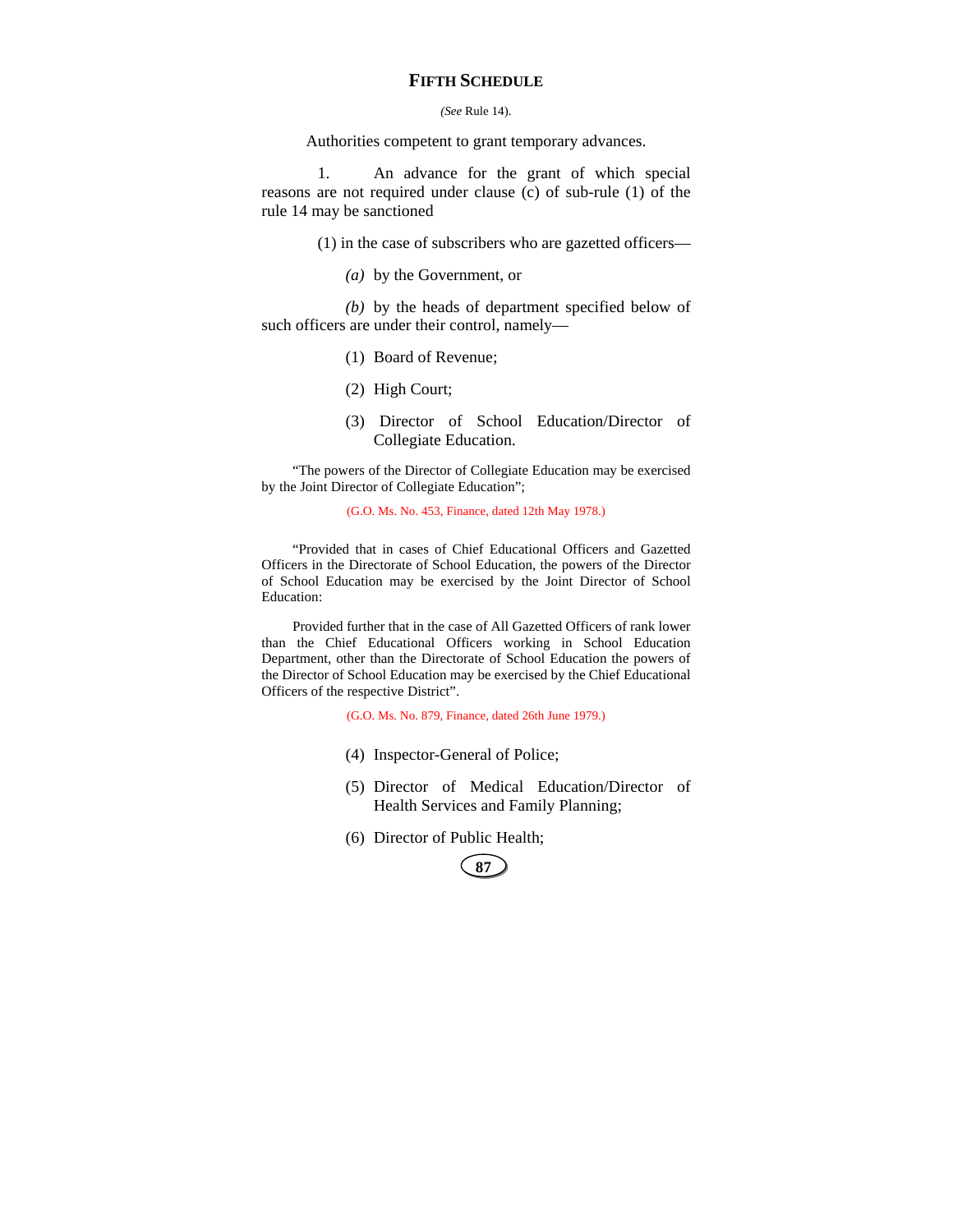- (7) Chief Engineer, Public Works Department;
- (8) Chief Engineer for Electricity;
- (9) Chief Conservator of Forests;
- (10) Director of Agriculture;
- (11) Director of Industries and Commerce;
- (12) Registrar of Co-operative Societies;
- (13) Inspector-General of Registration;
- (14) Inspector of Municipalities;
- (15) Transport Commissioner, Madras.
- (16) Director of Adi-Dravidar Welfare, Madras;
- (17) Director of Animal Husbandry;
- (18) Examiner of Local Fund Accounts;
- (19) Director of Stationery and Printing;
- (20) Commissioner, Hindu Religious and Charitable Endowments (Administration) Department;
- (21) Director of Cinchona Department;
- (22) Inspector-General of Prisons;
- (23) Director of Technical Education;
- (24) Commissioner of Labour (except in the case of the Chief Inspector of Factories);
- (25) Chief Electrical Inspector to Government;
- (26) Director of Statistics;
- (27) Milk Commissioner;
- (28) The Director of Rural Development;
- (29) Director of Treasuries and Accounts;

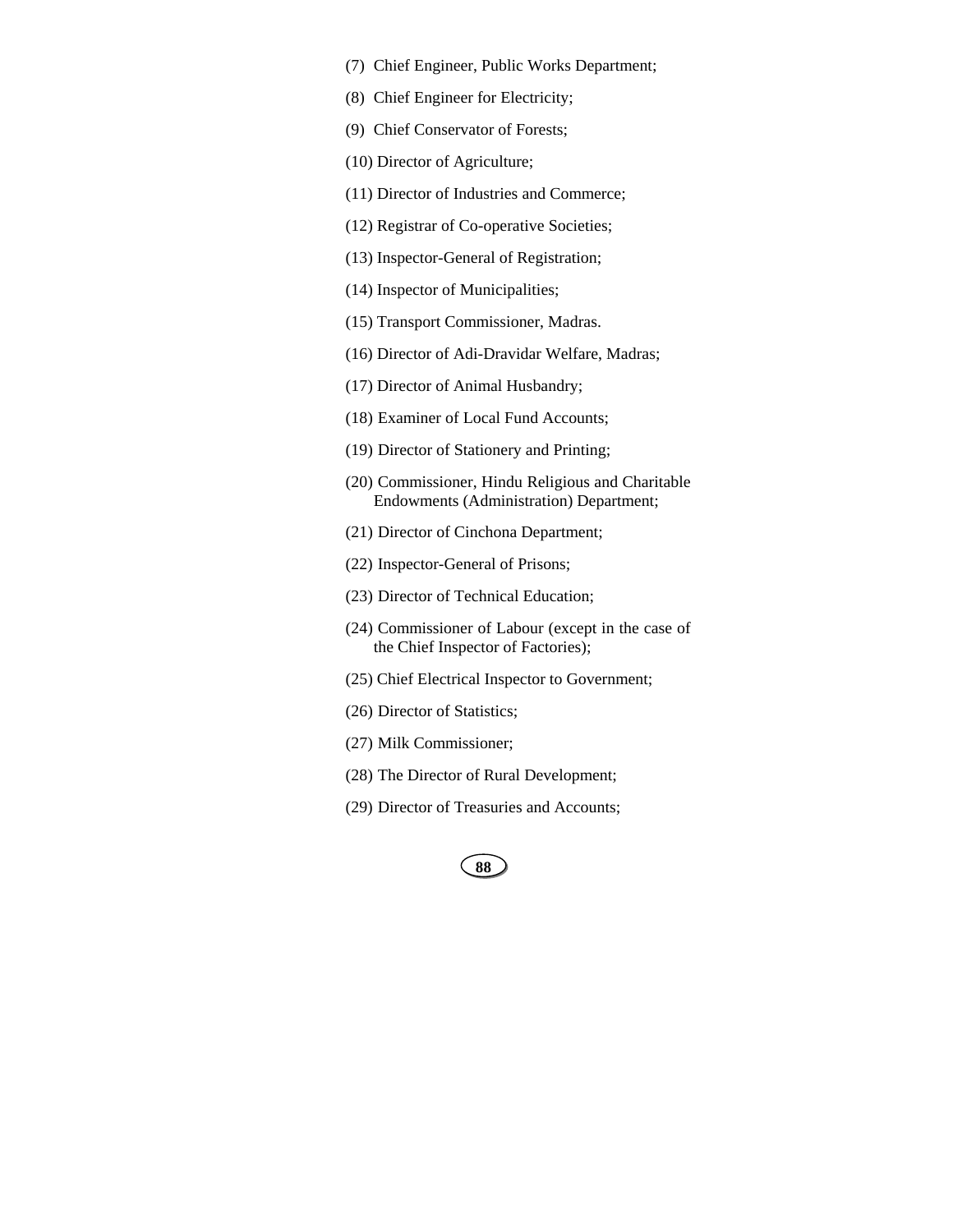- (30) Director of Vigilance and Anti-corruption;
- (31) Commissioner of Civil Supplies;
- (32) Director of Employment and Training;
- (33) Director of Women's Welfare
- (34) Director of Chemical Examiners Laboratory;
- (35) Director of Handlooms and Textiles;
- (36) Director of Tamil Development;
- (37) Chief Educational Officers;
- (38) State Port Officer

(G.O. Ms. No. 776, Finance, dated 16th July 1976);

(39) Director of Fisheries

(G.O. Ms. No. 595, Finance, dated 25th June 1977);

(40) Chairman, Tamil Nadu Sales Tax Appellate Tribunal

(G.O. Ms. No. 655, Finance, dated 11th July 1977);

(41) Director of Motor Vehicles Maintenance Organisation

(G.O. Ms. No. 63, Finance (Funds), dated 23rd January 1978.)

(ii) in the case of subscribers who are non-Gazetted officers less than Rs. 650 per mensem—

*(a)* by the head of the Department or other authority competent to dismiss the subscriber; or

*(b)* by the authorities specified below if such officers are under their control, namely—

- (1) Superintendent, Government Press.
- (2) Superintendenting Engineers, Public Works Department and Electricity Department.

| I<br>×<br>۰.<br>۰. |  |
|--------------------|--|
|                    |  |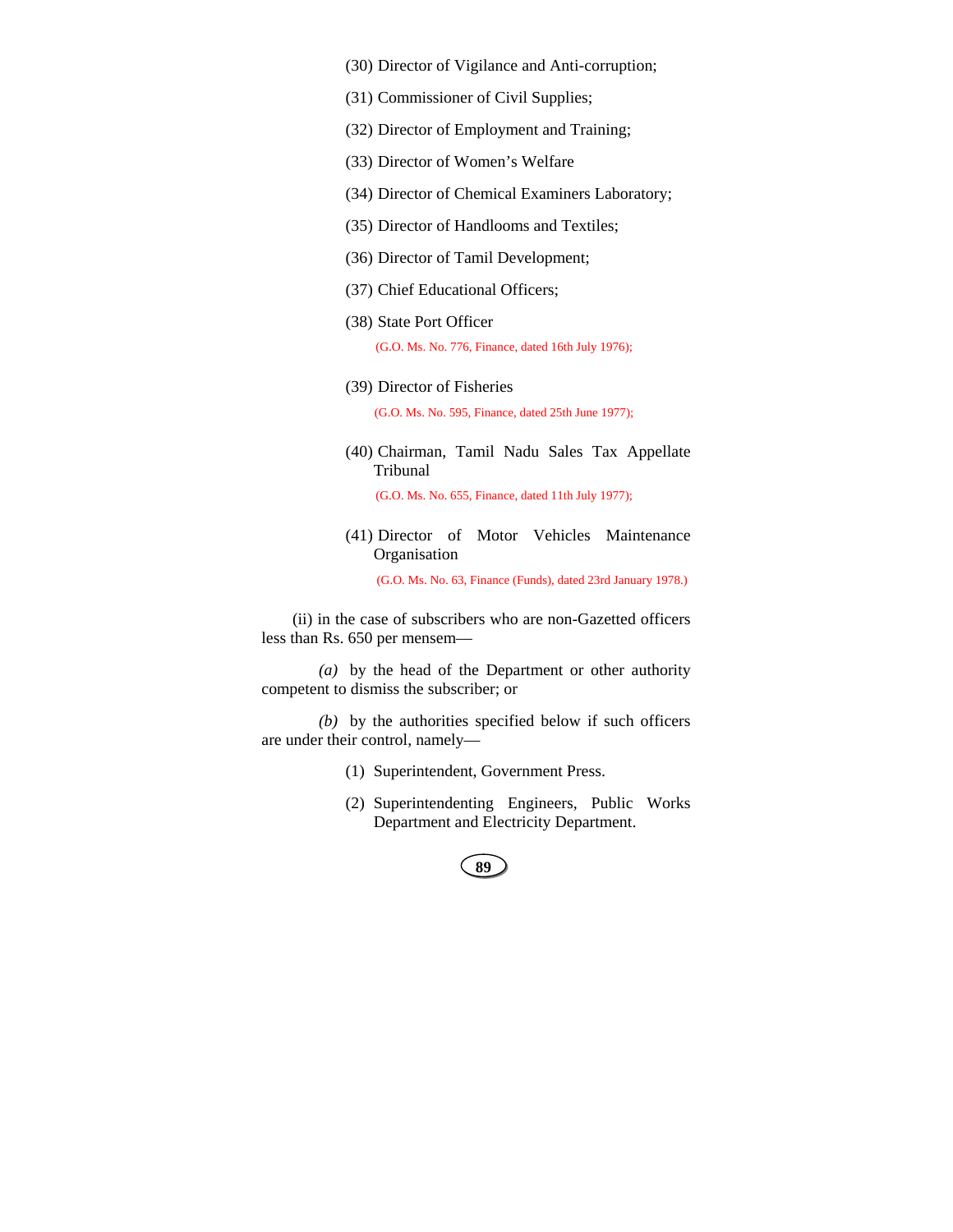- (3) Deputy Inspector-General of Police.
- (4) Collectors of Districts.
- (5) Secretary to the Board of Revenue.
- (6) The Conservators of Forests.
- (7) Director of Settlement and Ex-officio Secretary to the Board (Settlement of Estates).
- (8) Joint Director of Tamil Nadu State Transport Department.
- (9) Personal Assistant (Planning) to the Director of Fisheries and the Regional Directors of the Fisheries Department.
- (10)Deputy Director of School Education (Planning).
- (11) Persona l Assistant to the Directorate of Collegiate Education.

(G.O. Ms. No. 453, dated 12th May 1978.)

"Provided that the powers vested with the Deputy Director of School Education (Planning) may be exercised by the Personal Assistant to Director of School Education, Chief Educational Officers of the respective districts, District Educational Officers, Inspectress of Girls Schools/Inspector of Anglo-Indian Schools/Chief Inspector of Physical Education/Women Specialist of Physical Education under whom they are working".

(G.O. Ms. No. 879, Finance, dated 26th June 1979.)

(iii) in the case of subscribers of the Police Department who are holding non-gazetted post and in receipt of pay of less than Rs. 650 per mensem, by the authorities, specified below, if such subordinates are under their control:—

- *(a)* the Superintendent, Special Branch of the C.I.D.;
- *(b)* the Superintendent, Crime Branch of the C.I.D. and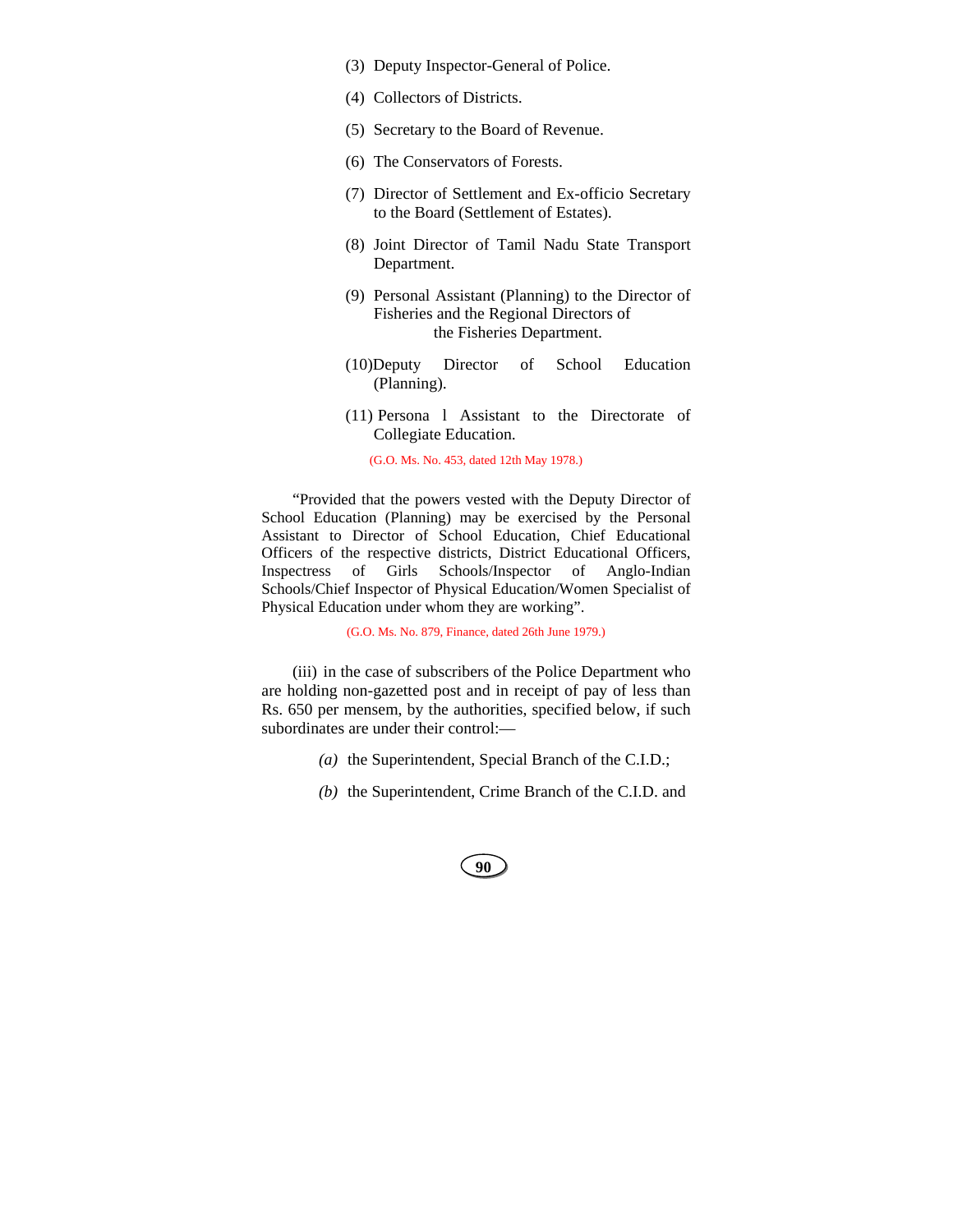*(c)* the Personal Assistant to the District Superintendent of Police.

(iv) in the case of other subscribers by the head of the office or any lower authority competent to dismiss the subscriber;

(v) the Powers of Collectors of districts under subparagraph (ii) (*b*) and (iv), may be exercised by Personal Assistants to Collectors.

(vi) The Powers of the Joint Director (Planning and Development) under sub-paragraph (1) (b) (iv), may be exercised by the Joint Director (Establishment) in the Office of the Director of Industries and Commerce.

(vii) The powers of the Secretary to Government, Rural Development and Local Administration Department, under subparagraphs (ii)  $(b)$  (iv), may be exercised by the under Secretary to Government (Establishment), Rural Development and Local Administration Department).

(2) An advance for the grant of which special reasons are required under clause (c) of sub-rule (1) of rule 14, may be sanctioned by the authority competent to dismiss the subscriber or where the subscriber's service are lent , by the authority who would be competent to dismiss the subscriber, if the subscriber were a substantive holder of the post held by him on loan.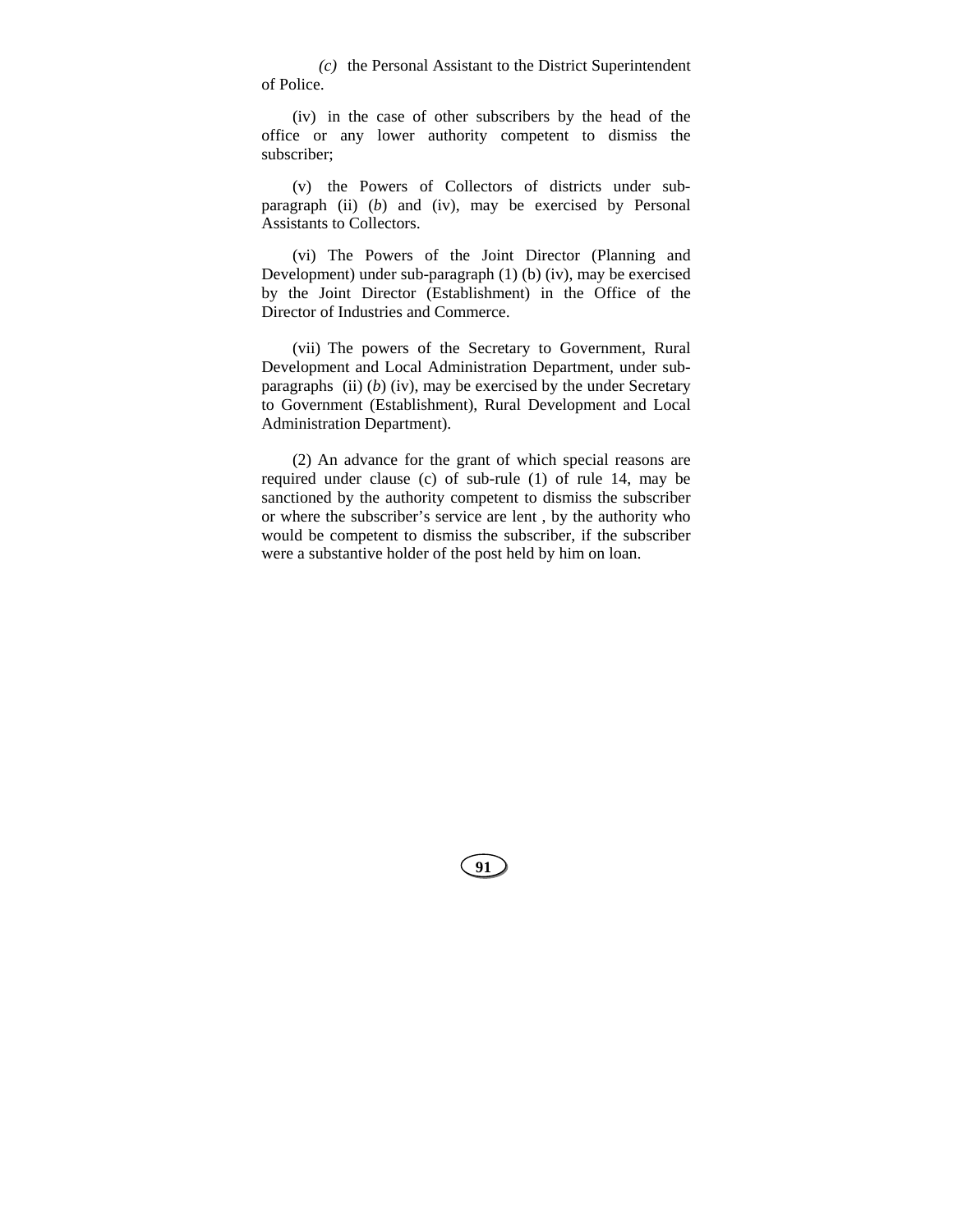### **FIFTH SCHEDULE.**

NOTE.—In the case of Deputy Collectors the powers may be exercised by the Board of Revenue (LR), Madras.

(A) Provided that in the case of Gazetted officer who are working under the control of the Heads of Departments the powers may be exercised by the Heads of Departments concerned.

(G.O. Ms. No. 1051, Finance, dated 2nd November 1977.)

(B) Provided that in the case of the members of the non-Gazetted staff and the Section Officers in the Secretariat borne on the establishments of the Co-operative Department, the powers may be exercised by the Deputy Secretary to Government in-charge of Establishment in that Department.

(G.O. Ms. No. 1131, Finance, dated 7th December 1977.)

(C) Provided also that the powers vested with the Director of Employment and Training under this paragraph may be exercised by the Joint Director of Training (Craftsman Training and Apprentice Act) up to the level of Deputy Director of Training and by the Joint Director of Employment upto the level of Assistant Director in the Employment Wing of the Department of Employment and Training.

(G.O. Ms. No. 90, Finance, dated 3rd February 1978.)

(D) Provided also that in the case of Labour and Employment Department in the Secretariat, the powers may be exercised by the Under Secretary to Government in-charge of Establishment in that Department.

(G.O. Ms. No. 422, Finance, dated 4th May 1978.)

(E) Provided also that in the case of Officers of the Collegiate Education Department, the advance may be sanctioned by the Joint Director of Collegiate Education.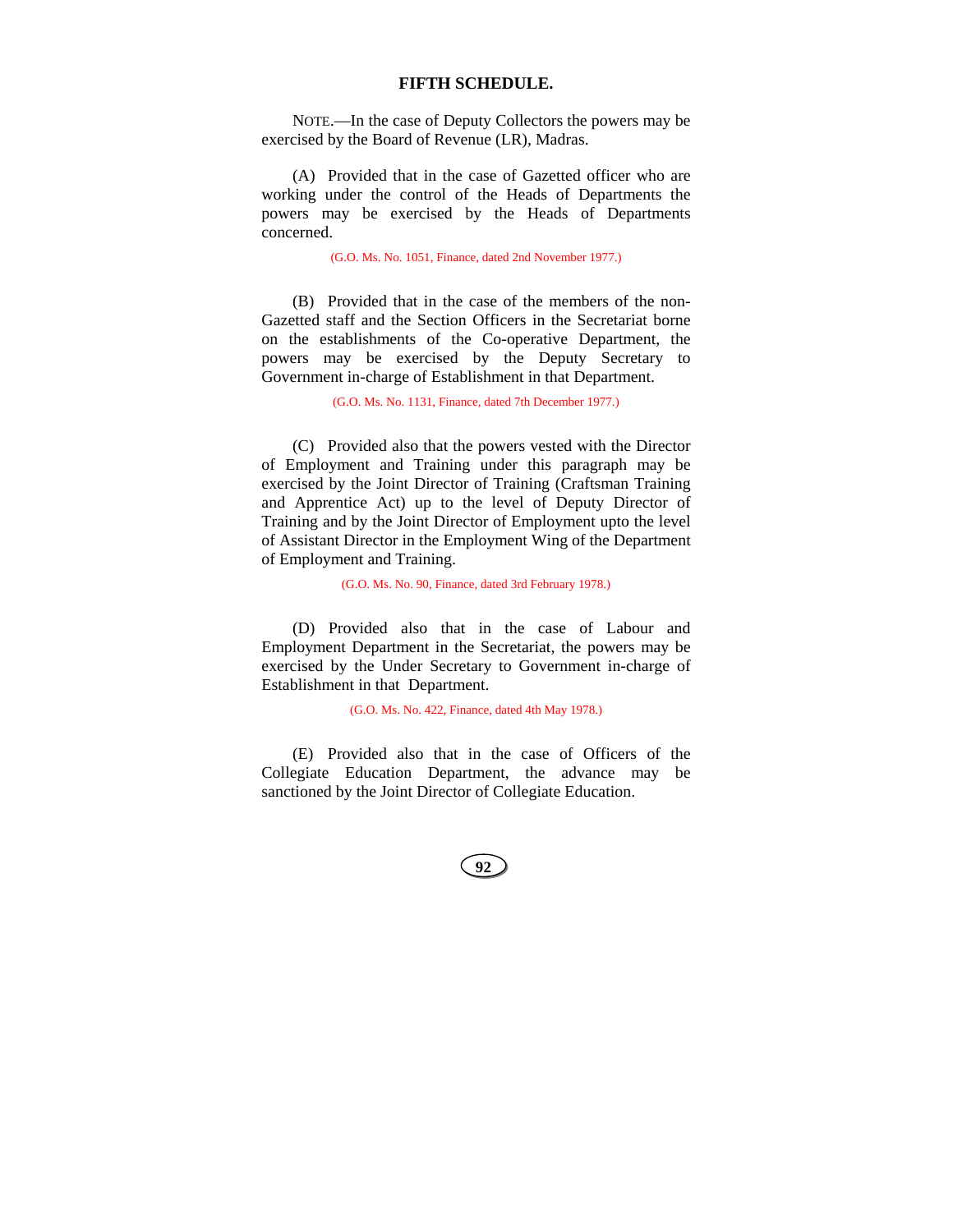(F) Provided also that the powers to sanction Part-final Withdrawal to the staff working under the control of Director of Handlooms and Textiles, now vested with the Director of Handlooms and Textiles may be exercised by the Joint Director of Handlooms and Textiles.

(G.O. Ms. No. 1289, Finance, dated 22nd November 1978.)

(G) Provided also that in the case of staff the School Education Department and Directorate of School Education mentioned in column (1) below, the powers may be exercised by the authorities specified against each in column (2) thereof:—

| <b>Staff of School Education</b><br>DepartmentOfficers empowered to<br>sanction. and the Directorate of<br>School Education.<br>(1)                                                                                                                                                              | Officers empowered to sanction<br>(2)                                                                                                                                                                                                                          |
|--------------------------------------------------------------------------------------------------------------------------------------------------------------------------------------------------------------------------------------------------------------------------------------------------|----------------------------------------------------------------------------------------------------------------------------------------------------------------------------------------------------------------------------------------------------------------|
| 1. All Gazetted Officers of rank<br>the<br>Chief<br>than<br>lower<br>Educational Officers working in<br>School Education Department<br>other than the Directorate of<br>School Education and non-<br>Gazetted Officers working in<br>the offices of the<br>Chief<br><b>Educational Officers.</b> | Chief Educational Officers of the<br>respective districts.                                                                                                                                                                                                     |
| 2. All Chief Educational Officers<br>and Gazetted Officer in the<br>of<br>Directorate<br>School<br>Education.                                                                                                                                                                                    | Joint Director of School Education.                                                                                                                                                                                                                            |
| 3. Non-Gazetted Officers in<br>the<br>Office of the Directorate<br>of<br>School Education.                                                                                                                                                                                                       | Personal Assistant to the Director of<br>School Education.                                                                                                                                                                                                     |
| 4. All non-Gazetted Officers other<br>than those mentioned in items<br>$(1)$ and $(3)$ above.)                                                                                                                                                                                                   | District Educational<br><b>Officers</b><br>Inspectress of Girls Schools<br>Inspector of Anglo-Indian Schools /<br>Inspector of Physical<br>Chief<br>Education / Women Specialist of<br>Physical Education under whom the<br>Non-Gazetted Officers are working. |

(G.O. Ms. No. 879 Finance, dated 26th June 1979.)

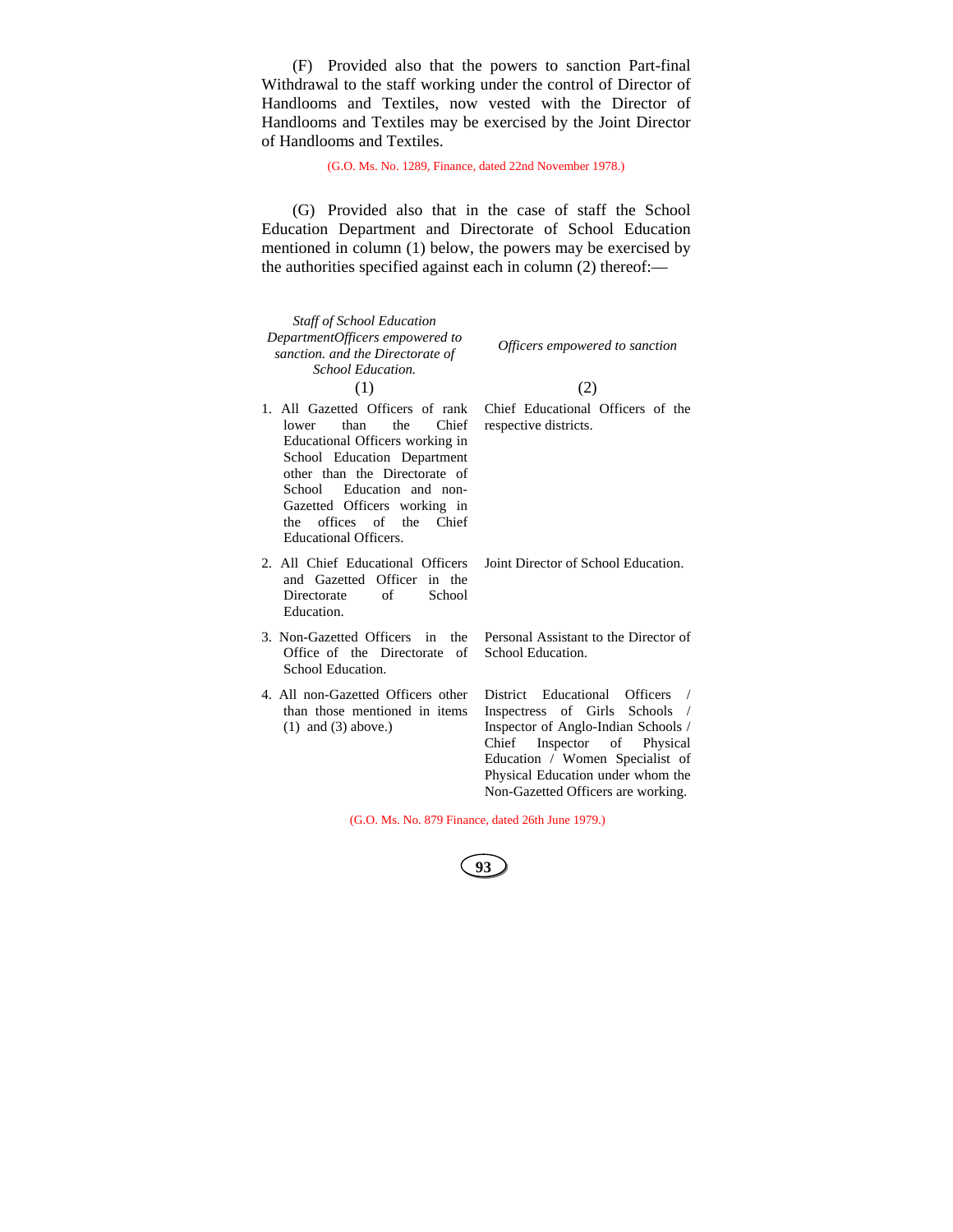(H) Provided also that in the case of members in the Panchayat Development Department the powers may be exercised by the Personal Assistants (Panchayat Development) to the Collectors of the district concerned.

(G.O. Ms. No. 1467, Finance, dated 31st October 1979.)

(I) "Provided that the powers to sanction Part-final Withdrawal to the Deputy Collectors may be exercised by the Board of Revenue." Provided further the powers to sanction temporary advances to the Deputy Collectors for the grant of which special reasons are required may be exercised by the Collectors of the respective district.

(G.O. Ms. No. 1502, Finance, dated 9th November 1979.)

3. In respect of persons serving in connection with the affairs of the Central Government or of any Other State Government (on deputation) who are entitled to subscribe to the Fund by or under any Law made in this behalf the authority to grant an advance for which special reasons are not required and an advance for which Special reasons are required under clauses *(a)* and *(c)* respectively of sub-rule (1)of rule 14, shall be the competent authority in the borrowing Government. In respect of persons deputed on foreign service to an Autonomous Organisation, Body corporate (Owned or controlled by any Government) Local Body or the like the authority competent to grant an advance for which special reasons are not required and on advance for which special reason are required under clauses *(a)* and *(c)* respectively of sub-rule (1) of rule 14, shall be the authority competent to sanction the advance had the subscriber continued to be in the service of the Government of Tamil Nadu:

Provided that in respect of unqualified State Public Works Accounts Clerks appointed as Emergency Divisional Accountants under the administrative control of the Accountant-General Tamil Nadu an advance shall all be sanctioned by the Accountant General Tamil Nadu.

NOTE (1).—In the case of subscribers of the Police Department, the powers vested in the Inspector-General of Police to sanction temporary advance to non-Gazetted officers, both executive and ministerial have been delegated to the Deputy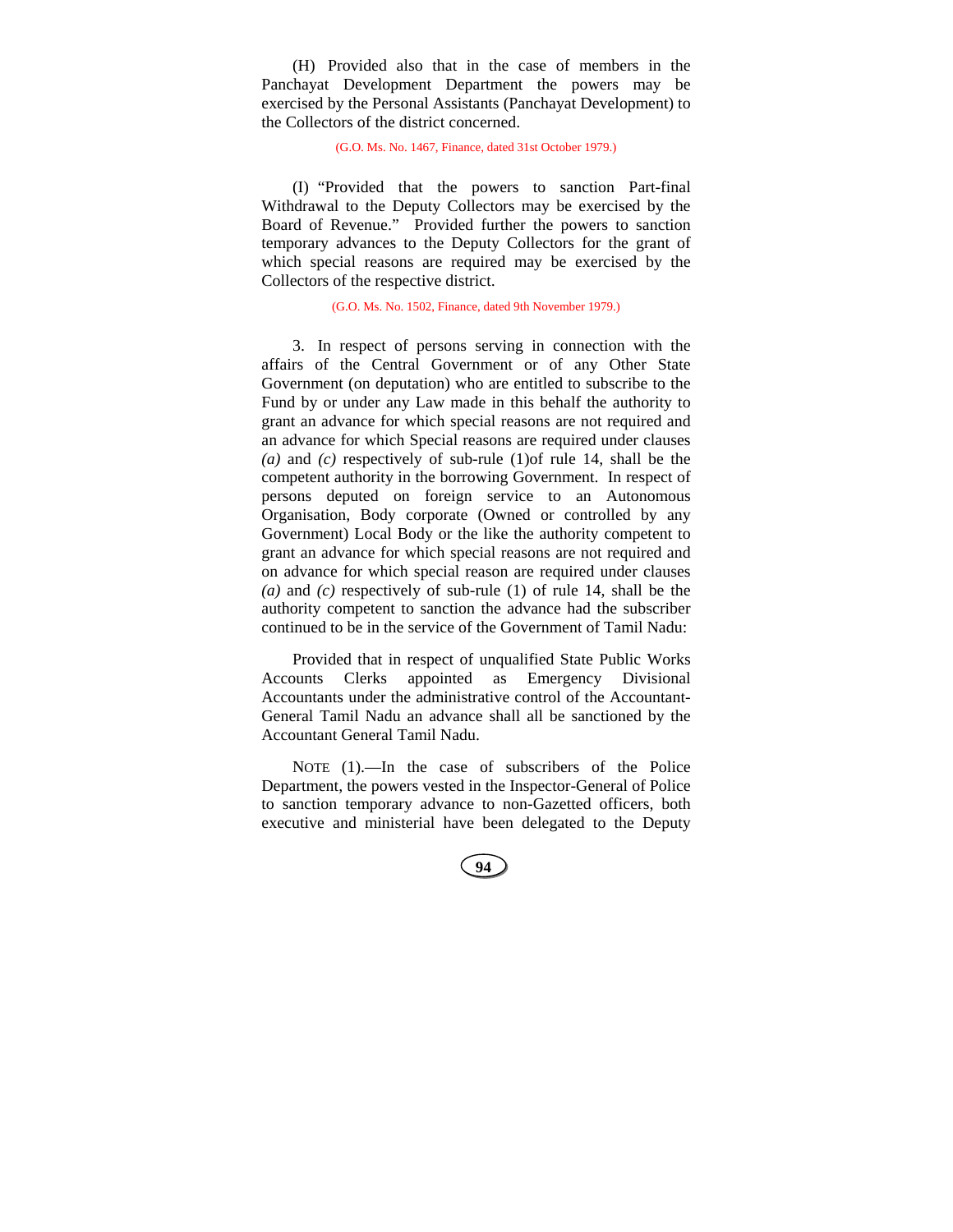Inspector-General of Police and the Commissioner of Police in Madras City subject to the following exception:—

(i) Third advances, where the previous two advances have already been sanctioned by the Deputy Inspector-General of Police or the Commissioner of Police, as the case may be; and

(ii) advances in the case of subscribers working in the office of the Inspector-General of Police.

NOTE (2).—Notwithstanding anything contained in Note (1) the appointing authorities in the Police Department may dispose of all applications relating to the grant of temporary advances from the General Provident Fund.

NOTE (3).—In the case of subscribers who are non-gazetted members of the District Revenue Establishments the powers of the District Collectors under this paragraph shall be exercised by the District Revenue Officers in the District where they have been appointed.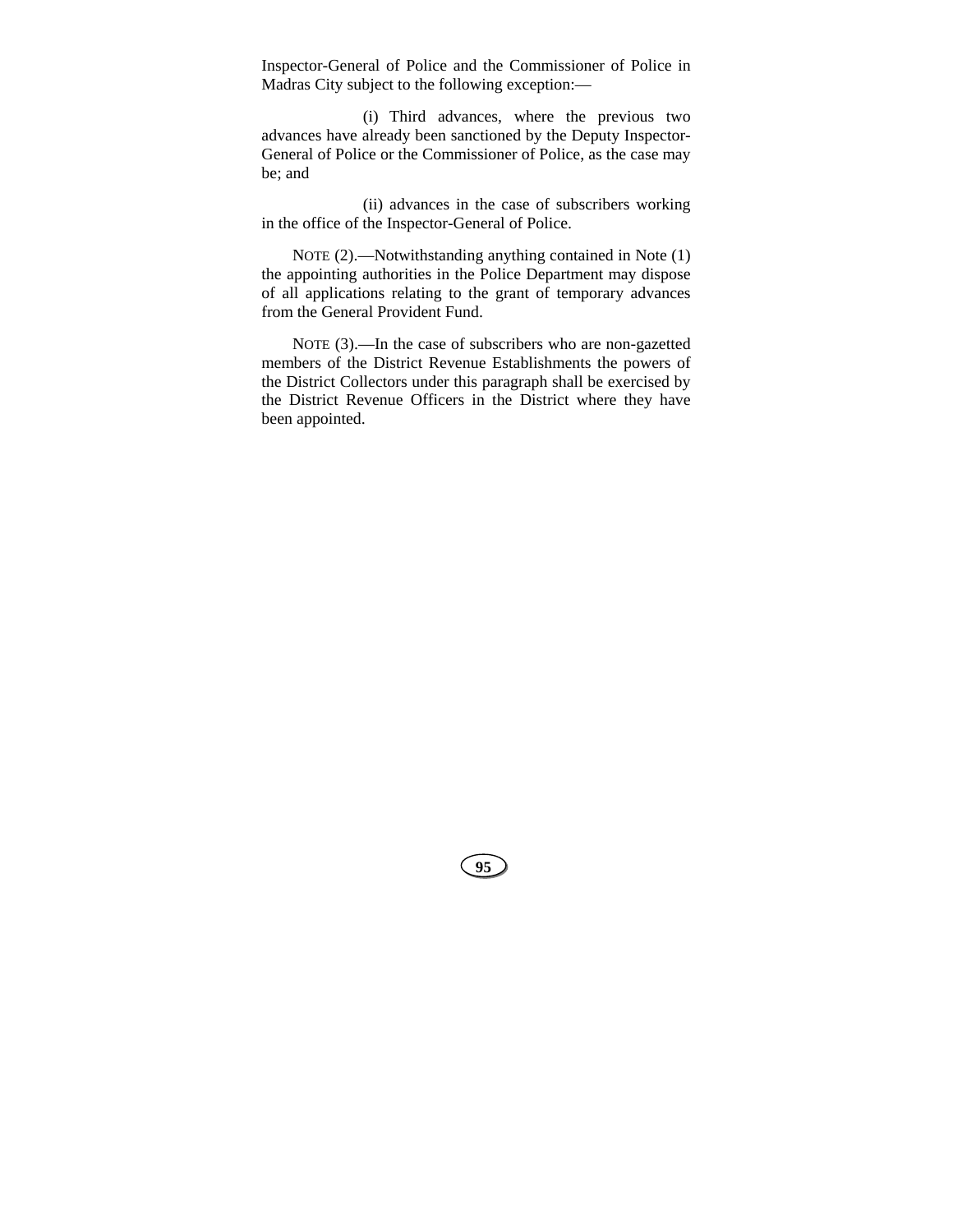# **SIXTH SCHEDULE.**

[*See* Rules 14 (i) and 15 (A).]

# **LIST OF COURCE TO BE TREATED AS TECHNICAL IN NATURE**

*(a)* Diploma cources in the various field of Engineering and Technology, e.g.,—Civil Engineering, Mechanical Engineering, Electrical Engineering, Tele-communication, Radio Engineering, Metallurgy,Automobile Engineer, Textile Technology, Leather, Technology, Printing Technology, Chemical Technology, etc., counducted by recognised technical institutions.

*(b)* Degree courses in the various fields of Engineering and Technology, e.g.,—Civil Engineering, Mechanical Engineering, Electrical Engineering,Tele-Electrical Communication Engineering and Electronics, Mining Engineering, Metallurgy, Aeronautical Engineering, Chemical Engineering, Chemical Technology, Textile Technology, Leather Technology, Pharmacy, Ceramics, etc., etc., conducted by universities and recognized technical institutions.

*(c)* Post- Graduate cources in the various field of Engineering and Technology conducted by the Universities and recognised institutions.

*(d)* Degree and Diploma cources in Architecture,Town Planning and allied field conducted by recognised institutions.

*(e)* Diploma and Certificate course in Commerce conducted by recognised institutions.

*(f)* Degree and Diploma courses in Art/Applied Art and allied institutions.

(*g)* Degree cources in Agriculture, Veterinary Science and allied subject conducted by recognised Universities and institutions.

*(h)* Courses conducted by Junior Technical Schools.

*(i)* Courses conducted by Industrial Training Institutes under the Ministry of Labour and Employment (D.G.E. & T.)

| ٥ | ۰,            |  |
|---|---------------|--|
|   |               |  |
|   | ۰.<br>v<br>۰. |  |
|   |               |  |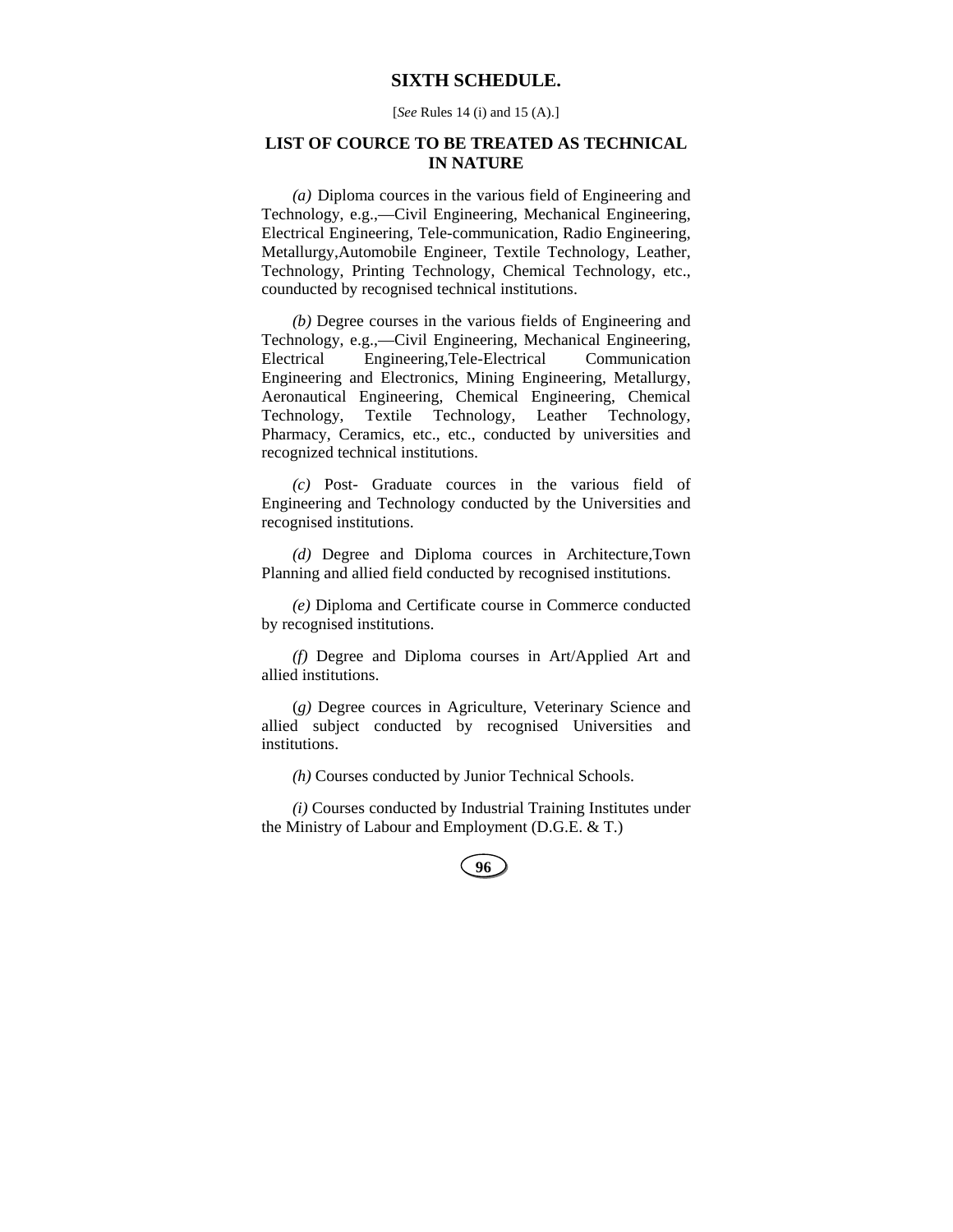*(j)* Degree and Diploma courses in Art/Applied Art and allied subjects counducted by recognised institutions.

*(k)* Draftsmanship course by recognised institutions.

*(l)* Medical courses.

*(m)* B.Sc. course in Home Science.

*(n)* Diploma Course in Hotel Management conducted by recognised institutions.

(*o)* Chartered Accountancy full-time courses.

*(p)* Degree and Post-Graduate courses in Home Science.

*(q)* Pre-Professional course in Medicine in part of regular 5 years course in Medicine.

*(r)* Ph.D. in Bio-Chemistry.

*(s)* Bachelor and Masters Degree Courses in Physical Education.

*(t)* Degree and Post-Graduate courses in law.

*(u)* " Honours" course in Micro-biology.

*(v)* Associateship of the Institute of Chartered Accountants.

*(w)* Associateship of the Institute of Costs and Works Accountants.

*(x)* Degree and Masters course in Business Administration of Management.

*(y)* Diploma course in Hotel Management.

*(z)* M.Sc. courses in Statistics.

*(aa)* Payment of initial charges for admission to the National Academy, Khadakvasala.

(G.O.Ms. No. 1101, Finance, dated 1st November 1976.)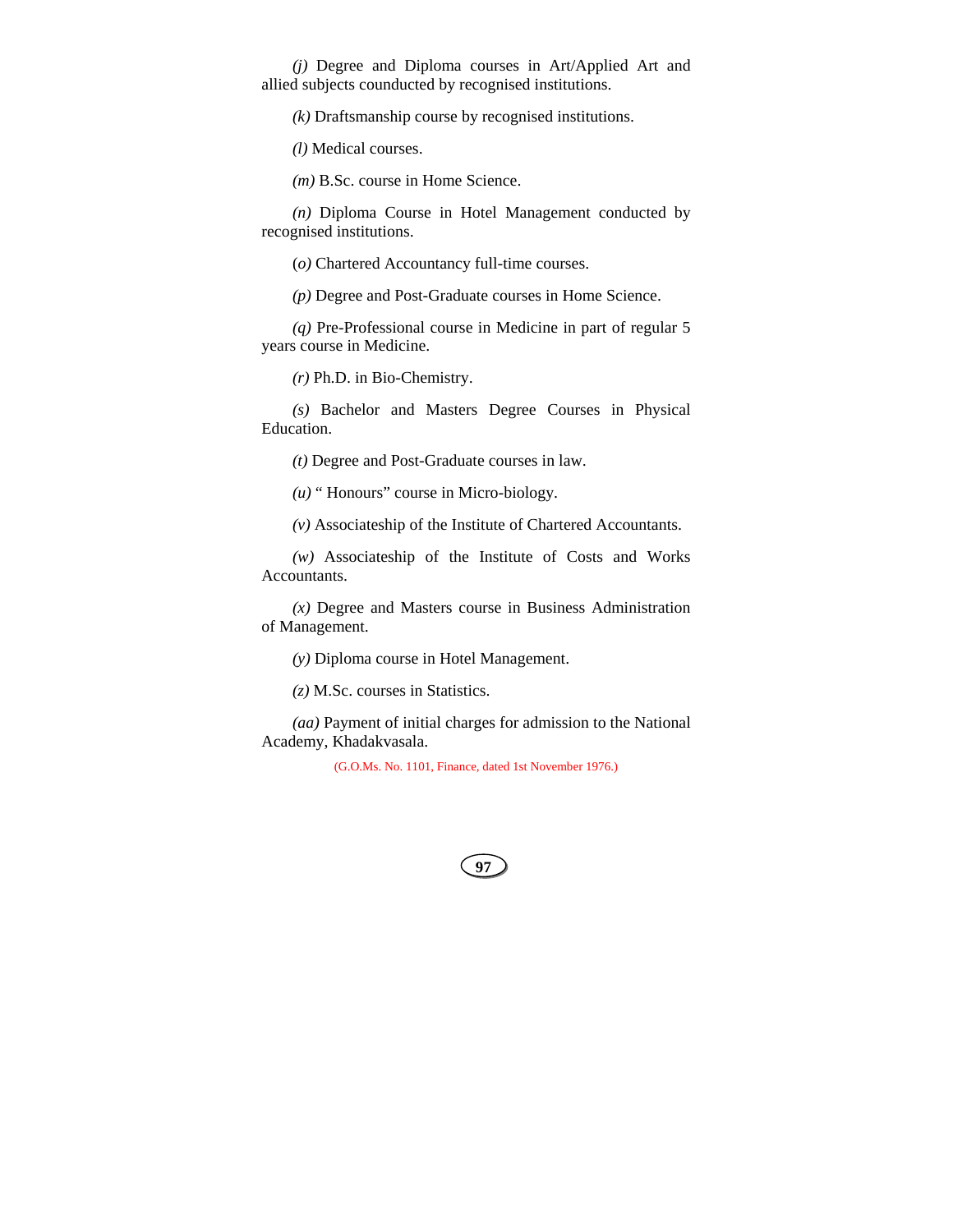*(ab)* Course in Marine Engineering conducted in "Directorate of Marine Engineering".

(G.O.Ms.No. 713, Finance, dated 26th July 1977.)

*(ac)* Master of Education and Bachelor of Education.

(G.O. Ms. No. 1168, Finance, dated 17th February 1977.)

*(ad)* The company Secretaryship Course of the Institute of Company Secretaries of India; and

*(ae)* the course of pre-sea training imparted on the training ship 'Rajendra' to prospective navigating officers on merchantships.

(G.O.Ms.No. 377, Finance, dated 1st June 1981.)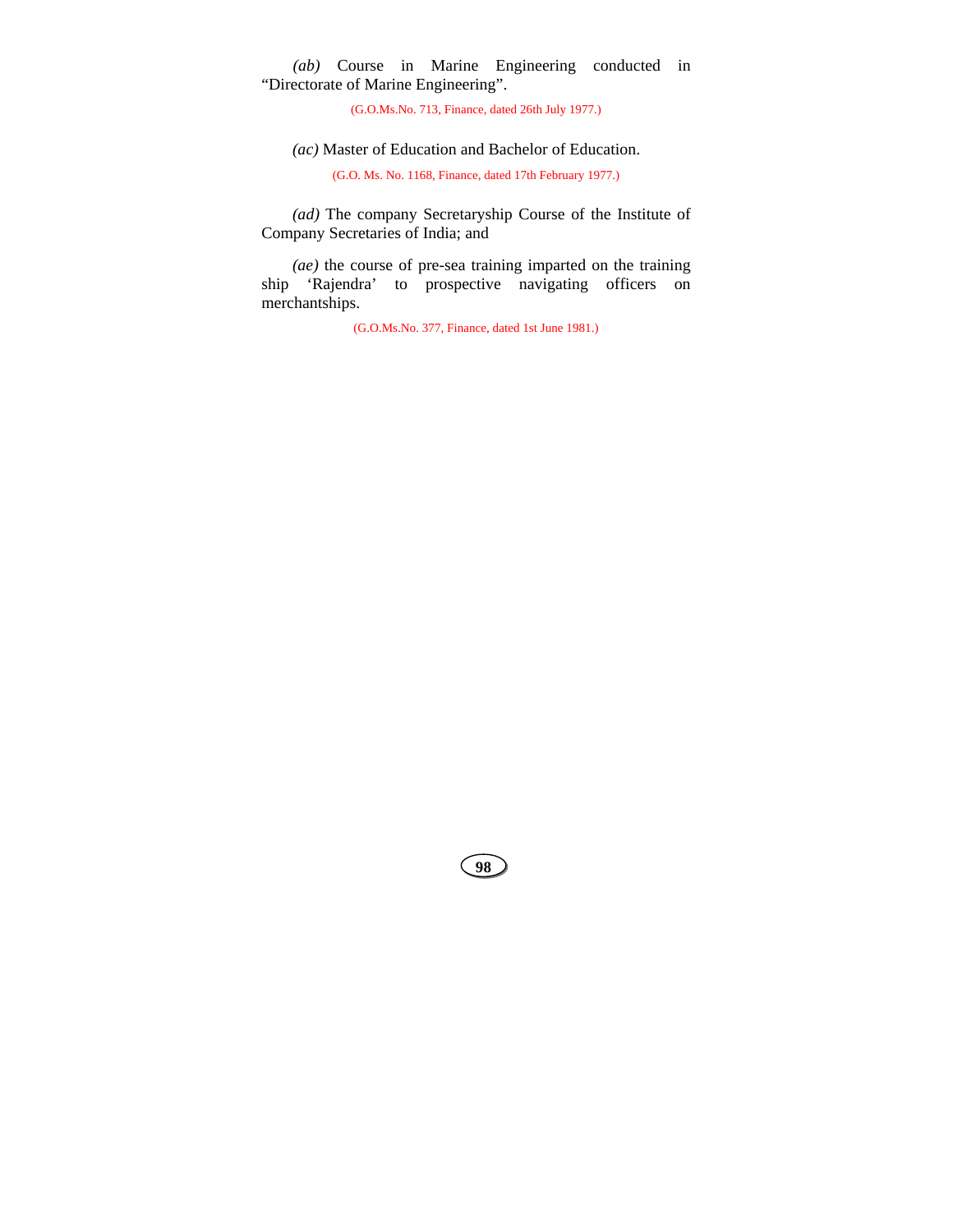## **APPENDIX A.**

### (*See* Rule 2)

## **ACT No. XIX OF 1925**

(Passed by the Indian Legislature)

### **(Received the assent of the Governor-General on the 27th August 1925).**

An Act to amend and consolidate the law relating to Government and other Provident Fund.

WHEREAS it is expedient to amend and consolidate the law relating to Government and other Provident Funds;

It is hereby enacted as follows:—

*Short title, extent and commencement.*—(1) This Act may be called the Provident Funds Act, 1925.

(2) It extends to the whole of British India including Baluchistan.

(3) It shall come into force on such date as the Centeral Government may, by notification in the Official Gazette, appoint.

**2.** *Definition.*—In the Act, unless there is anything repugnant in the subject or context—

*(a)* "**compulsory deposit**" means a subscription to or deposit in, a Provident Fund which, under the rules of the Fund, is not, untill the happening of same specified contingency, repayable on demand otherwise than for the purpose of the payment of in respect of a policy of life insurance, or the payment of subscriptions or premia in respect of a family pension fund and includes any contribution and any interest or increment which has accrued under the rules of the Fund on any such subscribtions,deposit or contribution, and also are such subscription, deposit, contribution interest or increment remaining to the credit of the subscriber or depositor after the happening of any such contingency.

*(b)* "**Contribution**" means any amount credited in a Provident Fund, by any authority administering the Fund, by way of addition to a subscription to deposit or balance at the credit of an individual account in the Fund and " Contributory Provident Fund" means a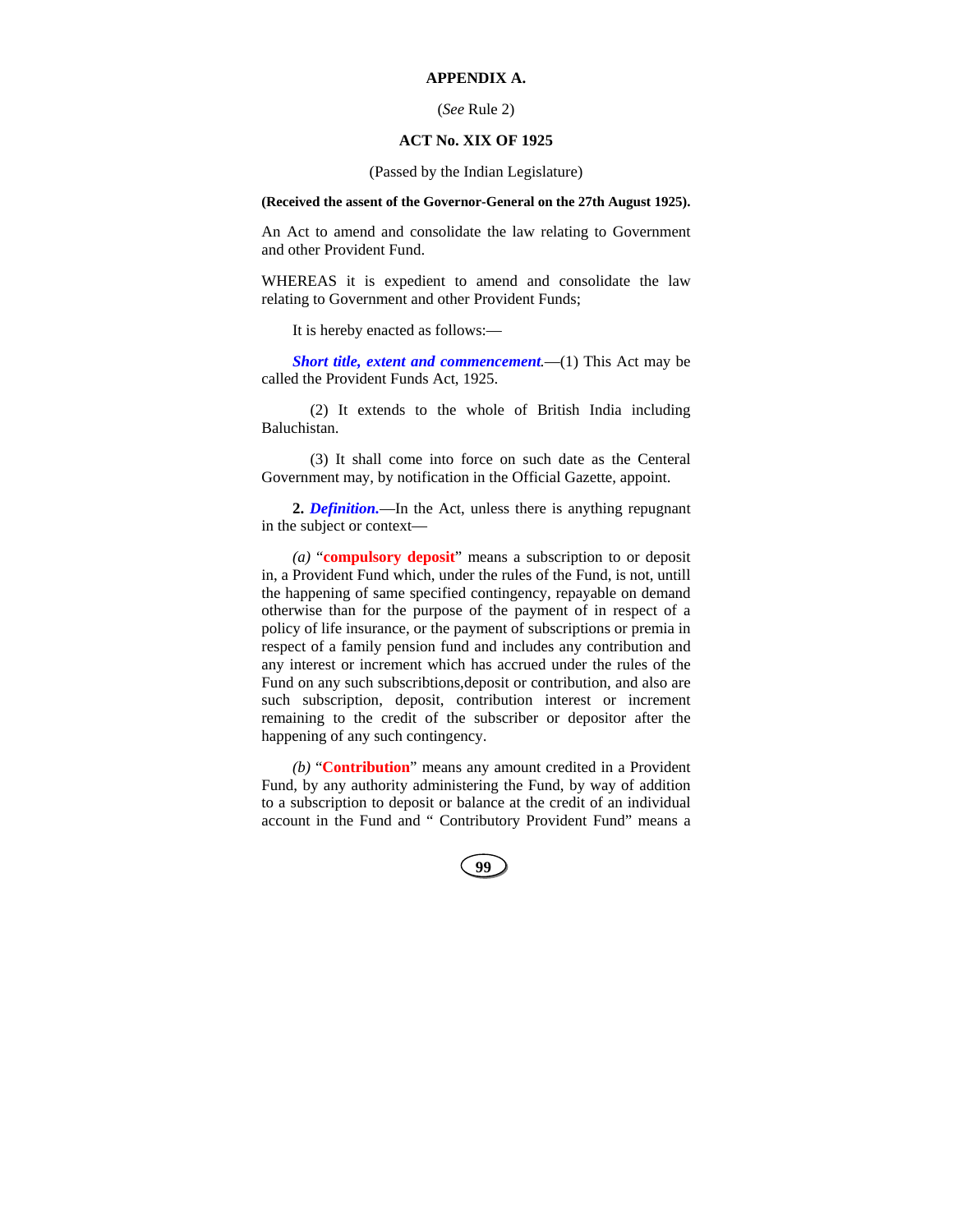Provident Fund the rules of which provide for the crediting contributions.

*(c)* "**Dependant**" means any of the following relatived of a deceased subscriber to, or a depositor a in, a provident fund, namely, a wife, husband, parent, child, minor brother, unmarried sister and a deceased son's widow and child and, where no parent of the subscriber or depositer is alive, a paternal grand-parent;

*(d)* "**Government Provident fund**" means a Provident Fund other than a Railway Provident Fund, contributed by the authority of the Secretary to State, the Centeral Government, the Crown Representative or any Provincial Government for any class or classes of persons in the service of the crown or of persons employed in educational institutions or employed by bodies existing solely for eductional purposes, and references in this Act to the Government shall be construed accordingly;

*(e)* "**Provident Fund**" means a fund in which subscriptions or deposits, of any class or classes of employee are received and held on their individual accounts, and includes any contribution and any interest or increment accruing on such subscriptions, deposits or contributions under the rules of the Fund;

#### *(f)* " **Railway administration** " means

(i) any company administering a railway or tramway in British India either under a special Act of Parliament or an Indian law, or under contract with the Crown, or

(ii) the manager of any Railway or tramway administered by the federal Railway Authority or by a Provincial Government, and includes in any case referred to in sub-clause (ii) the Federal Railway Authority or the Provincial Government , as the case may be;

*(g)* "**Railway Provident Fund**" means a Provident Fund constituted by the authority of a Railway administration for any class or classes of its employees.

**3.** *Protection of compulsory deposits.*—(1) A compulsory deposit in any Government or Railway Provident Fund shall not in any way be capable of being assigned or charged and shall not liable to attachment under any degree or order of any civil, revenue or Criminal Court in respect of any debt or liability incurred by the subscriber or depositor, and neither the Official Assignee nor any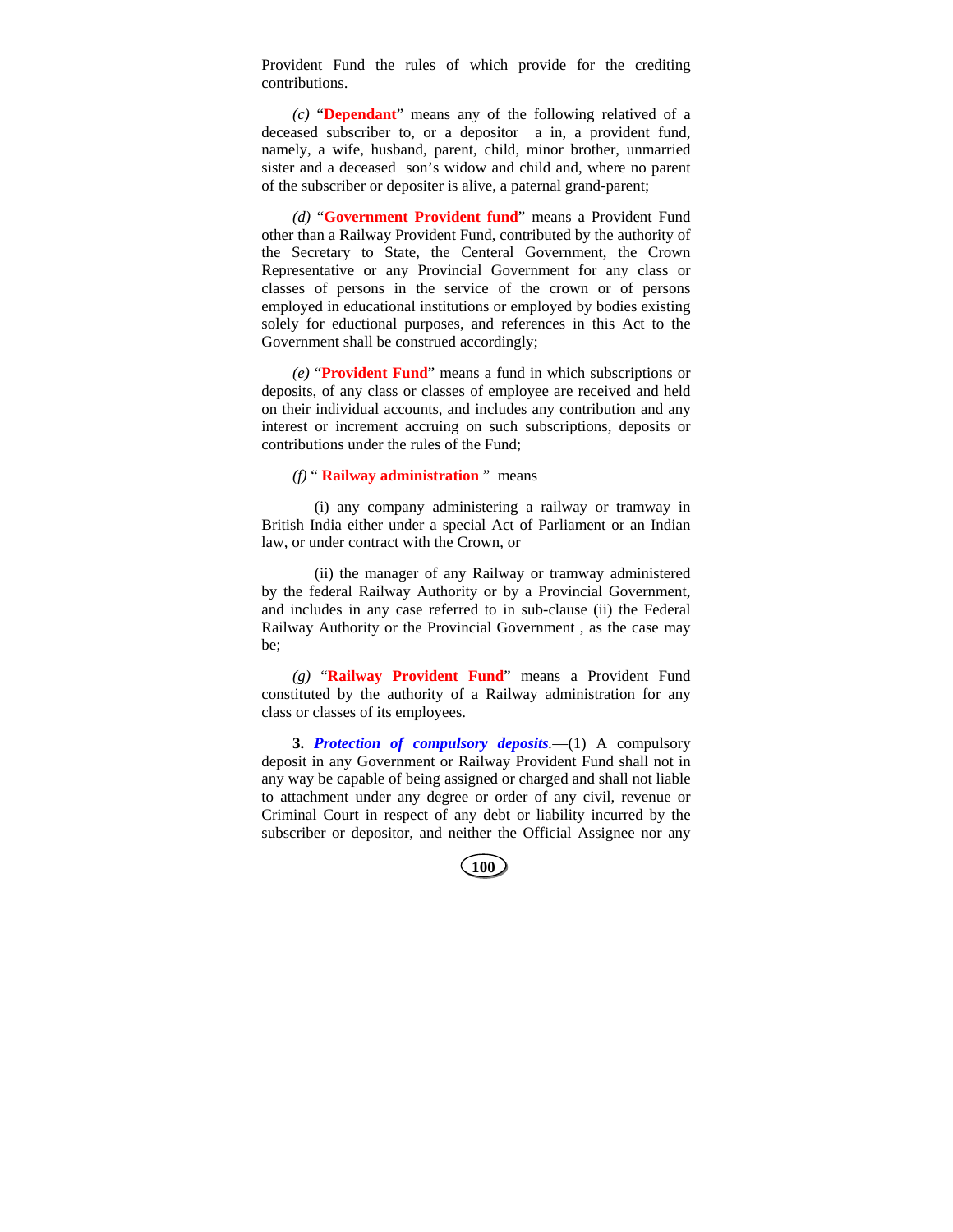receiver appointed under the Provincial Insolvency Act, 1920, shall be entitled to, or have any claim on, any such compulsory deposit.

(2) Any sum standing in the credit or any subscriber to, or depositer in any such Fund at the time of his decease and payable under the rules of the Fund to any dependant of the subscriber or depositor, or to such person as may be authorised by law to receive payment on his behalf, shall, subject to any deduction authorised by this Act and, save where the dependant is the widow or child of the subscriber or depositor,subject also to the right of an assignee under an assignment made before the commencement of this Act,vest in the dependant, and shall, subject as aforeasaid, be free from any debt or other liability incurred by the deceased or incurred by the dependent before the death of the subscriber or depositor.

**4.** *Provisions regarding repayment.*—(1) When under the rules of any Government or Railway Provident Fund the sum standing to the credit of any subscriber or depositor, or on the balance thereof after the making of any deduction authorized by this Act, has become payable, the officer whose duty is to make the payment shall pay the sum or balance, as the case may be, to the subscriber, or depositor, if he is dead, shall :—

*(a)* if the sum or balance, or any part thereof vest in a dependent under the provisions of Section 3, pay the same to the dependant or to such person as may be authorised by law to receive payment on his behalf; or

*(b)* if the whole sum or balance, as the case may be, dose not exceed five thousand rupees, pay the same, or any part thereof, which is not payable under clause (a) to any person nominated to receive it under the rules of the fund, or if no person is so nominated, to any person appearing to him to be otherwise entitled to receive it; or

*(c)* in the case of any sum or balance, or any part thereof, which is not payable to any person under clause (a) or clause (b) pay the same:—

(i) to any person nominated to receive it under the rules of the Fund, on production by such person or probate or letters of administration evidencing the grant to him of administration to the estate to the deceased or a certificate granted under the Succession Certificates Act, 1889, or under the Bombay Regulation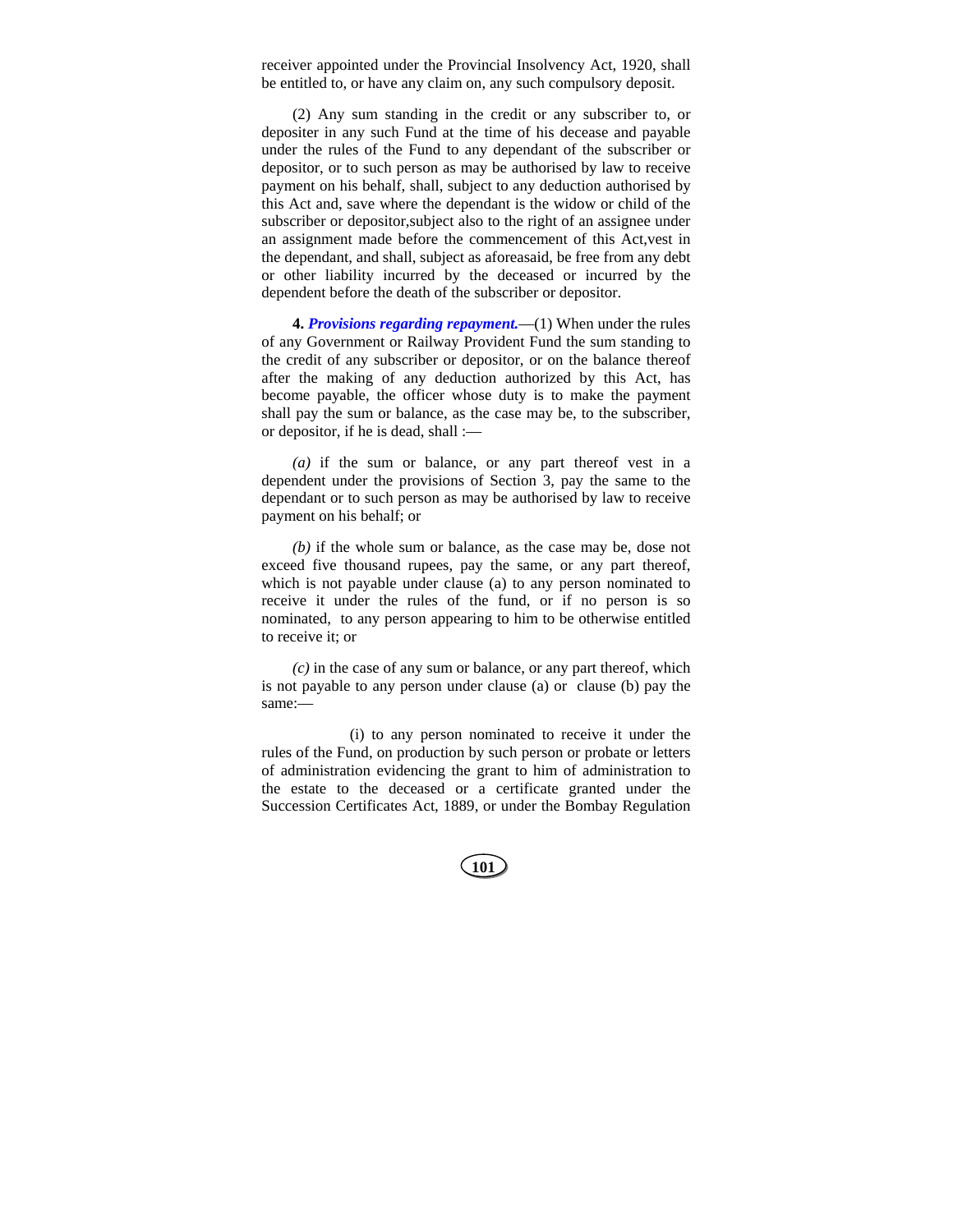VIII of 1827, entitling the holder thereof to receive payment of such sum, balance or part, or

(ii) where no person is so nominated, to any person who produces such probate, letters or certificates;

Provided that, where the whole or any part of any sum standing to the credit of the subscriber or depositer has been assigned to any other person before the commencement of this Act, and notice in writing of the assignment has been received by the officer from the assignee, the officer shall, after making any deduction authorised by this Act and any payment due under clause (a) to or on behalf of the widow or children of the subscriber or depositor:—

(i) if the subscriber or depositor or, if he is dead, the person to whom in the absence of any valid assignment the sum or balance would be payable under this sub-section gives his consent in writing, pay the sum or part or the balance thereof , as the case may be, to the assignee, or

(ii) if such consent is not forthcoming, withhold payment of sum, part or balance, as the case may be, pending a decision of a competent Civil Court as to the person entitled to received it.

(2) The making of any payment authorized by sub-section (1) shall be a full discharge to the Government or the Railway Administration, as the case may be, from all liability in respect of so much of the sum standing to the credit or the subscriber or depositor as is equivalent to the amount so paid.

**5.** *Rights of nominees.*—(1) Notwithstanding anything contained in any law for the time being in force or in any disposition, whether testamentary or otherwise, by a subscriber to, or depositor in, a Government or Railway Provident Fund of the sum standing to his credit in the Fund or of any part therof, where any nomination, duly made in accordance with rules of the fund, purports to confer upon any person the right to receive the whole or any part of such sum on the death of the subscriber or depositor occuring before the sum has become payable or before the sum, having become payable, has been paid, the said person shall, on the death as aforesaid of the subscriber or depositor, become entitled, to the exclusion of all other persons, to receive such sum or part thereof, as the case may be, unless—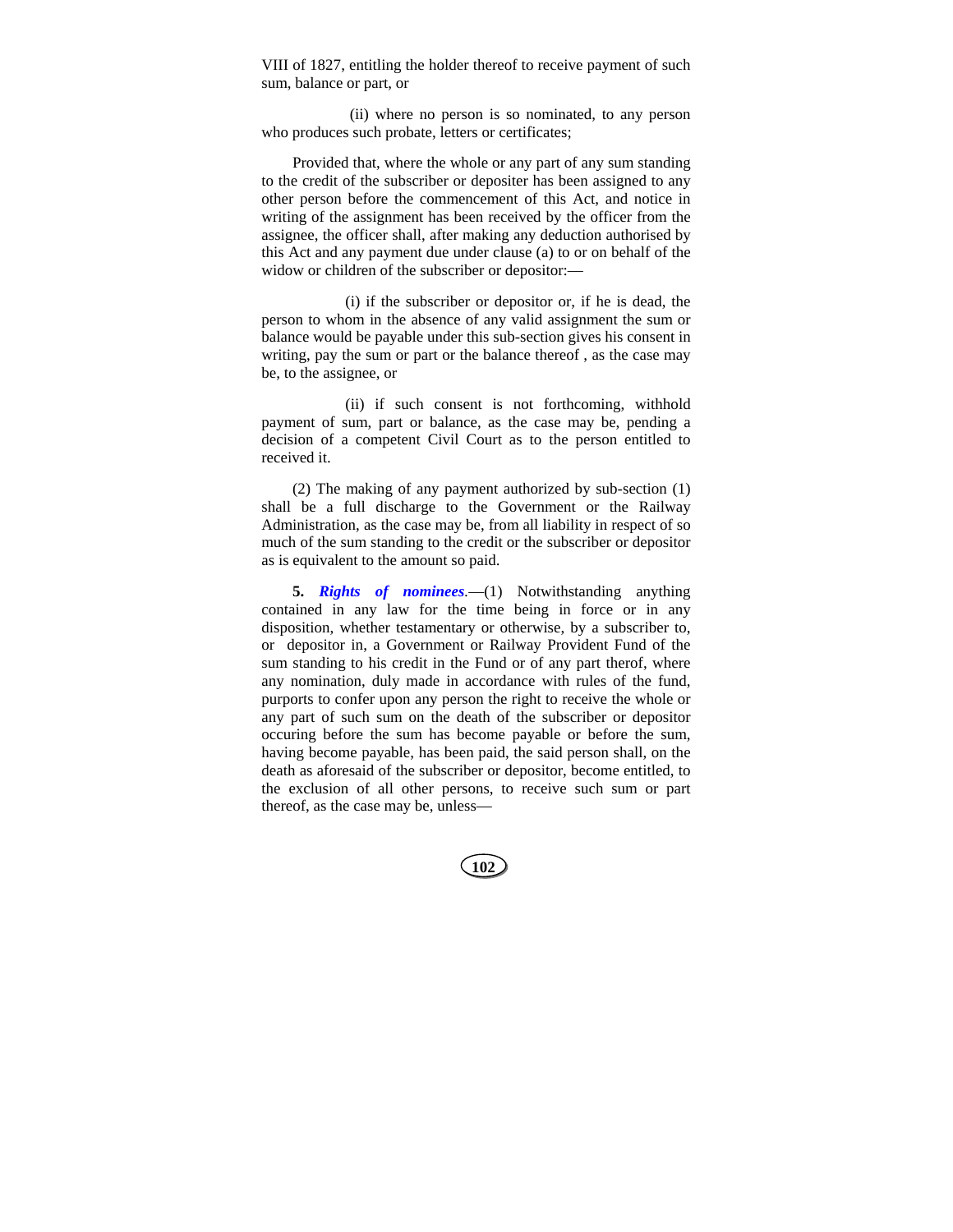*(a)* such nomination is at any time varied by another nomination made in like manner or expressly cancelled by notice given in the manner and to the authority prescribed by those Rules; or

*(b)* such nomination at any time become invalid by reason of the happening of some contingency specified therein - and if the said person predeceases the subscriber or depositor, the nomination so far as relates to the right conferred upon the said person, become void and of no effect:

Provided that where provision has been duly made in the nomination in accordance with the rules of the Fund, conferring upon some other person such right in the stead of the person deceased, such right shall upon the decease as aforesaid of the said person, pass to such other person.

(2) Notwithstanding anything contained in the Succession Certificate Act, 1889, or the Bombay Regulation VIII of 1827, any person, who become entitled as aforesaid, may be granted a certificate under that Act, or that Regulation, as the case may be, entitling him to receive payment of such sum or part, and such certificate shall not be deemed to be invalidated or superseded by any grant to any other person or probate or letters of administration to the estate or the deceased.

(3) The provision of this section as amended by sub-section (1) of section 2 of the provident Funds (Amendment) Act, 1946, shall apply also to all such nomination made before the date of the commencement of that Act:

Provided that the provisions of this Section as so amended shall not operate to affect any case, in which before the said date any sum has been paid, or has under the Rules of the Fund become payable in pursuance of any nomination duly made in accordance with those Rules.

**6.** *Power to made deduction.*—When the sum standing to the credit of any subscriber or depositor in any Government or Railway Provident Fund which is a Contributory Provident Fund becomes payable, there may, if the authority specified in this behalf in the rules of the Fund so directs, be deducted therefrom and paid to Government or the Railway administration, as the case may be—

*(a)* Any amount due under a liability incurred by the subscriber or depositor to Government or the Railway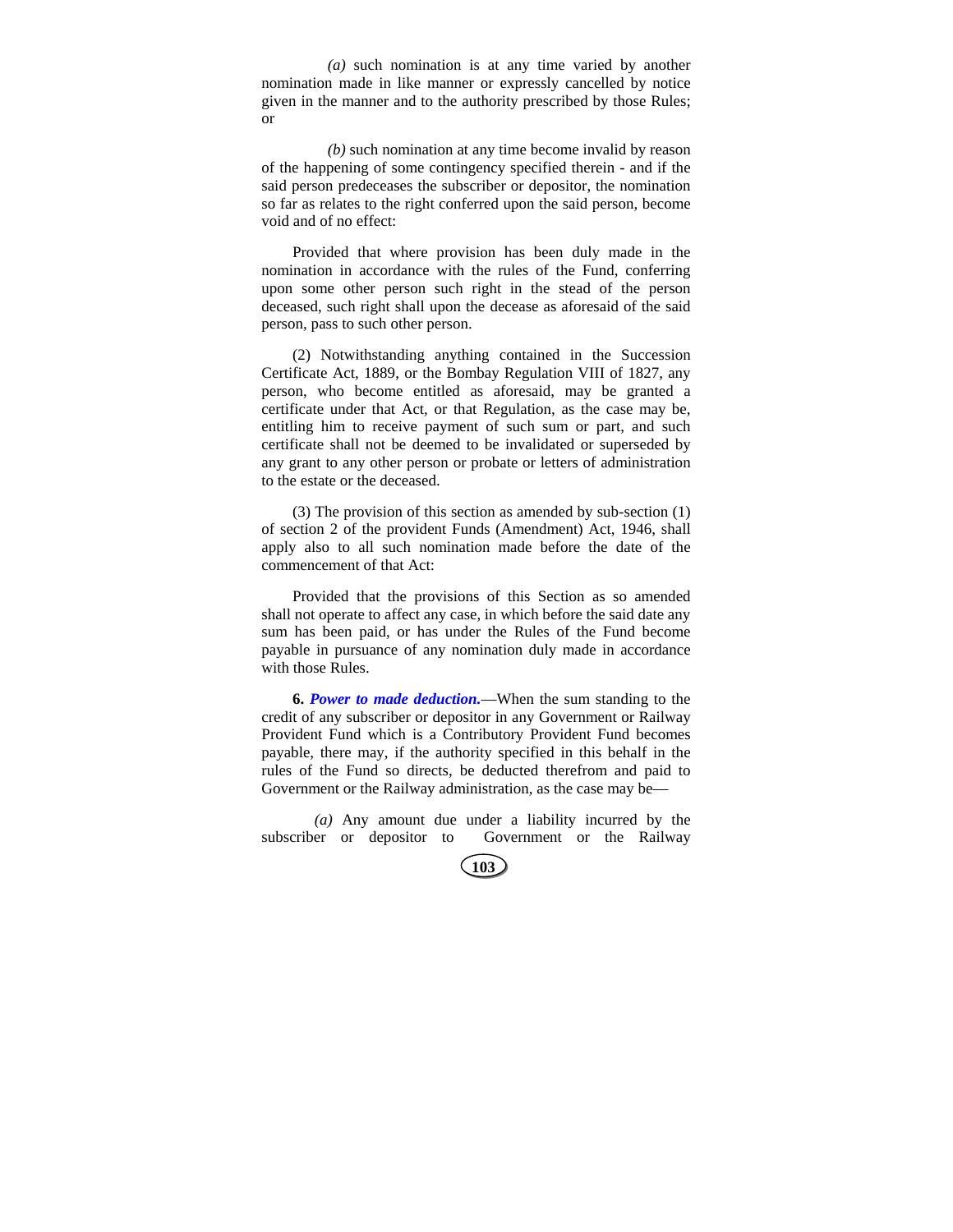administration, but not exceeding in any case the total amount of any contributions credited to the account of the subscriber or depositor and of any interest or increment which has accured on such contributions; or

*(b)* Where the subscriber or depositor has been dismissed from his employment for any reason specified in this behlaf in the Rules of the Fund, or where he has resigned such employment within five years of the commencement thereof, the whole or any part of the amount of any such contributions, interest and increment.

**7.** *Protection for acts done in good faith.*—No suit or other legal proceedings shall lie aginst any person in respect of anything which is in good faith done or intended to be done under this Act.

**8.** *Power to apply the Act to the Provident Fund.*—(1) The appropriate Government may, by notification in the Official Gazette direct that the provision of this Act, shall apply to any Provident Fund, established for the benefit of its employees by any local authority within the meaning of the Local Authorities Loans Act, 1914, and on the making of such declaration, this Act, shall apply accordingly, as if such Provident Fund were a Government Provident Fund and such local authority were the Government.

(2) The appropriate Government may, by notification in the Official Gazette direct that the provisions of this Act, shall apply to any Provident Fund established for the benefit of the employees of any of the institutions specified in the schedule or of any group of such institutions, and, on the making of such declaration, this Act shall apply accordingly, institutions, and, on as if such Provident Fund were a Government Provident Fund and the authority having custody of the Fund were the Government:

provided that section 6 shall apply as if the authority making in the contributions referred to in that section were the Government.

(3) The appropriate Government may, by notification in the Official Gazette, add to the schedule the name of any public institutions it may deem fit, and any such addition shall take effect as if it had been made by this Act.

(4) In this section, " the appropriate Government" means:—

*(a)* in relation to a contonment authority, a port authority for a major port any institution which or the object of which, appear to the Central Government to fall within List 1 in the Seventh

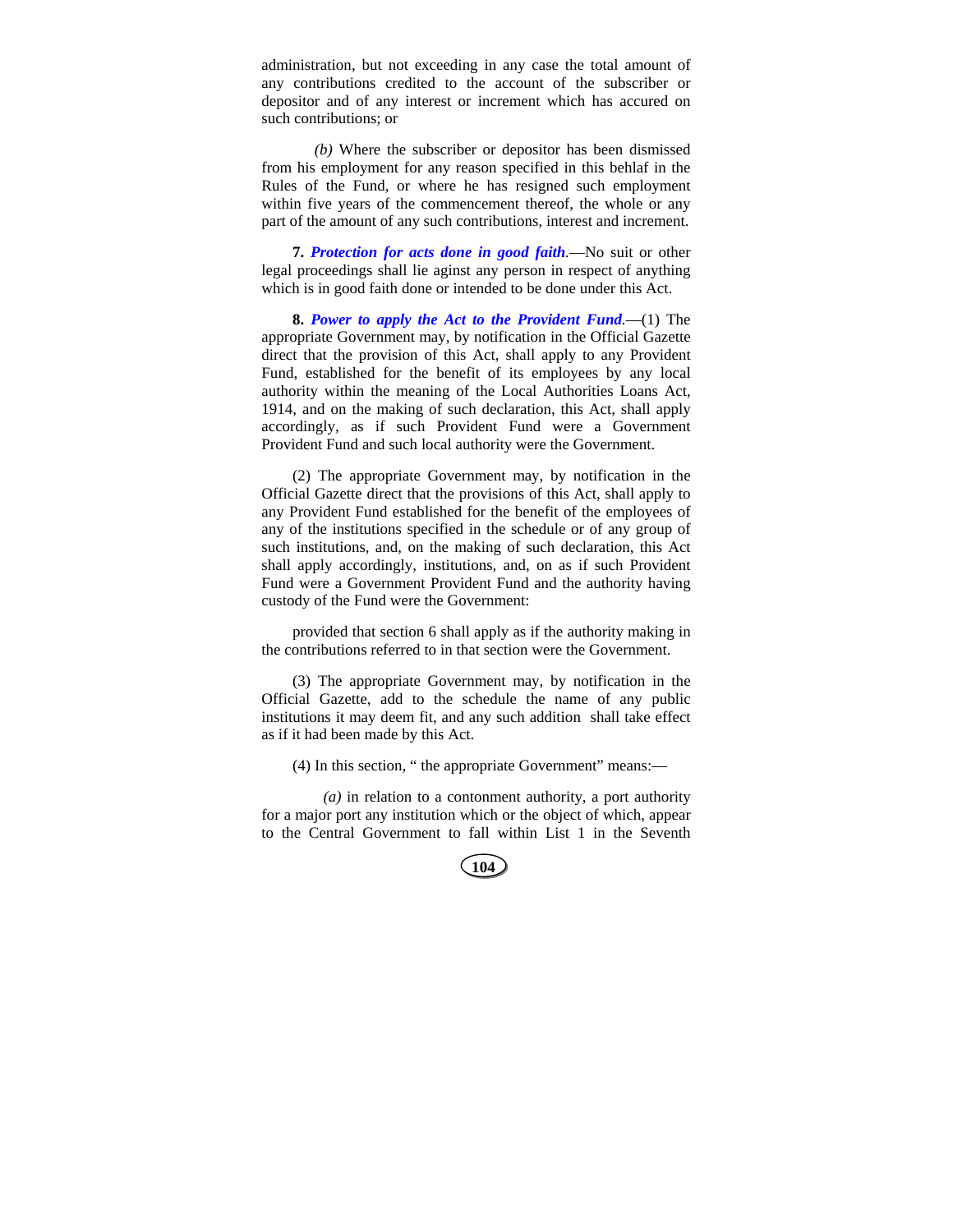Schedule to the Government of India Act, 1935, the Central Government, and

*(b)* in other cases, the Provincial Government.

*Explanation.*— "The Provincial Government" in relation to an institution registered under the Societies Registration Act, 1860, means the Provincial Government of the Province in which the Society is registered.

**9.** *Saving as to estates of soldiers.*—Nothing in section 4 of section 5 shall apply to money belonging to any estate for the purpose of the administration of which the Regimental Debts Act, 1893, applies.

### **THE SCHEDULE**

#### LIST OF INSTITUTIONS.

[*See* sub-section (2) of section 8.]

- 1. The Pastuer Institution of India, Kasauli.
- 2. The calcutta Improvement Tribunal.
- 3. A Court of Wards.
- 4. The Indian Central Cotton Committee.
- 5. The Trustees for the European Hospital for Mental Diseases at Ranchi.
- 6. The National Association for supplying female medical aid to the women of India.
- 7. A College affiliated to a University established by Statute.
- 8. The Indian Red Cross Society.
- 9. The Indian Lac Cess Coimmittee.

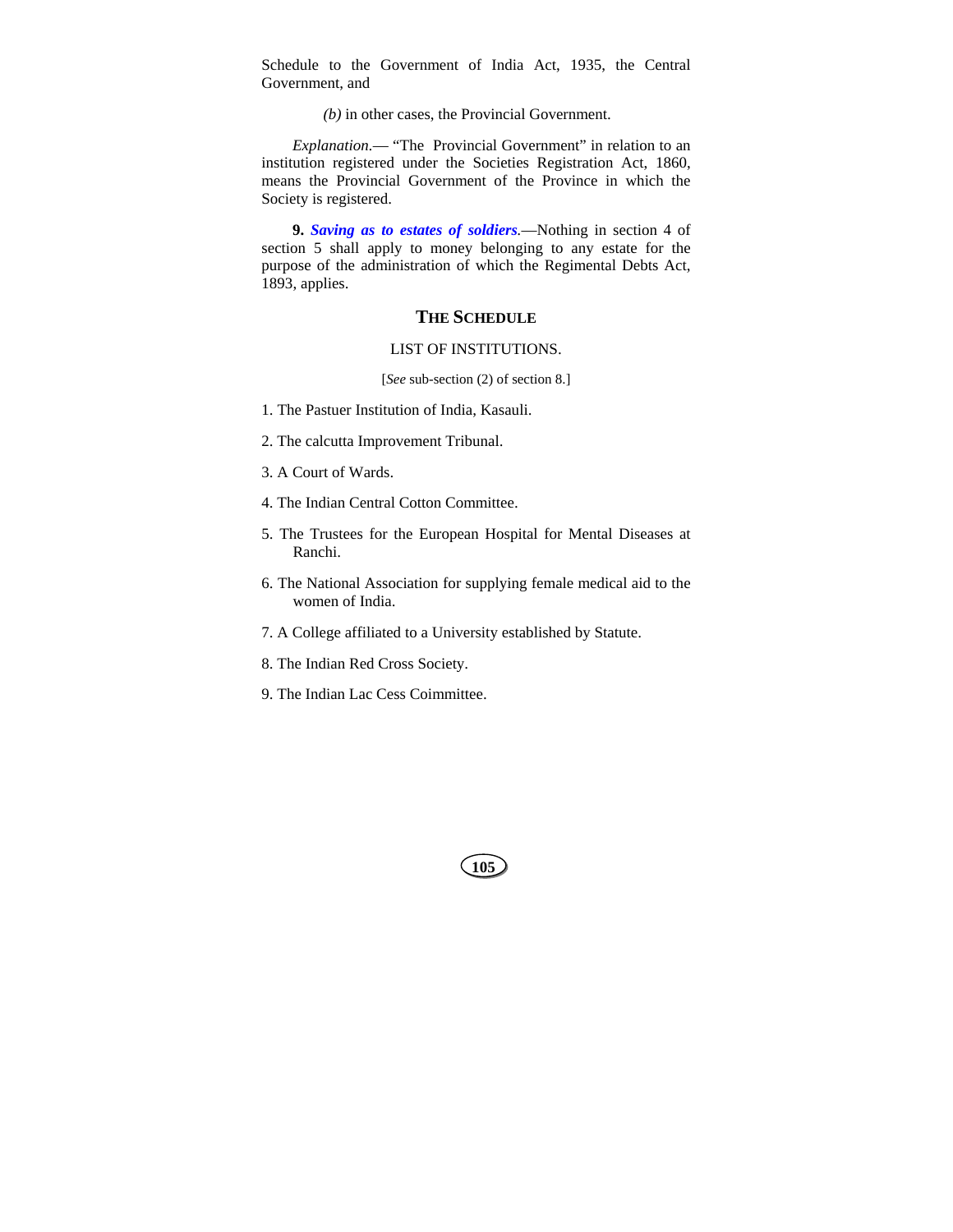#### **APPENDIX 'B'**

#### (*See* Rule 19.)

(Extracts from the rules regulating the General Provident Fund as corrected up to the end of July 1929.)

1. NOTE *(2).*—Section writers who are members of fixed establishments and piece-workers in Government Presses are eligible to subscriber to the Fund.

NOTE (3).— Patwaris, in inferior service in permanent employ, are eligible to subscribe to the Fund.

NOTE *(4)*.— Patwaris, in inferior service, in temporary employ and all officers in temporary superior service shall be eligible to subscribe to the Fund with the consent of the head of their office, provided that they have been employed or in the opinion of the head of their office, are likely to be employed for at least three years.

3. NOTE *(1)* .— Temporary Engineers in the Public Works Department appointed on or after the 1st July 1913 and also temporary Engineers already serving in the department whose services have been or may be reengaged for a further period on an increased rate of pay, shall be required to subscriber to the Fund at the rate of 11/2 Annas in the rupee or 9-3/8 per cent of pay.

NOTE  $(1)$ :-Explanation and excutions.

*(f) Piece workers in Government Presses.*—The subscriptions of piece workers in Government Presses are not subject to the minimum limit of 6-1/4 per cent of pay. In their case the maximum limit of 15-3/8 per cent shall be calculated on the highest earnings draw for any day falling within the period 15th February to 14th March of the financial year preceding. If however, a piece-worker has been absent during the whole of that period the limit of 15-3/8 per cent shall be calculated on the highest earnings drawn for any day of the first subsequent press month (15th of one month to the 14th of the next month) in which he is employed.

*(g) Other piece-rate workers.*— The subscription of section writers, typists and other piece-rate workers who are members of fixed establishment shall be calculated on their earnings for March of the preceding financial year.

21. (ii) An insurance policy shall be on the subscriber's own life, in which case it is immaterial what form the policy takes, *i.e.,* it

| $\frac{1}{2}$ | ×<br>۰, |  |
|---------------|---------|--|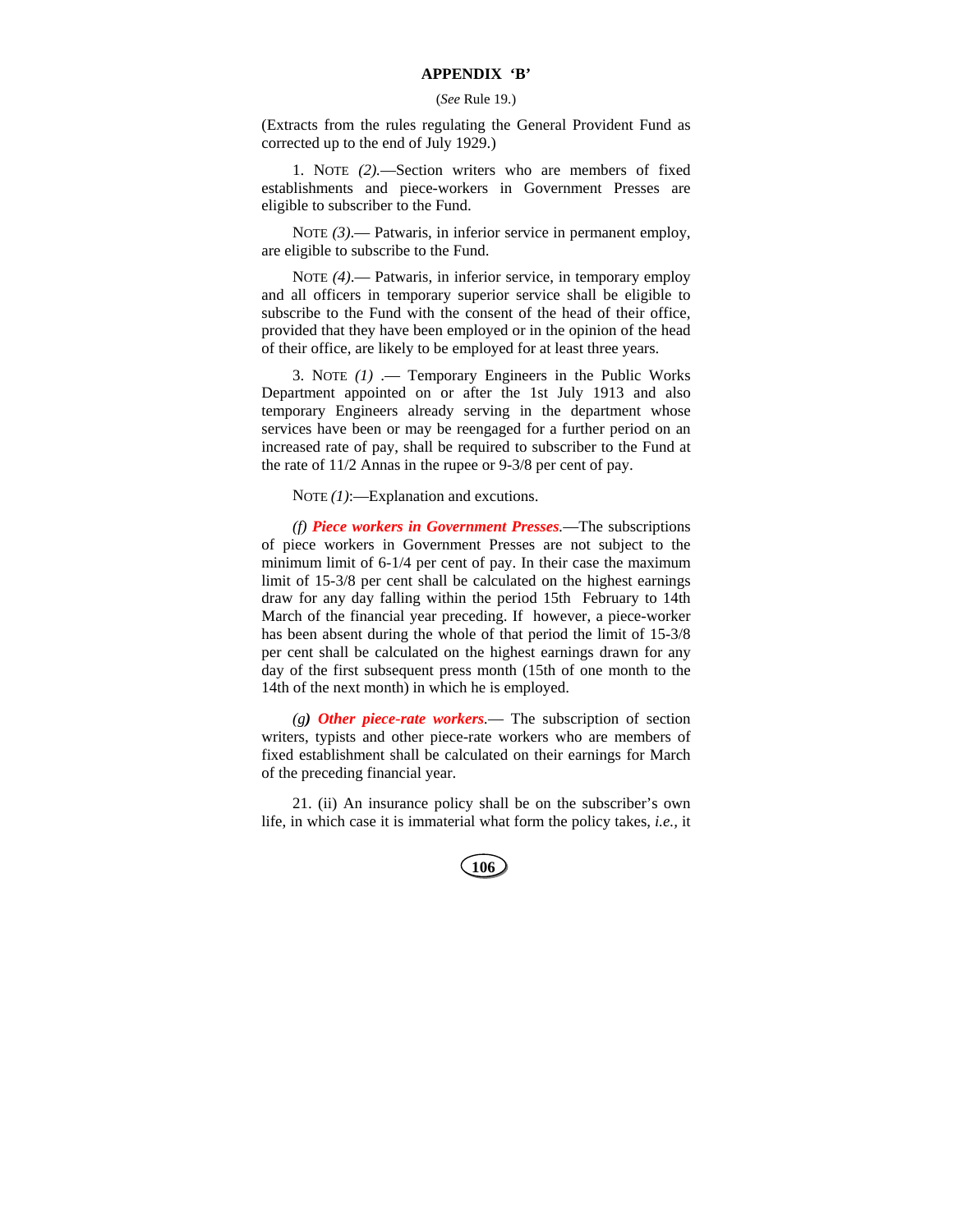may be a life or an endowment, or double endowment policy, but it shall be such as it legally assignable to Government.

NOTE (1):—A guarantee policy which ensure the payment of the sum assured in the event of the Policy-holder being retired by the Medical Board shall be accepted for the purposes of the rule.

A contingent annuity, in the event of his death, ensures a certain income to the insurer's wife of children, both, shall also be accepted for the purpose of this rule.

NOTE (2).— If a policy of insurance is effected by a subscriber on the own wife for the benefit of a sole beneficiary specifically named therein, a formar assignment by both the insured and the sole beneficiary shall be permissible an assignment of a policy effected by a subscriber on his own life for the benefit of more than one beneficiary whether existent or not at the date of the policy shall not in view of the attendant legal diffculties, be permissible under this rule.

21-A *(b)* A Married subscriber to the Fund may substitute, for subscriptions to the General Provident Fund, payments, towards either (i) a policy of assurance effected on his own life, if the policy on the face of it; is for the benefit of his wife or of his children or of any or all of these, provided that, if such policy matures not at death, but after a period of years, the date of maturity shall not be earlier than the earliest date on which the subscriber may, by the terms of his service, retire; or (ii) any policy or assurance effected on his own life which he has assigned to trustees by a deed of settlement for the benefit of his wife or of his children or of any or all of these.

NOTE (1).—If, upon the conversion of an existing policy, any portion of the surrender value of such policy is not applied in effecting the new policy such portion shall be paid or repaid to the fund and placed to the credit of the subscriber's account.

*(c)* A married subscriber to the Fund may substitute or continue to substitute as the case may be, for contributions to the General Provident Fund, payments towards a policy of assurance on his own life to which he has already been subscribing provided that the either (i) assigns his existing policy to trustees, by a deed of settlement for the benefit of his wife or of his children or of any or all these; or (ii) converts his policy into a policy of assurance effected on his own life, but expressed on the face of it to be for the benefit of his wife or of his children or of any or all of these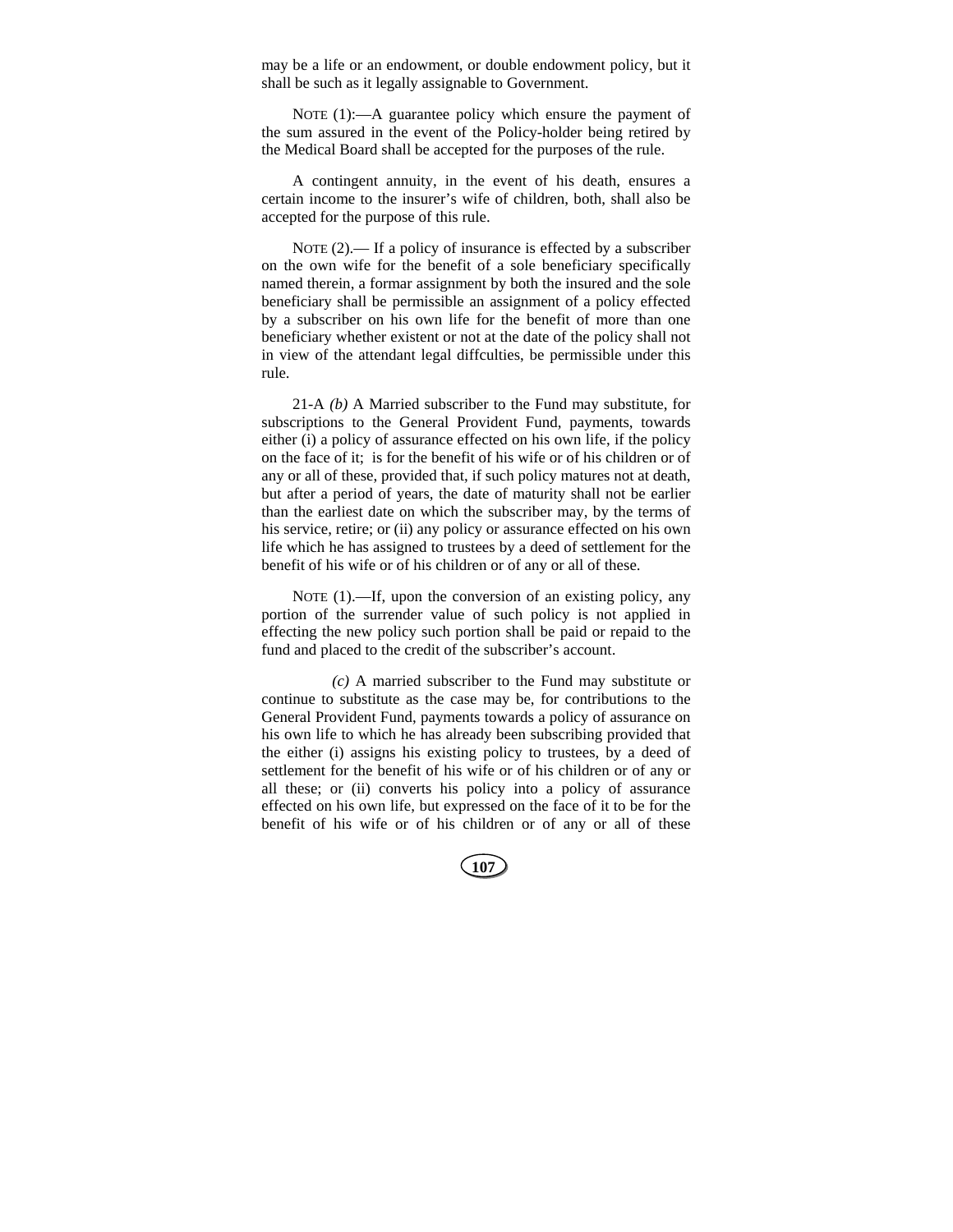provided that, if such policy matures not at death, but after a period of years, the date of maturity shall not be earlier than the earliest date on which he may, by the terms of his service retire; or (iii) converts his policy into any policy of assurance effected on his own life, and then assigns, it to trusters by a deed of settlement for the benefit of his wife or of his children or of any or all for those and provided that if he has, as a bachelor, been substituting for contributions to the Fund payments towards such policy of assurance, than such assignment, conversion or conversion and assignment, shall be effected before or within three months after his marriage.

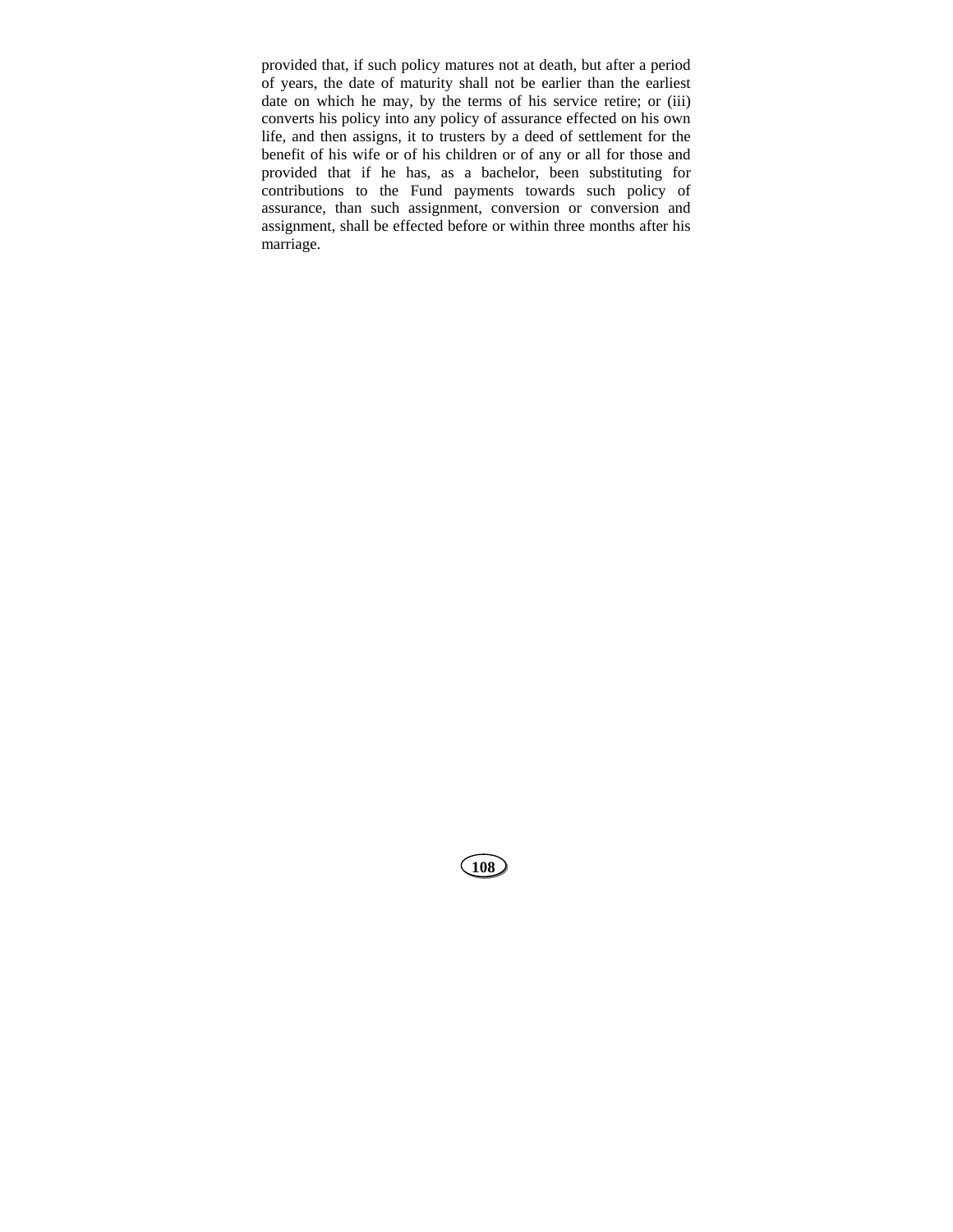## **APPENDIX 'C'.**

## (Deleted)

## **APPENDIX 'D'**

## *(See Rule 16.)*

Where a subscriber intends to take out a life assurance policy in any company and to substitute premiums in such a policy for subscriptions to the General Provident Fund, he should satisfy himself that the company concerned is a sound one. Every life assurance company working in India is required by law to deposit with the Government of India copies of the following documents:—

*(a)* The actuary's report on the latest investigation made by his into its financial condition including a valuation of its liabilities;

*(b)* Life assurance revenue account for the last financial year; and

*(c)* Balance sheet as at the close of the last financial year,

These should be asked for. The subscriber should examine that documents and apply the following three tests to judge for himself the financial stability of the company:—

(1) Whether the latest actuarial investigation disclosed a divisible surplus, namely, a surplus a portion of which was allocated to policy holders.

(2) Whether the revenue account shows that the expenses of management, including commission; did not absorb more than a third of the premium income in the last financial year; and

(3) Whether in the latest balance sheet "loans on personal security" did not constitute an appreciable portion of the total assets of the Company.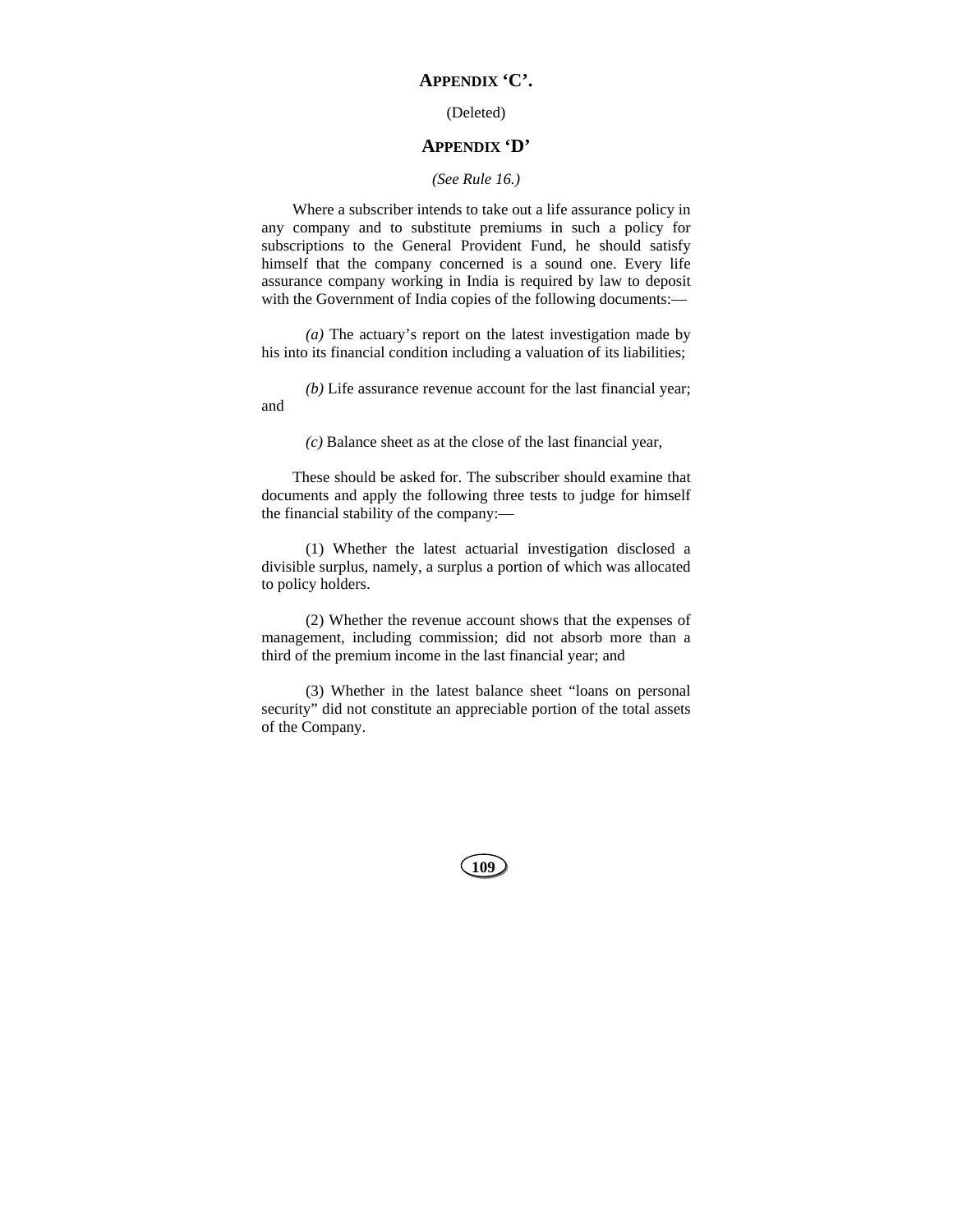## **APPENDIX 'E'.**

## *(See Rule 30.)*

1. Any sum payable under rule 30 to a member of the family of a subscriber vests in such member under sub-section (2) of section 3 of the Provident Funds Act, 1925.

2. When a nominee is a dependant of the subscriber as defined in clause *(c)* of section 2 of the Provident Funds Act, 1925, the amounts vest in such nominee under sub-section (2) of section 3 of the Act.

3. When the subscriber leaves no family and no nomination made by him in accordance with the provisions of rule 7 subsists, or if such nomination relates only to part of the amount standing to his credit in the Fund, the relevant provisions of clause (b) and of subclause (ii) of clause (c) of sub-section (1) of section 4 of the Provident Funds Act, 1925, are applicable to the whole amount or the part thereof to which the nomination does not relate.

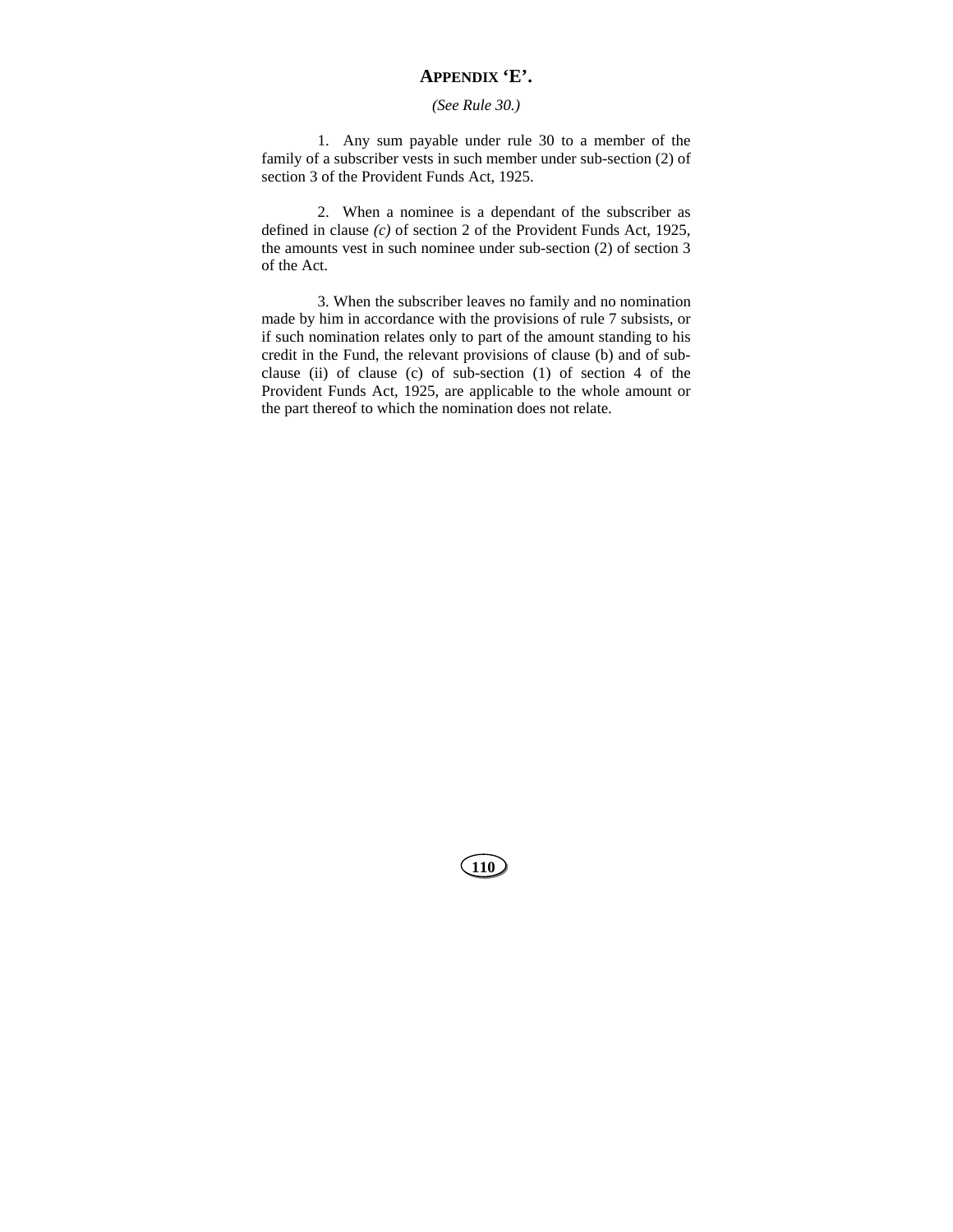# **APPENDIX 'F'.**

## (*See* Note 2 under Rule 30).

Form of Bond of Indemnity for drawal of Provident Fund money due to the minor child/children of deceased subscriber by a person other than its their guardian (to the extent of Rs. 5,000).

| Full.<br>son,<br>daughter/wife                                      |  |  |  |  |  |  |  |  |
|---------------------------------------------------------------------|--|--|--|--|--|--|--|--|
|                                                                     |  |  |  |  |  |  |  |  |
| (2)                                                                 |  |  |  |  |  |  |  |  |
|                                                                     |  |  |  |  |  |  |  |  |
| resident of                                                         |  |  |  |  |  |  |  |  |
|                                                                     |  |  |  |  |  |  |  |  |
| 'sureties') Suretieson her/his/their behalf are held address of the |  |  |  |  |  |  |  |  |
| firmly bound to the Governor of Tamil Nadu sureties.                |  |  |  |  |  |  |  |  |
| (hereinafter called the Government) in the sum of                   |  |  |  |  |  |  |  |  |
|                                                                     |  |  |  |  |  |  |  |  |
| to be paid to the Government or his successors or                   |  |  |  |  |  |  |  |  |
| assigns for which payment to be well and truly made,                |  |  |  |  |  |  |  |  |
| each of us severally bounds himself and his heirs,                  |  |  |  |  |  |  |  |  |
| executors, administrators and assigns and every two and             |  |  |  |  |  |  |  |  |
| all of us jointly bind ourselves and our respective heirs,          |  |  |  |  |  |  |  |  |
| executors, administrators and assigns firmly by these               |  |  |  |  |  |  |  |  |
| presents.                                                           |  |  |  |  |  |  |  |  |

Signed this day of ........... One thousand nine hundred and .......

|                    |  | of his death a subscriber to the General Provident Fund deceased. |  |      |  |
|--------------------|--|-------------------------------------------------------------------|--|------|--|
|                    |  | and whereas the                                                   |  | said |  |
|                    |  |                                                                   |  |      |  |
|                    |  | the day $(c)$ of $\ldots$ $\ldots$ $\ldots$ $\ldots$              |  |      |  |
|                    |  |                                                                   |  |      |  |
|                    |  |                                                                   |  |      |  |
|                    |  | words and figures) payable                                        |  |      |  |
|                    |  | by Government on accounts of his General Provident                |  |      |  |
| Fund accumulation. |  |                                                                   |  |      |  |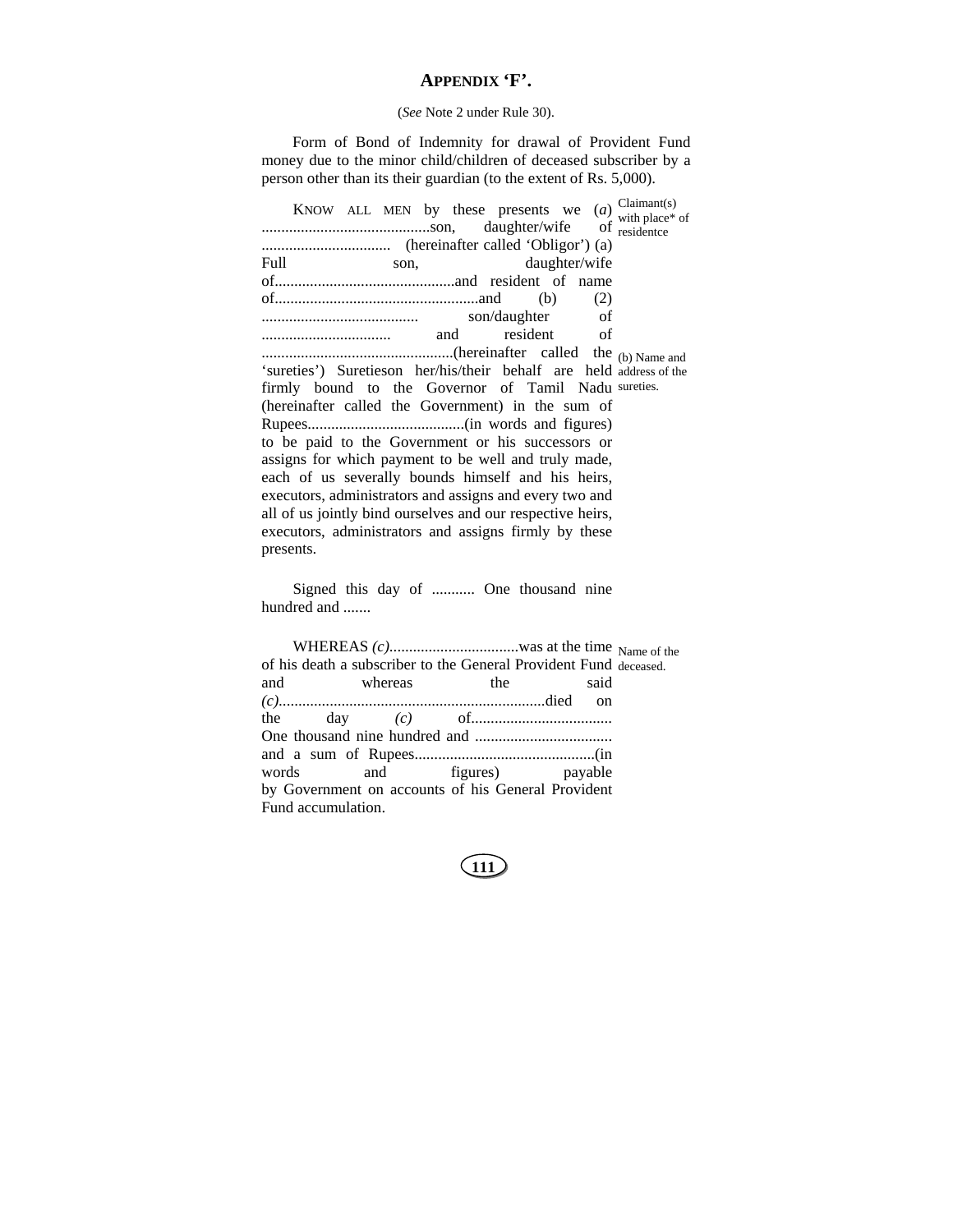AND WHEREAS the above bounden Obligor claim *(s)*  $\mathcal{Q}^{\omega}$  the said sum on behalf of the minor child/children of the said *(c)*......................................but has have not obtained a guardianship certificate.

AND WHEREAS the obligor *(s)* has/have (d) Name and satisfied the *(d) .*............................ designation of ...................................... (Officer concerned) that the officer. he/she/they is/are entitled to the aforesaid sum and that it would cause undue delay and hardship if the claimant were required to produce a guardianship certificate and WHEREAS Government desire to pay the said sum to the claimant but under Government rules and orders it is necessary that the claimant should first execute a bound two with sureties to indemnify Government against all claims to the amount so due as aforesaid to the said *(c).*.......................................................(deceased) before the said sum can be paid to the claimant which the obligor and at his/her request the sureties have agreed to do.

Now the condition of this bound is such that it after payment has been made to the claimant the obligor or Sureties shall in the event of a claim being made by any other persons against Government with respect of the aforesaid sum of Rs......................refund to Government the sum of Rupees............and shall otherwise indemnify and keep the Government harmless and indemnified from all liabilities in respect of the aforesaid sum and all costs incurred in consequence of any claim thereto THEN the above written bond or obligations shall be void but otherwise the same shall remain in full force, effect and virtue. The Government have agreed to bear the stamp duty if any chargeable on these presents.

IN witness whereof the obligor and the Surety/Sureties hereto have set and subscribed their respective hand here unto on the day, month and year above written.

l



 $^{\textcircled{\tiny{\textregistered}}}$  Here insert "to be entitled to" or "as guardian" as the case may be.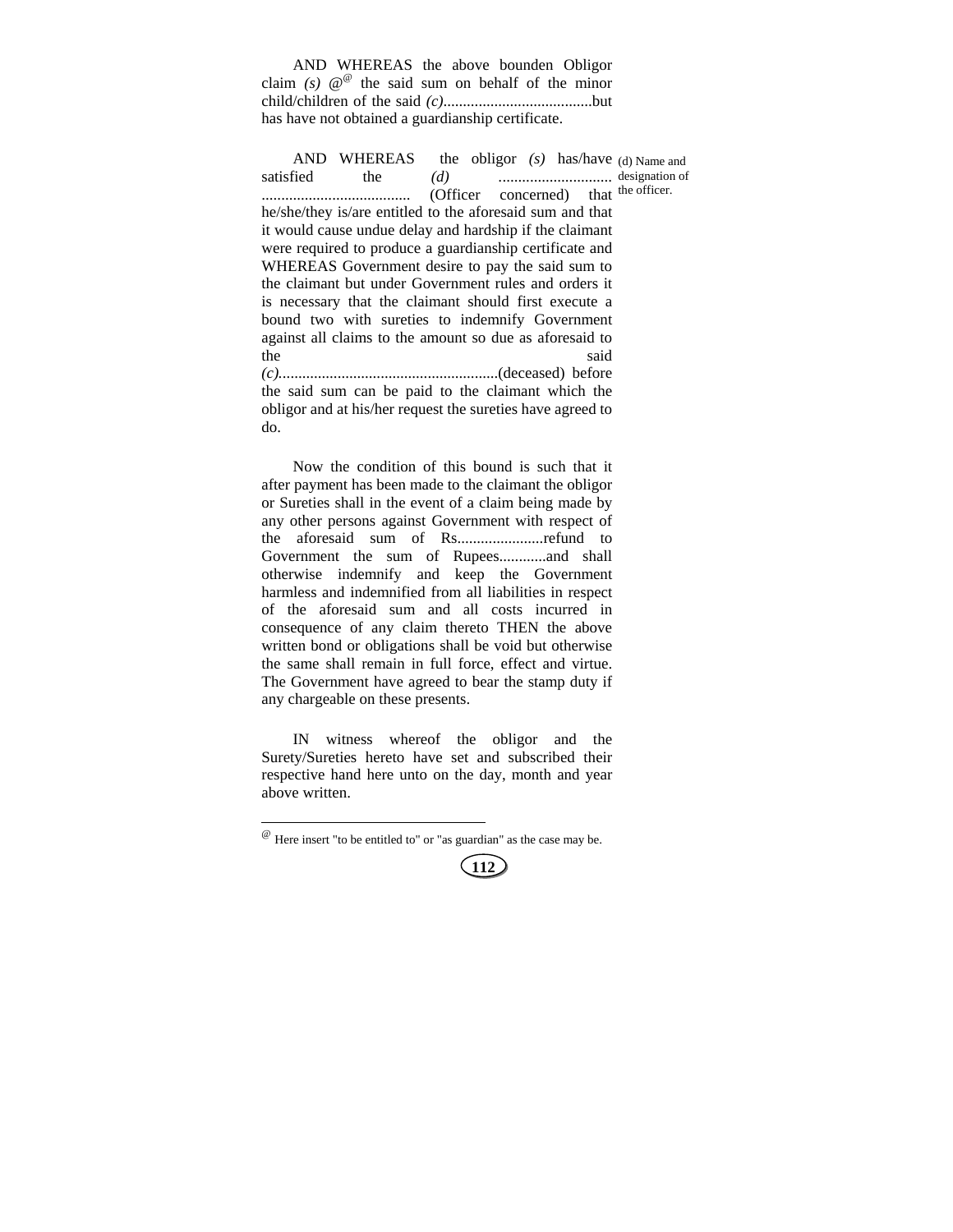Signed by the above named 'Obligor' in the presence of

| Signed by the above name Surety/Sureties |
|------------------------------------------|
|                                          |

2............................................................

in the presence of

.......................................

(Name and designation of witness).

accepted for and on behalf of the Governor of Tamil Nadu by

.........................................

(Name and designation of the Officer directed or authorised, in pursuance of article 299(1) of the Constitution to accept the bond for and on behalf of the Governor.)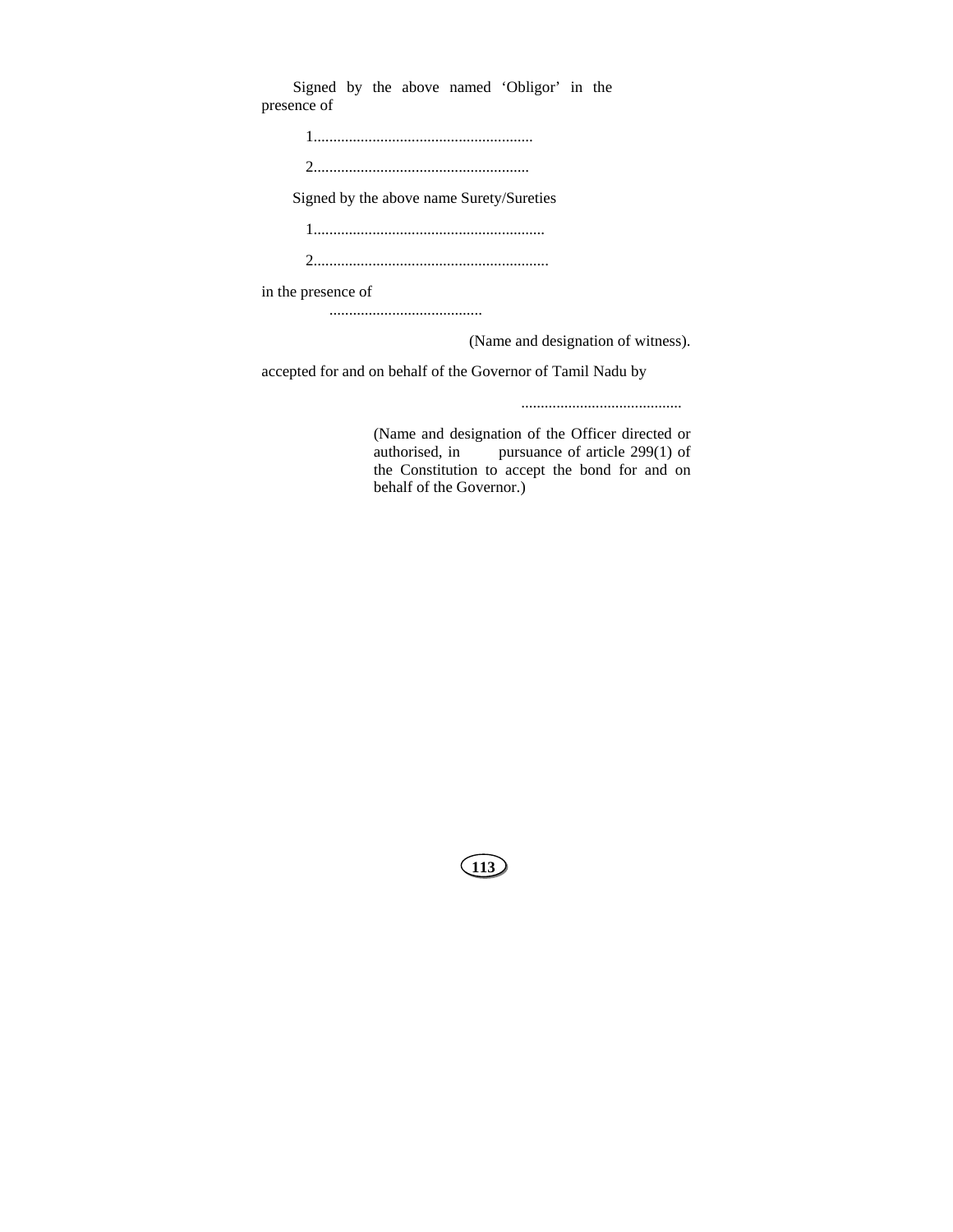## **APPENDIX 'G'**

#### (*See* Note 3 under Rule 30.)

Form of indemnity that should be taken for authorizing payment of the General Provident Fund deposits without insisting on the production of letters of administration or other legal authority to a person claiming payment as heir of the deceased nominee of the subscriber.

#### Know all men by these presents that I/We *(a)* resident(s) of

#### and we *(b)* resident of

#### and (b) resident of

Sureties on her/his/their behalf are held firmly to his Excellency the Governor of Tamil Nadu (hereinafter caller the Governor which expression shall, where the context admits, include his successors in office and assigns) in the sum of Rupees (Rs. ) to be paid to the Governor FOR WHICH payment to be well and truly made each of us severally binds himself/herself and his/her heirs, executors, administrators, is legal representatives and assigns and every two and all of us jointly bind ourselves and our heirs, executors administrators legal representatives and assigns firmly by these presents.

As witness our hands this day of 19 WHEREAS *(c)* was at the time of his/her death a subscriber to the General Provident Fund;

And Whereas a sum of Rupees (Rs. ) is payable to *(d)* the nominee of the said *(c)* by the Governor of Tamil Nadu (hereinafter called the Government) on account of the General Provident Fund accumulations of the said

And whereas the said *(d)*  $\frac{\text{pre-deceased the said } (c)}{\text{died after the said } (c)}$  but before

receiving the payment.

 And whereas the above bounden hereinafter called the claimant(s) claim(s) the said sum but his/have not obtained probate or letters of administration or other legal authority; AND WHEREAS the collector of Government desire (s) to pay the said sum to the claimant(s) but consider(s) it necessary that the

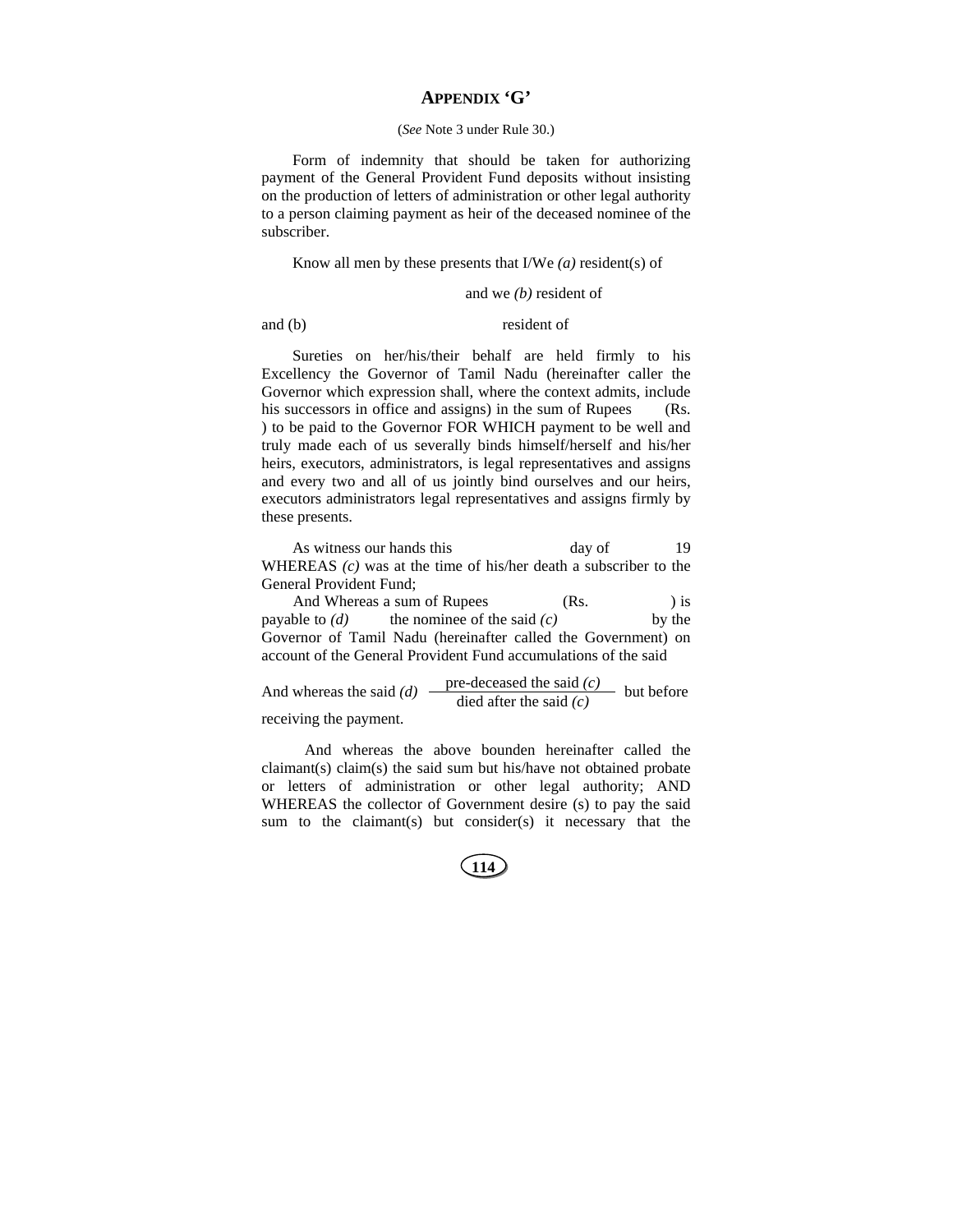claimant(s) should first execute a bond with two sureties to indemnify the Government against all claims to the amount so due as aforesaid *(d)* before the said sum can be paid to the claimant (s) ;

Now the Condition of this bond is such that if, after payment has been made to the claimant(s); the claimant(s) for the said sureties shall in the event of a claim being made by any other person against the Government with respect to aforesaid sum of Rs. refund to the Government the sum of Rs.

## and

shall otherwise indemnify and save the Government harmless from all liabilities in respect of the aforesaid sum and all costs incurred in consequence of any claim thereto.

Then the above written bond or obligation shall be void but otherwise the same shall remain in full force and virtue.

In witness to the above written bond and the condition thereof we

| and |                          |  | and |  |  |   |        |        |  |                      |
|-----|--------------------------|--|-----|--|--|---|--------|--------|--|----------------------|
| . . | $\overline{\phantom{a}}$ |  |     |  |  | . | $\sim$ | $\sim$ |  | $\sim$ $\sim$ $\sim$ |

have hereunto set our hands this day of 200.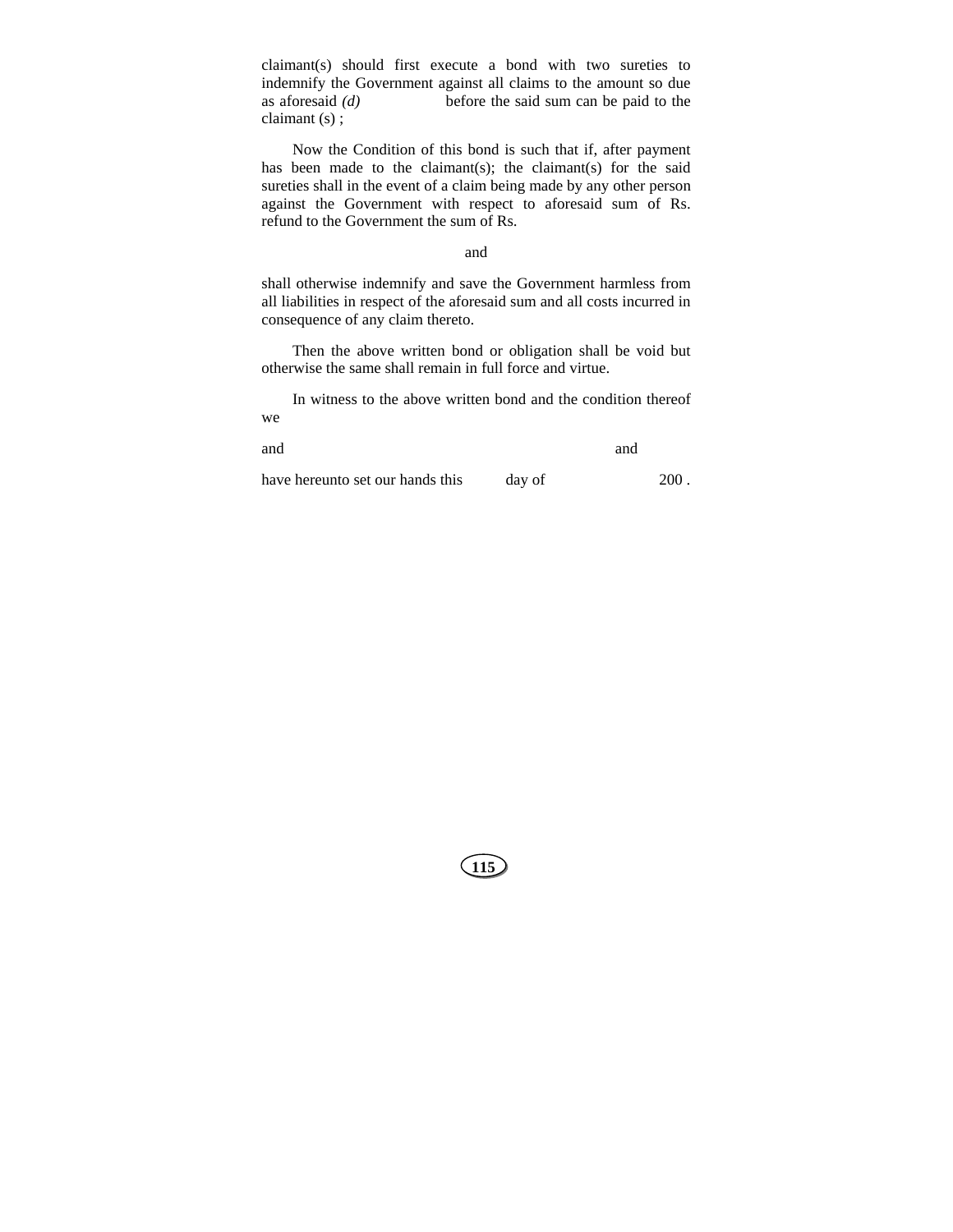## **APPENDIX H.**

## **APPLICATION FOR FINAL CLOSURE OF GENERAL PROVIDENT FUND ACCOUNT.**

(Please ensure that all the relevant particulars are given along with certificates, where necessary, to avoid delay in settlement of the claim.)

**:** 

**:** 

**:** 

**:** 

- 1. Name of the subscriber (In block letters)
- 2. Designation **:**
- 3. G.P.F. Account Number with **:**  Departmental suffix
- 4. Date of Birth **:**

Office to which attached **:** 

 Residential Address after retirement

 Event necessitating closure of account—

*(A) Retirement—Date* **:** 

- *(B)Resignation/Voluntary Retirement—Date (attach a copy of the orders)*
- *(C) Dismissal / Removal / Compulsory Retirement / Invalidation—Date—*  **:**
- (i) have you preferred an appeal? **:**
- (ii) If yes, date of its disposal/withdrawal **:**
- (iii) If no, date of expiry of appeal time **:**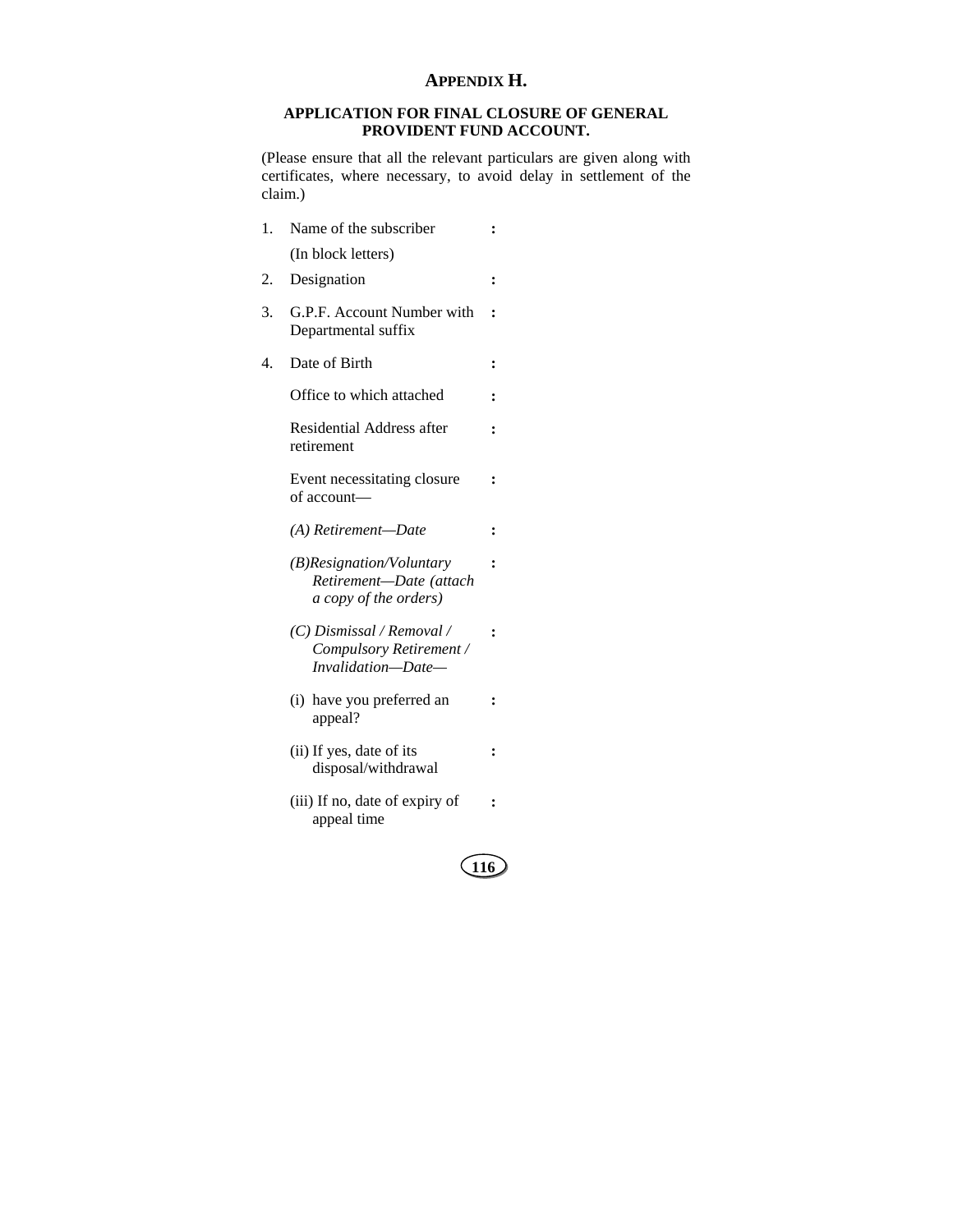| (iv) If no appeal has been<br>preferred— give<br>an<br>undertaking that<br>no<br>appeal will be preferred<br>in future.                                 |                                        | $\sim$ : | I hereby undertake that no<br>appeal shall be preferred<br>by<br>against<br>me<br>my<br>dismissal / removal<br>compulsory retirement<br>invalidation<br>(cancel)<br>whichever<br>is<br>not<br>applicable.) |
|---------------------------------------------------------------------------------------------------------------------------------------------------------|----------------------------------------|----------|------------------------------------------------------------------------------------------------------------------------------------------------------------------------------------------------------------|
| (D)Death—Date                                                                                                                                           |                                        |          |                                                                                                                                                                                                            |
| (i) Has the subscriber filed<br>any nomination                                                                                                          |                                        |          |                                                                                                                                                                                                            |
| (If yes, enclose nomination<br>in original).                                                                                                            |                                        |          |                                                                                                                                                                                                            |
| (ii) If no or if the nomination<br>has been rendered null<br>and void who are the<br>surviving family<br>members on the date of<br>death of subscriber? |                                        |          |                                                                                                                                                                                                            |
| Name                                                                                                                                                    | Relationship<br>with the<br>subscriber | Age      | <b>Marital Status</b>                                                                                                                                                                                      |

## **(Enclose a Legal Heirship Certificate.)**

 (iii) Did the nominee die after the subscriber but before receiving payment [vide note 3 under Rule 30(ii)].

 $\overline{\phantom{a}}$ 

 (iv) If there is no nomination **:** and if the subscriber has left no family to whom should the money be paid ? (Enclose Letters of Probate or Succession Certificate).

**117**

**:**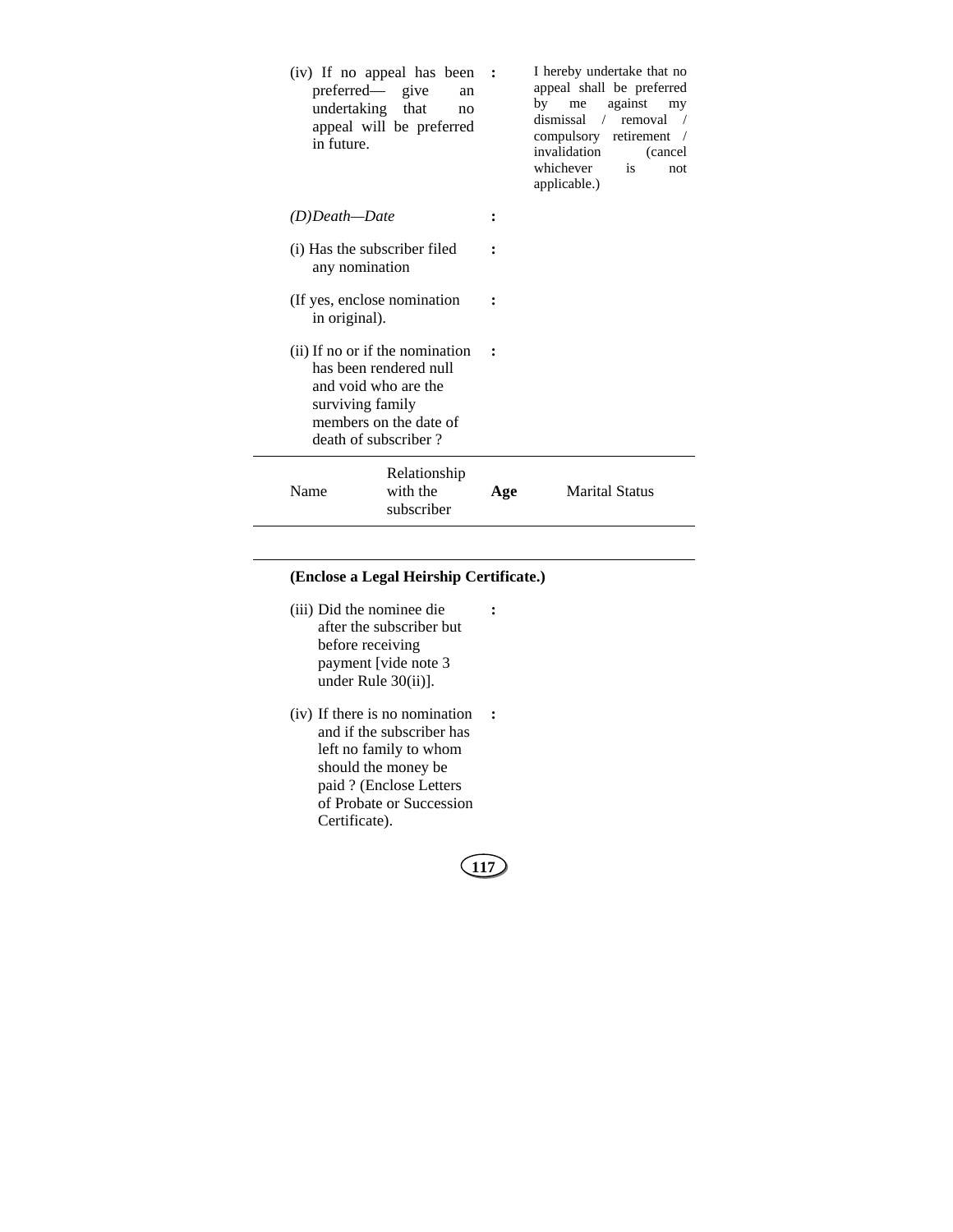- *(E) Transfer of balance—* **:**
- (i) Date of absorption **:**

**:** 

**:** 

**:** 

- (ii) Is absorption on permanent basis?
- (iii) Is absorption without break in service?
- (iv) If no to (iii) is break limited to the joining time allowed on transfer? **:**
- (v) Is the absorption with the approval of State Government? **:**
- (vi) Accounts Officer to whom the balance is to be transferred

8. Details of Insurance Policy financed from G.P.F. :

| Number<br>Stock | Number<br>Policy | Assured<br>Sum | Amount of<br>Premium | Payment<br>Date of | Maturity<br>Date of | Insurance<br>Company<br>Name of |
|-----------------|------------------|----------------|----------------------|--------------------|---------------------|---------------------------------|
|                 | 2,               | $\mathfrak{B}$ | $^{(4)}$             | $\mathfrak{S}$     | 6)                  |                                 |
|                 |                  | Rs.            | Rs.                  |                    |                     |                                 |
|                 |                  |                |                      |                    |                     |                                 |

9. Names and address of offices served during the last 3 years :

| Name of the<br>Office | Address | Period of<br>Service | Designation |  |
|-----------------------|---------|----------------------|-------------|--|
|                       |         |                      |             |  |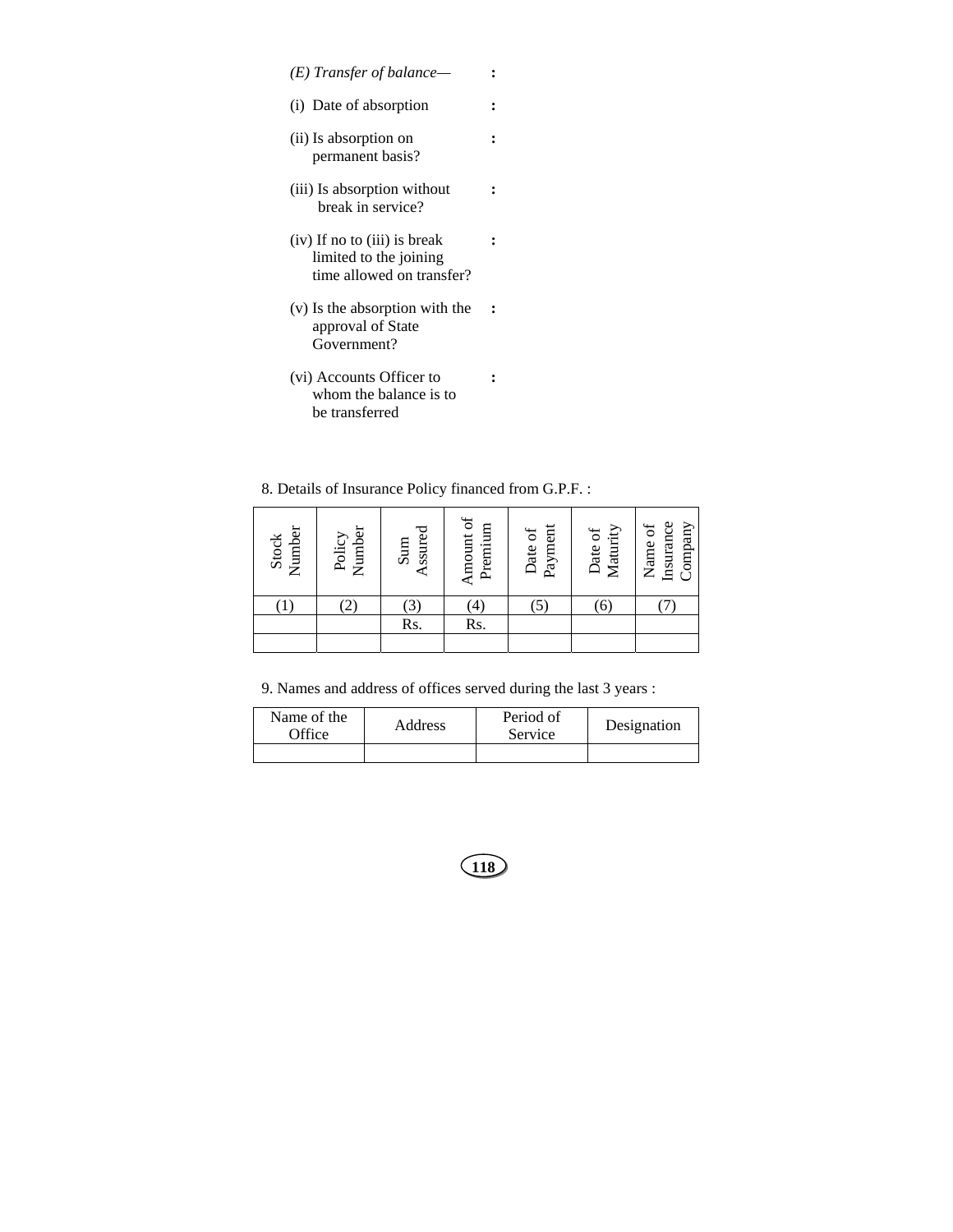*10.* Particulars *of Last Fund Deductions :* 

| Pay for<br>(Month) | G.P.F.<br>Subscription | Recovery<br>Refund | Gross<br>amount of<br>Bill | Net amount<br>of bill |
|--------------------|------------------------|--------------------|----------------------------|-----------------------|
|                    |                        |                    | 4                          |                       |
|                    |                        |                    |                            |                       |

| Date of<br>encashment | Place of Payment | Head of<br>Account | Voucher<br>Number |
|-----------------------|------------------|--------------------|-------------------|
|                       |                  |                    |                   |
|                       |                  |                    |                   |

11. Details of advance/with drawals in the last 12 months prior to stoppage of subscription to G.P.F. :

| Nature of withdrawal | Amount | Date and place<br>of Payment | Voucher<br>Number |
|----------------------|--------|------------------------------|-------------------|
| Temporary Advance    |        |                              |                   |
| P.F.W.               |        |                              |                   |
| L.I.P.               |        |                              |                   |

- 12. Religion of the subscriber **:**
- 13. Office/Treasury/Sub-Treasury at which G.P.F. payment is desired. **:**
- 14. If you are a self-drawing **:**  officer or you desire payment outside the place of last duty, enclose the following
- (i) Personal marks of **:**  identification.
	- (ii) Specimen signatures or **:**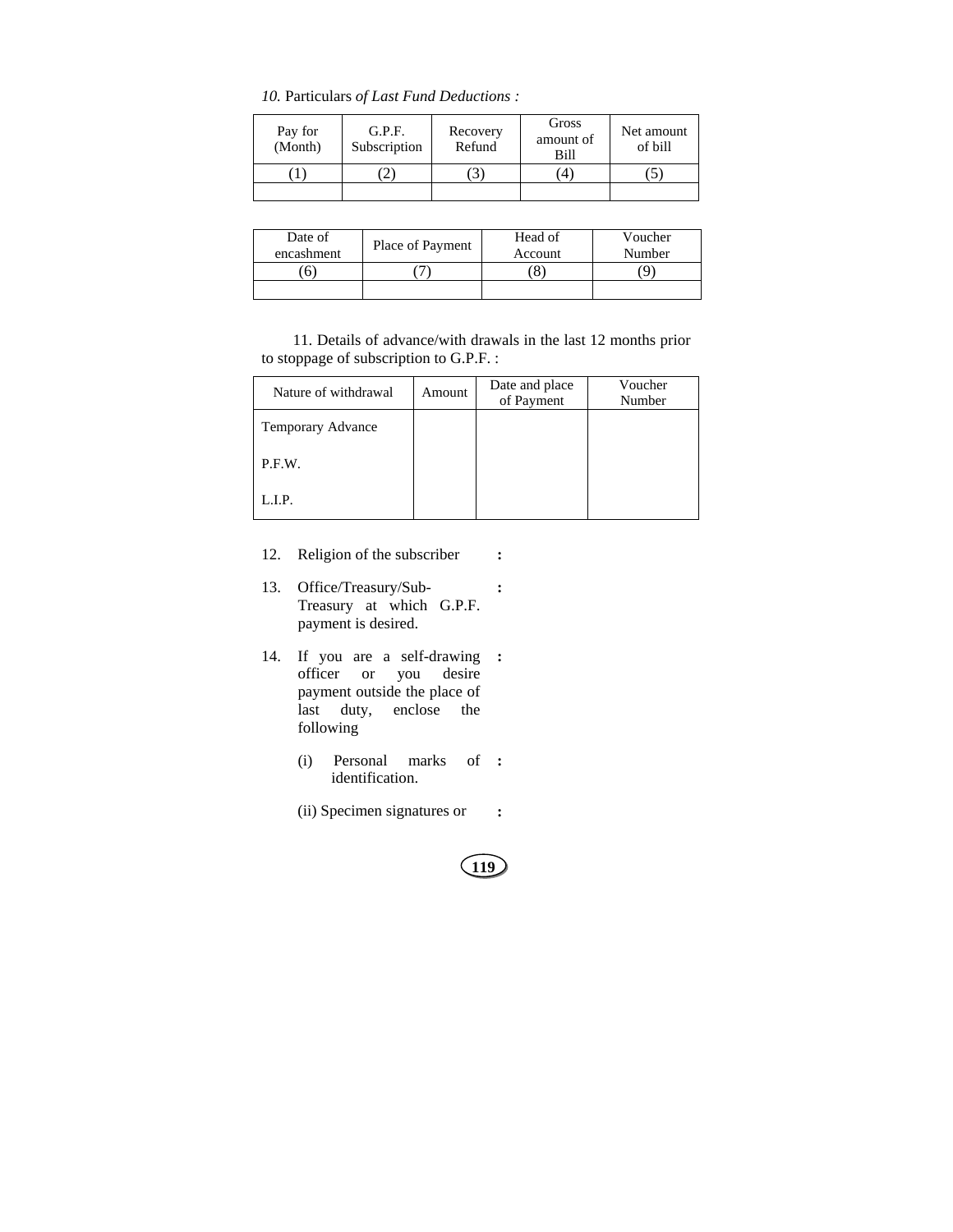Left/Right hand thumb and **:**  fingers impression

15. I hereby undertake to refund **:**  any excess payment arising out of clerical errors in the settlement of G.P.F. claims.

Station :

Date :

 Signature of the Claimant (with name in Block Letters)

#### **FOR USE BY HEAD OF OFFICE/DEPARTMENT.**

Certified that all the particulars furnished above have been fully verified with reference to office records and are found correct.

Certified that no advance withdrawal from G.P.F. was granted during the last 12 months except those detailed in item (11) above.

Station :

Date :

Signature of Head of Office/ Head of Department.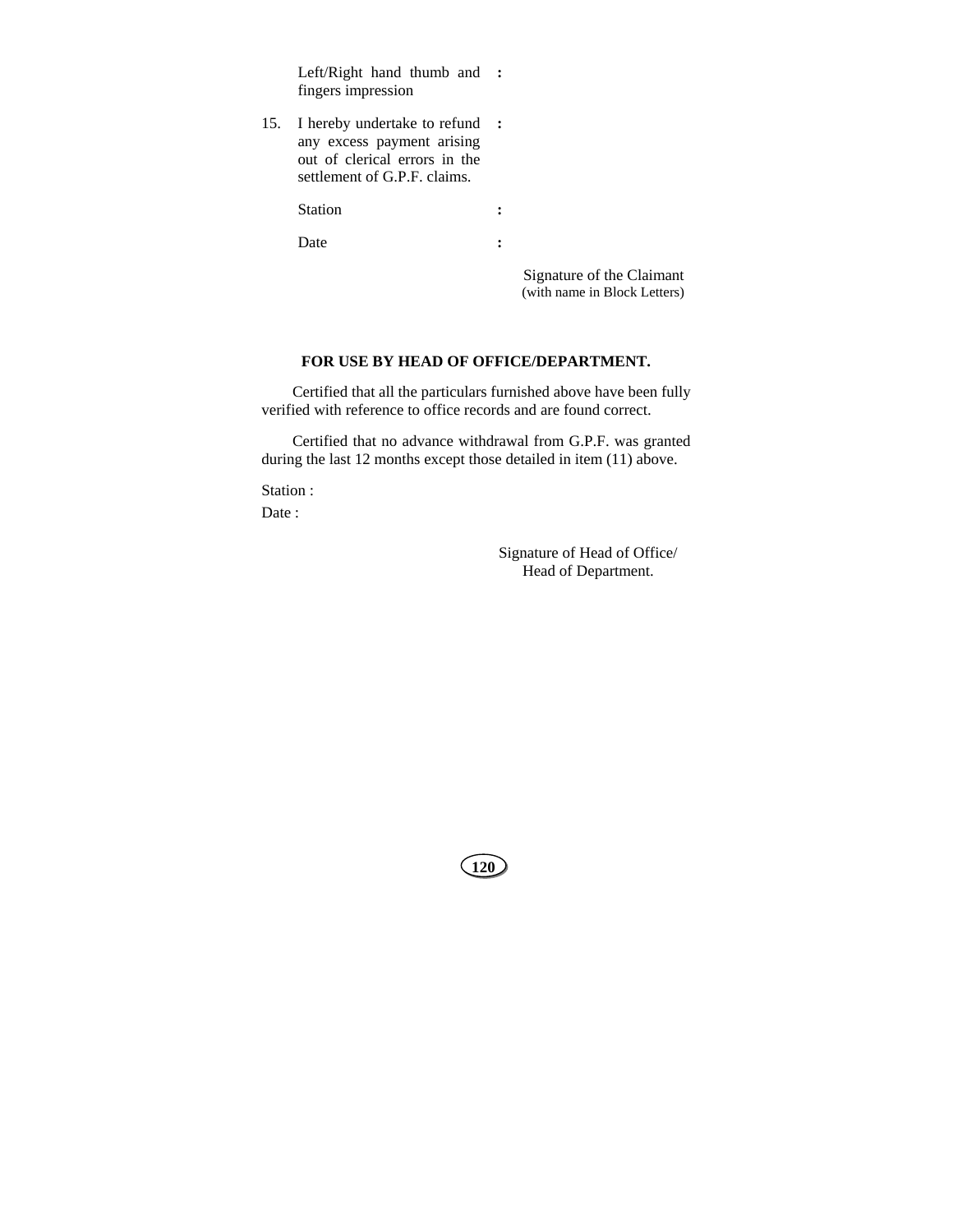## **APPENDIX -J**

#### *(See Note under Rule 4)*

To impress upon all concerned that the accounts of the subscribers should be kept up-to-date so that the money should always be available for payment in full without any delay. This can be achieved with the co-operation of all drawing officers. It is imperative that the applications for admission, nominations and final withdrawal papers are processed with the utmost expedition.

*Application for admission.*—As per rule 4 (1) (iv) of the General Provident Fund (Tamil Nadu) Rules, Government servants appointed under the emergency provisions, viz., rule 10 *(a)* of the general rules for the State and Subordinate Services are not eligible for admission to the Fund. All regular Government servants should join the Fund compulsorily after completion of six months of regular service.

The date of birth of the subscriber should be noted in the application.

In the column "Rate of emoluments per mensum" the basic pay and drarness allowance should be indicated separatly.

*Nomination.*—The nominations should be executed in the appropriate form.

The words "General/Contributory" and "Tamil Nadu" should be furnished inveriable at the appropriate places in the form.

The name of the subscriber should be indicated in block letters and his residential address (not the place of duty) should be indicated.

Full particulars of the residential address (es) of the nominee(s) and alternate nominee(s) should be furnished.

Under the column "contingency of the happening of which the nomination shall become invalid", "death or in the event of the nominee pre-deceasing the subscriber" need not be written as under the Provident Fund Act, the nomination becomes automatically cancelled in either event. Events such as "divorce", "legal separation", etc. should be specified in this column. If no events are visualised, the space below the column may be crossed off rearly with diagonal lines.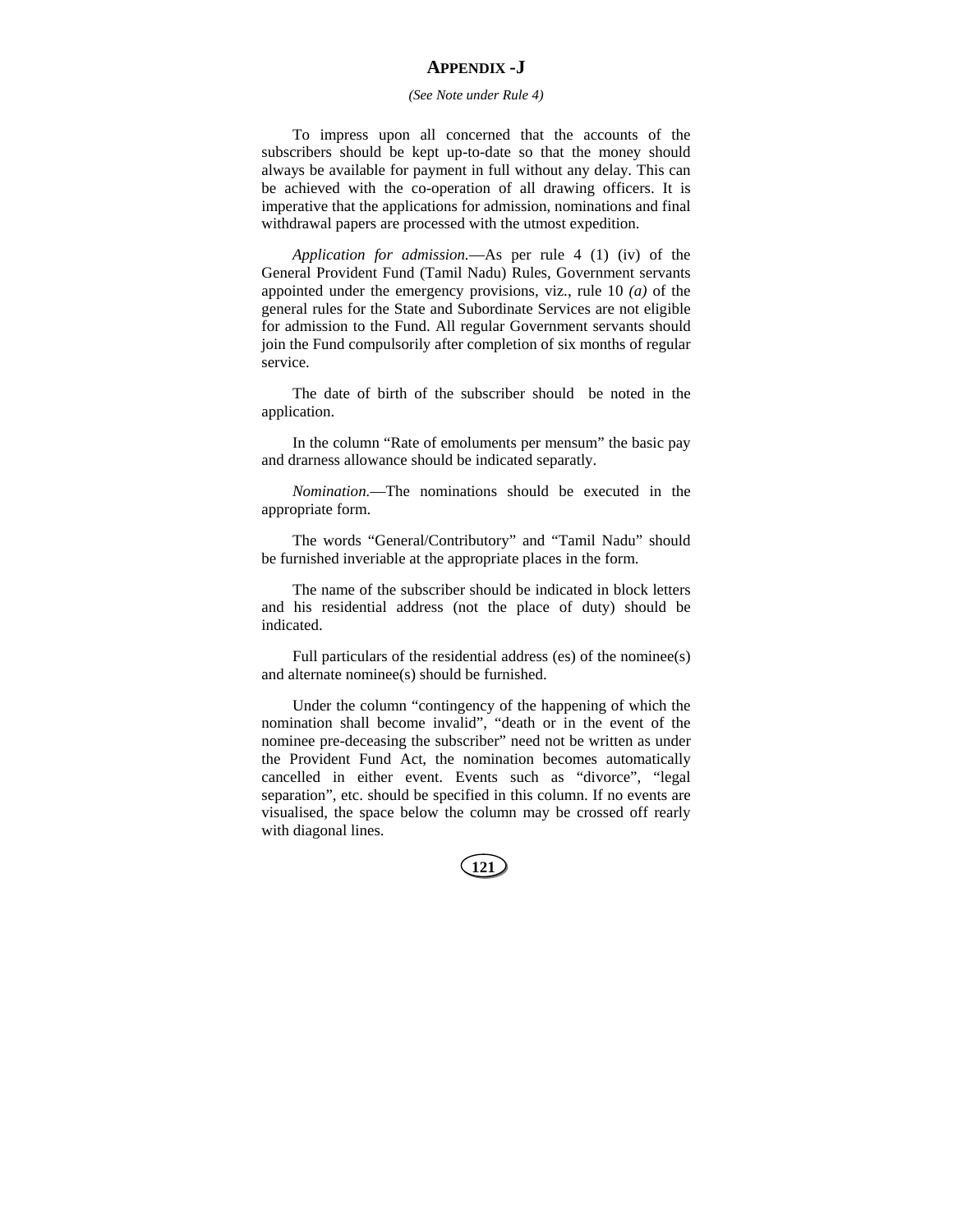It may particularly be noted that a nomination is to be made only in favour of the members of the family except where the subscriber has no family. Alternate nominees should also be members of the family if there be any such members(s) besides the primary nominee. A Subscriber who has no family should specify in the column "contingencies" on the happening of which the nomination shall become invalid "that the nomination shall become invalid in the event of his subsequently acquiring a family".

It there is only one member of the family and a person other than a member is nominated as the alternate nominee it should be provided in the above column that "the nomination in favour of such alternate nominee shall become invalid in the event of the subscriber acquiring any other member(s) of his family.

Every alternation, correction or deletion in the nomination should be attested by the full signature of the subscriber.

*Sanction to advances.*—It should be remembered that the accumulations in the Provident Fund are intended primarily as provision for the family after the retirement or death of the subscriber. The utmost caution should therefore, be exercised in sanctioning temporary withdrawals. It should also be particularly borne in mind that as subsription cannot now be discontinued, the repayment of the advance together with further subsription would be a substantial strain on the current resources of the subscribers.

*Preparation of Fund Schedules.*—The amounts deducted in pay bills are not often posted in the accounts immediately. The main reason for such delay is that Fund schedules are not prepared with due care. The attention of the drawing officers is particularly drawn to the instruction given below for the preparation of schedules.

When signing the bills the drawing officers should pay particular attention to ensuring that schedules have been prepared properly. The schedules should be prepared in the printed (Prescribed) form. The correct account numbers including the departmental suffix such as G.A., Judl. etc. should always be noted.

The account numbers should be arranged in the ascending order (i.e.) if in an office, there are five subscribers with account nos. 101, 48, 629, 1042, 33 the entries for 33 should appear first, than those for 48 and so on. It may be found convenient to type out columns (1) and (2) of the schedules in sufficient numbers of last about six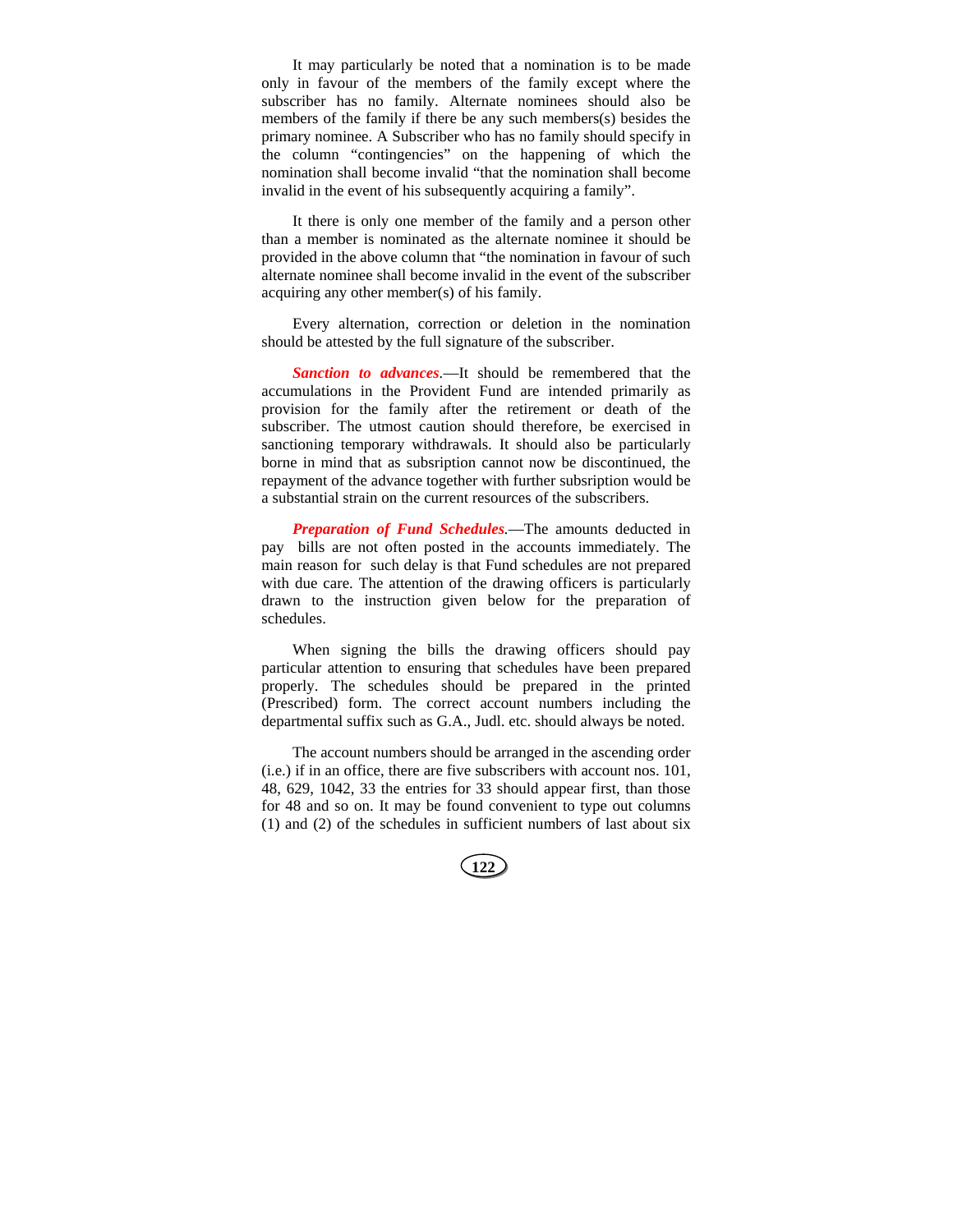months or a year. The names of new entrants and subscribers transferred from other officers in the course of the year may be added at the end. The names may, however, be re-arranged when new copies are typed out. When a new name appears for the first time in a schedule, the place from where an officer has been transferred should be shown in the remarks column of the schedules.Application for admission to the Provident Fund should be sent without any delay so that the account numbers are allotted well in time. The account number should be quoted in the bill for the first month as required under the rules.Where no recovery is made of subscription or repayment of advance for a subscriber, the reasons for such non-recovery should be briefly stated against his name, e.g., pay not drawn" "discontinued during leave", etc.

The particulars of differences between previous months schedule and the schedule for the current month should be given in the form of the subsidiary statement to the schedule of General Provident Fund deductions stating the reasons for the variations in the last column.

It a subscriber proceeds on leave or retires or dies, the date of the event should be recorded in the remarks column of the schedule against the subscriber's name.

The column "amount realized" should be used only for recording regular monthly subscription. In the case of schedules running to more that a page, totals should be struck on each page on carried forward to the succeeding page and the grand total of the schedule agreed with the total of the deductions in the pay bills. The total of the schedules should be written both in figures and words.

In the schedule for the month of April *(i.e.)* schedule attached to the pay bill for March paid in April, pay as on 31st March including special pay and dearness allowance should be noted in the column "pay" in respect of every subscriber. However, in the schedules relating to establishments in which the names of incumbents are not shown in the pay bills *(i.e.)* Last Grade Servants, Police constables and Head constables, sub-Inspectors of Police, ordinary grade Jaill Warders, the following certificate should be recorded by the drawing officers at the foot of the schedules:—

"Certified that the rates of subscriptions shown in the schedule are in accordance with the General Provident Fund Rules".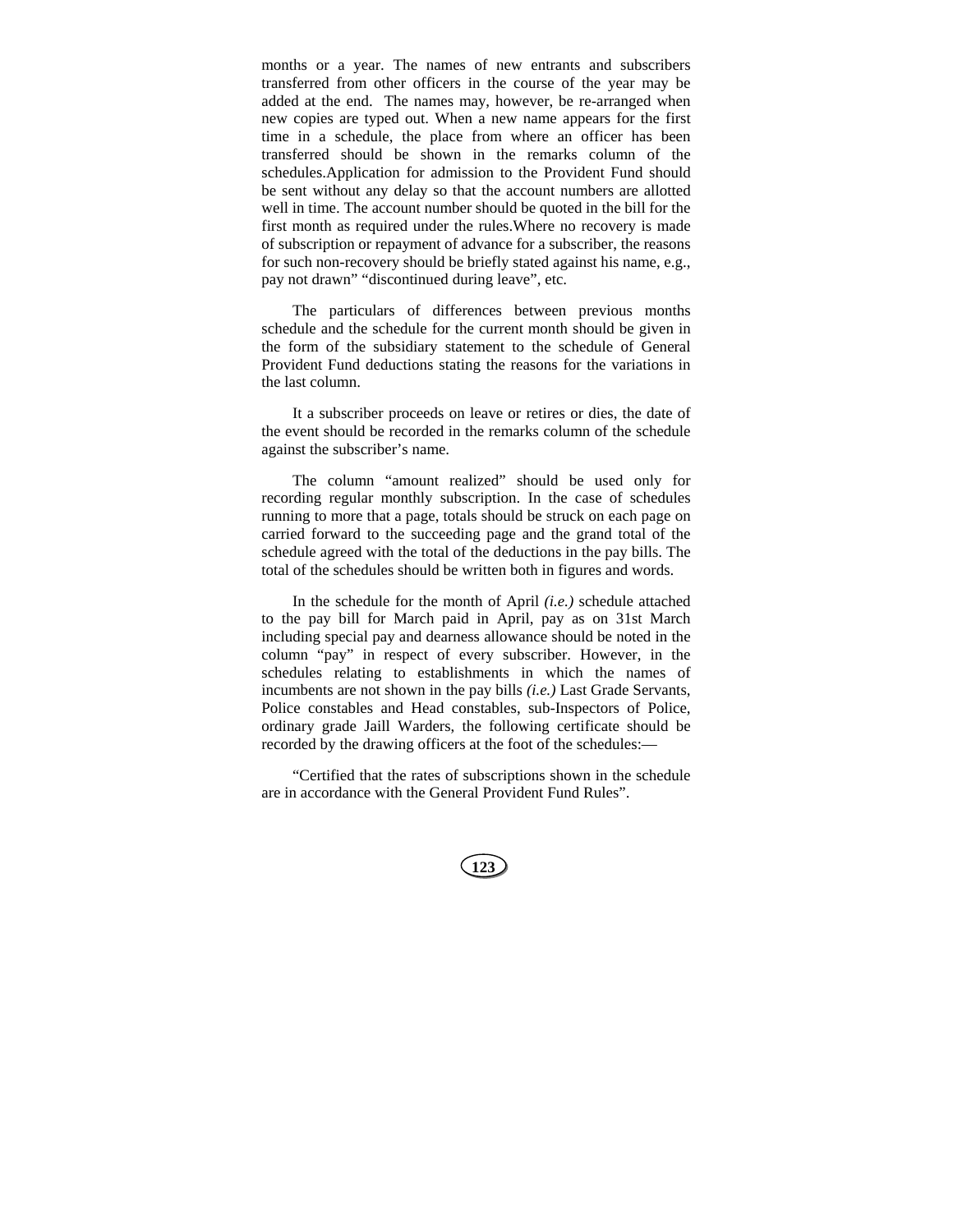In respect of Contributory Provident Fund, the amount Government contribution remitted should be noted in the remains column as such, against each item.

The schedule should be prepared in Forms "TR 56-A" and attached to the pay bills.

*Application for final withdrawal.*—The amounts at the credit the subscriber's accounts payable only when one of the evets mentioned in rules 28, 29 and 30 of the General Providednt Fund. Tamil Nadu Rules and Rules 23, 24 and 25 of Contributory Provident Fund Rules (Tamil Nadu) happens, viz., retirement, resignation, removal, dismissal compulsory retirement, invalidation, leave preparatory to retirement or death. The applications should threfore, be sent only after one of the events has taken place and not before. In the case of subscribers who have been dismissed, removed, compulsory retired or invalidation for following particulars should be furnished:—

(i) Whether the subscriber has prepared an appeal against the orders; if so, the date of final orders on appeal or the date on which he states in writing that he has withdrawn the appeal;

(ii) Where the subscriber has not preferred an appeal, the date of expiry of the time allowed for appeals. If however, the subscriber gives in writing before the expiry of the time that he would be not appeal, the date of such letter.

To obviate delay in the final settlement or Provident Fund balance, the applications for final withdrawals should be obtained from the subscribers or families as the case may be, as soon as the amount has become payable under the rules and forwarded to the Accountant-General forthwith.

Applications for final withdrawal from Contributory Provident Fund where deduction from the contribution portion is called for under Rules 20 of the Rules, should be forwarded to the Accountant-General only through the Government in the Administrative department concerned. It is the duty of the drawing officers to assess the amounts to be recovered correctly and to furnish the certificates under Rules 25 (c) of the Contributory Provident Fund Rules (Tamil Nadu) in the application itself. If any loss should occur to Government, an account of their failure to assess the amounts from a subscriber in time or to furnish the relevant certificate, information, etc., in the application for final withdrawal from the Provident Fund,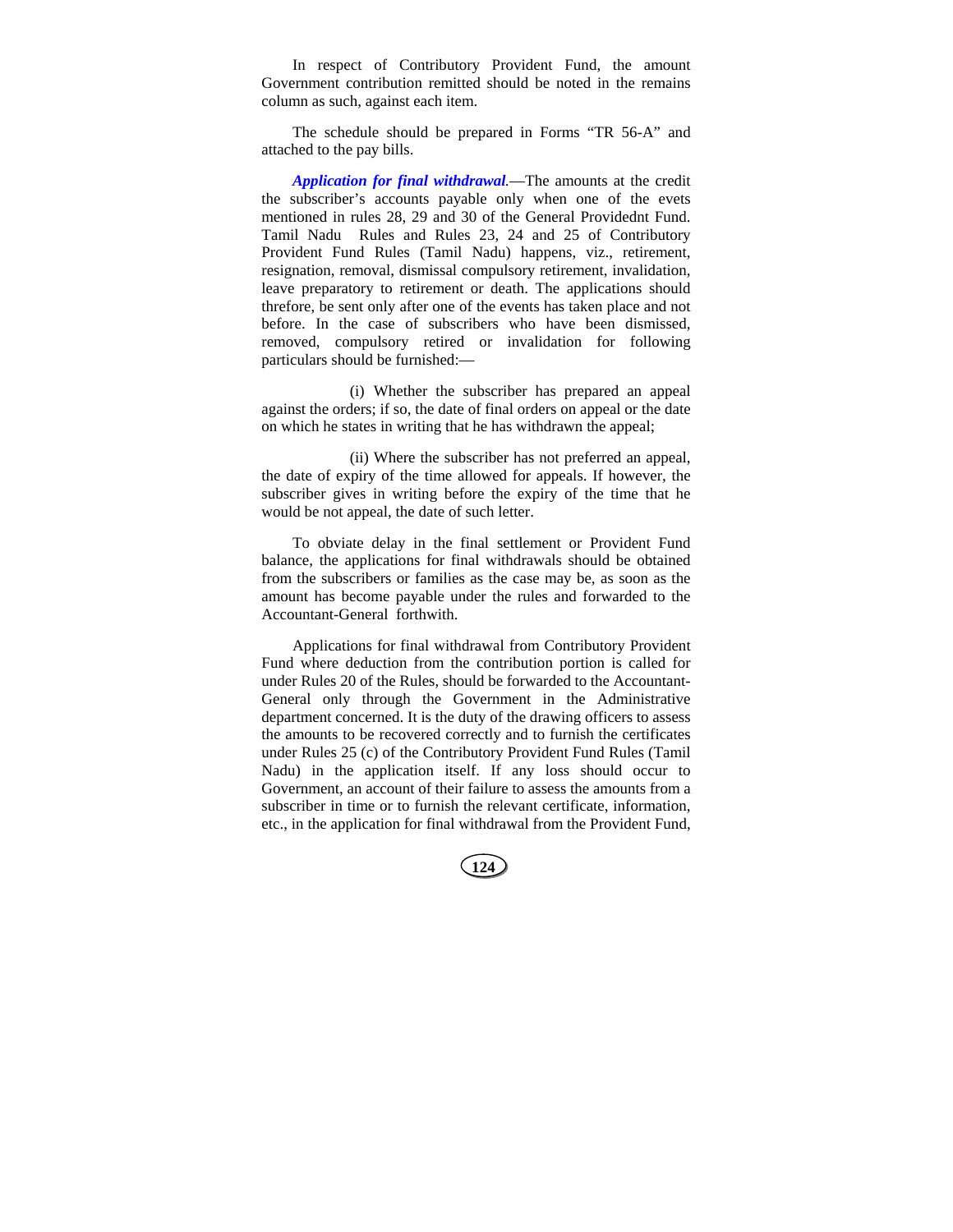it may be recovered from the person responsible. After sending in the application for final withdrawals, no deduction towards the Fund nor withdrawals from the Fund should be made.

The applications for final withdrawals should be sent in the form prescribed in Appendix H of the General Provident Fund (Tamil Nadu) Rules.

The certificates regarding the drawal of temporary advance, part-final withdrawal and for life Insurance Premium in the case of non-gazetted officers and the certificates regarding temporary advance/part-final withdrawals in the case of Gazetted officers should be signed by the authority empowered (vide Appendix H) of the General Provident Fund (Tamil Nadu) Rules to sanction advance for which special reasons are not required.

In all cases where subscribers have served in more than one office during the twelve months before quitting service/death, the Head of Office/Department under whom the subscribers last served should collect the necessary information from the various officers in which they served during the period and then furnish a certificate to the Accounts Officer of behalf of all such officers regarding any advance taken/withdrawals made by the subscribers.

Any overpayments made to subscribers due to furnishing of imcomplete or incorrect certificates may have to be recovered from the departmental officers who furnished them. In all cases, of payments of Provident Fund balances to nominees on legal heirs of deceased subscribers the Accountant-General relies entirely on the reports received from the departmental officers. The resposibility for conducting a complete and careful enquiry and furnishing the reports to the Accounts Officers devolves of the heads of the Officers Department. Irregular payments made on inconclusive enquiry are liable to be recovered from the person responsible for furnishing errorcous report.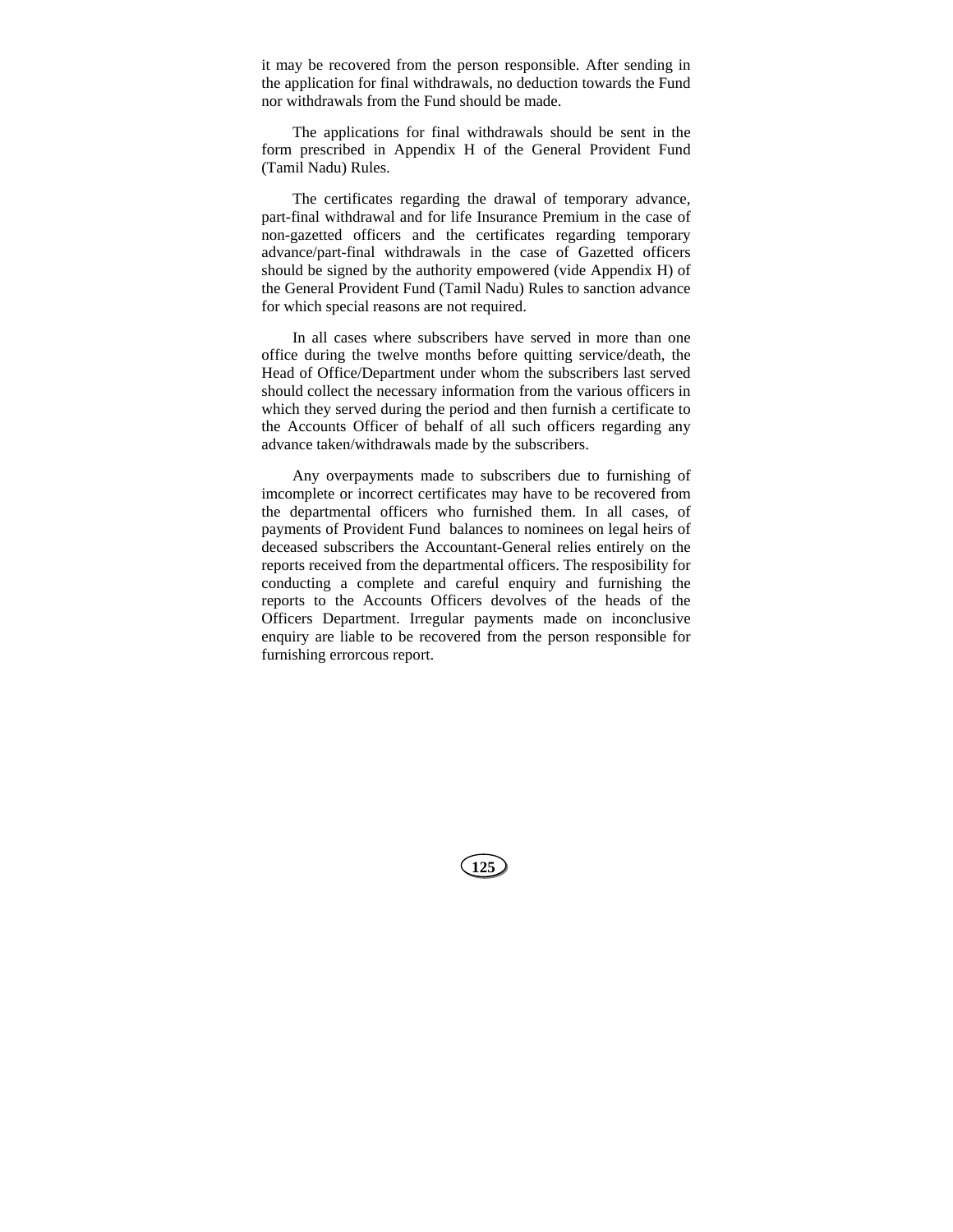#### **ADJUSTMENT OF GOVERNMENT CONTRIBUTION IN THE CASE OF CONTRIBUTORY FUND.**

In order to adjust the Government contribution under rule 10(1) of the Contributory Provident Fund Rules (Tamil Nadu) the Drawing Officers should send to the Accountant-General yearly before 31st March a statement in the form given below showing the Government contribution admissible to each of the subscribers to the Fund.

Similar statements in respect of Gazetted Officers should be obtained from them by the Heads of Officers concerned and forwarded to the Accounts Officer before that date.

The due date should strictly be adhered to, so that the contribution is posted in the Officer's accounts without delay.

## **STATEMENT OF GOVERNMENT CONTRIBUTION FOR ADMISSIBLE TO COTRIBUTORY PROVIDENT FUND (TAMIL NADU) SUBSCRIBERS.**

|               | (To<br>be submitted<br>in duplicate)          |                                                                                    |                                                                                                       |                                                                                                                                            |                                                                                                                                                                    |          |  |
|---------------|-----------------------------------------------|------------------------------------------------------------------------------------|-------------------------------------------------------------------------------------------------------|--------------------------------------------------------------------------------------------------------------------------------------------|--------------------------------------------------------------------------------------------------------------------------------------------------------------------|----------|--|
| Serial Number | O Contributory Provident Fund Account number. | Name and designation of the subscriber the<br>Office to which attached at present. | Rate of pay including officiating pay drawn for<br>each twelve months vide Fundamental Rule<br>9(21). | Total emoluments including officiating pay for<br>the year of part thereof as the case may be for<br>which Government contribution is due. | Actual amount of Government contribution for<br>emoluments in column (5) rounded off to the<br>the year or part thereof at 61/4 per cent of the<br>nearest rupees. | Remarks. |  |
| (1)           |                                               | $\left(3\right)$                                                                   | (4)                                                                                                   | (5)                                                                                                                                        | (6)                                                                                                                                                                |          |  |

(To be submitted in duplicate)

**NOTE.**—(1) The statement has to be signed by a Gazetted Officer or Drawing Officer.

(2) Emoluments for the year include pay drawn for March paid in April to February paid in March. In case as subscriber elected to

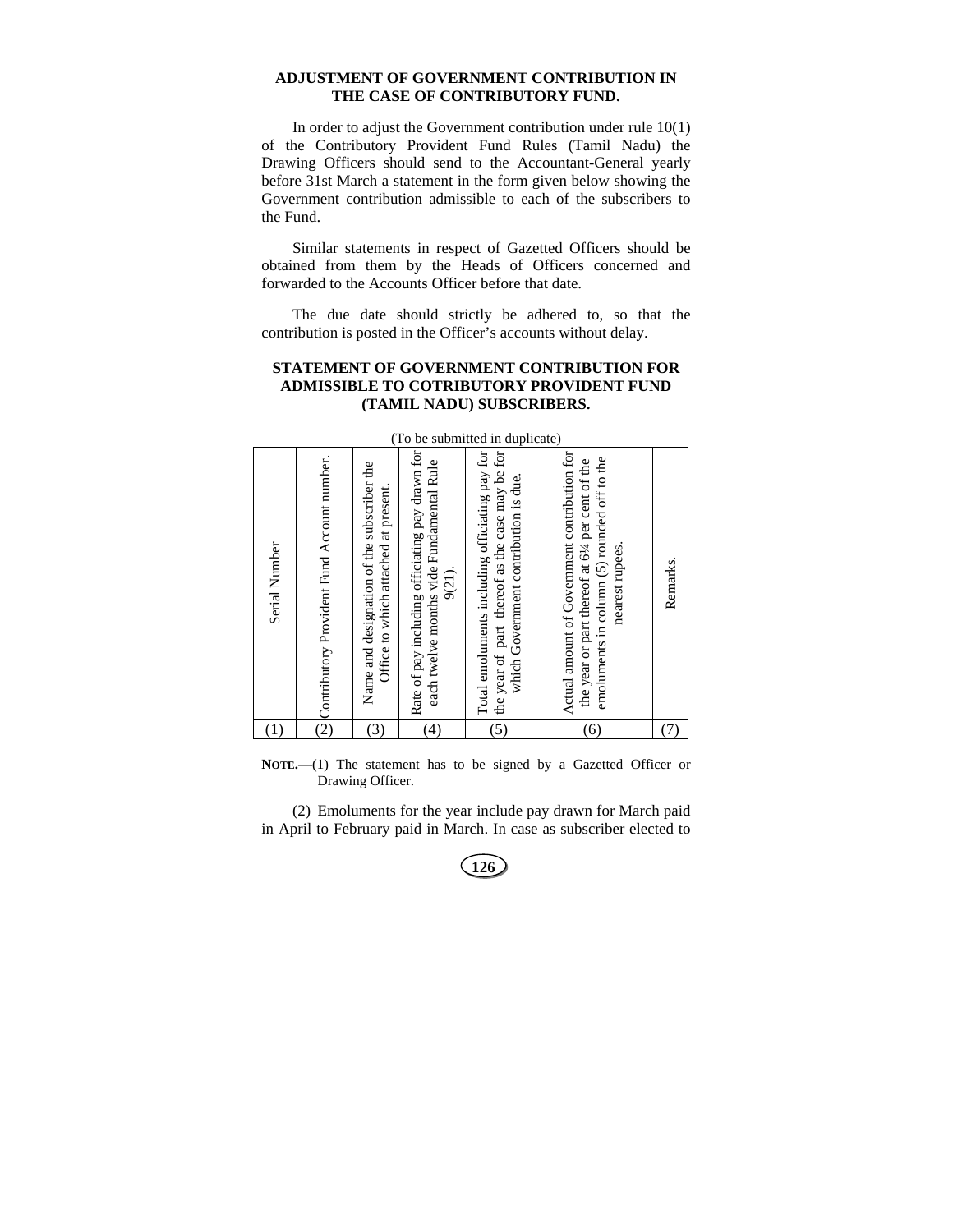subscribe during leave, his leave salary should be deemed to be emoluments drawn on duty 2 [*vide* rule 10 (1)] of the contributory Provident Fund Rules (Tamil Nadu). Periods of leave should be indicated. No contribution is admissible in respect of any period for which a subcriber is permitted under the Rules not to or does not subscribe to the Fund.

(3) [Column(3)] if the subscriber has held more than one post during the period, particulars in respect of the posts held and the periods during which they were held may also be indicated.

(4) A certificate that the rate of pay entered in column (4) of the statement has been verified with the entries in the service book of the Government servant or from the office copies of the pay bills as the case may be, may also be furnished.

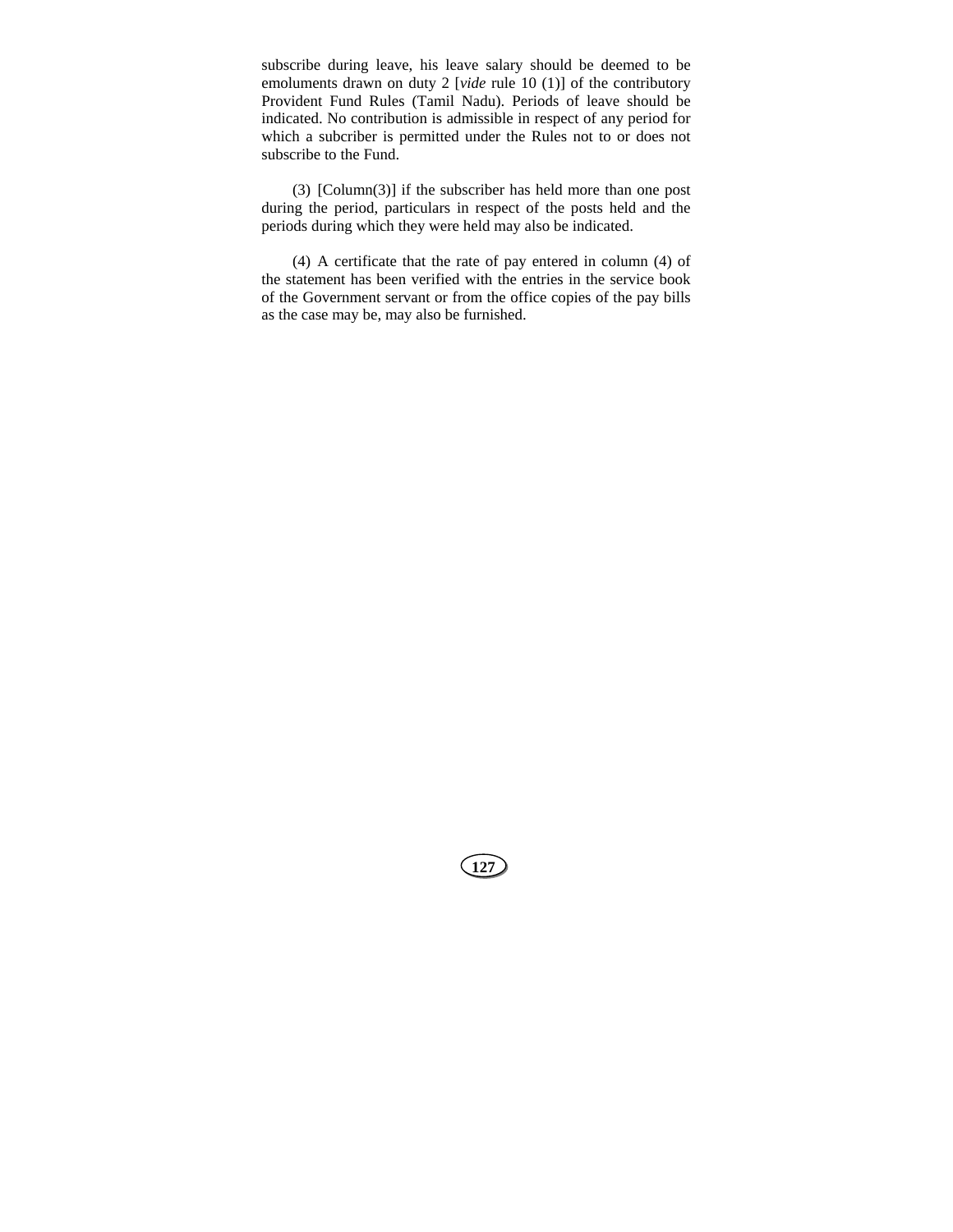## **APPENDIX -'K'**

*[See* Rule 31 (3).]

## **REPORT TO THE ACCOUNTANT-GENERAL, MADRAS REGARDING SUBSCRIBER'S DEATH/RETIREMENT/ VOLUNTARY RETIREMENT AND RESIGNATION, ETC.**

(To be sent within a week of the event)

To

The Accountant General-Madras. (Attention P.F. Branch.)

#### Sir,

I am to inform that Thiru/Thirumathi.................particulars in respect of whom are furnished below has retired/proceeded on leave preparatory to retirement/been dismissed/been discharged / resigned / died with effect from on

(1) Provident Fund Account Number with departmental suffix (Name of Fund to be specified).

(2) Date of Birth.

(3) Post held by the Government Servant.

(4) Details of temporary advances/withdrawal for financing insurance policies sanctioned from Provident Fund Account during the period of 12 months preceding the date of event, necessitating closure of Provident Fund Account.

| Amount of<br>advances/<br>withdrawals. | Date and place of<br>encashment. | Voucher<br>Number. |
|----------------------------------------|----------------------------------|--------------------|
|                                        |                                  |                    |
|                                        |                                  |                    |
|                                        |                                  |                    |

Particulars of nomination are available in this office/required.

Head of the Office. Designation.

N.B.—Strike over whichever is not applicable.

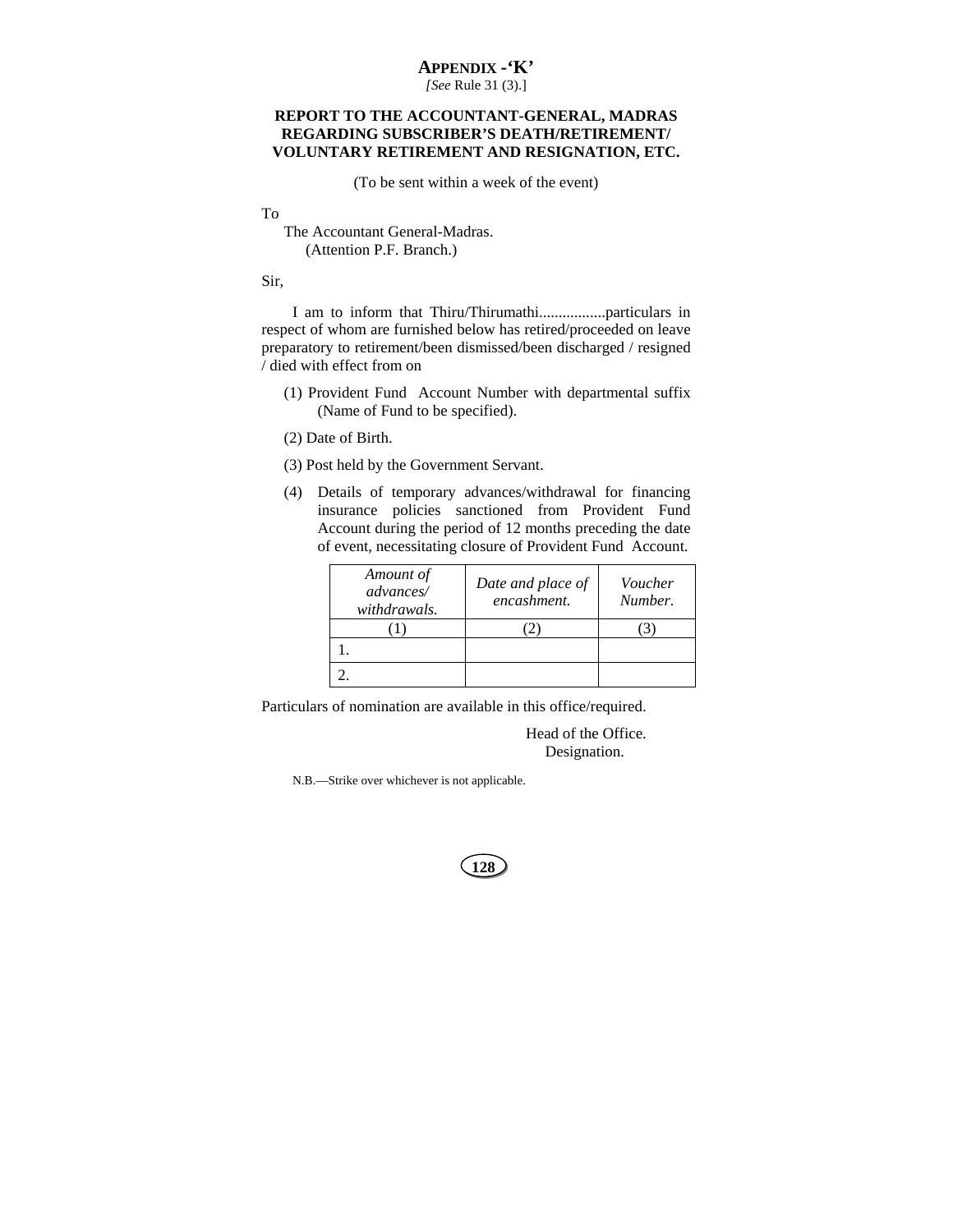## **APPENDIX-L**

[*See* Rule 7 (a).]

To

The Accountant-General. Madras.

I have reviewed my nomination to my Provident Fund Account No. and hereby confirm/cancel the same.

\*I send herewith a fresh nomination in the prescribed form.

Subscriber.

\*Score this out in cases where it is not applicable.

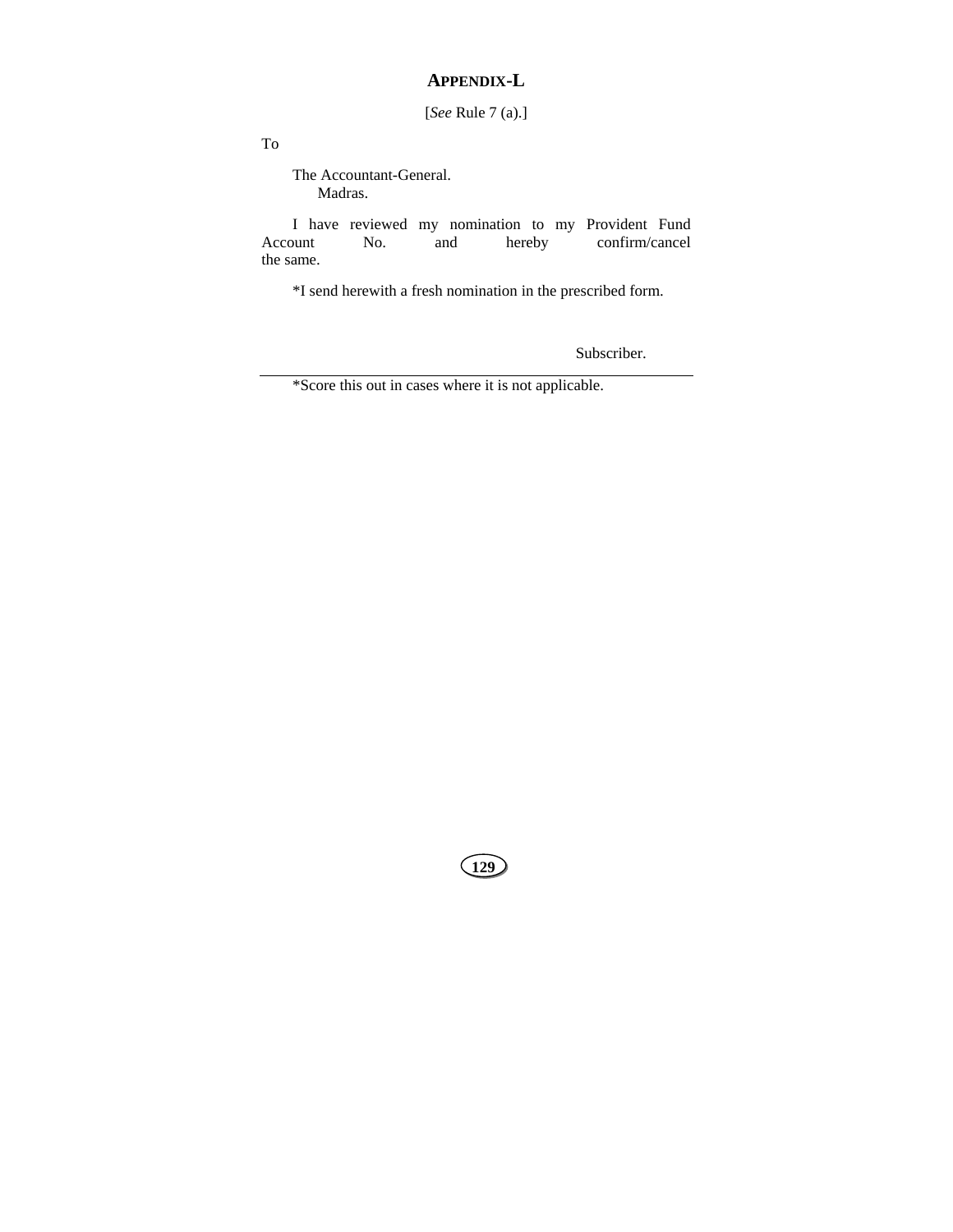## **APPENDIX-M**

## **APPLICATION FOR ADMISSION TO THE GENERAL PROVIDENT FUND (TAMIL NADU).**

(To be submitted together with the nomination in the prescribed form)

:

:

- 1. Account No. to be allotted by the Accounts Officer :
- 2. Name of the applicant (in block letters)
- 3. Official Designation :
- 4. Office to which attached, if on deputation state the parent Department/Government also.
- 5. Date of Birth :
- 6. Service to which the applicant belongs :
- 7. Whether the applicant's service is pensionable or :
- 8. Whether the applicant is permanent, temporary or reemployed if temporary, give the date of commencement of service :
- 9. Emoluments per mensem (Pay, Special Pay, etc., and D.A. to be shown separately) :
- 10. Rate of subscription per mensem :
- 11. Whether compulsory or optional subscriber :
- 12. *(a)* Whether appointment is 'regular' or under the 10*(a*) of the General Rules for the State and Subordinate Service
	- *(b)* If regular, the date of appointment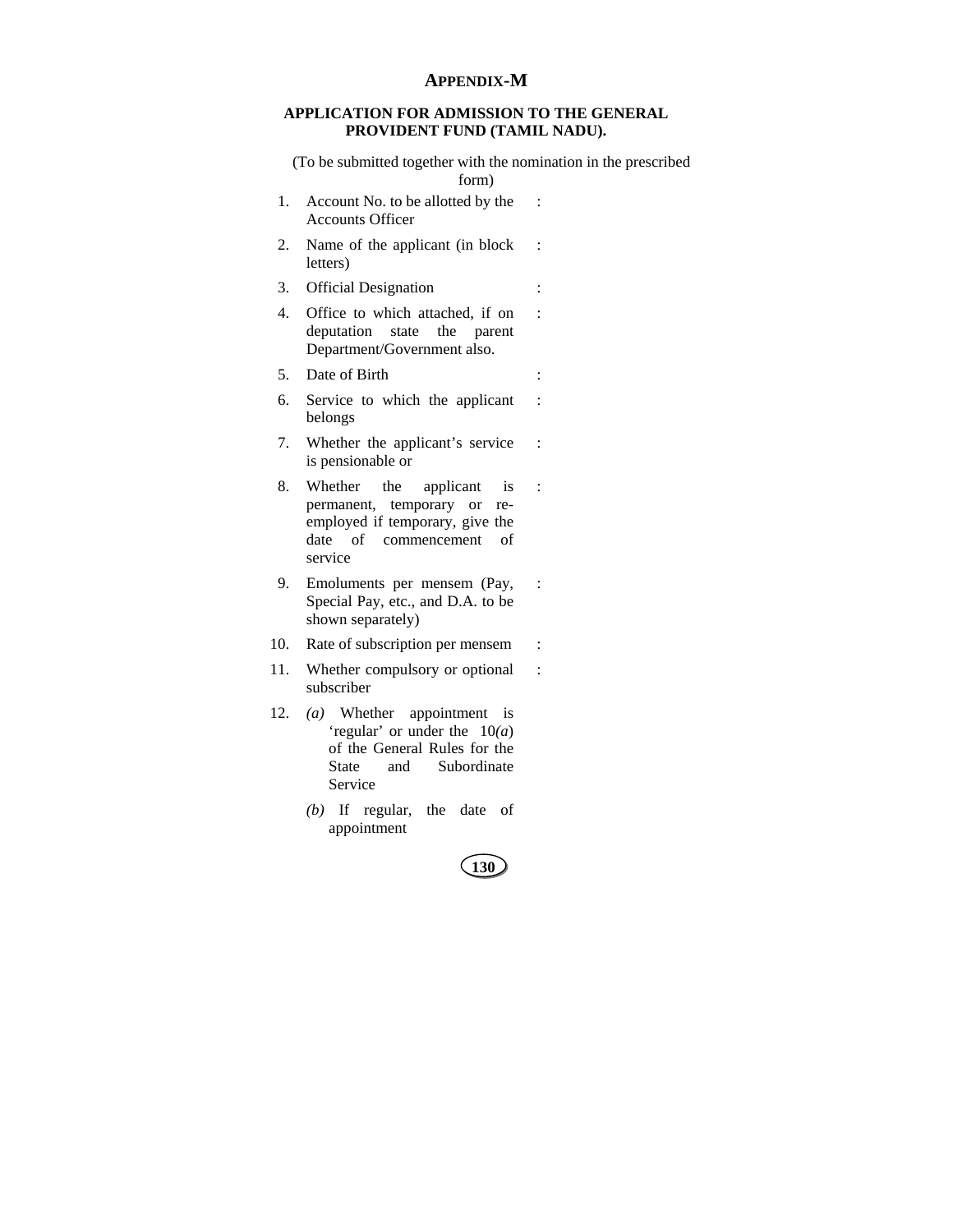- 13. Date of completion of one year of continuous period of 3 years of service
- 14. Date of completion of probation :
- 15. Date of completion of 2 years :
- 16. Date of provincialisation :
- 17. Date of regular absorption in Government Service (in the case of acquired electrical undertakings only)
- 18. Date from which Government contribution is admissible
- 19. If subscriber to any other Fund the name of such Fund should and Account Number thereto
- 20. Whether the applicant has a family or not
- 21. Remarks :

Form of Nomination in the prescribed Form, duly filled in, is enclosed.

Station : Madras-9.

Date :

*Signature of the Applicant.*

:

:

:

:

## **CERTIFICATE TO BE FURNISHED BY THE HEAD OF OFFICE.**

Certified that............................................is eligible to join the General Provident Fund (Madras) Account with reference to Rule 4 (1) if G.P.F. (TN.) Rules.

Station : Madras-9.

Date:

*Signature of Head of Office.*

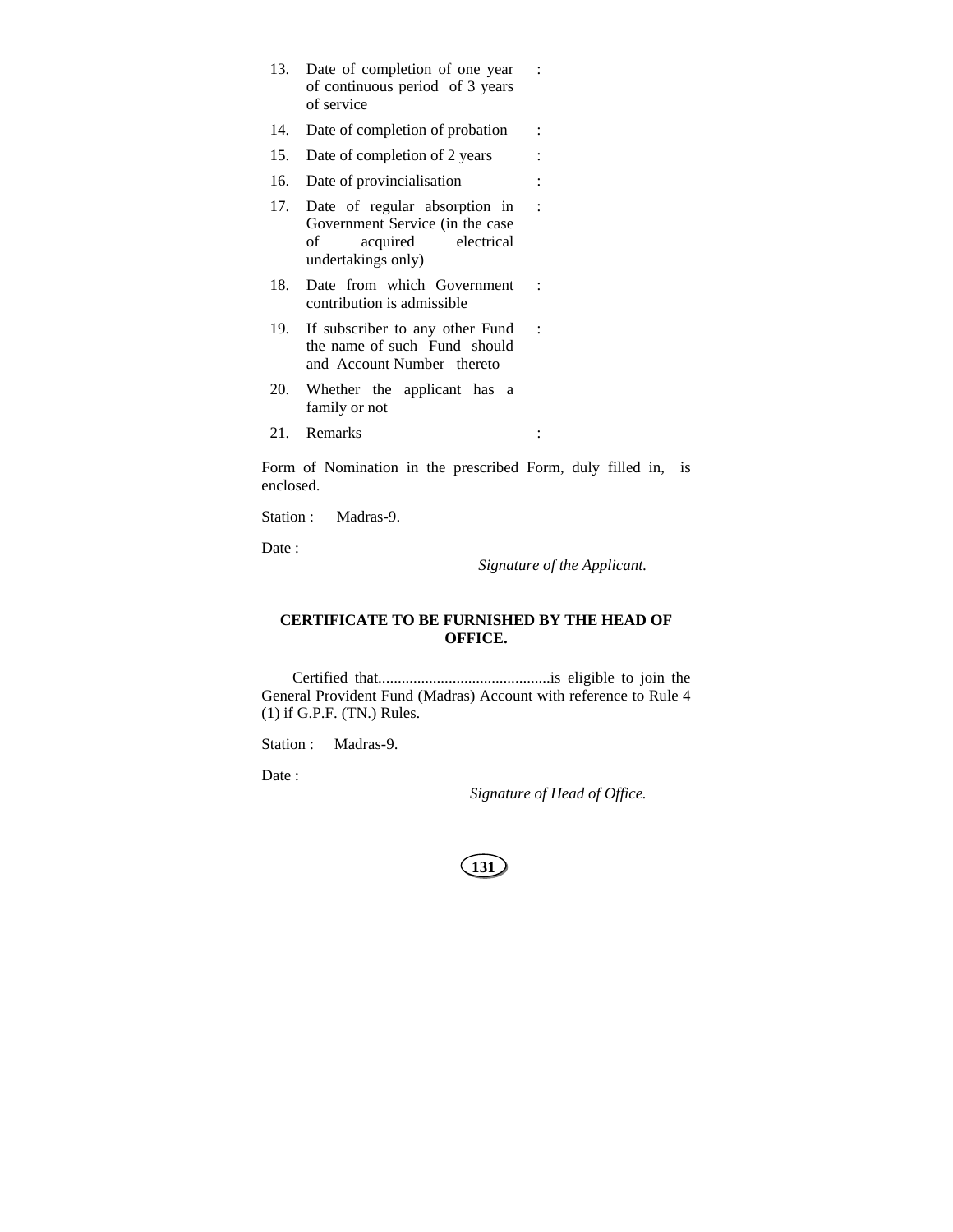# **"APPENDIX-N"**

(Observe of the form Office of the .....................................................

Please read carefully the instructions printed on the reverse before filling in the from.

Statement of particulars for allotment of Provident Fund Account Numbers to compulsory subscriber to the General Provident Fund for the month of.........................................................

Head of account to which pay and allowances are debited.................................................

| Serial<br><b>Number</b> | Name of<br>Government<br>Servant<br>(Subscriber) | Name of<br>Subscriber's<br>Father /<br>Husband | Date of<br>Birth of<br>Subscriber | Date of<br>joining<br>service |
|-------------------------|--------------------------------------------------|------------------------------------------------|-----------------------------------|-------------------------------|
|                         |                                                  |                                                | $\overline{4}$                    |                               |
|                         |                                                  |                                                |                                   |                               |

| Designation | <i>Emoluments</i> | Monthly<br>Rate of<br>subscription<br>multiples of<br>Rs. P. | Month from<br>which<br>subscription<br>to<br>commence | Remarks. |
|-------------|-------------------|--------------------------------------------------------------|-------------------------------------------------------|----------|
|             |                   | ΙŌ                                                           | 9                                                     |          |
|             |                   |                                                              |                                                       |          |

| Forwarded in duplicate to the       | Returned                              |  |
|-------------------------------------|---------------------------------------|--|
| Accountant-General, Tamil Nadu,     |                                       |  |
| Madras for necessary action. The    | Account Numbers allotted may be       |  |
| Government Servants whose names     | intimated to the subscribers and also |  |
| are included in the statement, are  | noted in the Service Books            |  |
| required to join the General        | Nominations and other office          |  |
| Provident Fund under the General    | records. In all correspondence        |  |
| Provident Fund (Tamil Nadu) Rules   | connected with Provident Fund of      |  |
| of Government of Tamil Nadu.        | any subscriber, the Account Number    |  |
| Their Names have not been included  | should be quoted. Receipt of          |  |
| in the previous statements and they | nominations in respect of Gazetted    |  |
| are not already members of any      | Officer's at Serial Nos. is hereby    |  |
| Fund (Nominations of Gazetted       | acknowledged.                         |  |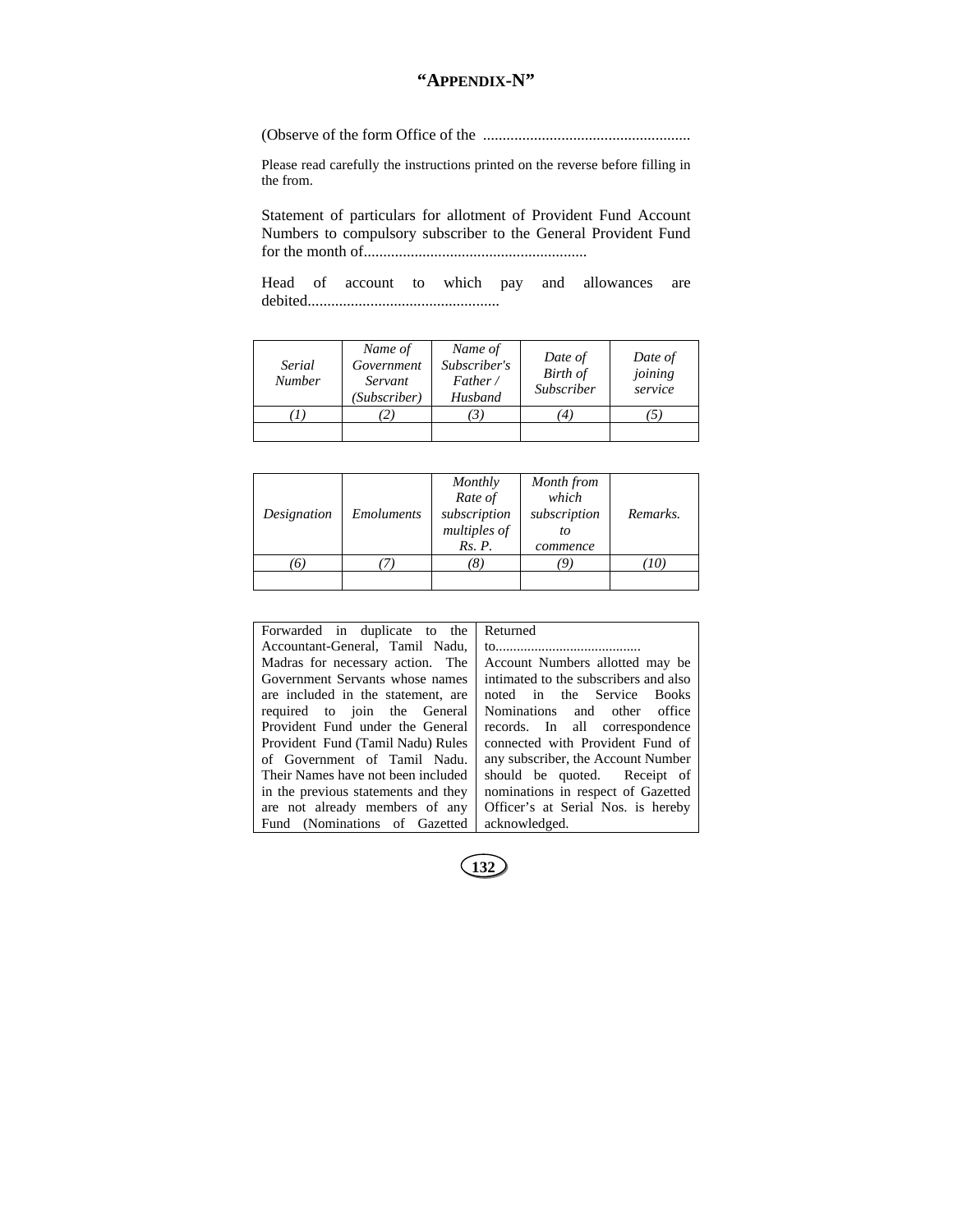| Officer's other than those whose   |
|------------------------------------|
| pay and allowances are drawn and   |
| disbursed by Heads of Office are   |
| enclosed as mentioned in the       |
| remarks columns). Nomination in    |
| respect of subscribers whose pay   |
| and allowance are drawn in regular |
| establishment will have been       |
| obtained and filed in the safe     |
| custody after admission.           |

Head Office.............................)

Accounts Officers, Office of the Accountant-General, Tamil Nadu.

(Reverse of the form)

### *Instructions for filling the statement:-*

"*(a)* This Form should be used only in cases where subscription to the Fund is compulsory.

*(b)* Separate Forms should be used for persons whose pay and allowances debited to different major and sub-major heads of account.

*(c)* The statement should be sent in duplicate. It should include permanent Government servants who joined service in the previous month and are required to join the fund compulsorily on entry into Government service and temporary Government servants who will complete six months continuous service or otherwise become eligible to subscribe to the Provident Fund three months hence.

*(d)* Column (3) Husband's name (instead of father's name) may be given in respect of married female subscriber indicating the position.

*(e)* Column (7) Dearness pay, if any, may be distinctly shown.

*(f)* Column (8) Please *see* Rule 10 of General Provident Fund (Tamil Nadu) Rules.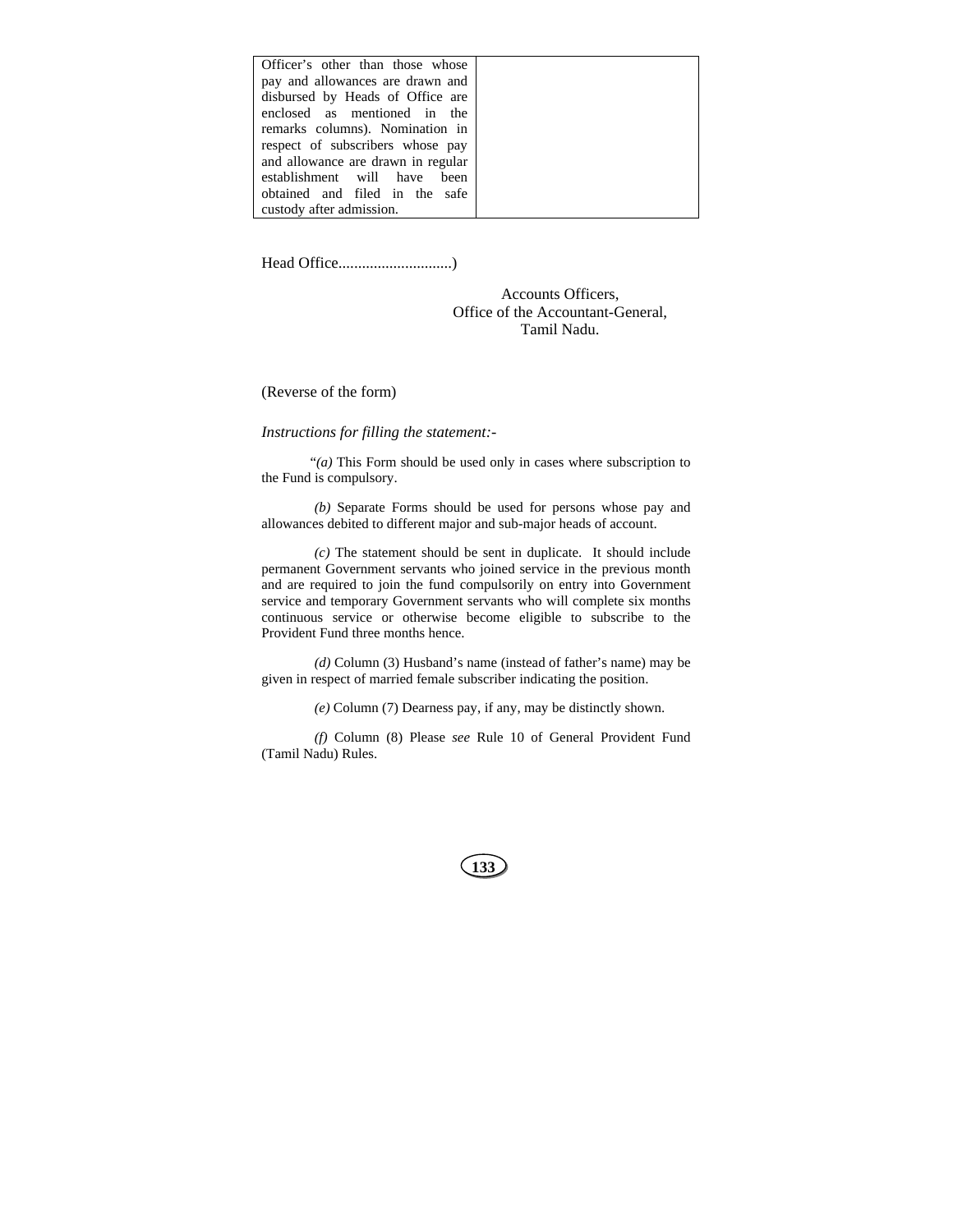*(g)* Column (9), Under the General Provident Fund (Tamil Nadu) Rules, a temporary Government Servant who complete six months of continuous service during the middle of a month shall commence subscribing to the General Provident Fund from his/her salary for the month following that in which he/she completes six months service.

*(h)* In the name of subscriber drawing a pay in the Scale of above Rs. 1,000 nomination should be obtained in the prescribed Form from the subscriber and forwarded to the Acccountant-General along with this statement makings a suitable note in the remarks column".

[G.O. Ms. No.1000, Finance (Fds.), dated 16th September 1978]

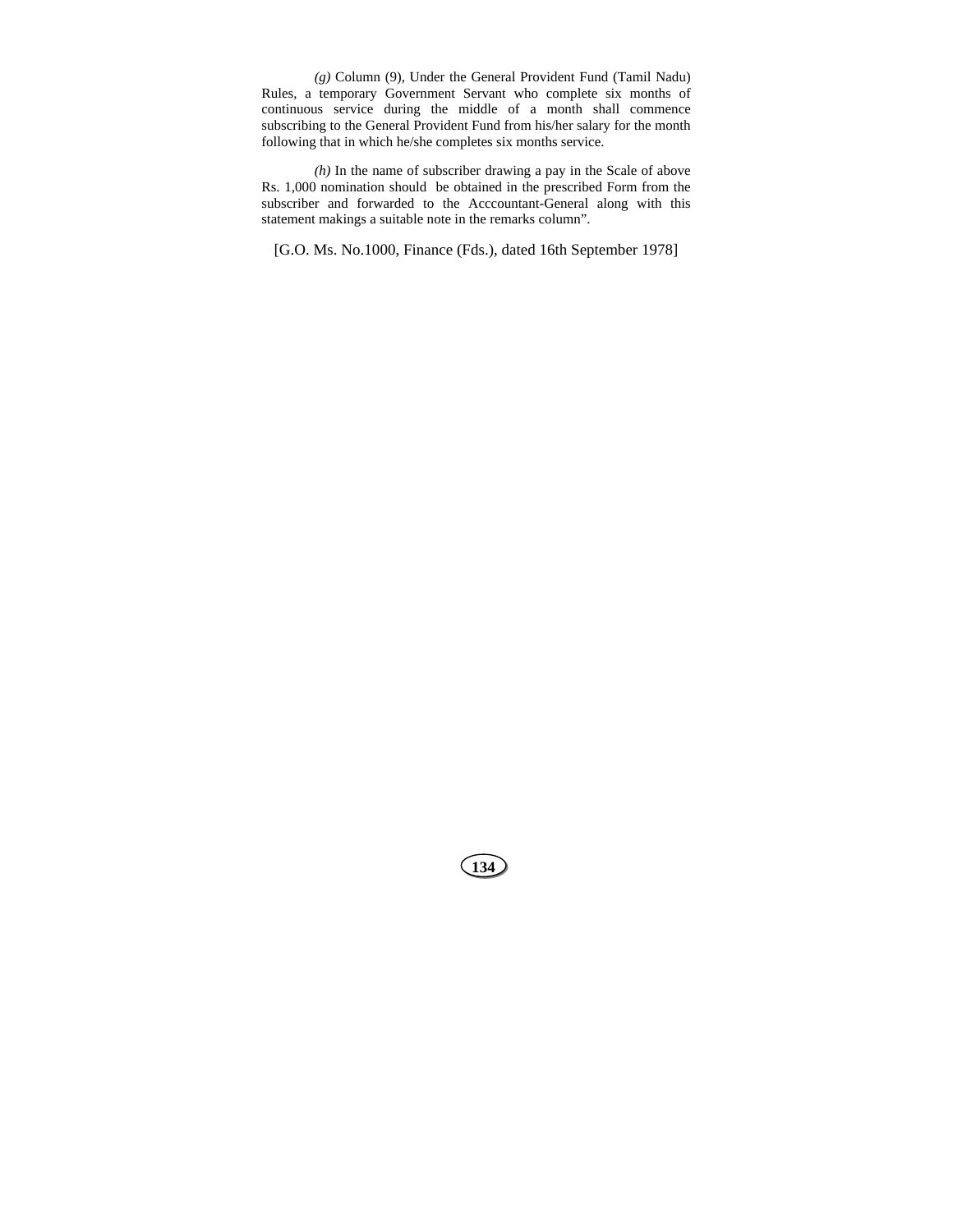## **ANNEXURE-1**

### **APPLICATION FOR FINAL CLOSURE OF GENERAL PROVIDENT FUND ACCOUNT.**

(Please ensure that all the relevant particulars are given along with certificates, where necessary, to avoid delay in settlement of the claim.)

**:** 

**:** 

**:** 

**:** 

- 1. Name of the subscriber (In block letters)
- 2. Designation **:**
- 3. G.P.F. Account Number with **:**  Departmental suffix
- 4. Date of Birth **:**

Office to which attached **:** 

 Residential Address after retirement

 Event necessitating closure of account—

*(A) Retirement—Date* **:** 

- *(B)Resignation/Voluntary Retirement—Date (attach a copy of the orders)*
- *(C) Dismissal / Removal / Compulsory Retirement / Invalidation—Date—*  **:**
- (i) have you preferred an appeal? **:**
- (ii) If yes, date of its disposal/withdrawal **:**
- (iii) If no, date of expiry of appeal time **:**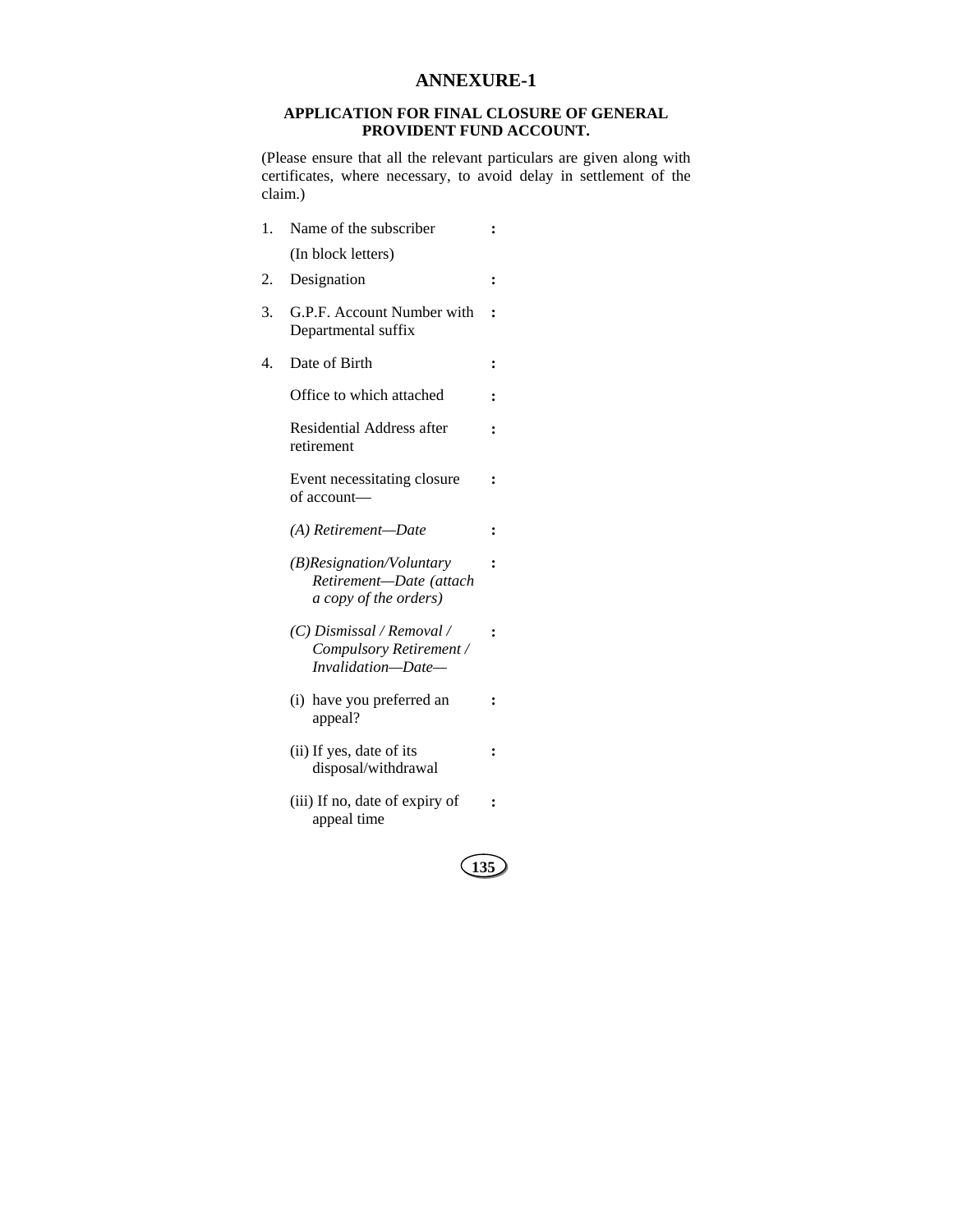| (iv) If no appeal has been<br>preferred— give<br>an<br>undertaking that<br>no<br>appeal will be preferred<br>in future.                                 |                                        | $\sim$ : | I hereby undertake that no<br>appeal shall be preferred<br>by<br>against<br>me<br>my<br>dismissal / removal<br>compulsory retirement<br>invalidation<br>(cancel)<br>whichever<br>is<br>not<br>applicable.) |
|---------------------------------------------------------------------------------------------------------------------------------------------------------|----------------------------------------|----------|------------------------------------------------------------------------------------------------------------------------------------------------------------------------------------------------------------|
| (D)Death—Date                                                                                                                                           |                                        |          |                                                                                                                                                                                                            |
| (i) Has the subscriber filed<br>any nomination                                                                                                          |                                        |          |                                                                                                                                                                                                            |
| (If yes, enclose nomination<br>in original).                                                                                                            |                                        |          |                                                                                                                                                                                                            |
| (ii) If no or if the nomination<br>has been rendered null<br>and void who are the<br>surviving family<br>members on the date of<br>death of subscriber? |                                        |          |                                                                                                                                                                                                            |
| Name                                                                                                                                                    | Relationship<br>with the<br>subscriber | Age      | <b>Marital Status</b>                                                                                                                                                                                      |

## **(Enclose a Legal Heirship Certificate.)**

 (iii) Did the nominee die after the subscriber but before receiving payment [vide note 3 under Rule 30(ii)].

 $\overline{\phantom{a}}$ 

 (iv) If there is no nomination **:** and if the subscriber has left no family to whom should the money be paid ? (Enclose Letters of Probate or Succession Certificate).

**136**

**:**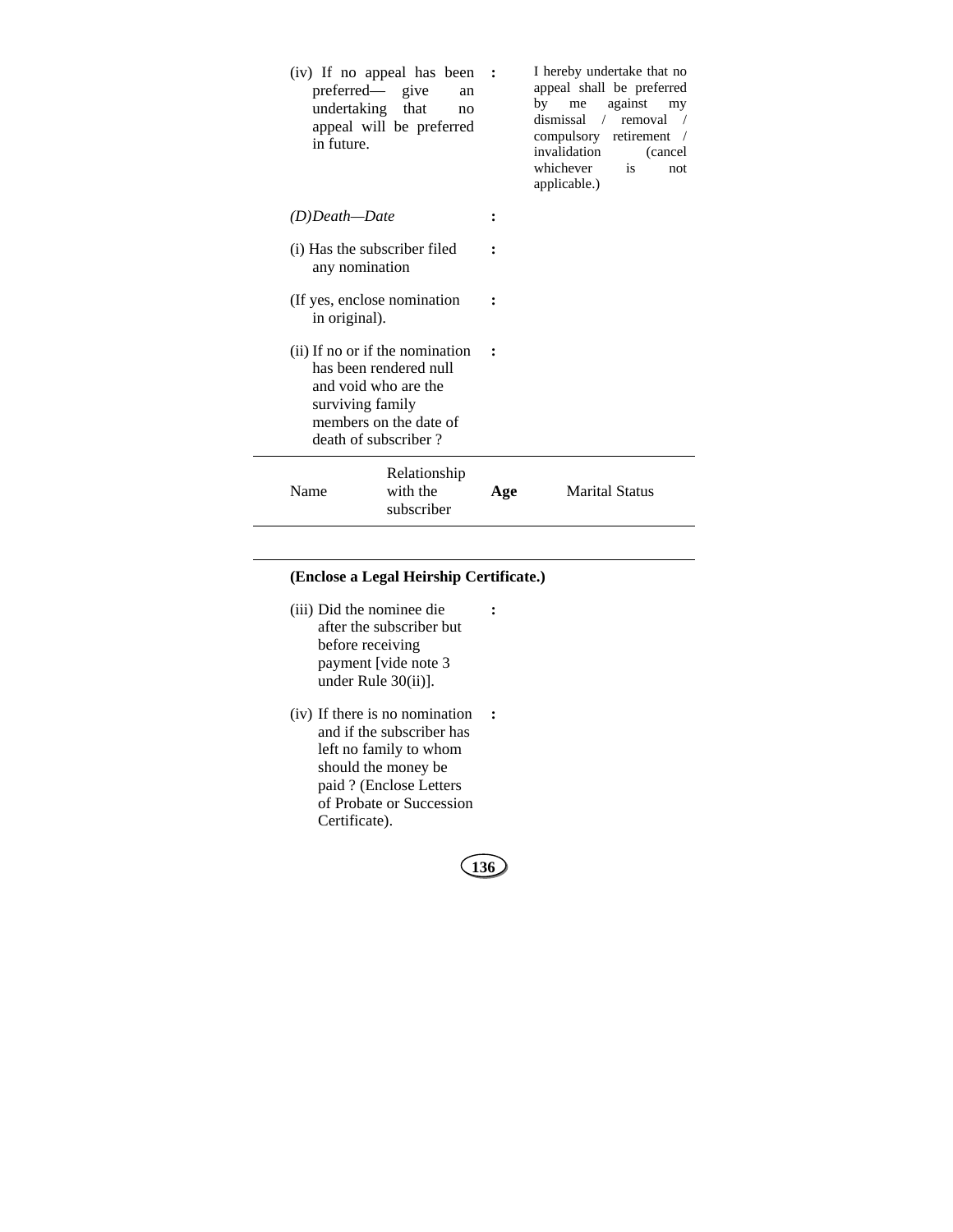- *(E) Transfer of balance—* **:**
- (i) Date of absorption **:**

**:** 

**:** 

**:** 

- (ii) Is absorption on permanent basis?
- (iii) Is absorption without break in service?
- (iv) If no to (iii) is break limited to the joining time allowed on transfer? **:**
- (v) Is the absorption with the approval of State Government? **:**
- (vi) Accounts Officer to whom the balance is to be transferred

8. Details of Insurance Policy financed from G.P.F. :

| Number<br><b>Stock</b> | Number<br>Policy | Assured<br>Sum   | Amount of<br>Premium | Payment<br>Date of | Maturity<br>Date of | Insurance<br>Company<br>Name of |
|------------------------|------------------|------------------|----------------------|--------------------|---------------------|---------------------------------|
|                        |                  | $\left[3\right]$ | $\left( 4\right)$    | (5)                | (6)                 |                                 |
|                        |                  | Rs.              | Rs.                  |                    |                     |                                 |
|                        |                  |                  |                      |                    |                     |                                 |

9. Names and address of offices served during the last 3 years :

| Name of the<br><b>Office</b> | Address | Period of<br>Service | Designation |
|------------------------------|---------|----------------------|-------------|
|                              |         |                      |             |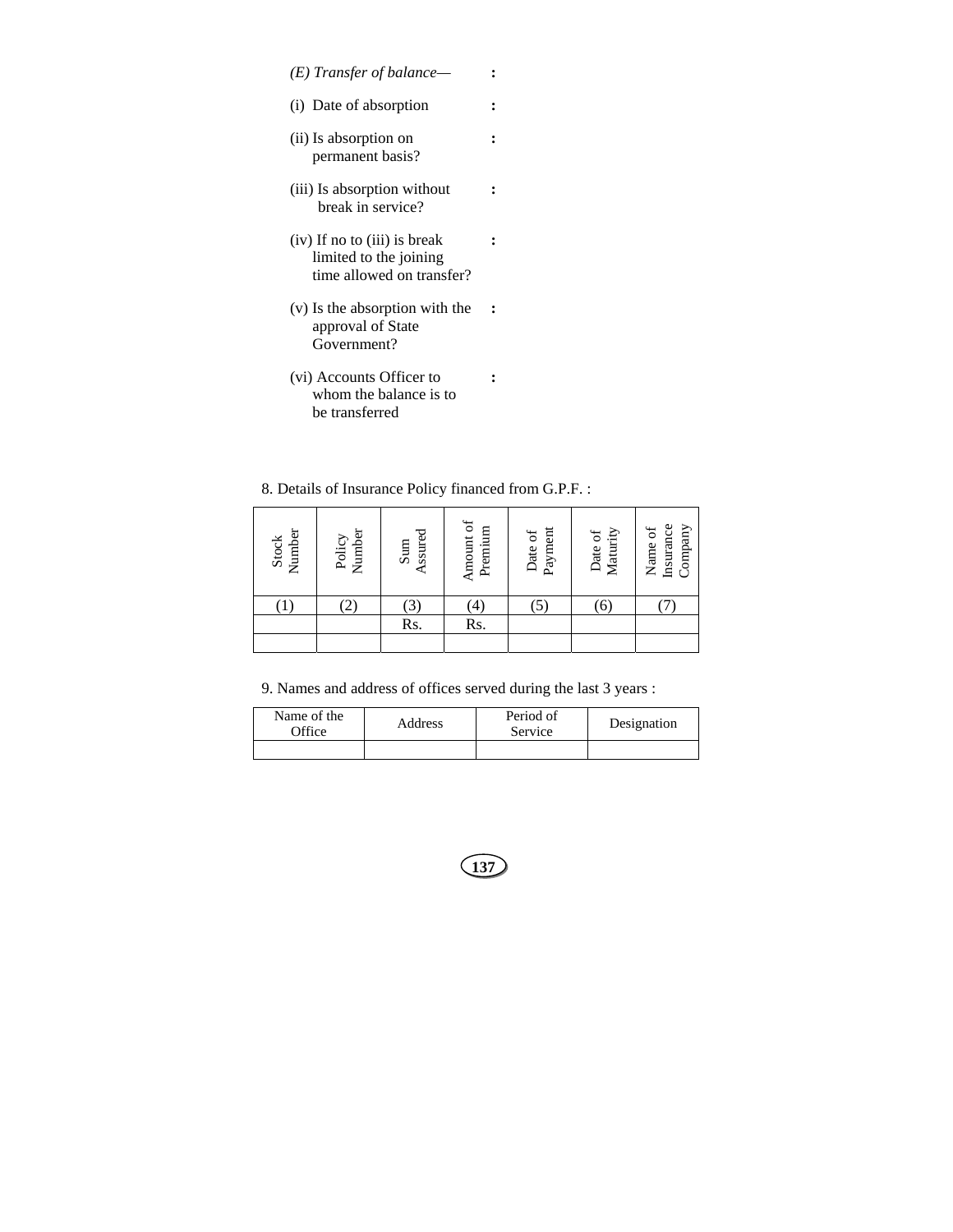*10.* Particulars *of Last Fund Deductions :* 

| Pay for<br>(Month) | G.P.F.<br>Subscription | Recovery<br>Refund | Gross<br>amount of<br>Bill | Net amount<br>of bill |
|--------------------|------------------------|--------------------|----------------------------|-----------------------|
|                    |                        |                    | $\frac{4}{4}$              |                       |
|                    |                        |                    |                            |                       |

| Date of<br>encashment | Place of Payment | Head of<br>Account | Voucher<br>Number |
|-----------------------|------------------|--------------------|-------------------|
|                       |                  | $\mathbf{\Omega}$  | ч                 |
|                       |                  |                    |                   |

11. Details of advance/with drawals in the last 12 months prior to stoppage of subscription to G.P.F. :

| Nature of withdrawal | Amount | Date and place<br>of Payment | Voucher<br>Number |
|----------------------|--------|------------------------------|-------------------|
| Temporary Advance    |        |                              |                   |
| P.F.W.               |        |                              |                   |
| L.I.P.               |        |                              |                   |

- 12. Religion of the subscriber **:**
- 13. Office/Treasury/Sub-Treasury at which G.P.F. payment is desired. **:**
- 14. If you are a self-drawing **:**  officer or you desire payment outside the place of last duty, enclose the following
	- (i) Personal marks identification. **:**
	- (ii) Specimen signatures or **:**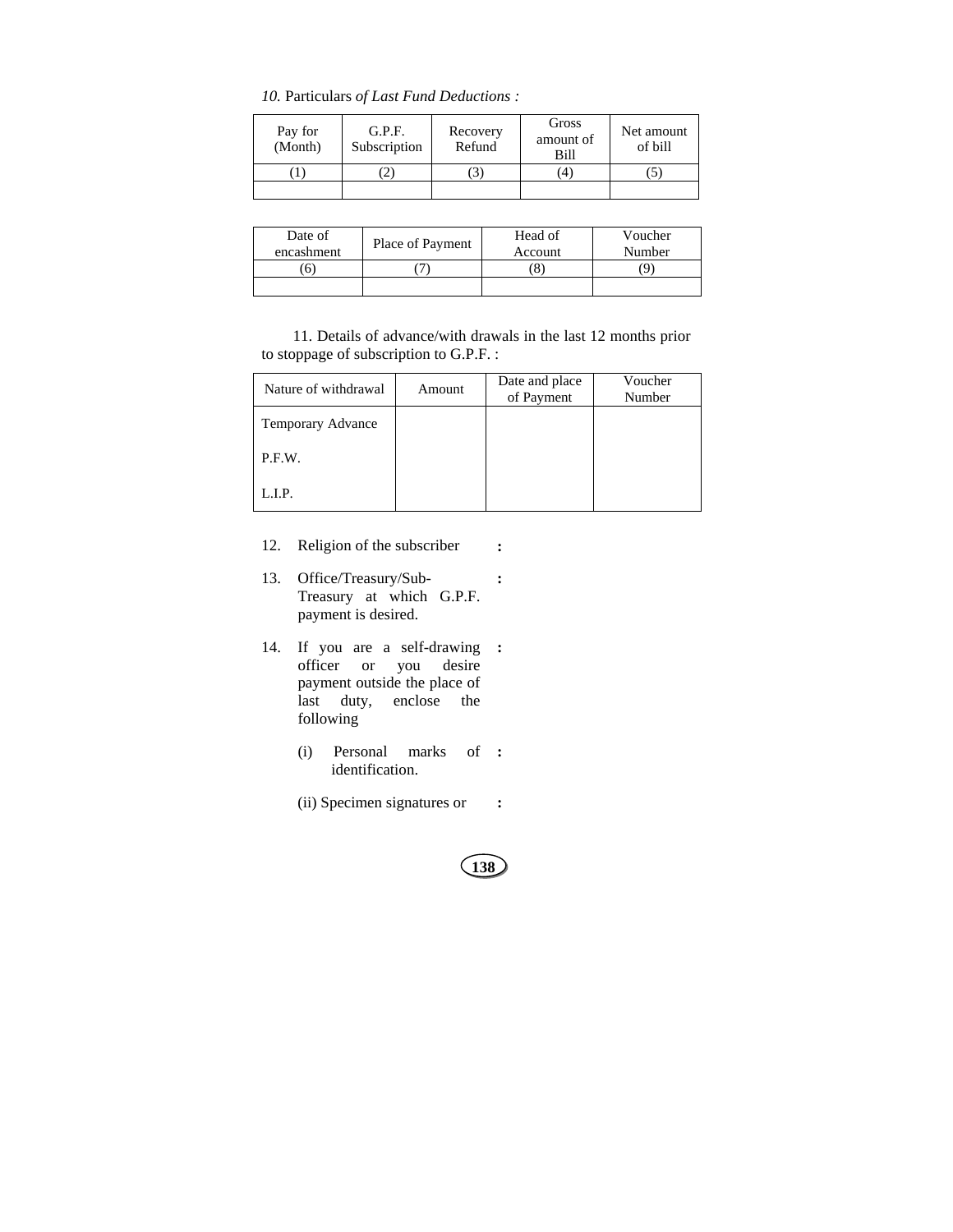Left/Right hand thumb and **:**  fingers impression

15. I hereby undertake to refund **:**  any excess payment arising out of clerical errors in the settlement of G.P.F. claims.

Station :

Date :

 Signature of the Claimant (with name in Block Letters)

## **FOR USE BY HEAD OF OFFICE/DEPARTMENT.**

Certified that all the particulars furnished above have been fully verified with reference to office records and are found correct.

Certified that no advance withdrawal from G.P.F. was granted during the last 12 months except those detailed in item (11) above.

Station :

Date :

Signature of Head of Office/ Head of Department.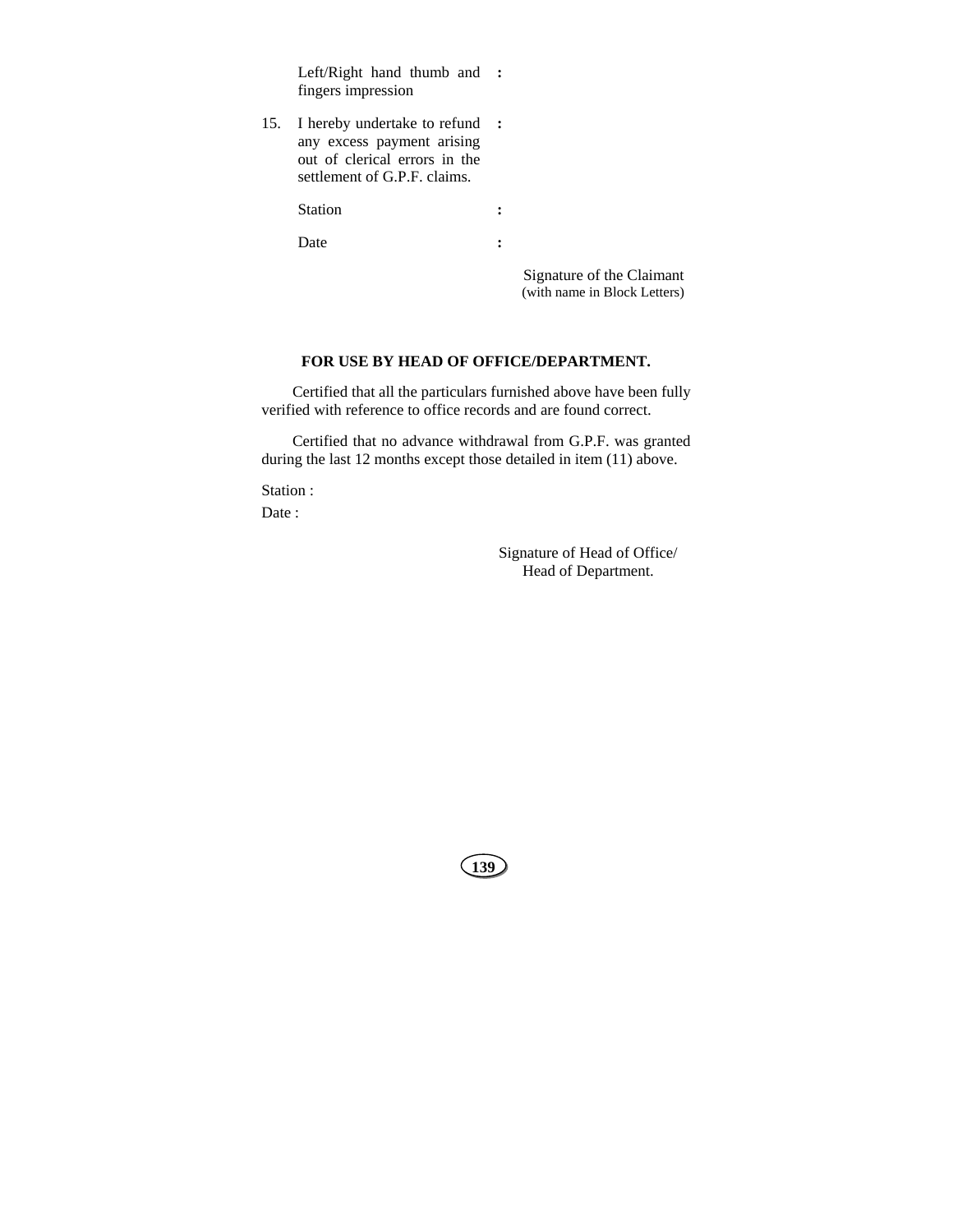### **"FORM OF GENERAL PROVIDENT FUND NOMINATION"**

# *[See* rule 7(3).]

Please read carefully the instructions printed on the reverse for use by subscribers having family before filling in the form.

Provident Fund Account Number.......................................

\*I................................................hereby nominate the person/persons mentioned below who is a member are members of my and family as defined in rule 2 of the General Provident Fund (Tamil Nadu) Rules to receive the amount that may stand to my credit in the fund, as (indicated below, in the event of my death before the amount has become payable or having become payable has not been paid.

Dated this ............... day of...........19 ..........................at

Signature of Two Witness:—

*Name. Address. Signature.* 

*Signature of the subscriber.*

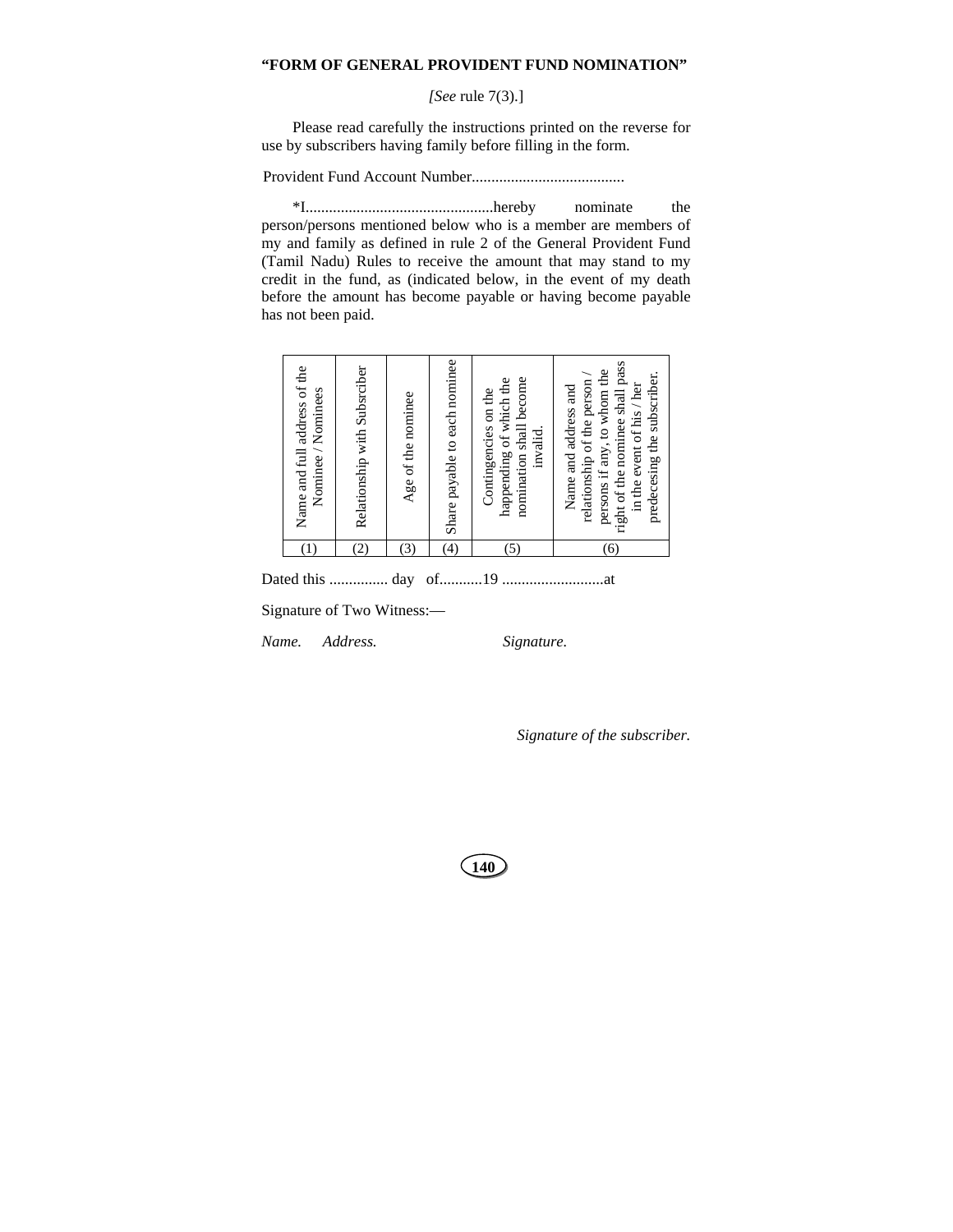# **ANNEXURE-2**

#### **(BY REGISTERED POST)**

From :

To :

The Principal Accountant-General (A and E) (Funds Branch) No.261, Anna Salai, Madras-600 018.

Letter No..................................Dated...............................

Sub: Final Closure of GPF Account No……….. (Account No. and Suffix) of Shri. .................... ............ ....... (Name) ..................... .......................... (Designation) who is due to retire retired/resigned/died/was voluntarily retired/was compulsorily retired-Forwarding of Final Withdrawal application-Authorisation requested.

R ef:

#### -oOo-

I forward herewith the Final Withdrawal application in duplicate in respect of Shri............................................... (Name)...............................................(Designation) Office of the .............................. (Office) with the requisite certificate duly countersigned by me/by the competent authority. He/She is due to retire/retired/resigned / died/retired voluntarily/was compulsorily retired from Government service on the forenoon/afternoon on ................................. (Date).

His/Her G.P.F. Account Number is .................................... (Number) ............. (Suffix).

2. Shri/Smt./Kum..............................................has filed a nomination for G.P.F. in favour of Shri/Smt./Kum.....................................and the nomination in original is enclosed.

3. Copies of Death Certificate and Legal heirship certificate are enclosed.

4. The G.P.F. Credit and Debit particulars for the last twelve months of service are enclosed.

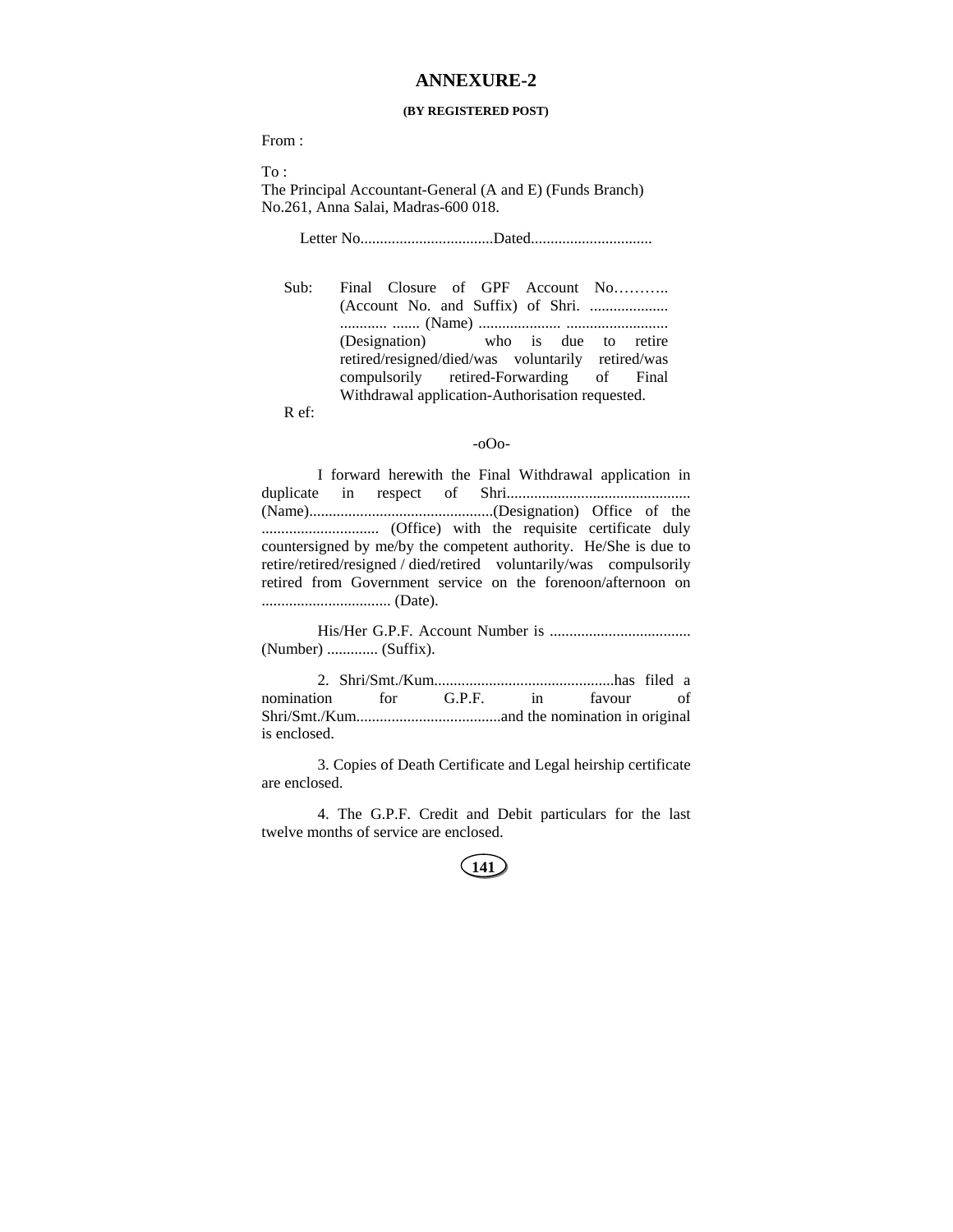5. The particulars regarding subscribers with P.W. suffix whose services were provincialised are furnished below:

- *(a)* Date of provincialisation of the subscriber.
- *(b)* Amount and remittance particulars of Non-Pensionable Gratuity into G.P.F. Account
- *(c)* Period to which the Non-Pensionable Gratuity relates (if available)

I request that the authorisation for the final withdrawal amount of G.P.F. Payable at ................................Treasury/Sub-Treasury, P.A.O...........................................may kindly be issued early.

Place:

Date:

......................................................... (Designation)

#### **List of enclosures:**

- 1. Final withdrawal application in duplicate as prescribed in G.O. Ms. No. 506, Finance (Funds) Department, dated 30th July 1984.
- 2. Original Nomination for G.P.F. filed by the Subscriber.
- 3. Copy of the Death Certificate.
- 4. Copy of Legal heirship Certificate.
- 5. G.P.F. Credit particulars for the last 12 months of service.
- 6. G.P.F. Debit particulars for last 12 months of service.
- 7. Copy of orders of competent authority accepting the resignation of the Government Servant.
- 8. Copy of orders of competent authority permitting the Government servant to retire voluntarily on.......................................................................
- 9. Copy of orders of competent authority compulsorily retiring the Government servant on....................................................
- 10. Specimen signature duly attested (in respect of selfdrawing officers).
- 11. Copies of Court Orders, or other relevant documents, if any.
- 12. Residential Address of claimant
- \*\*\* Strike out inapplicable items.

[*Vide* G. O. Ms. No.1331, Finance (All-I), dated 19th December 1989.]

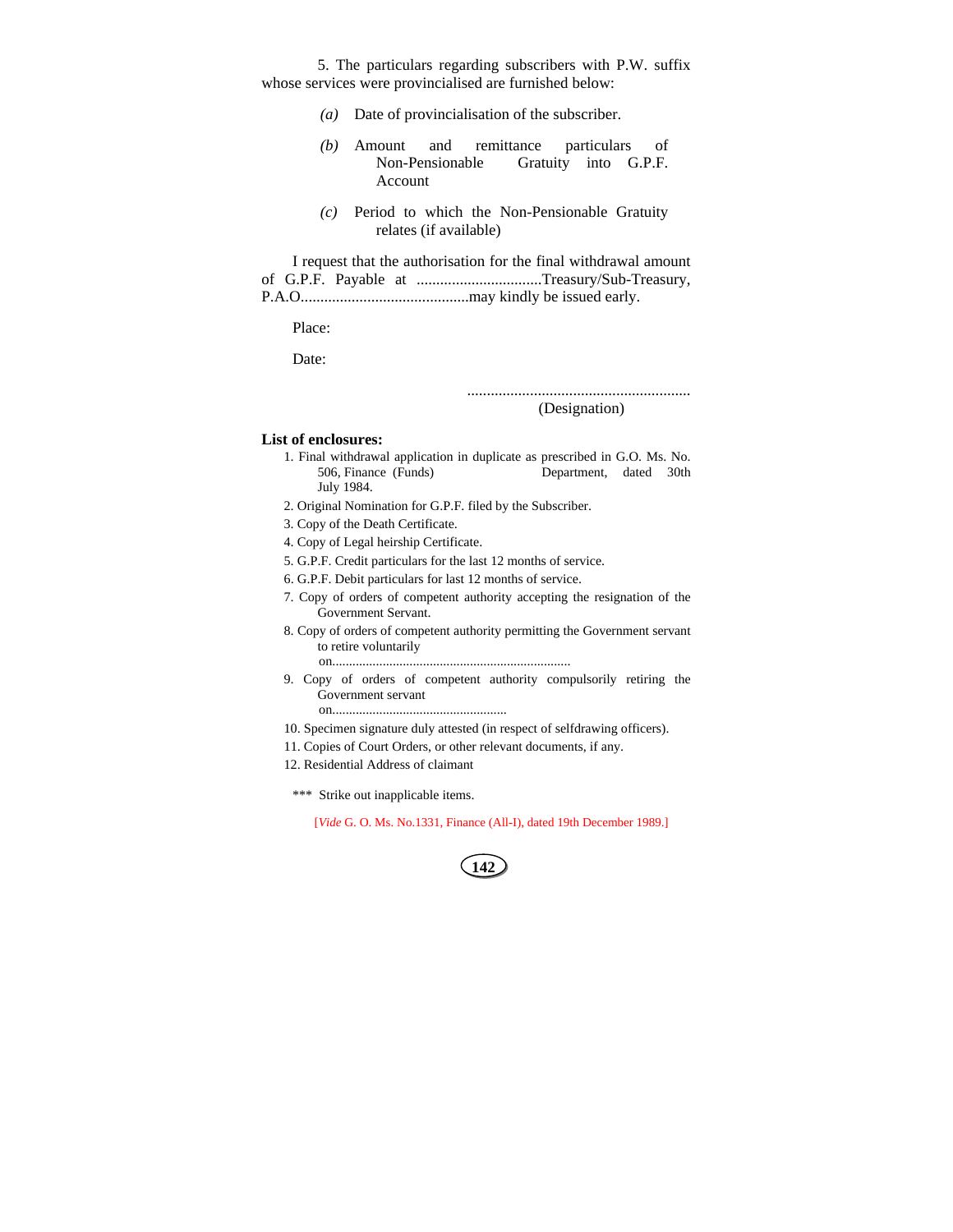### **ANNEXURE-3**

(i) The minimum rate of subscription payable by each subscriber based on his emoluments shall be as shown in the Annexure 3 (a) appended to this.

(ii) Voluntary increase over and above the rate of subscription in the Annexure is permissible and it shall be made by a subscriber only on two occasions in a year, namely, in the pay for March drawn in April and in the pay for September drawn in October. Such members are also allowed to reduce the rate of subscription once in a year subject to condition that minimum subscription will be as indicated in the Annexure.

(iii) A Government Servant, who is continuously employed for not less than six months, will be required to subscribe to the Provident Fund, irrespective of the fact whether he is a temporary or a regular Government Servant. For this purpose, a person shall submit an application in triplicate to the Accounts Officer (Funds). Accountant-General's Officer, Madras, for allotment of Provident Fund account number after completion of service of three months. The Head of the office shall forward the application to the Accounts, Officers Funds. The deductions towards Provident Fund shall commence on completion of six months service from by the individual. A register showing the particulars of recovery from temporary Government Servants who have not been allotted account numbers should be maintained either by the Bill Drawing Officer or by the Head of Office, till such Government Servants are allotted an account number by the Accountant-General. Detailed accounting instructions in this regard will be issued separately.

(iv) Part-final withdrawal from the Provident Fund accumulations may be sanctioned for any purpose under the rules any once a year i.e., there should be only one part-final withdrawal in a year, whatever may be the purpose. In other words, there should be an interval of one year between two part-final withdrawals irrespective of the purposes for which it is sanctioned. This will apply to the subscribers of the following Provident Funds:—

- (1) General Provident Fund (Tamil Nadu);
- (2) Pudukkottai State Provident Fund ; and
- (3) Travancore State Provident Fund.